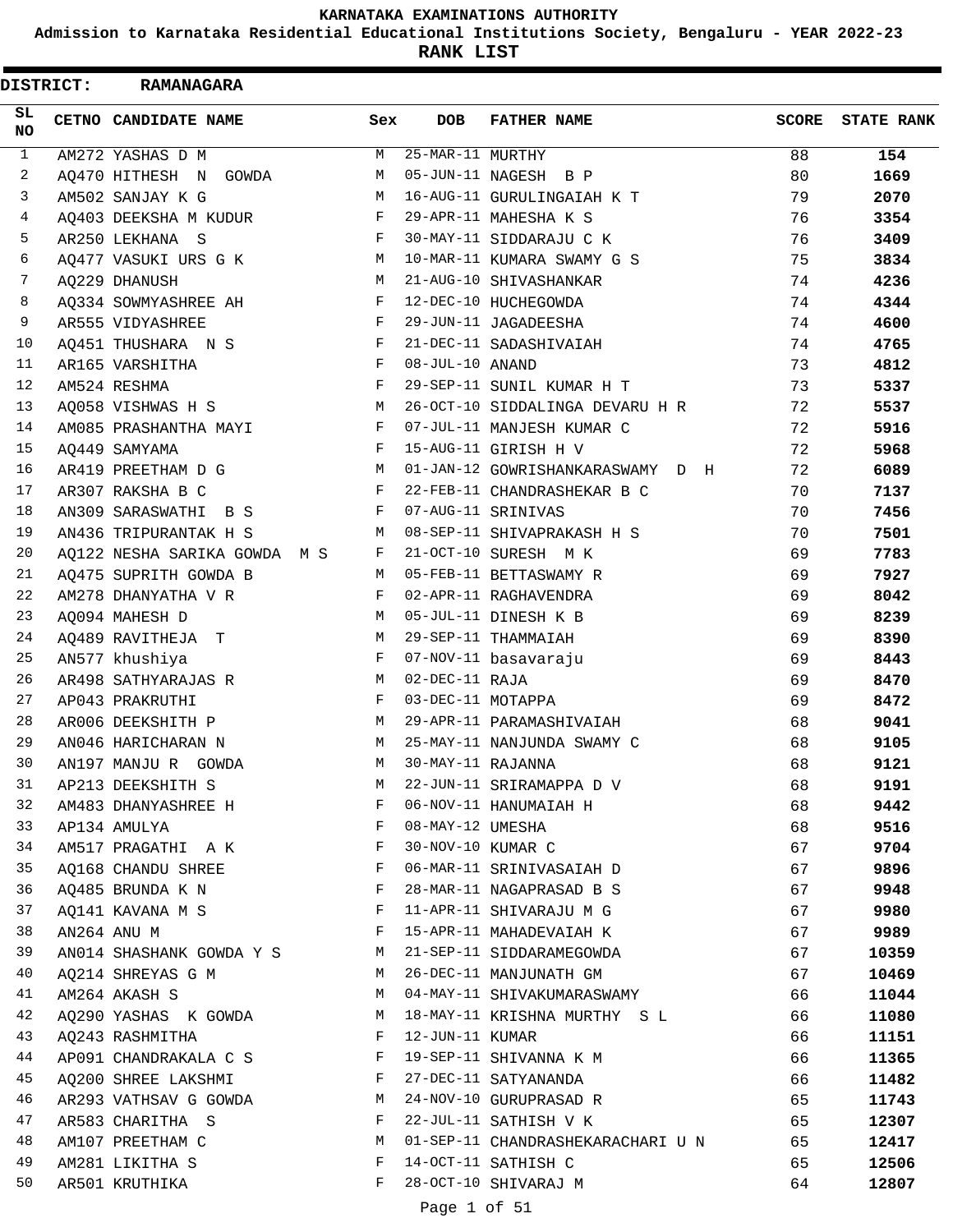**Admission to Karnataka Residential Educational Institutions Society, Bengaluru - YEAR 2022-23**

**RANK LIST**

 $\blacksquare$ 

| <b>DISTRICT:</b> | <b>RAMANAGARA</b>                     |              |                   |                                       |    |                  |
|------------------|---------------------------------------|--------------|-------------------|---------------------------------------|----|------------------|
| SL.<br><b>NO</b> | CETNO CANDIDATE NAME                  | Sex          | <b>DOB</b>        | <b>FATHER NAME</b>                    |    | SCORE STATE RANK |
| 51               | AR285 SHEENIVASHA TAMMANNA<br>ANAVALA | M            |                   | 16-NOV-10 TAMMANNA GOVINDAPPA ANAVALA | 64 | 12836            |
| 52               | AQ284 TARUN D S                       | M            |                   | 03-DEC-10 SIDDALINGAIAH               | 64 | 12870            |
| 53               | AN204 KEERTHANA R                     | F            | 13-MAY-11 RAJESH  |                                       | 64 | 13265            |
| 54               | AM166 LEKHANA A R                     | F            | 27-JUN-11 RAJANNA |                                       | 64 | 13398            |
| 55               | AN422 AMRUTHA K                       | F            |                   | 10-AUG-11 KRISHNEGOWDA                | 64 | 13520            |
| 56               | AR535 GANESH K                        | M            |                   | 07-OCT-11 KRISHNA S                   | 64 | 13641            |
| 57               | AQ179 MALLIKA R                       | $_{\rm F}$   |                   | 04-OCT-10 RAJESH R                    | 63 | 13971            |
| 58               | AR213 PRAJWAL B M                     | M            | 21-FEB-11 MAHESH  |                                       | 63 | 14265            |
| 59               | AQ242 SURESHA                         | M            |                   | 01-APR-11 RENUKAPPA                   | 63 | 14369            |
| 60               | AR463 LAVANYA                         | F            |                   | 24-SEP-11 NAGACHARI                   | 63 | 14839            |
| 61               | AR271 ASHOK                           | M            | 08-SEP-10 BASAPPA |                                       | 62 | 15139            |
| 62               | AR139 SINCHANA N                      | F            | 21-SEP-10 NAGESH  |                                       | 62 | 15155            |
| 63               | AN337 RAKSHA B Z                      | F            |                   | 20-JAN-11 BASANAGOWDA W BIRDAR        | 62 | 15427            |
| 64               | AR114 YASHASWINI S                    | $\mathbf{F}$ |                   | 26-FEB-11 SURESH V                    | 62 | 15514            |
| 65               | AR055 LAKSHMIDEVI K R                 | F            |                   | 18-MAR-11 RAMALINGAAIAH               | 62 | 15595            |
| 66               | AR344 HARSHA HD                       | M            |                   | 06-JUN-11 DHANJAYA                    | 62 | 15865            |
| 67               | AQ257 KUSHAL G                        | M            |                   | 01-JUL-11 GURUPRASAD                  | 62 | 15958            |
| 68               | AM300 BHUMIKA M C                     | F            |                   | 03-AUG-11 CHANNEGOWDA R               | 62 | 16079            |
| 69               | AN255 MITHUN GOWDA D M                | M            |                   | 29-AUG-11 MALEGOWDA                   | 62 | 16143            |
| 70               | AR182 SHRAVANTH KUMAR S               | M            |                   | 30-NOV-11 SUNIL KUMAR K S             | 62 | 16307            |
| 71               | AN425 HARSHA J                        | M            |                   | 01-JAN-12 JAYARAMA                    | 62 | 16347            |
| 72               | AM579 PRAJWAL B V                     | M            |                   | 14-JAN-11 VENKATESHA B V              | 61 | 16801            |
| 73               | AN473 VILAS D P                       | M            |                   | 12-MAR-11 PRASANNA KUMARA D K         | 61 | 16962            |
| 74               | AR047 SHARANYA K                      | F            |                   | 29-MAR-11 KUMAR T S                   | 61 | 17011            |
| 75               | AM108 VAISHNAVI P S                   | F            |                   | 29-JUN-11 SHIVANNA                    | 61 | 17336            |
| 76               | AR033 ANUSHRI A P                     | F            |                   | 25-JUL-11 PRAKASH T                   | 61 | 17429            |
| 77               | AP241 PAWAN GOWDA R                   | M            |                   | 04-AUG-11 RAMESH B V                  | 61 | 17469            |
| 78               | AM545 SRUJAN GOWDA                    | M            |                   | 09-AUG-11 SURESH C Y                  | 61 | 17488            |
| 79               | AR447 GREESHMA V                      | F            |                   | 14-AUG-11 VENKATESH C                 | 61 | 17498            |
| 80               | AP123 PAVANKUMAR K A                  | M            |                   | 27-SEP-11 ARUNKUMAR                   | 61 | 17617            |
| 81               | AQ323 SOWPARNIKA                      | F            |                   | 29-NOV-11 GIRISH M S                  | 61 | 17731            |
| 82               | AR174 LAKSHMAN                        | M            |                   | 06-JUL-10 SHANKARAPPA                 | 60 | 17902            |
| 83               | AN526 MANOJ G                         | M            | 07-AUG-10 GIRISH  |                                       | 60 | 17929            |
| 84               | AQ454 RISHI SANKALPA KOVI R           | M            |                   | 22-MAR-11 RAGAVENDRA KOVI             | 60 | 18417            |
| 85               | AM515 MANASA A                        | F            | 07-JUN-11 ANANDA  |                                       | 60 | 18713            |
| 86               | AN508 BHARATH                         | М            | 09-JUL-11 CHANDRA |                                       | 60 | 18839            |
| 87               | AP054 ANUSH NAIK R                    | M            |                   | 15-JUL-11 RAVI CHANDRA NAIK           | 60 | 18859            |
| 88               | AM094 MUNIYAPPA                       | M            |                   | 24-OCT-11 GUNDAIAH URF GUNDAPPA       | 60 | 19134            |
| 89               | AM086 SHREYA A S                      | F            |                   | 07-NOV-11 SHANKAR K                   | 60 | 19169            |
| 90               | AN184 HARSHITH GOWDA M                | M            |                   | 13-DEC-11 MAHESHA A                   | 60 | 19233            |
| 91               | AQ157 KUSHAL KUMAR K S                | M            |                   | 28-OCT-10 SAMPATH KUMAR M K           | 59 | 19547            |
| 92               | AR274 SIDDARTH K J                    | M            |                   | 28-JAN-11 JAGADISH                    | 59 | 19775            |
| 93               | AR117 KUSHALGOWDA M C                 | M            |                   | 15-FEB-11 CHANDRASHEKHARAIAH          | 59 | 19823            |
| 94               | AN499 DISHA GOWDA                     | F            | 07-MAR-11 ANANDA  |                                       | 59 | 19891            |
| 95               | AQ298 BINDUSHREE S                    | F            |                   | 26-MAR-11 SHIVANNA                    | 59 | 19968            |
| 96               | AQ003 CHARITHA S V                    | F            |                   | 01-MAY-11 VENKATESHAIAH S G           | 59 | 20094            |
| 97               | AQ337 NIKHIL R                        | M            |                   | 14-JUN-11 RAMESH B N                  | 59 | 20277            |
| 98               | AN574 MOHAN KUMAR V                   | M            |                   | 05-JUL-11 VENKATESH M                 | 59 | 20375            |
| 99               | AM566 RUPESHA N K                     | M            |                   | 09-JUL-11 KRISHNEGOWDA                | 59 | 20389            |
|                  |                                       |              |                   |                                       |    |                  |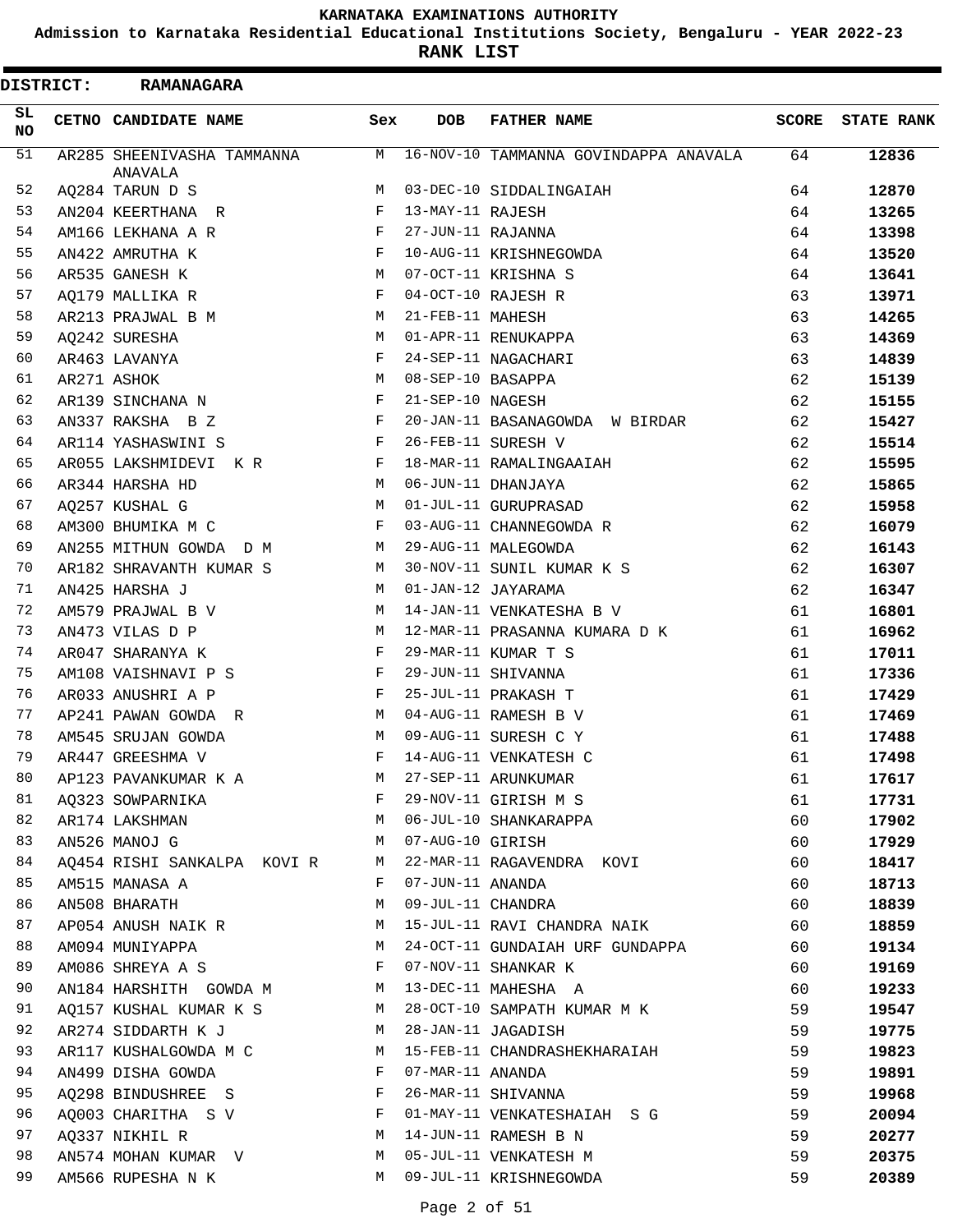**Admission to Karnataka Residential Educational Institutions Society, Bengaluru - YEAR 2022-23**

**RANK LIST**

ı

| <b>DISTRICT:</b> | <b>RAMANAGARA</b>       |              |                   |                             |              |                   |
|------------------|-------------------------|--------------|-------------------|-----------------------------|--------------|-------------------|
| SL.<br>NO        | CETNO CANDIDATE NAME    | Sex          | DOB               | <b>FATHER NAME</b>          | <b>SCORE</b> | <b>STATE RANK</b> |
| 100              | AQ247 JEEVITHA H        | F            |                   | 12-AUG-11 HANUMAIAH         | 59           | 20518             |
| 101              | AQ294 LEKHANA S         | F            | 20-AUG-11 SWAMY S |                             | 59           | 20542             |
| 102              | AQ161 YAKSHA K G        | F            |                   | 02-OCT-11 GANGADHAR K M     | 59           | 20656             |
| 103              | AM304 HARSHITHA M       | F            |                   | 20-OCT-11 MUNIYAPPA         | 59           | 20687             |
| 104              | AQ497 SHREYA D R        | F            |                   | 24-JAN-12 RUDRESH D B       | 59           | 20851             |
| 105              | AM467 YUKTHIPRIYA V S   | F            | 19-AUG-10 SHANKAR |                             | 58           | 21011             |
| 106              | AM393 VARSHEET H B      | М            |                   | 16-JAN-11 BASVEGOWDA        | 58           | 21339             |
| 107              | AM211 BHARGAVI G R      | F            |                   | 28-FEB-11 RAMALINGEGOWDA K  | 58           | 21462             |
| 108              | AR096 DEEPTI K          | F            |                   | 07-MAR-11 KUMAR A V         | 58           | 21488             |
| 109              | AR102 PAVAN S G         | М            | 19-MAR-11 GIRISH  |                             | 58           | 21536             |
| 110              | AM522 VARALAKSHMI G S   | F            |                   | 25-MAR-11 SIDDAPPAJI G S    | 58           | 21569             |
| 111              | AQ413 SANDHYA V S       | F            |                   | 01-APR-11 SHAMAIAH          | 58           | 21599             |
| 112              | AM282 CHIDAN K V        | M            |                   | 03-APR-11 K S VIJAY KUMAR   | 58           | 21607             |
| 113              | AN536 LAVANYA A GOWDA   | M            |                   | 02-MAY-11 ANJANEYA B        | 58           | 21738             |
| 114              | AM247 MOHITHA B S       | F            |                   | 12-MAY-11 SHREEDHARA B R    | 58           | 21783             |
| 115              | AR486 DUSHYANTHGOWDA    | M            |                   | 24-JUN-11 MUNIMADAIAH Y P   | 58           | 21959             |
| 116              | AP012 SHIVA             | М            | 27-JUL-11 CHANDRU |                             | 58           | 22097             |
| 117              | AN419 RAKSHITHA C H     | F            |                   | 23-NOV-11 HANUMANTHAPPA     | 58           | 22410             |
| 118              | AQ324 LAKSHMIKANTHA V   | M            |                   | 28-DEC-11 VENKATESH         | 58           | 22472             |
| 119              | AM158 SANTHOSHA HD      | M            |                   | 29-DEC-11 DODDA BEERAIAH K  | 58           | 22473             |
| 120              | AR273 YASHWANTH K P     | M            |                   | 16-SEP-10 PRAKASH K         | 57           | 22697             |
| 121              | AQ312 MADHUSUDAN C R    | M            |                   | 05-OCT-10 RANGASHAMAIAH H G | 57           | 22735             |
| 122              | AP181 MANOLLAS<br>J S   | M            |                   | 31-OCT-10 SHIVASHANKAR J K  | 57           | 22805             |
| 123              | AN467 MADESHA           | M            | 24-JAN-11 RAMU    |                             | 57           | 23040             |
| 124              | AR425 NANDINI H         | F            |                   | 29-JAN-11 HANUMANTHARAJU K  | 57           | 23057             |
| 125              | AM331 BHUVAN N          | M            |                   | 31-JAN-11 NAGESH C          | 57           | 23065             |
| 126              | AQ455 JEEVAN T K        | M            |                   | 12-FEB-11 KRISHNAPPA T N    | 57           | 23101             |
| 127              | AM013 PRAGATHI K S      | F            |                   | 15-MAY-11 SHIVARAJU M       | 57           | 23458             |
| 128              | AQ158 BYLAPPA V S       | M            |                   | 11-JUN-11 SURESH H          | 57           | 23575             |
| 129              | AM274 SACHITH GOWDA N S | M            |                   | 23-JUN-11 SHIVARAJU         | 57           | 23631             |
| 130              | AM469 BHANUPRAKASH R    | М            |                   | 10-AUG-11 RAMESH D          | 57           | 23853             |
| 131              | AM004 SHISHIRKUMAR K    | M            |                   | 13-AUG-11 KEMPEGOWDA        | 57           | 23866             |
| 132              | AP141 MANASA G S        | F            |                   | 21-AUG-11 SHIVARUDRAPPA     | 57           | 23905             |
| 133              | AN199 GANASHREE G S     | F            |                   | 07-OCT-11 SHIVAMADU         | 57           | 24039             |
| 134              | AP028 PREETHAM          | M            | 23-NOV-11 RAVI    |                             | 57           | 24181             |
| 135              | AM542 HARSHITHA C M     | F            |                   | 27-DEC-11 MAHADEVA C A      | 57           | 24234             |
| 136              | AR196 HARSHINI M A      | F            |                   | 15-FEB-11 ASHOK KUMAR J     | 56           | 24896             |
| 137              | AP017 P VETALI          | F            |                   | 06-MAY-11 B M PRAVEEN KUMAR | 56           | 25240             |
| 138              | AN016 KEERTHANA         | F            |                   | 07-MAY-11 SRIKANTHA         | 56           | 25243             |
| 139              | AP016 MANASMITHA M      | F            | 04-JUL-11 MAHESH  |                             | 56           | 25514             |
| 140              | AN289 NAVYASHREE<br>G   | F            | 08-AUG-11 GIRISH  |                             | 56           | 25657             |
| 141              | AP238 VARSHINI S        | F            |                   | 22-AUG-11 SATHISH S P       | 56           | 25710             |
| 142              | AM478 SAGAR SD          | М            |                   | 26-AUG-11 DEVARAJA          | 56           | 25722             |
| 143              | AQ150 KARTHEEK E        | M            | 27-AUG-11 EERAPPA |                             | 56           | 25725             |
| 144              | AP069 POORVITHA K       | $\mathbf{F}$ |                   | 29-SEP-11 KRISHNAPPA        | 56           | 25845             |
| 145              | AP076 ASHWATH GOWDA D J | M            |                   | 09-DEC-11 JAYARAMU          | 56           | 26048             |
| 146              | AM503 HAMSA K           | F            |                   | 14-DEC-11 KUMARA G          | 56           | 26060             |
| 147              | AQ254 LAKSHMIDEVI V     | F            |                   | 20-OCT-10 VENKATESH<br>Ρ    | 55           | 26403             |
| 148              | AR538 NITHESH J R       | M            | 04-DEC-10 RAGHU   |                             | 55           | 26540             |
| 149              | AQ144 PRERAN            | M            |                   | 29-DEC-10 LATE LAKSHMIPATHI | 55           | 26603             |
|                  |                         |              | Page 3 of 51      |                             |              |                   |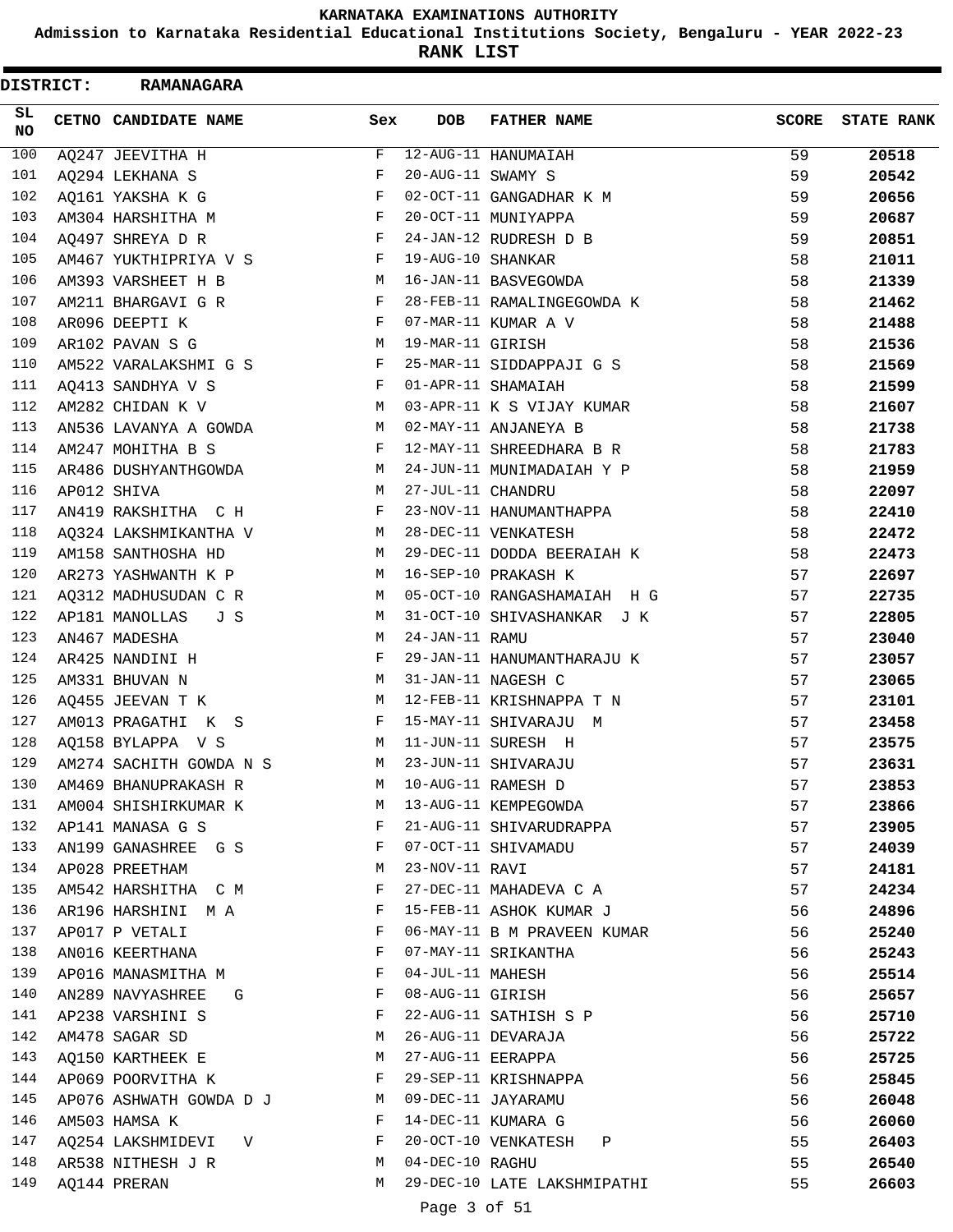**Admission to Karnataka Residential Educational Institutions Society, Bengaluru - YEAR 2022-23**

**RANK LIST**

| <b>DISTRICT:</b> |            | <b>RAMANAGARA</b>         |     |                   |                               |              |                   |
|------------------|------------|---------------------------|-----|-------------------|-------------------------------|--------------|-------------------|
| SL.<br>NO        |            | CETNO CANDIDATE NAME      | Sex | <b>DOB</b>        | <b>FATHER NAME</b>            | <b>SCORE</b> | <b>STATE RANK</b> |
| 150              |            | AM305 SHAMITHA B S        | F   |                   | 03-MAR-11 SHIVA KUMAR B P     | 55           | 26839             |
| 151              |            | AQ472 BHARATH S           | M   | 17-APR-11 SHANKAR |                               | 55           | 27059             |
| 152              |            | AQ480 HEMANTH GOWDA V L   | M   |                   | 09-MAY-11 LAKSHMINARASIMHAIAH | 55           | 27173             |
| 153              |            | AR339 VINEETH R           | M   |                   | 26-JUL-11 RAVICHANDRA         | 55           | 27554             |
| 154              |            | AR546 SANDHYA S           | F   |                   | 16-AUG-11 SHIVARAJU           | 55           | 27644             |
| 155              | AR331 AJAY |                           | M   |                   | 19-AUG-11 HANUMANTHA          | 55           | 27652             |
| 156              |            | AM234 HANSIKA H           | F   |                   | 27-AUG-11 HEMANTH KUMAR H J   | 55           | 27679             |
| 157              |            | AQ459 SAVITHA J           | F   |                   | 18-SEP-11 JAYARAMU            | 55           | 27742             |
| 158              |            | AM531 JNANESH C M         | M   | 21-SEP-11 MANJU   |                               | 55           | 27751             |
| 159              |            | AQ426 KUSUMA              | F   |                   | 21-SEP-11 SHREENIVAS H        | 55           | 27755             |
| 160              |            | AQ425 HARSHAVARDAN GR     | M   |                   | 16-NOV-11 RANGASWAMAYYA       | 55           | 27930             |
| 161              |            | AN211 MAHALAKSHMI D K     | F   |                   | 27-JAN-12 KEMPARAJU           | 55           | 28046             |
| 162              |            | AN187 LIKHITHA C          | F   |                   | 27-FEB-12 CHANDRASHEKAR       | 55           | 28060             |
| 163              |            | AQ028 TEJAS V N           | M   |                   | 10-OCT-10 NAGARAJU V P        | 54           | 28343             |
| 164              |            | AM518 PRANITHA N R        | F   | 19-MAR-11 RAJU    |                               | 54           | 28883             |
| 165              |            | AR133 SHIVAKUMAR          | M   |                   | 23-APR-11 EREGOWDA            | 54           | 29086             |
| 166              |            | AQ299 MANAVI G            | F   |                   | 11-MAY-11 GANGADHARA T        | 54           | 29183             |
| 167              |            | AM069 G BALAJI            | M   |                   | 09-JUN-11 S GOPAL             | 54           | 29343             |
| 168              |            | AN447 MOULYA              | F   |                   | 09-JUN-11 VINOD KUMAR R       | 54           | 29345             |
| 169              |            | AM361 PUNITH KUMAR SP     | M   |                   | 21-JUN-11 PUTTASWAMY          | 54           | 29407             |
| 170              |            | AR101 BHARGAVI S          | F   |                   | 14-JUL-11 SIDDAIYYA K N       | 54           | 29540             |
| 171              |            | AR470 SAHANA              | F   |                   | 16-JUL-11 MALLIKARJUN NATIKAR | 54           | 29556             |
| 172              |            | AM499 GANAVI Y GOWDA      | F   |                   | 01-DEC-11 YOGESH B E          | 54           | 30090             |
| 173              |            | AR045 YOGITHA D S         | F   |                   | 06-DEC-10 SIDDEGOWDA S        | 53           | 30677             |
| 174              |            | AP204 NANDANA K N         | F   |                   | 11-DEC-10 NAGARAJU            | 53           | 30686             |
| 175              |            | ANOO8 HARSHAVARDHANA B    | M   |                   | 23-DEC-10 BASAVARAJU          | 53           | 30728             |
| 176              |            | AN427 SHREYASHWINI S      | F   |                   | 14-MAR-11 SRINIVASA C         | 53           | 31076             |
| 177              |            | AR012 MITHUN GOWDA M      | M   |                   | 18-MAR-11 MAHADEVA            | 53           | 31095             |
| 178              |            | AQ074 NAVYA H R           | F   |                   | 20-APR-11 RANGANATHA H B      | 53           | 31245             |
| 179              |            | AM208 HITHENDRADASGOWDA C | M   |                   | 09-MAY-11 CHANNADASAIAH       | 53           | 31352             |
| 180              |            | AQ145 SUBHASH J D         | М   |                   | 24-MAY-11 DINESHKUMAR G       | 53           | 31442             |
| 181              |            | AN442 RAKSHITHA N         | F   | 11-JUN-11 NANDISH |                               | 53           | 31554             |
| 182              |            | AM559 S YASHASWINI        | F   |                   | 13-JUL-11 SRINIVASA           | 53           | 31726             |
| 183              |            | AP110 JEEVAN K            | М   |                   | 16-JUL-11 KALIYAPPA R         | 53           | 31736             |
| 184              |            | AM226 LAVANYA V           | F   |                   | 24-JUL-11 VIJAYENDRA P        | 53           | 31775             |
| 185              |            | AQ361 AMULYA              | F   |                   | 04-NOV-11 HANUMANTHARAJU A    | 53           | 32173             |
| 186              |            | AN349 VAISHNAVI Y S       | F   |                   | 12-NOV-11 SHIVAKUMAR          | 53           | 32212             |
| 187              |            | AP086 DHANUSH R           | М   |                   | 10-DEC-11 RAVI V              | 53           | 32290             |
| 188              |            | AN474 KEERTHAN P          | M   |                   | 11-DEC-11 PRAKASH S           | 53           | 32292             |
| 189              |            | AQ232 POORNITHA G         | F   |                   | 15-DEC-11 GOVINDAIAH          | 53           | 32303             |
| 190              |            | AM283 AKASH S             | M   | 23-DEC-11 SURESH  |                               | 53           | 32320             |
| 191              |            | AM147 LAKSHMI C           | F   | 25-DEC-09 CHANDRA |                               | 52           | 32411             |
| 192              |            | AP231 MAHESH RAO G        | М   |                   | 02-NOV-10 GOPIRAO SEETHARAM   | 52           | 32717             |
| 193              |            | AR058 YASHASWINI V L      | F   |                   | 03-JAN-11 VANARAJA N          | 52           | 32935             |
| 194              |            | AP026 POORVIKA Y P        | F   |                   | 24-JAN-11 PRAKASH Y V         | 52           | 33007             |
| 195              |            | AQ128 GURUKIRAN           | М   |                   | 25-JAN-11 DHANANJAYYA         | 52           | 33012             |
| 196              |            | AR334 ALISHA              | F   |                   | 07-FEB-11 MOHAMED ALI         | 52           | 33068             |
| 197              |            | AN030 HARSHITH G S        | M   |                   | 17-FEB-11 SANTHOSH G          | 52           | 33106             |
| 198              |            | AN212 LOHITH GOWDA S L    | M   |                   | 06-APR-11 LINGEGOWDA S B      | 52           | 33336             |
| 199              |            | AN034 HARSHITH            | M   |                   | 12-APR-11 NAGARAJU T<br>S     | 52           | 33373             |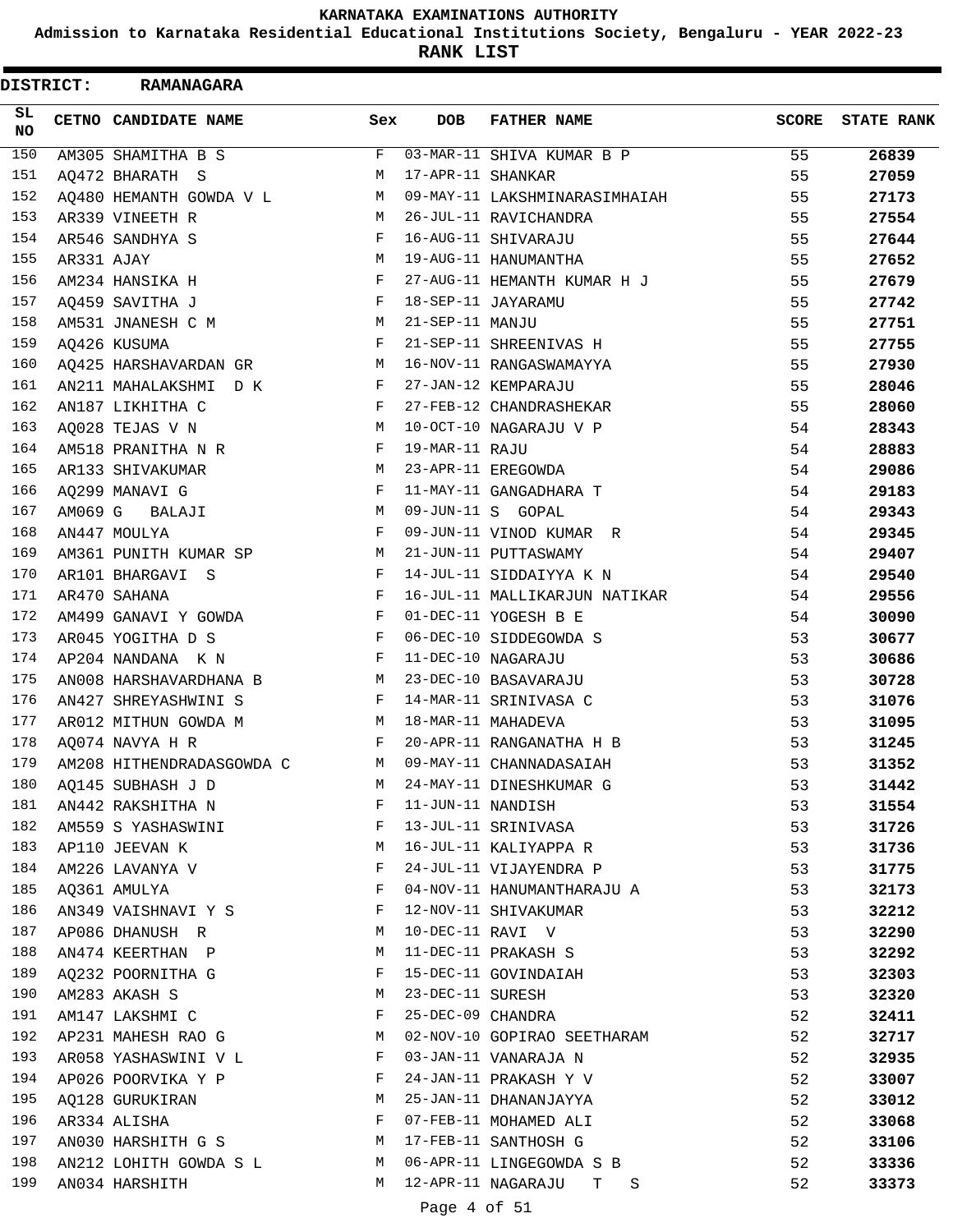**Admission to Karnataka Residential Educational Institutions Society, Bengaluru - YEAR 2022-23**

**RANK LIST**

| <b>DISTRICT:</b> | <b>RAMANAGARA</b>          |              |                   |                                                   |              |                   |
|------------------|----------------------------|--------------|-------------------|---------------------------------------------------|--------------|-------------------|
| SL.<br><b>NO</b> | CETNO CANDIDATE NAME       | Sex          | <b>DOB</b>        | <b>FATHER NAME</b>                                | <b>SCORE</b> | <b>STATE RANK</b> |
| 200              | AN353 PRERANA H B          | F            |                   | 15-APR-11 BASAVARAJU                              | 52           | 33391             |
| 201              | AM561 SUDARSHAN GOWDA C R  | М            |                   | 29-APR-11 CHIKKARAJE GOWDA                        | 52           | 33464             |
| 202              | AR183 CHAITHRA BAI         | F            |                   | 30-APR-11 RAMA NAIK                               | 52           | 33467             |
| 203              | AN055 SUSMITHA             | F            |                   | 02-MAY-11 MAHALIINGANAIKA                         | 52           | 33481             |
| 204              | AN155 NIRANJAN K           | M            |                   | 05-MAY-11 KRISHNAPPA                              | 52           | 33502             |
| 205              | AM018 HEMANTH K GOWDA      | M            |                   | 09-MAY-11 KENGALLEGOWDA                           | 52           | 33517             |
| 206              | AR080 NIRMALA              | F            |                   | 13-JUN-11 BORAIAH JC                              | 52           | 33726             |
| 207              | AR071 RAKESH MN            | м            |                   | 09-JUL-11 NAGARAJU                                | 52           | 33894             |
| 208              | A0391 RANJITHA             | F            |                   | 03-AUG-11 MUNIRAJU                                | 52           | 34027             |
| 209              | AP003 RAKSHITH S           | М            |                   | 04-AUG-11 SHIVANNA                                | 52           | 34033             |
| 210              | AR231 SHREYAS M GOWDA      | M            |                   | 10-AUG-11 MADHU KUMARA H P                        | 52           | 34057             |
| 211              | AN019 THANVIK D GOWDA      | M            | 14-SEP-11 DEVRAJ  |                                                   | 52           | 34243             |
| 212              | AR130 CHAYADEVI G          | F            |                   | 17-SEP-11 GOVINDARAJU R                           | 52           | 34256             |
| 213              | AN487 MOHITH RAGHAVENDRA L | M            |                   | 26-SEP-11 LAKSHMIKANTH K C                        | 52           | 34296             |
| 214              | AM239 JANHAVI M N          | F            |                   | 01-NOV-11 NATARAJU M                              | 52           | 34419             |
| 215              | AM255 VIJAY P R            | M            |                   | 09-DEC-11 R RAJESH                                | 52           | 34544             |
| 216              | AN044 PUNYASHREE           | F            | 19-DEC-11 RAVI S  |                                                   | 52           | 34568             |
| 217              | AR065 POORVIKA C           | F            |                   | 14-JAN-12 CHELUVAIAH                              | 52           | 34619             |
| 218              | AR565 MARUTHIGOWDA<br>К    | M            |                   | 02-DEC-10 KRISHNAPPA                              | 51           | 35130             |
| 219              | AM328 BHUVAN C             | M            |                   | 07-DEC-10 CHANDRE GOWDA                           | 51           | 35146             |
| 220              | AM057 SHASHANK A           | M            | 12-DEC-10 ANIL P  |                                                   | 51           | 35159             |
| 221              | AR491 BHARATHA             | M            |                   | 01-FEB-11 BASAVARAJU CHIRCHINAKAL<br>CHIRCHINAKAL | 51           | 35345             |
| 222              | AQ447 JAYANTH GOWDA K      | M            |                   | 28-FEB-11 KALEGOWDA G                             | 51           | 35460             |
| 223              | AM083 CHIRANTH GOWDA H P   | M            |                   | 08-MAR-11 PUTTALINGE GOWDA H J                    | 51           | 35513             |
| 224              | AM553 SHALINI U            | F            | 08-MAR-11 MAHESH  |                                                   | 51           | 35515             |
| 225              | AN146 VISHNUVARDHAN<br>N   | M            |                   | 09-APR-11 NAGARAJU T B                            | 51           | 35695             |
| 226              | AO210 HIMASHREE M          | F            |                   | 13-APR-11 MANOHARA BS                             | 51           | 35711             |
| 227              | AM438 SINCHANA M R         | F            | 10-MAY-11 RAVI M  |                                                   | 51           | 35841             |
| 228              | AP178 SUPRITHA N C         | F            |                   | 16-MAY-11 CHANDRACHUDAIAH                         | 51           | 35878             |
| 229              | AM510 H N SPANDANA         | F            |                   | 27-MAY-11 H R NANDISH                             | 51           | 35931             |
| 230              | AN423 ADHEESH M            | M            |                   | 04-JUN-11 MANJUNATH                               | 51           | 35987             |
| 231              | AQ469 SUVARNA G            | F            |                   | 21-JUN-11 GIREESH TP                              | 51           | 36114             |
| 232              | AN153 CHANDANA VR          | F            | 04-AUG-11 RAGHU K |                                                   | 51           | 36388             |
| 233              | AR207 NAGARATHNA AGADI     | $\mathbf{F}$ |                   | 24-AUG-11 DANDAPPA AGADI                          | 51           | 36491             |
| 234              | AN278 YASHASH GOWDA D R    | M            | 05-SEP-11 RAMESHA |                                                   | 51           | 36540             |
| 235              | AR084 SHAMBHAVI            | F            |                   | 09-SEP-11 DYAVANNA G M                            | 51           | 36552             |
| 236              | AN036 MITHUNGOWDA C R      | M            |                   | 22-OCT-11 RAVI B M                                | 51           | 36726             |
| 237              | AR191 MEGHANA N            | F            |                   | 18-NOV-11 NAGESH B S                              | 51           | 36820             |
| 238              | AQ007 NIVEDITHABAI C S     | F            |                   | 25-NOV-11 SIDDOJIRAO C P                          | 51           | 36850             |
| 239              | AR390 KAVANA A             | F            |                   | 11-DEC-11 ASHWATHANARAYANA G V                    | 51           | 36901             |
| 240              | AQ423 MONISHA K S          | F            |                   | 13-JAN-12 K G SRINIVAS                            | 51           | 36966             |
| 241              | AM243 LISHA M              | M            |                   | 27-DEC-09 MAHESHA T                               | 50           | 37037             |
| 242              | AN370 ANUSHREE H S         | F            |                   | 02-JUL-10 SHIVAKUMAR H C                          | 50           | 37122             |
| 243              | AM465 YASHASWI A R         | F            |                   | 27-FEB-11 RAVI A C                                | 50           | 37800             |
| 244              | AQ142 HEMAKESH H G         | M            |                   | 16-MAR-11 GOWRI SHANKAR                           | 50           | 37881             |
| 245              | AM484 NITHISH R            | M            | 25-MAR-11 RAMESH  |                                                   | 50           | 37942             |
| 246              | AM109 KIRANA G             | M            |                   | 10-APR-11 GURUMURTHY                              | 50           | 38024             |
| 247              | AN394 AMRUTHA S            | F            |                   | 24-APR-11 SHIVAKUMAR                              | 50           | 38103             |
| 248              | AQ300 YASHAS GOWDA M       |              |                   | M 19-MAY-11 MANJUNATH G                           | 50           | 38243             |
|                  |                            |              |                   |                                                   |              |                   |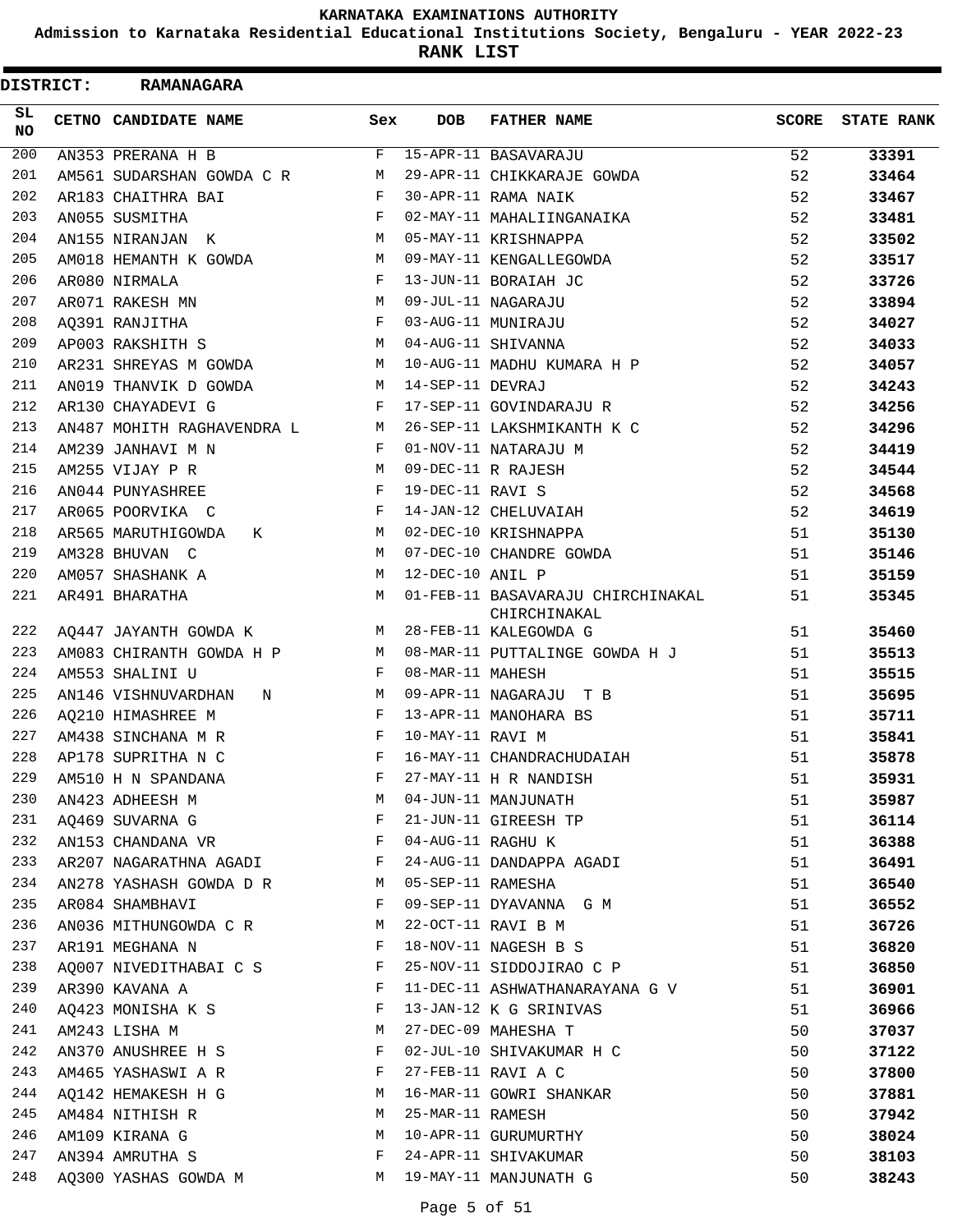**Admission to Karnataka Residential Educational Institutions Society, Bengaluru - YEAR 2022-23**

**RANK LIST**

| <b>DISTRICT:</b> | <b>RAMANAGARA</b>               |              |                   |                                      |              |                   |
|------------------|---------------------------------|--------------|-------------------|--------------------------------------|--------------|-------------------|
| SL.<br><b>NO</b> | CETNO CANDIDATE NAME            | Sex          | <b>DOB</b>        | <b>FATHER NAME</b>                   | <b>SCORE</b> | <b>STATE RANK</b> |
| 249              | AM408 YOGITHA A                 | F            | 19-MAY-11 ASHOK K |                                      | 50           | 38244             |
| 250              | AR415 JEEVAN T                  | М            |                   | 22-MAY-11 THIMMEGOWDA                | 50           | 38253             |
| 251              | AQ262 VASANTHKUMAR N            | М            |                   | 16-JUN-11 NANJUNDA V                 | 50           | 38409             |
| 252              | AN367 GURUKIRAN                 | M            |                   | 20-JUN-11 CHANDRALINGEGOWDA          | 50           | 38434             |
| 253              | AM333 PRAJWAL                   | М            | 20-JUN-11 RAJU    |                                      | 50           | 38436             |
| 254              | AN087 EKANTHGOWDA K R           | M            | 28-JUN-11 RAJU    |                                      | 50           | 38485             |
| 255              | AR075 VASUDEV H S               | M            |                   | 04-JUL-11 SHREENIVAS                 | 50           | 38536             |
| 256              | AN078 MANOHARA T G              | M            |                   | 01-AUG-11 GAVIRAJA                   | 50           | 38690             |
| 257              | AR524 PRAGATHI R                | F            | 03-AUG-11 RAVI    |                                      | 50           | 38703             |
| 258              | AM317 RAMYA V T                 | F            |                   | 05-AUG-11 THIMMEGOWDA V N            | 50           | 38710             |
| 259              | AM277 PEMILA                    | F            | 12-SEP-11 RAVI    |                                      | 50           | 38891             |
| 260              | AN488 MANUSHRI                  | F            |                   | 16-SEP-11 RAMAKRISHNA                | 50           | 38907             |
| 261              | AN065 LALITH GOWDA V            | М            |                   | 17-SEP-11 VISHWANATH                 | 50           | 38909             |
| 262              | AQ302 PRIYA                     | F            |                   | 20-NOV-11 NAGARAJU                   | 50           | 39161             |
| 263              | AR312 HARSHINI DS               | F            |                   | 13-DEC-11 SHIVALINGAIAH DC           | 50           | 39227             |
| 264              | AQ333 PREETHI G                 | F            |                   | 10-MAR-12 GANGAPPA                   | 50           | 39316             |
| 265              | AM534 G S LAVANYA               | F            |                   | 23-OCT-10 G A SWAMY                  | 49           | 39737             |
| 266              | AN432 BINDU K                   | F            |                   | 07-DEC-10 KUMAR NAYAK                | 49           | 39886             |
| 267              | AP079 KHUSHI                    | F            |                   | 22-DEC-10 BAIREGOWDA                 | 49           | 39942             |
| 268              | AN472 NISHANTH NAIK             | М            |                   | 21-JAN-11 VENKATESHA NAIK            | 49           | 40098             |
| 269              | AN137 ADARASH R S               | М            |                   | 15-MAR-11 R M SATISH KUMAR           | 49           | 40328             |
| 270              | AM564 UDAY C R                  | M            |                   | 07-APR-11 RAJESH M S                 | 49           | 40462             |
| 271              | AM145 PUNITH K                  | M            |                   | 17-APR-11 KUMAR D R                  | 49           | 40520             |
| 272              | AR051 NISHANTH P                | M            |                   | 17-MAY-11 PRASHANTHKUMAR B P         | 49           | 40699             |
| 273              | AQ236 LOKESH T V                | М            |                   | 30-MAY-11 VENKATARAM T S             | 49           | 40783             |
| 274              | AR468 AKSHATHA G                | F            |                   | 31-MAY-11 GANGARAJAIAH C             | 49           | 40788             |
| 275              | AM262 UDAYAKUMAR                | М            |                   | 31-MAY-11 SHIVARAJU M.S.             | 49           | 40795             |
| 276              | AQ303 SUSHMITHA<br>B            | F            |                   | 21-JUN-11 BASKAR CD                  | 49           | 40945             |
| 277              | AM533 SINCHANA A V              | F            |                   | 18-JUL-11 VINOD KUMAR A V            | 49           | 41116             |
| 278              | AN256 PRATHIKA N                | F            |                   | 03-AUG-11 NINGARAJU                  | 49           | 41214             |
| 279              | A0370 CHANDANA                  | F            |                   | 17-AUG-11 RAMAKRISHNAIAH             | 49           | 41290             |
| 280              | AM473 ROHITH V                  | М            | 16-SEP-11 VIJAY   |                                      | 49           | 41433             |
| 281              | AN121 SINDHU V R                | F            |                   | 16-SEP-11 RAMACHANDRA NAIK           | 49           | 41435             |
| 282              | AQ471 KARTHIK GOWDA G           | М            |                   | 19-OCT-11 GIRISWAMY                  | 49           | 41559             |
| 283              | AM390 SHREYA M                  | F            | 21-OCT-11 MAHESH  |                                      | 49           | 41568             |
| 284              | AR483 BHAVYASHREE L C           | F            |                   | 27-NOV-11 CHIKKAVEERAIAH L H         | 49           | 41708             |
| 285              | AR325 BINDUSHREE B M            | F            |                   | 01-JAN-12 MUNIRANGAIAH               | 49           | 41808             |
| 286              | AP169 SUCHITHRA K               | F            | 29-NOV-09 KUMAR S |                                      | 48           | 41915             |
| 287              | AM329 SHINCHANA A               | F            | 29-DEC-10 APPAJI  |                                      | 48           | 42479             |
| 288              | AQ326 LAKSHMI S N               | F            |                   | 23-JAN-11 SRINIVASA                  | 48           | 42614             |
| 289              | AR577 SPANDANA                  | F            |                   | 05-FEB-11 LINGE GOWDA                | 48           | 42660             |
| 290              | AR493 PRARTHANA V S             | $\mathbf{F}$ |                   | 09-FEB-11 VASANTH L                  | 48           | 42681             |
| 291              | AP080 MANTHAN BALAJI            | M            |                   | 18-FEB-11 GOPALAIAH K V              | 48           | 42722             |
| 292              | AM210 CHITHRASHREE H            | F            |                   | 08-MAR-11 HANUMANTHEGOWDA            | 48           | 42801             |
| 293              | AN379 JAYANTH C                 | М            |                   | 28-MAR-11 CHENNAPPAJI M              | 48           | 42930             |
| 294              | AQ138 VIDYASHREE K              | F            | 08-APR-11 KUMAR   |                                      | 48           | 43010             |
| 295              | AM232 LIKHITH GOWDA N S M       |              |                   | 02-MAY-11 SHEKHAR N T                | 48           | 43137             |
| 296              | AR155 LAXMIPUTRA SHARANABASAPPA | M            |                   | 09-MAY-11 SHARANABASAPPA PARAMESHWAR | 48           | 43171             |
| 297              | PATED<br>AQ371 DHANUSH J        | M            |                   | PATED<br>20-MAY-11 JAGADEESH         | 48           | 43242             |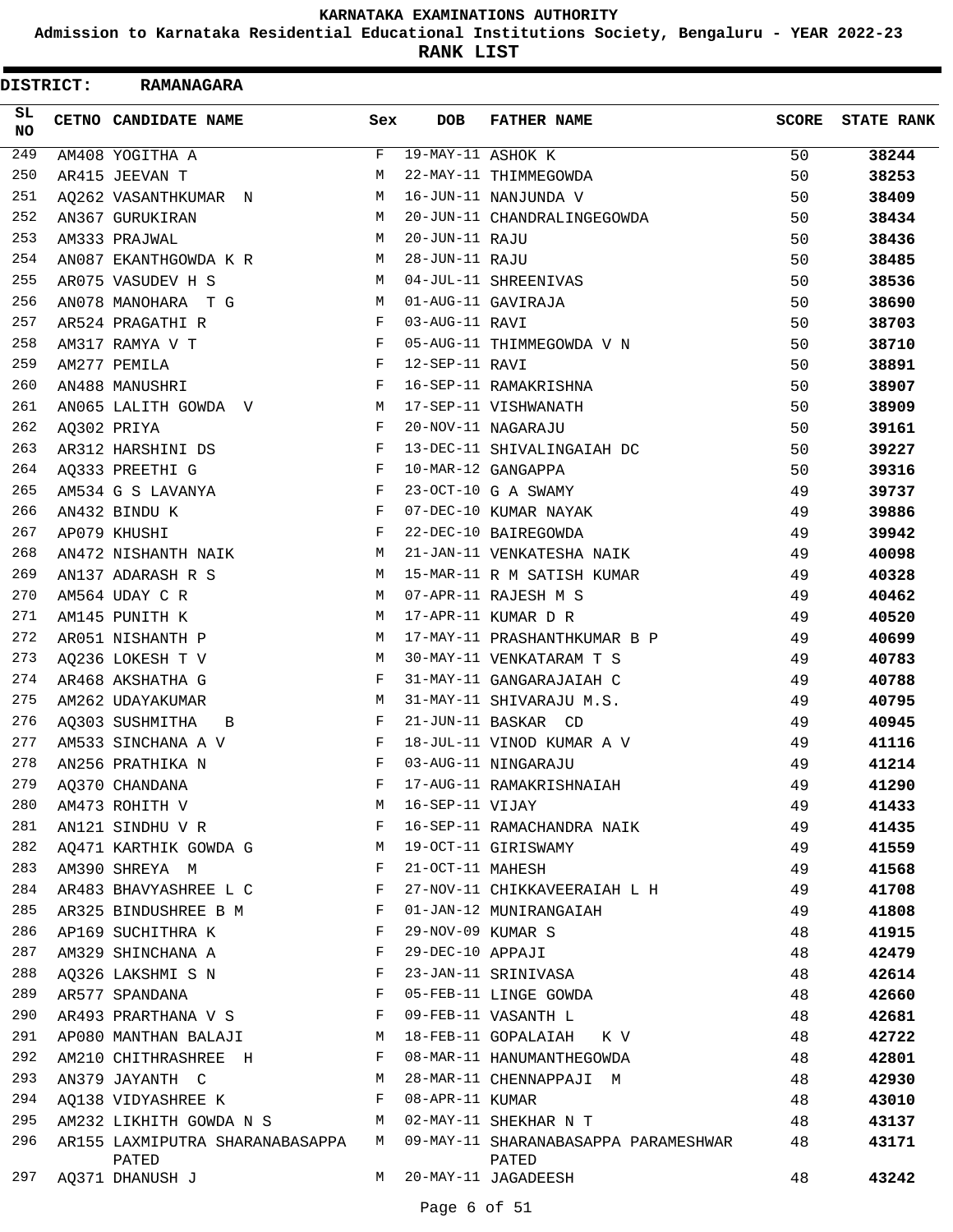**Admission to Karnataka Residential Educational Institutions Society, Bengaluru - YEAR 2022-23**

| <b>DISTRICT:</b> |  | <b>RAMANAGARA</b>                                                   |              |                   |                                  |       |                   |
|------------------|--|---------------------------------------------------------------------|--------------|-------------------|----------------------------------|-------|-------------------|
| SL.<br><b>NO</b> |  | CETNO CANDIDATE NAME                                                | Sex          | <b>DOB</b>        | <b>FATHER NAME</b>               | SCORE | <b>STATE RANK</b> |
| 298              |  | AR077 DEEKSHITH GOWDA N                                             |              |                   | M 21-MAY-11 NAGARAJU             | 48    | 43251             |
| 299              |  | AQ102 MAHALAKSHMI D K                                               | F            |                   | 10-JUN-11 KEMPARAJU              | 48    | 43388             |
| 300              |  | AR282 DARSHAN P                                                     | M            |                   | 16-AUG-11 PRAKASH C              | 48    | 43826             |
| 301              |  | AM059 VENKATESH H S                                                 | M            | 20-AUG-11 SHEENA  |                                  | 48    | 43855             |
| 302              |  | AP165 RACHANA RAGHAVENDRA BADIGER F                                 |              |                   | 02-SEP-11 RAGHAVENDRA A BADIGER  | 48    | 43913             |
| 303              |  | AR488 GOWTHAM GOWDA D                                               | M            |                   | 10-SEP-11 DORESWAMY R            | 48    | 43946             |
| 304              |  | AO020 SHREELAKSHMI                                                  | F            |                   | 10-OCT-11 NARASIMHAMURTHY        | 48    | 44079             |
| 305              |  | AM125 LAVANYA A S                                                   | F            |                   | 14-OCT-11 SIDDALINGA             | 48    | 44099             |
| 306              |  | AR144 SPANDANA N                                                    | $\mathbf{F}$ |                   | 03-NOV-11 NAGARAJU               | 48    | 44176             |
| 307              |  | AR324 VISHMITHA                                                     | $_{\rm F}$   | 07-NOV-11 UMESH   |                                  | 48    | 44191             |
| 308              |  | AQ452 MOHAN GOWDA S                                                 | M            |                   | 14-NOV-11 SRINIVASAIAH           | 48    | 44212             |
| 309              |  | AP191 MITHUN K S                                                    | М            |                   | 14-JAN-12 SURESH K T             | 48    | 44379             |
| 310              |  | AM117 LEKHANA S GOWDA                                               | $\mathbf{F}$ |                   | 28-FEB-12 SANTHOSH B N           | 48    | 44404             |
| 311              |  | AN314 VARALAKSHMI                                                   | F            |                   | 01-JAN-10 SANJEEVAKUMAR          | 47    | 44478             |
| 312              |  | AM231 YASHASWINI A                                                  | F            | 12-OCT-10 ANANTHA |                                  | 47    | 44752             |
| 313              |  | $\mathbf{F}$ and $\mathbf{F}$ and $\mathbf{F}$<br>AQ448 HARSHITHA N |              |                   | 26-NOV-10 NARASIMHAMURTHY N      | 47    | 44895             |
| 314              |  | AN452 JEEVAN P                                                      | M            |                   | 09-DEC-10 PURUSHOTHAM G S        | 47    | 44931             |
| 315              |  | AR332 GAYITHRI                                                      | $_{\rm F}$   | 12-DEC-10 APPAJI  |                                  | 47    | 44943             |
| 316              |  | AM474 MANISH G GOWDA                                                | М            |                   | 27-DEC-10 GIRISH M S             | 47    | 45001             |
| 317              |  | AR024 PRUTHVIRAJ K V                                                | М            |                   | 30-DEC-10 ANUSUYAMMA B C         | 47    | 45011             |
| 318              |  | AN340 ARCHANA                                                       | $_{\rm F}$   |                   | 30-JAN-11 PUTTASIDDAIAH          | 47    | 45164             |
| 319              |  | AM196 YOGARAJA D C                                                  | M            |                   | 30-JAN-11 CHIKKAMALLE GOWDA D S  | 47    | 45169             |
| 320              |  | AM487 CHETHAN KUMAR                                                 | M            | 09-FEB-11 KUMARA  |                                  | 47    | 45203             |
| 321              |  | AR066 PARIKSHITH GOWDA V L M                                        |              | 20-FEB-11 LOKESHA |                                  | 47    | 45258             |
| 322              |  |                                                                     | $\mathbf{F}$ |                   | 22-MAR-11 SHIVARAJ               |       |                   |
|                  |  | AR497 RESHMA D S                                                    |              |                   |                                  | 47    | 45426             |
| 323              |  | AN052 SHIVA SIDDEGOWDA                                              | M            |                   | 27-MAR-11 SIDDE GOWDA            | 47    | 45467             |
| 324              |  | AR521 DHANUSHRI S                                                   | $\mathbf{F}$ | 01-APR-11 SATHISH |                                  | 47    | 45493             |
| 325              |  | AP085 AMRUTHA                                                       | $\mathbf{F}$ |                   | 06-APR-11 UYILEGOWDA             | 47    | 45520             |
| 326              |  | AN243 NAYANA JADAV                                                  | $_{\rm F}$   |                   | 20-APR-11 NARAYANA RAO           | 47    | 45605             |
|                  |  | 327 AN061 CHETHAN M                                                 | M            |                   | 29-MAY-11 MANJUNATHA             | 47    | 45855             |
| 328              |  | AP124 NIKITHA R                                                     | F            |                   | 14-JUN-11 RUDRAMURTHI            | 47    | 45976             |
| 329              |  | AM186 DHANUSH                                                       | M            |                   | 17-JUN-11 SHIVANNA               | 47    | 45997             |
| 330              |  | AQ331 DEEKSHITH                                                     | M            |                   | 22-JUN-11 NARASIMHAMURTHY        | 47    | 46034             |
| 331              |  | AQ339 LAVANYA K                                                     | $\mathbf{F}$ | 28-JUN-11 KUMARA  |                                  | 47    | 46087             |
| 332              |  | AR514 RUSHEEL GOWDA M                                               |              |                   | 09-JUL-11 CHANDRASHEKAR A R      | 47    | 46164             |
| 333              |  | AM072 THANUSHREE<br>and the state of the state of the Party         |              |                   | 11-JUL-11 MARIYAPPA              | 47    | 46184             |
| 334              |  | AQ494 ABHISHEK T K M                                                |              |                   | 25-JUL-11 KRISHNAMURTHY          | 47    | 46268             |
| 335              |  | AR085 SHARMILA<br>$\mathbf{F}$ and $\mathbf{F}$ and $\mathbf{F}$    |              |                   | 11-AUG-11 RAMAKRISHNA            | 47    | 46378             |
| 336              |  | AP258 SRIRAKSHA M KONA SHIRSAGI F                                   |              |                   | 13-AUG-11 MALLAPPA KONA SHIRSAGI | 47    | 46385             |
| 337              |  | AR228 CHINMAYI U                                                    | F            | 15-SEP-11 UMESH B |                                  | 47    | 46542             |
| 338              |  | AQ317 SPOORTHI N                                                    | F            |                   | 12-OCT-11 NAGESHA C S            | 47    | 46652             |
| 339              |  | AR365 KRUTHIKA                                                      | F            |                   | 17-OCT-11 NAGARAJA NAIK          | 47    | 46675             |
| 340              |  | AR054 KISHORE K M M                                                 |              |                   | 18-OCT-11 MAHESH K S             | 47    | 46680             |
| 341              |  | AP140 DRUSTIKA<br>and the state of the state of the Party           |              |                   | 31-DEC-11 SHIVAKUMARASWAMY       | 47    | 46963             |
| 342              |  | AM366 YOGESH A R                                                    | M            | 01-JAN-12 RAJU    |                                  | 47    | 46974             |
| 343              |  | AR457 HARSHITH L R                                                  | M            |                   | 05-MAR-12 RUDRESH L B            | 47    | 47019             |
| 344              |  | AM115 GANAVI I S F                                                  |              |                   | 13-FEB-10 SHIVA KUMARASWAMY M    | 46    | 47131             |
| 345              |  | AM033 MAHESHA                                                       | М            |                   | 14-JUL-10 KRISHNA B S            | 46    | 47235             |
| 346              |  | AM119 BHANUPRIYA B V F                                              |              |                   | 08-DEC-10 VENKATESH              | 46    | 47593             |
| 347              |  | AR172 DARSHINI S                                                    | F            | 05-MAR-11 SURESH  |                                  | 46    | 48047             |
|                  |  |                                                                     |              |                   |                                  |       |                   |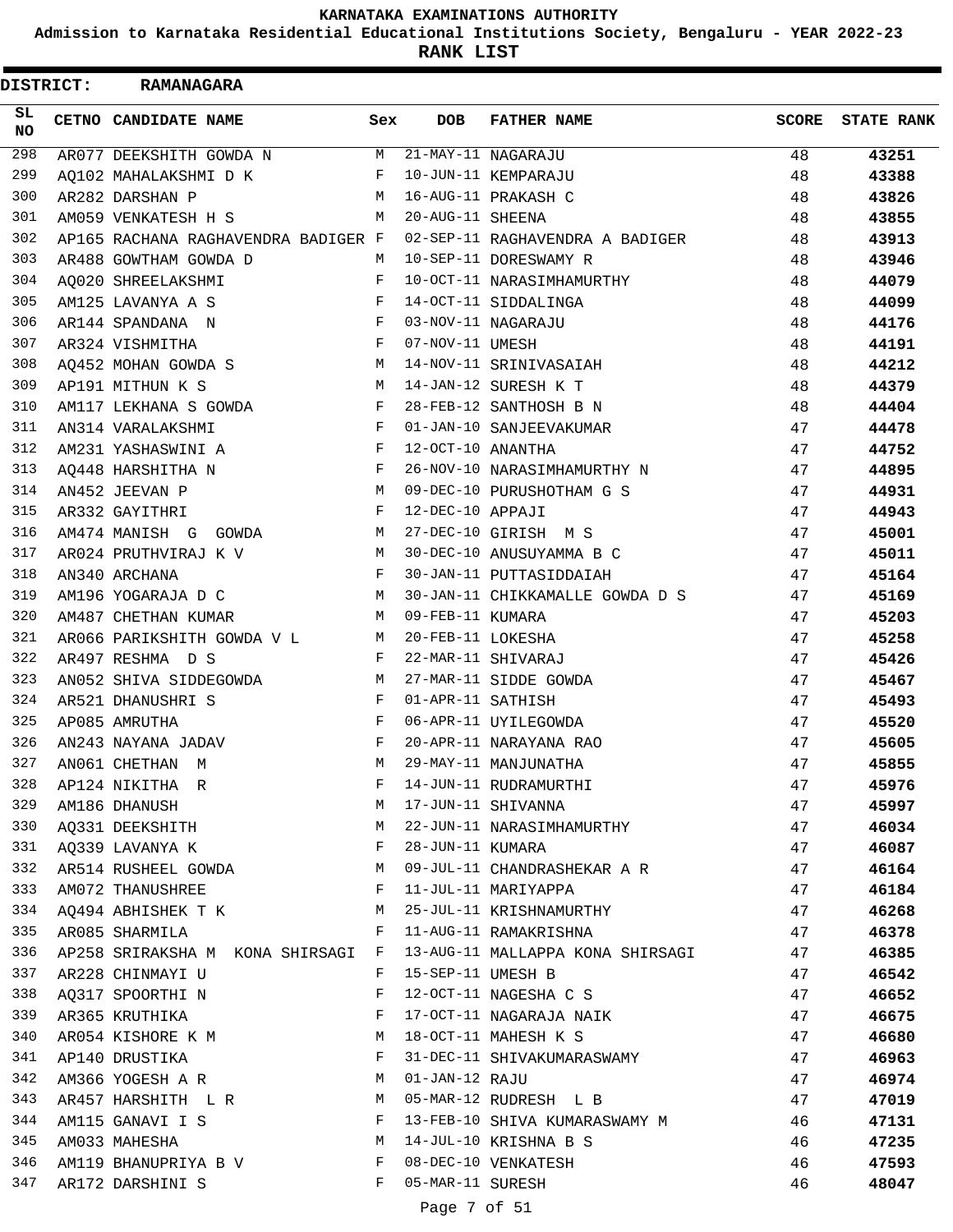**Admission to Karnataka Residential Educational Institutions Society, Bengaluru - YEAR 2022-23**

**RANK LIST**

| <b>DISTRICT:</b> | <b>RAMANAGARA</b>                      |              |                   |                                              |       |                   |
|------------------|----------------------------------------|--------------|-------------------|----------------------------------------------|-------|-------------------|
| SL.<br><b>NO</b> | CETNO CANDIDATE NAME                   | Sex          | <b>DOB</b>        | <b>FATHER NAME</b>                           | SCORE | <b>STATE RANK</b> |
| 348              | AR452 SHREYAS SR                       | M            | 29-MAR-11 RAMESH  |                                              | 46    | 48211             |
| 349              | AN217 DEEPIKA BAI                      | F            |                   | 02-APR-11 BALARAJU NAIK                      | 46    | 48231             |
| 350              | AM042 CHAITHRA H                       | F            |                   | 04-APR-11 HANUMANTHA                         | 46    | 48239             |
| 351              | AN527 HRUTHIK N                        | M            |                   | 12-APR-11 NAGARAJU                           | 46    | 48291             |
| 352              | AQ241 GAGAN H M                        | M            |                   | 27-APR-11 MURTHY K                           | 46    | 48379             |
| 353              | AN390 DEEPIKA H P                      | F            |                   | 29-MAY-11 PANCHALINGEGOWDA                   | 46    | 48601             |
| 354              | AM056 NAGASARVARTHA                    | M            |                   | 07-JUN-11 SRINIVAS                           | 46    | 48674             |
| 355              | AQ187 MOHITH GOWDA Y                   | М            | 08-JUN-11 YOGANNA |                                              | 46    | 48680             |
| 356              | AQ083 DEVIKA K V                       | F            |                   | 24-JUN-11 VENKATESH K M                      | 46    | 48801             |
| 357              | AM380 CHANDU N                         | M            | 26-JUN-11 NAGESH  |                                              | 46    | 48813             |
| 358              | AP211 VINUTHA L                        | F            | 29-JUN-11 LOKESH  |                                              | 46    | 48846             |
| 359              | AN222 LIKHITHGOWDA A B<br>$M_{\rm}$    |              |                   | 23-JUL-11 BHIMEGOWDA                         | 46    | 49017             |
| 360              | AM425 VAISHNAVI GOWDA V                | $\mathbf{F}$ |                   | 28-JUL-11 VAIDYALINGEGOWDA                   | 46    | 49052             |
| 361              | AM353 RITUSHREE S                      | $\mathbf{F}$ |                   | 05-AUG-11 MADHUSUDHANA T                     | 46    | 49087             |
| 362              | AR329 BHOOMIKA S                       | F            |                   | 10-AUG-11 SHIVASWAMY M                       | 46    | 49120             |
| 363              | AM509 VARALAKSHMI S L                  | F            | 12-AUG-11 LOKESH  |                                              | 46    | 49137             |
| 364              | AQ166 YOGESH                           | M            |                   | 05-SEP-11 CHIKKANNA                          | 46    | 49270             |
| 365              | AQ077 DIKSHITHA                        | F            |                   | 13-SEP-11 GANGAHANUMAIAH                     | 46    | 49311             |
| 366              | AM345 MANOJ KUMAR M MINCHINAL          |              |                   | M 18-SEP-11 MINCHINAL MUTTANA                | 46    | 49347             |
| 367              | AN244 KARTHIK S                        | M            |                   | 14-NOV-11 SWAMY B R                          | 46    | 49571             |
| 368              | AP072 RANJAN                           | M            | 17-NOV-11 KUMAR   |                                              | 46    | 49586             |
| 369              | A0498 DURVA M                          | M            |                   | 28-JAN-12 MAHADEVAIAH                        | 46    | 49771             |
| 370              | AR152 AJITHA SHIVANDA HUDEDA           | M            |                   | 01-JUN-09 SHIVANDA HUDEDA                    | 45    | 49840             |
| 371              | AR305 ANTHONYJOHN                      | M            | 31-JUL-10 JOHN    |                                              | 45    | 50037             |
| 372              | AR229 GOUTHAM B                        | M            |                   | 18-OCT-10 BEERESHA KUMAR                     | 45    | 50242             |
| 373              | AR147 CHIRANTH GOWDA KL                | M            |                   | 12-JAN-11 LOKESH GOWDA KS                    | 45    | 50624             |
| 374              | AP242 HITESH S                         | M            |                   | 21-JAN-11 SHIVARAJU M C                      | 45    | 50663             |
| 375              | AR069 EERENDRA                         | M            |                   | 30-JAN-11 NINGAPPA                           | 45    | 50700             |
| 376              | AP049 MADESH                           | M            |                   | 31-JAN-11 MADEERAYYA                         | 45    | 50709             |
| 377              | AM555 ADITHYA A                        | М            |                   | 17-MAR-11 ANDANAIAH D                        | 45    | 50952             |
| 378              | AM279 THEJAS S GOWDA                   | M            |                   | 23-MAR-11 SHIVAKUMAR H C                     | 45    | 50994             |
| 379              | AN421 SUCHITHRA G                      | $\mathbf{F}$ | 31-MAR-11 GURURAJ |                                              | 45    | 51053             |
| 380              | AQ443 KEERTHANA M                      | F            |                   | 10-APR-11 MADESH H M                         | 45    | 51114             |
| 381              | AM273 HARSHITHA V M                    |              |                   | 12-APR-11 MAHADEVA V N                       | 45    | 51128             |
| 382              | AR115 NOOTHAN A                        | М            |                   | 20-APR-11 ANILKUMAR                          | 45    | 51181             |
| 383              | AN326 DHANUSH RAM H                    | M            |                   | 29-APR-11 HARIPRASAD                         | 45    | 51244             |
| 384              | AR500 VISHWAS PATEL R L M              |              |                   | 06-MAY-11 LAVAKUMAR K P                      | 45    | 51309             |
| 385              | AR341 MALLIKARJUN KOLLAPPA<br>ALUKUNTE | M            |                   | 01-JUN-11 KOLLAPPA MUDAKAPPA ALUKUNTE        | 45    | 51474             |
| 386              | AM249 BHARATH                          | M            |                   | 13-JUN-11 BHAIREGOWDA                        | 45    | 51575             |
| 387              | AN223 VISMAYA                          | F            |                   | 13-JUN-11 SHANKARA                           | 45    | 51586             |
| 388              | AP189 ABHISHEK LAGALI                  | M            |                   | 15-JUN-11 VEERUPAKSHAPPA SHEKHAPPA<br>LAGALI | 45    | 51594             |
| 389              | AQ253 DHANUSHREE H                     | F            |                   | 17-JUN-11 HANUMAIAH M S                      | 45    | 51615             |
| 390              | AR185 GIRIGOWDA A V                    | M            |                   | 20-JUN-11 A V VENKATACHALAIAH                | 45    | 51635             |
| 391              | AP197 NITHIN G                         | M            |                   | 28-JUN-11 GANGADHARA                         | 45    | 51699             |
| 392              | AM560 MADAN BABU N S                   | M            | 06-JUL-11 SURESH  |                                              | 45    | 51759             |
| 393              | AP174 NITHIN R                         | М            | 12-JUL-11 RAGHU   | M                                            | 45    | 51799             |
| 394              | AN228 JEEVAN                           | M            | 20-JUL-11 RAJU    |                                              | 45    | 51860             |
| 395              | AM311 NIHAS K J                        | M            |                   | 21-JUL-11 JAYARAMU K S                       | 45    | 51869             |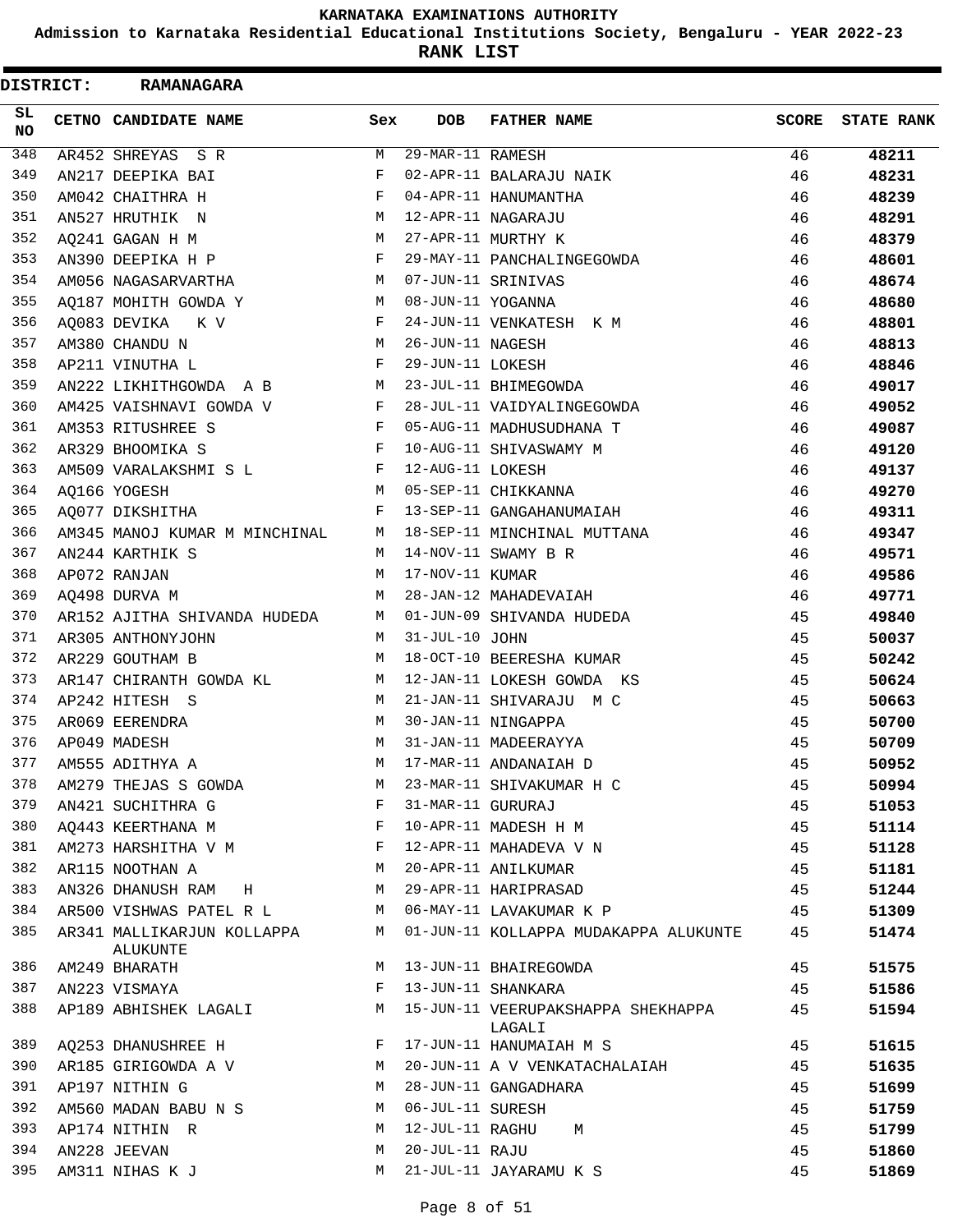**Admission to Karnataka Residential Educational Institutions Society, Bengaluru - YEAR 2022-23**

**RANK LIST**

| <b>DISTRICT:</b> | <b>RAMANAGARA</b>        |              |                   |                              |       |                   |
|------------------|--------------------------|--------------|-------------------|------------------------------|-------|-------------------|
| SL.<br><b>NO</b> | CETNO CANDIDATE NAME     | Sex          | <b>DOB</b>        | <b>FATHER NAME</b>           | SCORE | <b>STATE RANK</b> |
| 396              | AR218 CHANDAN S          | М            |                   | 22-JUL-11 SURESHA M          | 45    | 51874             |
| 397              | AQ446 VINAY R            | М            | 22-AUG-11 RENUKA  |                              | 45    | 52079             |
| 398              | AM240 POORVIKA C R       | F            |                   | 31-AUG-11 RAMESH C S         | 45    | 52121             |
| 399              | AR526 LAXMIBAI           | F            |                   | 09-SEP-11 GOVINDA NAIK       | 45    | 52168             |
| 400              | AM309 VANDANA S A        | F            |                   | 19-SEP-11 ASHOK S N          | 45    | 52213             |
| 401              | AR351 REVANTH KUMAR P    | M            |                   | 30-SEP-11 PREM KUMAR         | 45    | 52261             |
| 402              | AM358 AKSHAYA            | F            |                   | 15-OCT-11 SRINIVAS C         | 45    | 52339             |
| 403              | AM031 BEBITHA G          | F            | 01-NOV-11 GOVIND  |                              | 45    | 52422             |
| 404              | AP071 LAKSHMI K          | F            | 17-NOV-11 KUMAR   |                              | 45    | 52512             |
| 405              | AQ255 ANUSHREE B T       | F            |                   | 26-DEC-11 THIMMAPPA          | 45    | 52660             |
| 406              | AM014 JEEVAN S           | М            |                   | 27-DEC-11 SIDDAIAH C         | 45    | 52662             |
| 407              | AP093 SHREYAS<br>N       | M            | 27-DEC-11 NAGESH  |                              | 45    | 52666             |
| 408              | AQ013 SHREYA<br>R        | F            |                   | 24-FEB-10 RAMESHA B P        | 44    | 52870             |
| 409              | AM217 SANGAMESH K M      | M            |                   | 25-JUL-10 KANTHAPPA MADIVALA | 44    | 52993             |
| 410              | AM110 RAMESH NAIK V      | M            |                   | 26-SEP-10 VENKATESHA NAIK    | 44    | 53124             |
| 411              | AQ338 JEEVAN GOWDA R     | M            | 11-NOV-10 RAMESHA |                              | 44    | 53271             |
| 412              | AM399 LAVANYA BL         | F            |                   | 19-NOV-10 LINGA SWAMY        | 44    | 53302             |
| 413              | AM450 SHRUSTI K S        | F            |                   | 15-JAN-11 SANTHOSH K P       | 44    | 53578             |
| 414              | AR202 ANUSHREE           | F            |                   | 19-JAN-11 CHANDRAIAH C       | 44    | 53596             |
| 415              | AN439 CHIRANTHAN SR      | M            |                   | 07-FEB-11 RAVI S M           | 44    | 53675             |
| 416              | AN564 SHALINI G R        | F            | 19-FEB-11 RAVI    |                              | 44    | 53737             |
| 417              | AR448 THRINETHRAGOWDA    | М            |                   | 14-MAR-11 NAGALINGAIAH G     | 44    | 53871             |
| 418              | AM016 NAYANA BS          | F            |                   | 23-MAR-11 SRINIVASA GOWDA MV | 44    | 53930             |
| 419              | AP036 THRISHA            | F            |                   | 23-MAR-11 VARADARAJU         | 44    | 53936             |
| 420              | AN033 POORVIKA J         | F            |                   | 18-APR-11 JAYAPRAKASHA D     | 44    | 54129             |
| 421              | AM496 CHAITHANYA M B     | F            |                   | 02-MAY-11 BASAVARAJU         | 44    | 54229             |
| 422              | AP082 VARSHINI           | F            |                   | 06-MAY-11 SHIVANANKARI       | 44    | 54268             |
| 423              | AP109 HARSHA             | M            |                   | 09-MAY-11 SHIVADAIAH         | 44    | 54289             |
| 424              | AM376 PRATHEEK M         | М            |                   | 13-MAY-11 MAHESH P           | 44    | 54328             |
| 425              | AR044 YASHVANTH A N      | M            |                   | 18-MAY-11 NIJALINGAPPA       | 44    | 54361             |
| 426              | AQ056 BHAVANA B P        | F            |                   | 17-JUN-11 PRAKASHA B         | 44    | 54609             |
| 427              | AM154 KARTHIK A S        | M            |                   | 23-JUN-11 SURESH K           | 44    | 54655             |
| 428              | AN035 LATHA BAI          | $\mathbf{F}$ |                   | 04-JUL-11 RAMA NAIK          | 44    | 54736             |
| 429              | AR446 THANU              | F            | 11-AUG-11 PERAMA  |                              | 44    | 55023             |
| 430              | AP156 DARSHANNAIKA KR    | M            |                   | 19-AUG-11 RAMESHNAIKA        | 44    | 55085             |
| 431              | AN331 KUSHAL GOWDA C S   | M            |                   | 25-AUG-11 SHIVALINGE GOWDA   | 44    | 55115             |
| 432              | AN301 HEMATH GOWDA G P   | M            |                   | 27-AUG-11 PUTTARAJU          | 44    | 55128             |
| 433              | AM124 JEEVIKA N K        | F            |                   | 28-AUG-11 KUMAR N D          | 44    | 55136             |
| 434              | AM229 NISHANTH GOWDA G S | M            |                   | 04-SEP-11 SIDDARAJU          | 44    | 55188             |
| 435              | AP020 MALLIKA K S        | M            |                   | 06-SEP-11 SHIVAKUMARA        | 44    | 55195             |
| 436              | AR513 SHASHANK S S       | M            |                   | 09-SEP-11 SATHISH S L        | 44    | 55209             |
| 437              | AN089 PAVAN              | M            |                   | 01-OCT-11 MAHADEVA           | 44    | 55320             |
| 438              | AR062 VEDA C G           | F            |                   | 13-NOV-11 GANGABORAIAH       | 44    | 55537             |
| 439              | AQ067 JEEVAN K           | М            |                   | 29-NOV-11 KRISHNAPPA         | 44    | 55606             |
| 440              | AR003 SHREELAKSHMI       | F            |                   | 07-DEC-11 GIRISHA            | 44    | 55639             |
| 441              | AM427 DARSHINI G P       | F            |                   | 30-DEC-11 PUTTARAJU G M      | 44    | 55723             |
| 442              | AR467 VAISHNAVI G S      | F            | 02-MAR-12 SWAMY G |                              | 44    | 55783             |
| 443              | AR247 POORNESH M         | M            |                   | 24-AUG-10 MAHESHKUMAR M      | 43    | 56100             |
| 444              | AM036 THANMAY RAGHU      | M            |                   | 09-SEP-10 RAGHU V S          | 43    | 56142             |
| 445              | AR188 KEERTHANA G R      | F            |                   | 19-SEP-10 RUDRAPPA C         | 43    | 56170             |
|                  |                          |              |                   |                              |       |                   |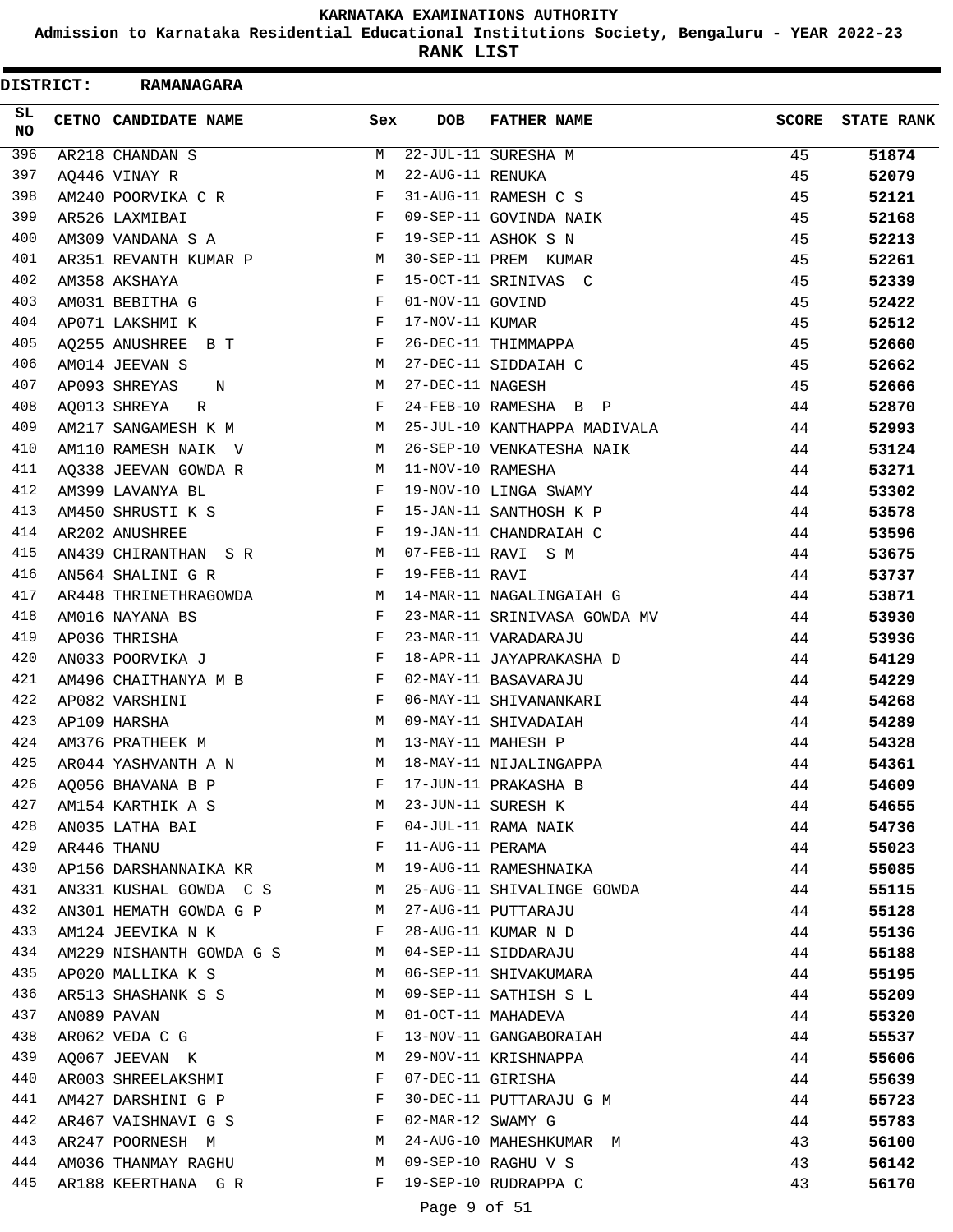**Admission to Karnataka Residential Educational Institutions Society, Bengaluru - YEAR 2022-23**

**RANK LIST**

|            | <b>DISTRICT:</b> | <b>RAMANAGARA</b>       |              |                   |                             |       |                   |
|------------|------------------|-------------------------|--------------|-------------------|-----------------------------|-------|-------------------|
| SL.<br>NO. |                  | CETNO CANDIDATE NAME    | Sex          | <b>DOB</b>        | <b>FATHER NAME</b>          | SCORE | <b>STATE RANK</b> |
| 446        |                  | AM354 ASHWINI A         | F            |                   | 12-NOV-10 ANBU RAJ          | 43    | 56334             |
| 447        |                  | AR223 PUNEETH G         | М            |                   | 29-DEC-10 GOVINDEGOWDA      | 43    | 56518             |
| 448        |                  | AQ109 SINCHANA T K      | F            |                   | 09-FEB-11 KUMARA T N        | 43    | 56725             |
| 449        |                  | AN416 DHANUSH A         | М            |                   | 17-FEB-11 ANAND B M         | 43    | 56767             |
| 450        |                  | AP007 GANAVI A L        | F            | 03-MAR-11 LOKESH  |                             | 43    | 56854             |
| 451        |                  | AM267 RUCHITHA B R      | F            |                   | 23-MAR-11 RAVI KUMAR B P    | 43    | 56998             |
| 452        |                  | AN032 YASHWANTH GOWDA D | М            |                   | 24-MAR-11 DESHAPPA S        | 43    | 57017             |
| 453        |                  | AN144 TEJAS H K         | M            |                   | 08-APR-11 KRISHNA H C       | 43    | 57130             |
| 454        |                  | AR230 HEMANTH K N       | M            | 12-APR-11 NANDISH |                             | 43    | 57154             |
| 455        |                  | AR195 VISHVAS J S       | М            |                   | 15-APR-11 SHIVALINGAIAH     | 43    | 57181             |
| 456        |                  | AQ085 VARSHA M R        | F            |                   | 30-APR-11 RAMESH T          | 43    | 57282             |
| 457        |                  | AR574 PUNITH RAJ        | М            |                   | 14-MAY-11 YATHARAJ          | 43    | 57382             |
| 458        |                  | AM038 TEJAS GOWDA C G   | M            | 17-MAY-11 GOPAL C |                             | 43    | 57401             |
| 459        |                  | AR283 AKSHATHA A J      | F            |                   | 31-MAY-11 JANARDHANA A B    | 43    | 57490             |
| 460        |                  | AR193 HARSHITHA KR      | F            |                   | 06-JUN-11 RAVIKUMAR         | 43    | 57566             |
| 461        |                  | AR258 MANOJ K B         | М            |                   | 08-JUN-11 BHYRAPPA K C      | 43    | 57577             |
| 462        |                  | AM064 YESHASWINI L      | F            | 15-JUN-11 LOKESH  |                             | 43    | 57640             |
| 463        |                  | AM060 DEEKSHITHA H D    | F            |                   | 04-JUL-11 DINESH H          | 43    | 57786             |
| 464        |                  | AQ478 DEEPIKA V S       | F            |                   | 20-JUL-11 SURESH M          | 43    | 57927             |
| 465        |                  | AQ211 KAVANA G C        | F            |                   | 21-JUL-11 CHANDRANNA        | 43    | 57938             |
| 466        |                  | AQ410 DINESH G S        | М            | 31-JUL-11 SURESH  |                             | 43    | 58013             |
| 467        |                  | AR017 SHALINI V         | F            |                   | 17-AUG-11 VENKATESH T       | 43    | 58123             |
| 468        |                  | AM442 RAKSHITHA         | F            |                   | 01-SEP-11 DASAPPA H         | 43    | 58226             |
| 469        |                  | AN167 TANUSHA S         | F            |                   | 03-SEP-11 SHIVAKUMAR        | 43    | 58246             |
| 470        |                  | AM037 HITHASHREE T N    | F            | 23-SEP-11 NAGESHA |                             | 43    | 58352             |
| 471        |                  | AR245 TEJASWINI K M     | F            |                   | 28-OCT-11 MAHADEVA          | 43    | 58514             |
| 472        |                  | AR508 SMITHA C          | F            |                   | 04-NOV-11 CHIKKABANAIAH     | 43    | 58550             |
| 473        |                  | AM448 DEEPIKA           | F            |                   | 04-DEC-11 SHIVARAJU K G     | 43    | 58684             |
| 474        |                  | AR232 NIKHIL K S        | М            | 30-DEC-11 SWAMY   |                             | 43    | 58775             |
| 475        |                  | AR573 LIKITH GOWDA A B  | М            |                   | 04-JAN-12 BYREGOWDA A B     | 43    | 58795             |
| 476        |                  | AQ307 DIGANTH U         | М            |                   | 13-APR-10 UMESH M S         | 42    | 58979             |
| 477        |                  | AN524 PURVI S           | F            | 12-AUG-10 SUNIL   |                             | 42    | 59154             |
| 478        |                  | AM080 ASHWINI BAI       | F            |                   | 25-SEP-10 BALAJI NAYAK      | 42    | 59257             |
| 479        |                  | AQ163 TEJAS             | М            | 10-OCT-10 RAJU    |                             | 42    | 59305             |
| 480        |                  | AP167 RAKSHITHA         | F            |                   | 03-FEB-11 VENKATESH         | 42    | 59852             |
| 481        |                  | AP216 VEDANTH K         | М            |                   | 13-FEB-11 KARIYAPPA GOWDA H | 42    | 59895             |
| 482        |                  | AN456 SHREYA N S        | F            |                   | 01-APR-11 SHIVANNA          | 42    | 60213             |
| 483        |                  | AR050 KRUTHIK A         | M            | 09-APR-11 ASHWATH |                             | 42    | 60266             |
| 484        |                  | AR063 SRILAKSHMI V      | F            |                   | 10-APR-11 VENKATASWAMY V    | 42    | 60277             |
| 485        |                  | AP111 KEMPAMMA M        | F            |                   | 30-APR-11 MAHESH A S        | 42    | 60400             |
| 486        |                  | AP206 PREKSHA           | F            | 13-MAY-11 RAJU    |                             | 42    | 60517             |
| 487        |                  | AM078 LIKHITH GOWDA DR  | M            | 30-MAY-11 RAJU N  |                             | 42    | 60632             |
| 488        |                  | AP064 KEERTHANA N       | F            |                   | 03-JUN-11 NINGARAJU         | 42    | 60677             |
| 489        |                  | AN491 KAARUNYA S        | F            |                   | 04-JUN-11 SHIVAKUMAR        | 42    | 60689             |
| 490        |                  | AN294 PRAJWAL K N       | M            |                   | 09-JUN-11 NAGARAJU          | 42    | 60746             |
| 491        |                  | AP132 LAKSHMI C D       | $\mathbf{F}$ |                   | 11-JUN-11 DHARMARAJU        | 42    | 60758             |
| 492        |                  | AM505 BHANUPRIYA N S    | F            |                   | 18-JUN-11 SATHISHA S        | 42    | 60817             |
| 493        |                  | AP264 MONIKA K          | F            |                   | 06-JUL-11 KRISHNA NAIK      | 42    | 60964             |
| 494        |                  | AR355 NAVEEN KUMAR C    | M            |                   | 12-JUL-11 CHOWDAIAH         | 42    | 61018             |
| 495        |                  | AQ235 DEEKSHITH K       | М            |                   | 20-JUL-11 KESHAVA MURTHY    | 42    | 61061             |
|            |                  |                         |              |                   |                             |       |                   |
|            |                  |                         |              | Page 10 of 51     |                             |       |                   |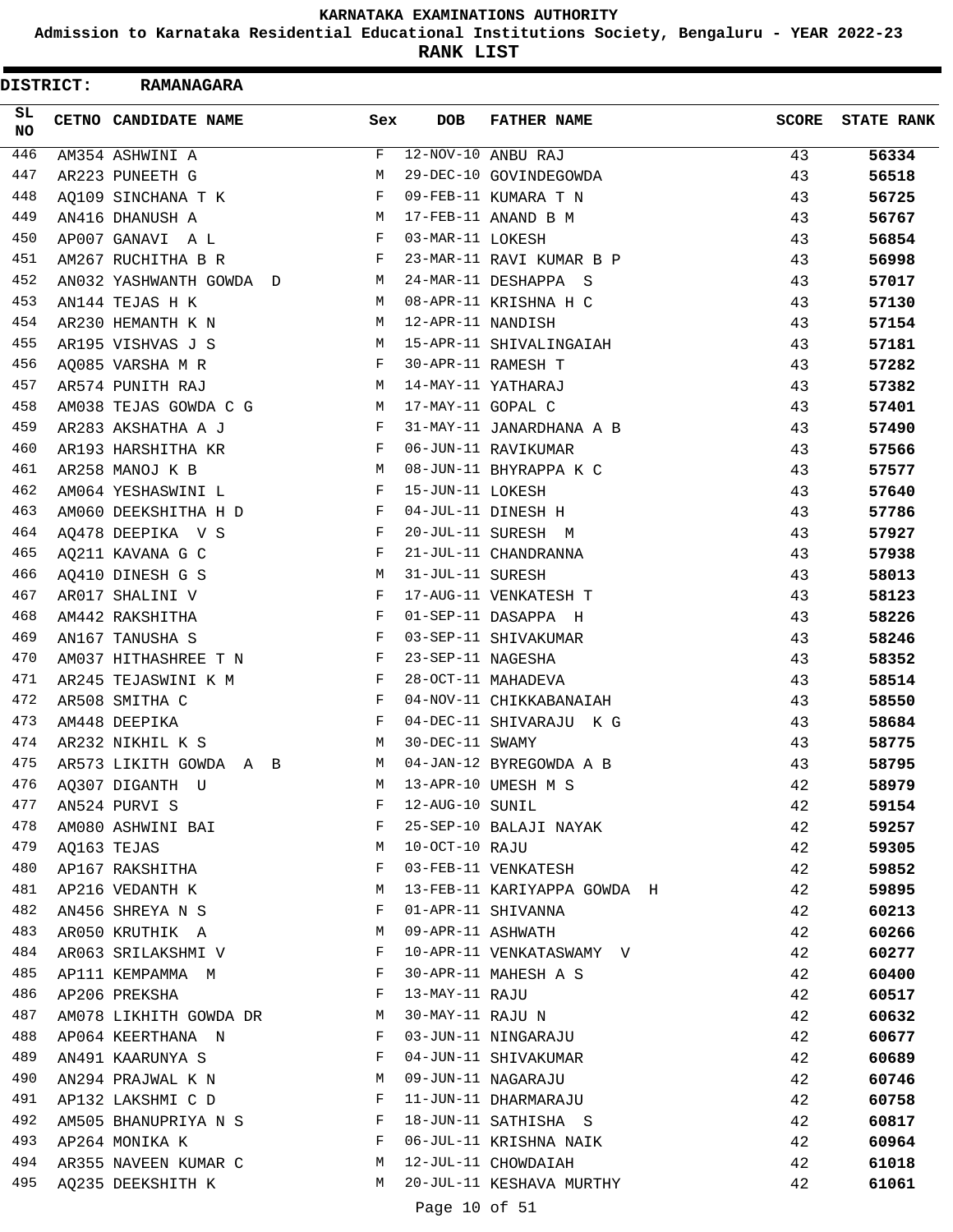**Admission to Karnataka Residential Educational Institutions Society, Bengaluru - YEAR 2022-23**

**RANK LIST**

| <b>DISTRICT:</b> | <b>RAMANAGARA</b>             |                   |                   |                                             |       |                   |
|------------------|-------------------------------|-------------------|-------------------|---------------------------------------------|-------|-------------------|
| SL.<br><b>NO</b> | CETNO CANDIDATE NAME          | Sex               | <b>DOB</b>        | <b>FATHER NAME</b>                          | SCORE | <b>STATE RANK</b> |
| 496              | AP101 SANJAN GOWDA            | M                 |                   | 20-JUL-11 CHIKKA RAJU M N                   | 42    | 61066             |
| 497              | AQ223 YOGESH G K              | M                 | 30-JUL-11 KUMAR G |                                             | 42    | 61148             |
| 498              | AR009 GAGAN H C               | M                 |                   | 14-AUG-11 CHANNE GOWDA                      | 42    | 61240             |
| 499              | AN237 NITHIN GOWDA N L        | <b>Example 19</b> | 04-SEP-11 LOKESH  |                                             | 42    | 61383             |
| 500              | AQ139 SUMALATHA D             | $\mathbf{F}$      |                   | 08-OCT-11 SRINIVAS D                        | 42    | 61548             |
| 501              | AR068 M SHOBHITHA             | $\mathbf{F}$      |                   | 13-NOV-11 N MURUGESH                        | 42    | 61728             |
| 502              | AN028 HARSHITHA R             | F                 | 16-NOV-11 RAMESH  |                                             | 42    | 61743             |
| 503              | AR442 CHANDAN GOWDA K N       | M                 |                   | 25-NOV-11 NAGARAJU                          | 42    | 61796             |
| 504              | AM144 CHINMAYI P              | $\mathbf{F}$      |                   | 17-MAY-12 PRASHANTH M R                     | 42    | 62036             |
| 505              | AR320 K S LEPESH GOWDA        | M                 |                   | 16-APR-10 SHRIDHARA K S                     | 41    | 62170             |
| 506              | AN519 K J LAKSHITH            | M                 |                   | 03-AUG-10 K S JAYANARASIMHA MURTHY          | 41    | 62292             |
| 507              | AR233 HARSHITHGOWDA           | M                 |                   | 30-OCT-10 ANDANIGOWDA                       | 41    | 62557             |
| 508              | AQ131 NAVEEN D J              | M                 |                   | 01-JAN-11 JAGADEESHA                        | 41    | 62836             |
| 509              | AN428 YOGESH C S              | M                 |                   | 03-JAN-11 SHIVAKUMAR                        | 41    | 62876             |
| 510              | AQ006 SUCHITHRA               | F                 | 08-FEB-11 BYLAPPA |                                             | 41    | 63063             |
| 511              | AR417 BHOOMIKA A              | F                 |                   | 27-FEB-11 ANANDA MURTHY K                   | 41    | 63168             |
| 512              | AM009 POORVIKA S              | F                 |                   | 20-MAR-11 SHEKHAR M                         | 41    | 63328             |
| 513              | AP115 SEVANTHI H J            | F                 |                   | 01-APR-11 JAYAKUMAR P                       | 41    | 63423             |
| 514              | AR253 BHUMIKA                 | F                 |                   | 11-APR-11 SHIVANANDAPUJARI                  | 41    | 63507             |
| 515              | AM006 CHINNESH H K            | M                 |                   | 14-MAY-11 KEMPARAJU                         | 41    | 63736             |
| 516              | AN083 JEEVIKA DJ              | F                 |                   | 22-MAY-11 JAGADEESHA                        | 41    | 63803             |
| 517              | AR041 LEKHANA V               | F                 |                   | 30-MAY-11 VARADARAJU C                      | 41    | 63856             |
| 518              | AM443 SHASHANK GOWDA          | M                 | 01-JUN-11 SHEKHAR |                                             | 41    | 63878             |
| 519              | AR136 GAGANKUMAR R            | M                 |                   | 11-JUN-11 RAVIKUMAR                         | 41    | 63979             |
| 520              | AN312 UGAL KISHORE B M        | М                 |                   | 15-JUN-11 MAHADEVA                          | 41    |                   |
| 521              | AN299 HARSHA K                | M                 |                   | 02-JUL-11 KUMAR K                           | 41    | 64016<br>64166    |
| 522              |                               | F                 |                   |                                             |       |                   |
| 523              | AQ310 NAYANA                  | M                 |                   | 12-JUL-11 GOPALAIAH                         | 41    | 64265             |
| 524              | AR449 AKASH                   | M                 |                   | 18-JUL-11 CHANNASWAMY                       | 41    | 64320             |
|                  | AM519 SRUJAN S                |                   | 19-JUL-11 SATHISH |                                             | 41    | 64333             |
| 525              | AN279 MANOJ                   | М                 |                   | 02-AUG-11 MADASHETTI                        | 41    | 64440             |
| 526              | AQ321 SHASHIKALA T R          | F                 | 07-AUG-11 RAJU TL |                                             | 41    | 64474             |
| 527              | AR345 HARSHITH R R            | F                 | 25-AUG-11 RAVI    |                                             | 41    | 64611             |
| 528              | AR310 BHAVANA                 | F                 |                   | 29-AUG-11 SIDDARAJU                         | 41    | 64632             |
| 529              | AM529 SUJAN                   | М                 |                   | 11-SEP-11 SIDDARAJU                         | 41    | 64725             |
| 530              | AR104 PRASHANTH               | М                 | 16-SEP-11 RAJU    |                                             | 41    | 64749             |
| 531              | AR177 MYTHRI R                | F                 | 25-SEP-11 RAJU    |                                             | 41    | 64797             |
| 532              | AR264 HEMANTH K               | М                 |                   | 20-OCT-11 KEMPAIAH H K                      | 41    | 64927             |
| 533              | AM296 AJAYKUMAR A K           | M                 |                   | 05-NOV-11 KRISHNAMURTHI                     | 41    | 65004             |
| 534              | AP041 ROOPA BAI               | F                 |                   | 05-NOV-11 RAVI NAIK                         | 41    | 65008             |
| 535              | AP104 SINCHANA                | $\mathbf{F}$      |                   | 05-NOV-11 RAMESH S                          | 41    | 65011             |
| 536              | AM276 DHANYASHRI B S          | $\mathbb F$       |                   | 07-NOV-11 SIDDAPPAJI                        | 41    | 65025             |
| 537              | AN430 PUNEETH KRISHNA R M     |                   |                   | 21-NOV-11 RAMESH K S                        | 41    | 65108             |
| 538              | AN510 DAKSHAYINI N            | $\mathbf{F}$      | 02-DEC-11 NAGESH  |                                             | 41    | 65166             |
| 539              | AN552 AMRUTHA                 | F                 |                   | 29-DEC-11 RAMAKRISHNA                       | 41    | 65271             |
| 540              | AR314 THEJU                   | F                 |                   | 18-JAN-12 BASAVARAJU                        | 41    | 65324             |
| 541              | AN528 JEEVAN S                | М                 |                   | 18-SEP-10 SRINIVAS                          | 40    | 65753             |
| 542              | AR401 RAKESH MALLAPPA SHIROOR | M                 |                   | 29-SEP-10 MALLAPPA BARAGALASIDDA<br>SHIROOR | 40    | 65785             |
| 543              | AN246 MUTTHUSWAMY K M         |                   |                   | M 22-OCT-10 MUTTHURAJU                      | 40    | 65875             |
| 544              | AN162 NITHYASHREE C M         | $F$ –             |                   | 07-NOV-10 MUNIRAJU C H                      | 40    | 65950             |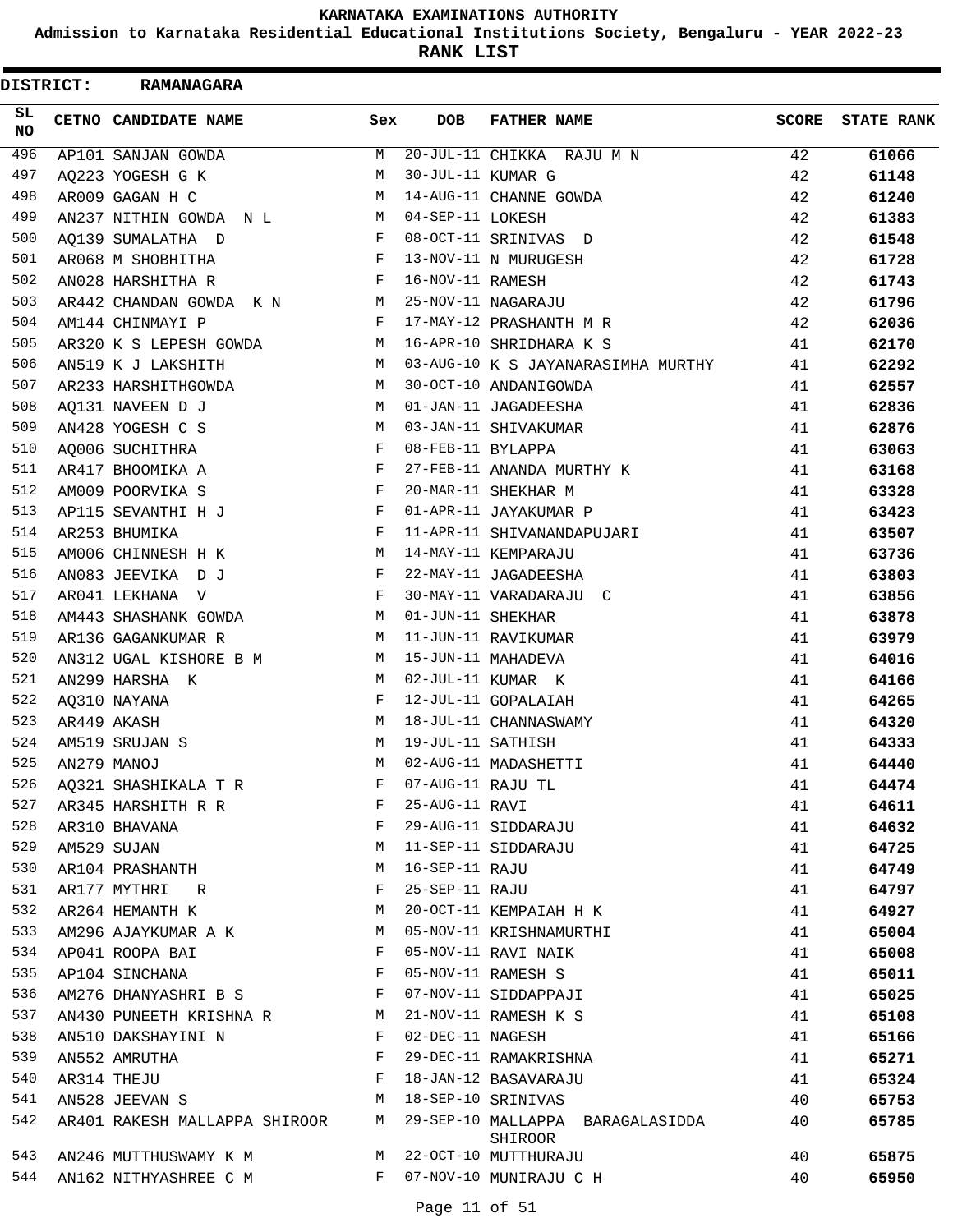**Admission to Karnataka Residential Educational Institutions Society, Bengaluru - YEAR 2022-23**

**RANK LIST**

| <b>DISTRICT:</b> | <b>RAMANAGARA</b>       |     |                   |                             |              |                   |
|------------------|-------------------------|-----|-------------------|-----------------------------|--------------|-------------------|
| SL.<br><b>NO</b> | CETNO CANDIDATE NAME    | Sex | DOB               | <b>FATHER NAME</b>          | <b>SCORE</b> | <b>STATE RANK</b> |
| 545              | AR296 BRUNDA<br>K R     | F   |                   | 23-NOV-10 RAJASHEKAR K S    | 40           | 66014             |
| 546              | AM190 KRUTHIK K         | М   | 22-DEC-10 KRISHNA |                             | 40           | 66141             |
| 547              | AM527 JAYANTH GOWDA D   | M   |                   | 01-FEB-11 DEVARAJU A M      | 40           | 66403             |
| 548              | AM318 LIKHITH GOWDA M   | M   | 10-MAR-11 MANJU S |                             | 40           | 66634             |
| 549              | AN503 SUJAN S           | M   |                   | 10-MAY-11 SIDDARJU D        | 40           | 67120             |
| 550              | AR484 SUHAS N M         | M   |                   | 25-MAY-11 MANJAPPA N        | 40           | 67240             |
| 551              | AN517 HINDU SHREE       | F   |                   | 05-JUN-11 PRAVITH KUMAR     | 40           | 67332             |
| 552              | AR081 NISARGA           | F   |                   | 13-JUN-11 BORAIAH JC        | 40           | 67425             |
| 553              | AN023 LAKSHMI           | F   |                   | 19-JUN-11 MUTTURAJU         | 40           | 67480             |
| 554              | AM471 CHERISH GOWDA B V | M   |                   | 25-JUN-11 VENKATESH         | 40           | 67544             |
| 555              | AM436 AKULGOWDA G K     | M   |                   | 28-JUN-11 KARIYAPPA         | 40           | 67570             |
| 556              | AM571 REETHUSHREE V     | F   | 09-JUL-11 VENU S  |                             | 40           | 67692             |
| 557              | AP087 HARSHINI H K      | F   | 19-JUL-11 KRISHNA |                             | 40           | 67768             |
| 558              | AQ227 VARSHINI          | F   |                   | 27-JUL-11 LAKSHMANA         | 40           | 67849             |
| 559              | AN225 SHRIKANTH H S     | M   |                   | 29-JUL-11 SHIVAKUMAR H S    | 40           | 67869             |
| 560              | AM127 PUNITHGOWDA D S   | M   |                   | 04-AUG-11 D M SANTHOSHKUMAR | 40           | 67905             |
| 561              | AP230 KUSHAL GOWDA K    | М   |                   | 24-AUG-11 KRISHNA D         | 40           | 68034             |
| 562              | AM470 DARSHITHGOWDA B T | M   |                   | 12-SEP-11 TEJASWI D         | 40           | 68176             |
| 563              | AN077 LEKHANA           | F   | 17-SEP-11 LOKESH  |                             | 40           | 68219             |
| 564              | AR082 PAVANI B S        | F   |                   | 29-SEP-11 SHIVA KUMAR B V   | 40           | 68305             |
| 565              | AM087 YOGESHWARI M      | F   |                   | 04-OCT-11 MURTHYNAIKA       | 40           | 68345             |
| 566              | AM293 VINUTHA M         | F   |                   | 16-OCT-11 K MAHADEVA        | 40           | 68417             |
| 567              | AR184 KUSHAL GOWDA R    | М   | 18-OCT-11 RAMESH  |                             | 40           | 68428             |
| 568              | AR142 PRAGNYA C K       | F   |                   | 25-OCT-11 CHANDRASHEKAR K S | 40           | 68481             |
| 569              | AR120 NITHISH C         | М   |                   | 11-NOV-11 CHANDRAKANTHA     | 40           | 68582             |
| 570              | AM435 RENUKA            | F   |                   | 15-NOV-11 SIDDARAJU         | 40           | 68605             |
| 571              | AN435 HEMANTH V         | М   |                   | 17-NOV-11 VENKATESH         | 40           | 68612             |
| 572              | AM187 SINCHANA R        | F   | 01-DEC-11 RAJU    |                             | 40           | 68697             |
| 573              | AN152 VENKATESH M       | M   |                   | 12-DEC-11 MUNIRAJU          | 40           | 68744             |
| 574              | AN350 ADVIKA S          | F   |                   | 14-DEC-11 SHIVAKUMARA C     | 40           | 68756             |
| 575              | AN113 POORNIMA          | F   | 21-NOV-10 GOVINDA |                             | 39           | 69569             |
| 576              | AR518 HITESH GOWDA K    | М   |                   | 24-DEC-10 KRISHNA R         | 39           | 69696             |
| 577              | AM512 NAYANA N          | F   |                   | 28-JAN-11 NAGESH C          | 39           | 69960             |
| 578              | AN563 CHAITHANYA        | F   | 02-FEB-11 ASHOKA  |                             | 39           | 69989             |
| 579              | AN038 RAVINANDAN        | M   |                   | 04-FEB-11 SHIVANNA          | 39           | 70006             |
| 580              | AN015 DHANUSH GOWDA H C | M   |                   | 27-FEB-11 CHIKKA SWAMY      | 39           | 70132             |
| 581              | AN283 NISHANTH T S      | М   | 09-MAR-11 SATHISH |                             | 39           | 70194             |
| 582              | AN441 PREETHAM M        | М   | 21-MAR-11 MALLESH |                             | 39           | 70282             |
| 583              | AR427 SUNITHA S         | F   |                   | 24-MAR-11 SHIVALINGAIAH B   | 39           | 70309             |
| 584              | AM370 YASHASHWINI L     | F   |                   | 25-MAR-11 LOKESH K R        | 39           | 70317             |
| 585              | AN123 SAANVI D S        | F   |                   | 27-MAR-11 SIDDARAJU D J     | 39           | 70326             |
| 586              | AM312 SPANDANA H        | F   |                   | 31-MAR-11 HONNE GOWDA P     | 39           | 70360             |
| 587              | AR200 GOWTHAM GOWDA M V | М   |                   | 26-APR-11 VISHVANATHA M B   | 39           | 70547             |
| 588              | AQ113 LAVANYA           | F   | 03-MAY-11 MANJA   |                             | 39           | 70600             |
| 589              | AM315 LAVANYA R         | F   |                   | 03-MAY-11 RAJENDRACHARI R   | 39           | 70601             |
| 590              | AM303 JEEVITHA K L      | F   | 22-MAY-11 LOKESH  |                             | 39           | 70754             |
| 591              | AP149 JEEVITHA G S      | F   |                   | 22-MAY-11 SHIVARAJU G M     | 39           | 70755             |
| 592              | AM363 SANJAY GOWDA M    | M   |                   | 25-MAY-11 MAHADEVAIAH       | 39           | 70784             |
| 593              | AM394 DHANUSHREE P      | F   |                   | 26-MAY-11 PRABHULINGAIAH    | 39           | 70792             |
| 594              | AM357 RANJITHA A        | М   | 01-JUN-11 ANAND   |                             | 39           | 70865             |
|                  |                         |     |                   |                             |              |                   |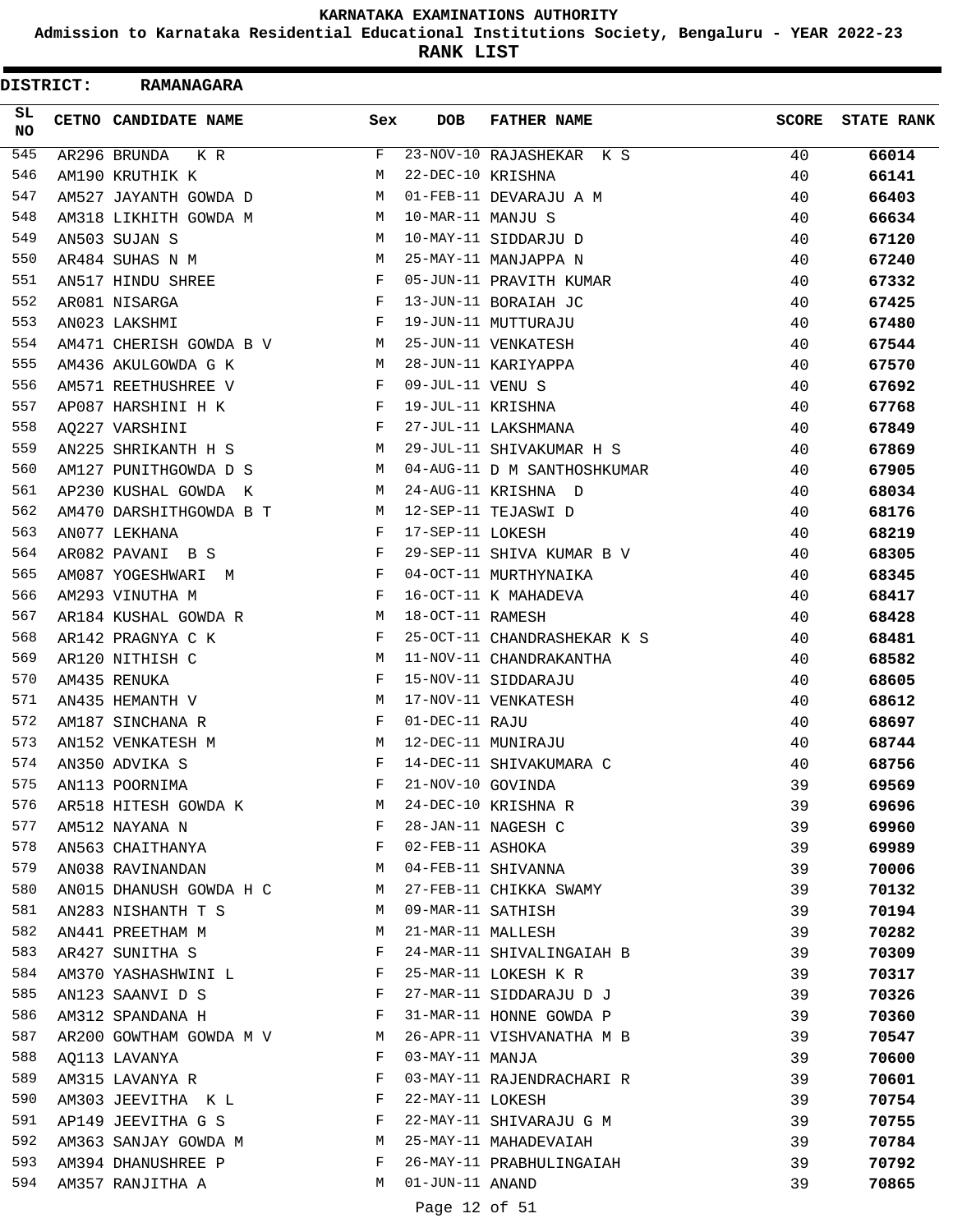**Admission to Karnataka Residential Educational Institutions Society, Bengaluru - YEAR 2022-23**

**RANK LIST**

| <b>DISTRICT:</b> | <b>RAMANAGARA</b>                                   |                               |                   |                               |              |                   |
|------------------|-----------------------------------------------------|-------------------------------|-------------------|-------------------------------|--------------|-------------------|
| SL<br><b>NO</b>  | CETNO CANDIDATE NAME                                | Sex                           | DOB               | <b>FATHER NAME</b>            | <b>SCORE</b> | <b>STATE RANK</b> |
| 595              | AM491 KRUTHIKA H S                                  | F                             |                   | 03-JUN-11 SIDDEGOWDA          | 39           | 70890             |
| 596              | AQ387 MOHAN                                         | M                             |                   | 09-JUN-11 HULLURAIAH          | 39           | 70955             |
| 597              | AM472 SHRAVANTH A S                                 | М                             |                   | 11-JUN-11 SUNIL KUMAR A P     | 39           | 70983             |
| 598              | AM455 RUSHIL S GOWDA                                | М                             |                   | 13-JUN-11 SOMEGOWDA A T       | 39           | 70998             |
| 599              | AR170 CHATHAN                                       | M                             |                   | 05-JUL-11 MARUTHI T           | 39           | 71220             |
| 600              | AP090 POORVITHA                                     | F                             |                   | 07-JUL-11 KARIYAPPA           | 39           | 71245             |
| 601              | AR110 DHEERAJ GOWDA S                               | М                             |                   | 19-JUL-11 SURESH R            | 39           | 71348             |
| 602              | AM352 RITHVIK S M                                   | M                             |                   | 05-AUG-11 MADHUSUDHANA T      | 39           | 71480             |
| 603              | AM174 JEEVAN HEGGADE C S                            | M                             |                   | 12-AUG-11 SHIVA KUMAR C C     | 39           | 71527             |
| 604              | AQ417 SANJAY                                        | M                             |                   | 15-AUG-11 THIMMEGOWDA         | 39           | 71550             |
| 605              | AM431 PRASHANTHGOWDA                                | M                             | 01-SEP-11 PAPANNA |                               | 39           | 71669             |
| 606              | AN352 DHANUSH T S                                   | M                             | 06-SEP-11 SHANKAR |                               | 39           | 71707             |
| 607              | AP205 SUSHMITHA N M                                 | F                             |                   | 10-SEP-11 MUTHURAJU           | 39           | 71733             |
| 608              | AN561 HARSHAVARDAN M                                | M                             |                   | 22-SEP-11 MAHADEVAYYA         | 39           | 71803             |
| 609              | AQ492 PRATHIKSHA L                                  | F                             |                   | 24-SEP-11 LOKESH S            | 39           | 71824             |
| 610              | AR495 DHANUSH GOWDA D                               | М                             |                   | 10-OCT-11 DHANANJAYA          | 39           | 71919             |
| 611              | AR496 PURVIKA A L                                   | F                             |                   | 25-OCT-11 LINGARAJU A P       | 39           | 72013             |
| 612              | AQ129 JEEVAN P                                      | M                             |                   | 01-NOV-11 PARASHIVAMURTHY T S | 39           | 72038             |
| 613              | AR533 GOKUL J                                       | М                             |                   | 04-NOV-11 LATE JAVARAPPA      | 39           | 72049             |
| 614              | AR475 CHANDAN K N                                   | M                             |                   | 06-DEC-11 NARASHIMAIAH K N    | 39           | 72205             |
| 615              | AP243 DARSHAN S S                                   | М                             |                   | 27-DEC-11 SHIVA LINGA SHETTY  | 39           | 72309             |
| 616              | AN478 SUHAS H M                                     | M                             |                   | 01-JAN-12 MUTTURAJU           | 39           | 72342             |
| 617              | AM084 VARUN S                                       | M                             |                   | 25-APR-12 SHIVAKUMAR N R      | 39           | 72435             |
| 618              | AR201 KESHAV SAI L R                                | M                             |                   | 14-JUN-10 RUDRESH B R         | 38           | 72659             |
| 619              | AN540 PRARTHANA V                                   | F                             |                   | 05-AUG-10 VENKATESH M H       | 38           | 72728             |
| 620              | AM347 V M TANVITA                                   | F                             |                   | 16-AUG-10 MARISWAMY B         | 38           | 72754             |
| 621              | AN131 SWAPNA G G                                    | F                             | 25-DEC-10 LATE    | GANESHA                       | 38           | 73265             |
| 622              | AN241 MANJU H S                                     | M                             |                   | 26-DEC-10 SHIVU H S           | 38           | 73267             |
| 623              | AP131 SHRAVANTHA GOWDA K P                          | M                             |                   | 06-JAN-11 PUTTE GOWDA         | 38           | 73372             |
| 624              | AR226 SUGNAN<br>B S                                 | M                             |                   | 09-JAN-11 SHIVASWAMY H S      | 38           | 73393             |
| 625              | AM112 SRINIVAS A P                                  | М                             |                   | 19-JAN-11 PUTTASWAMY          | 38           | 73442             |
| 626              | AP183 SEVANTHI BAI                                  | F                             |                   | 06-FEB-11 NARASHIMA NAIK      | 38           | 73539             |
| 627              | AM039 LIKITHA U                                     | $\mathbf{F}$ and $\mathbf{F}$ |                   | 10-FEB-11 UDAYA KUMAR G       | 38           | 73561             |
| 628              | AN535 HARSHITHA S                                   | $\mathbf{F}$                  |                   | 12-APR-11 SRINIVAS            | 38           | 74012             |
| 629              | AM021 MITHUNGOWDA B V M                             |                               |                   | 12-MAY-11 VYDYEGOWDA          | 38           | 74260             |
| 630              | AR363 PREETHAM C                                    | M                             |                   | 30-MAY-11 CHINNAGIRI          | 38           | 74419             |
| 631              | AN081 MANU M                                        | М                             |                   | 05-JUN-11 MAHALINGA           | 38           | 74493             |
| 632              | AM573 SPOORTHI C M                                  | F                             | 14-JUN-11 MADHU   |                               | 38           | 74595             |
| 633              | M <sub>1</sub><br>AR318 PREETHAM N                  |                               |                   | 03-JUL-11 NARENDRAKUMAR       | 38           | 74802             |
| 634              | AR308 MOHITH GOWDA ML M                             |                               |                   | 06-JUL-11 LOKESH C            | 38           | 74825             |
| 635              | AR064 DEERAJ N                                      | $M_{\odot}$                   |                   | 20-JUL-11 NANJAIAH C          | 38           | 74956             |
| 636              | AN183 AKHILESH GOWDA V N M                          |                               |                   | 25-JUL-11 VASANTH KUMAR V C   | 38           | 75007             |
| 637              | AM257 HAMSA K U                                     | F                             |                   | 29-JUL-11 UMASHANKAR P        | 38           | 75049             |
| 638              | AN024 POORVIKA S                                    | F                             | 04-AUG-11 SATISH  |                               | 38           | 75099             |
| 639              | $\mathbf{F}$ and $\mathbf{F}$<br>AM441 PRIYANKA T R |                               |                   | 30-AUG-11 RAMU T S            | 38           | 75288             |
| 640              | AQ297 LAKSHMIPRIYA S P F                            |                               |                   | 16-SEP-11 PRASANNAKUMAR S V   | 38           | 75406             |
| 641              | $\mathbf{F}$<br>AR249 VARSHA K N                    |                               |                   | 19-SEP-11 NARAYANA K V        | 38           | 75430             |
| 642              | AR261 VISHWASH K R                                  | $\mathbb{M}$                  |                   | 19-SEP-11 RAMESH M            | 38           | 75431             |
| 643              | AP225 SHIVAPRASAD                                   | <b>M</b>                      | 20-SEP-11 RAVI    |                               | 38           | 75435             |
| 644              | AM105 HEMANTH R GOWDA                               | M                             |                   | 23-SEP-11 RAJESH K            | 38           | 75450             |
|                  |                                                     |                               | Page 13 of 51     |                               |              |                   |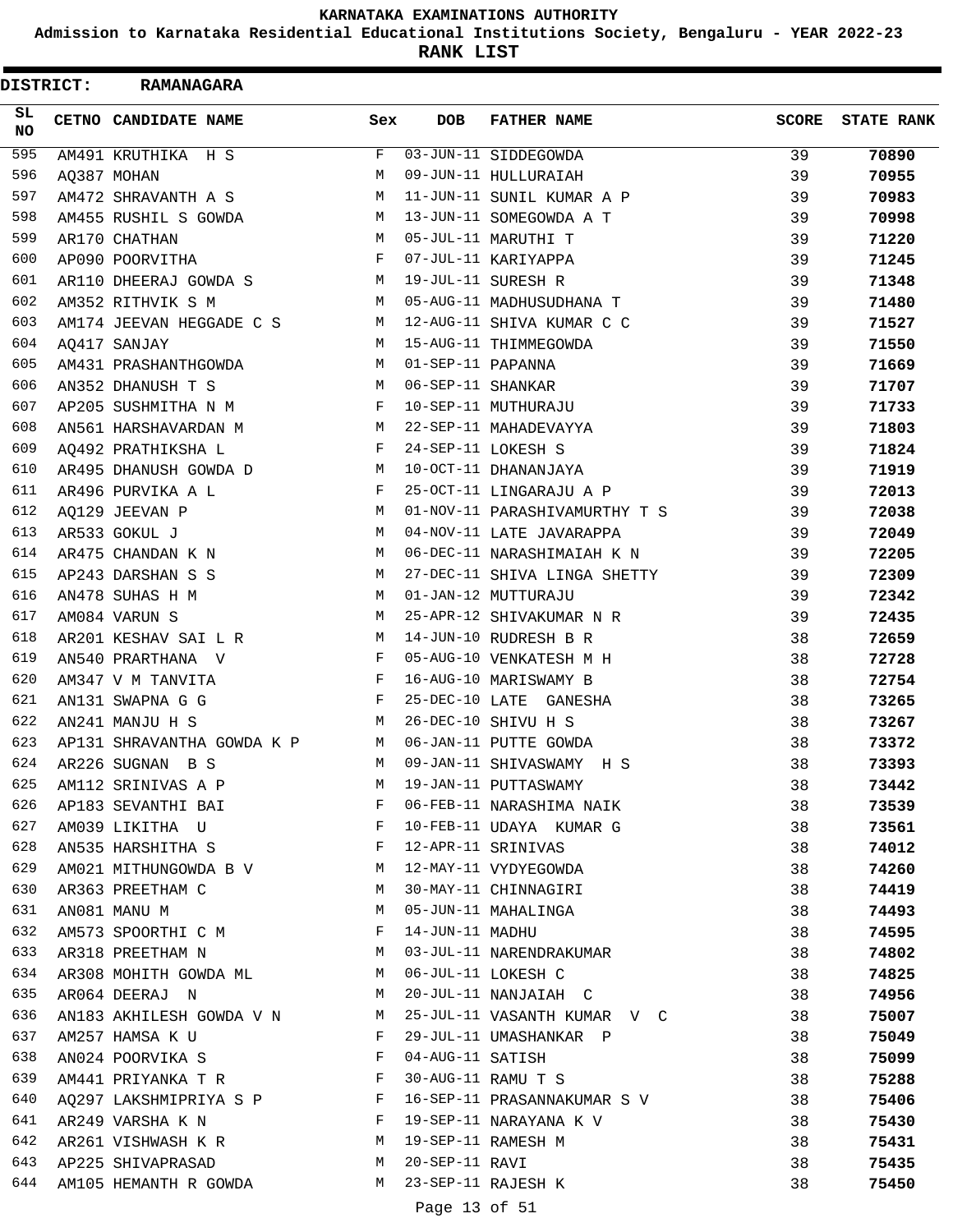**Admission to Karnataka Residential Educational Institutions Society, Bengaluru - YEAR 2022-23**

**RANK LIST**

ı

| <b>DISTRICT:</b> |            | <b>RAMANAGARA</b>            |     |                   |                                |              |                   |
|------------------|------------|------------------------------|-----|-------------------|--------------------------------|--------------|-------------------|
| SL<br><b>NO</b>  |            | CETNO CANDIDATE NAME         | Sex | <b>DOB</b>        | <b>FATHER NAME</b>             | <b>SCORE</b> | <b>STATE RANK</b> |
| 645              |            | AQ115 SUHANA                 | F   | 04-OCT-11 GOWS    |                                | 38           | 75521             |
| 646              |            | AQ468 KUSUMA V               | F   |                   | 09-DEC-11 VENKATESHA MURTHI P  | 38           | 75919             |
| 647              |            | AQ419 VASANTHAKUMARA         | М   |                   | 10-DEC-11 MAHENDRA T M         | 38           | 75927             |
| 648              |            | AN354 AKASH D                | M   | 24-DEC-11 DINESH  |                                | 38           | 75989             |
| 649              |            | AP040 BHANVITHA P            | F   |                   | 26-DEC-11 PUTTE GOWDA D        | 38           | 76001             |
| 650              |            | AR559 RESHIKA                | F   |                   | 16-JAN-12 RAVIKUMAR S K        | 38           | 76070             |
| 651              |            | AR502 GOWTHAMGOWDA           | М   |                   | 03-JUN-10 NANDEESH             | 37           | 76392             |
| 652              |            | AR404 KRUPA S R              | F   |                   | 03-JUN-10 RANGASWAMY V         | 37           | 76394             |
| 653              |            | AQ250 MADESHA B S            | М   |                   | 09-JUN-10 SHIVAKUMARA          | 37           | 76399             |
| 654              |            | AR111 AMEERKHAN              | M   |                   | 11-JUN-10 KHAJAHUSSAIN         | 37           | 76402             |
| 655              |            | AQ440 THARUN G P             | М   |                   | 20-JUL-10 PADMARAJU G N        | 37           | 76468             |
| 656              |            | AN119 YASHAS GOWDA S         | М   |                   | 22-JUL-10 SRINIVAS T           | 37           | 76469             |
| 657              |            | AM377 NUTHAN A               | М   |                   | 16-AUG-10 ANIL B S             | 37           | 76527             |
| 658              |            | AM046 AMBUJA S               | F   |                   | 14-SEP-10 SANNA HUCHHAIAH      | 37           | 76603             |
| 659              |            | AQ151 CHANDAN H R            | М   |                   | 23-OCT-10 LATE RUDRESH         | 37           | 76754             |
| 660              | AN274 PREM |                              | M   |                   | 31-OCT-10 SIDDARUDA DEGULAMADI | 37           | 76785             |
| 661              |            | AM206 KAVYA T                | F   |                   | 25-NOV-10 THIMMEGOWDA          | 37           | 76883             |
| 662              |            | AQ233 SACHIN M               | M   |                   | 12-DEC-10 MUTHAIAH             | 37           | 76966             |
| 663              |            | AN330 DANUSH MS              | М   |                   | 04-JAN-11 MANJUNATH            | 37           | 77132             |
| 664              |            | AM360 ARJUN H L              | M   |                   | 12-FEB-11 H M LOKESH           | 37           | 77345             |
| 665              |            | AM146 VENKATESH B N          | М   |                   | 13-FEB-11 NAGARAJU             | 37           | 77355             |
| 666              |            | AQ444 MAHALAKSHMI            | F   |                   | 19-FEB-11 RAMAKRISHNAIAH       | 37           | 77388             |
| 667              |            | AP148 BINATHI                | F   | 01-MAR-11 RAMESHA |                                | 37           | 77456             |
| 668              |            | AN205 RAKESH GOWDA           | M   | 15-MAY-11 KUMARA  |                                | 37           | 78099             |
| 669              |            | AM222 RANJITH                | М   |                   | 16-MAY-11 MALLESH G C          | 37           | 78106             |
| 670              |            | AM511 POORVIKA               | F   |                   | 30-MAY-11 THIMMEGOWDA          | 37           | 78224             |
| 671              |            | AN150 LAVANYA                | F   |                   | 03-JUN-11 SHIVANNA             | 37           | 78283             |
| 672              |            | AM148 YOGITHA K              | F   |                   | 16-JUN-11 KARIGOWDA            | 37           | 78401             |
| 673              |            | AP106 BHAVYA M               | F   |                   | 17-JUN-11 MAHADEVA             | 37           | 78407             |
| 674              |            | AN059 PARTHA G               | М   |                   | 06-JUL-11 GOVINDARAJ           | 37           | 78595             |
| 675              |            | AR464 PAVAN R                | М   | 07-JUL-11 RAVI S  |                                | 37           | 78603             |
| 676              |            | AR031 MONISHA B R            | F   |                   | 08-JUL-11 REVANSIDDAIAH B S    | 37           | 78612             |
| 677              |            | AN258 THARUN Y C             | М   | 08-JUL-11 CHANDRU |                                | 37           | 78622             |
| 678              |            | AM424 TEJASWINI T D          | F   |                   | 10-JUL-11 DHANANJAYA H K       | 37           | 78644             |
| 679              |            | AQ084 THANUSHREE R           | F   |                   | 11-JUL-11 RAVI KUMAR Y N       | 37           | 78655             |
| 680              |            | AR244 SEVANTHI               | F   | 16-JUL-11 SOMANNA |                                | 37           | 78696             |
| 681              |            | AP246 NAYANA G S             | F   |                   | 23-JUL-11 G B SIDDESH          | 37           | 78766             |
| 682              |            | AM126 POORVIKA D S           | F   |                   | 04-AUG-11 D M SANTHOSHKUMAR    | 37           | 78888             |
| 683              |            | AR030 JAYANTH R              | M   |                   | 12-AUG-11 RAMADASU             | 37           | 78947             |
| 684              |            | AQ207 JHENKAR B              | М   |                   | 17-AUG-11 BALAKRISHNA          | 37           | 78987             |
| 685              |            | AN363 PAVAN KUMAR            | M   |                   | 31-AUG-11 HANUMANTHA           | 37           | 79105             |
| 686              |            | AR374 BHUVAN GOWDA M S       | M   |                   | 07-SEP-11 SHIVARAJU            | 37           | 79158             |
| 687              |            | AR166 CHANDAN KUMAR M        | М   | 07-SEP-11 MARANNA |                                | 37           | 79159             |
| 688              |            | AN381 M K DEEKSHITH GOWDA    | M   |                   | 14-SEP-11 KANTHARAJU K         | 37           | 79224             |
| 689              |            | AM446 SINCHANA S             | F   |                   | 09-OCT-11 SIDDARAJU            | 37           | 79408             |
| 690              |            | AM445 SINCHANA M             | F   |                   | 29-OCT-11 MUTTHURAJU           | 37           | 79555             |
| 691              | AN551 AJAY |                              | М   |                   | 31-OCT-11 SHIVAKUMAR           | 37           | 79564             |
| 692              |            | AN565 SHASHMITH GOWDA        | M   |                   | 03-NOV-11 SHIVAKUMAR           | 37           | 79593             |
| 693              |            | AP073 ADARSHA<br>K U         | М   |                   | 01-DEC-11 LATE UMESHA          | 37           | 79754             |
| 694              |            | AN549 SANJANA<br>$\mathbb N$ | F   |                   | 02-DEC-11 NAGENDRA<br>S        | 37           | 79773             |
|                  |            |                              |     | Page 14 of 51     |                                |              |                   |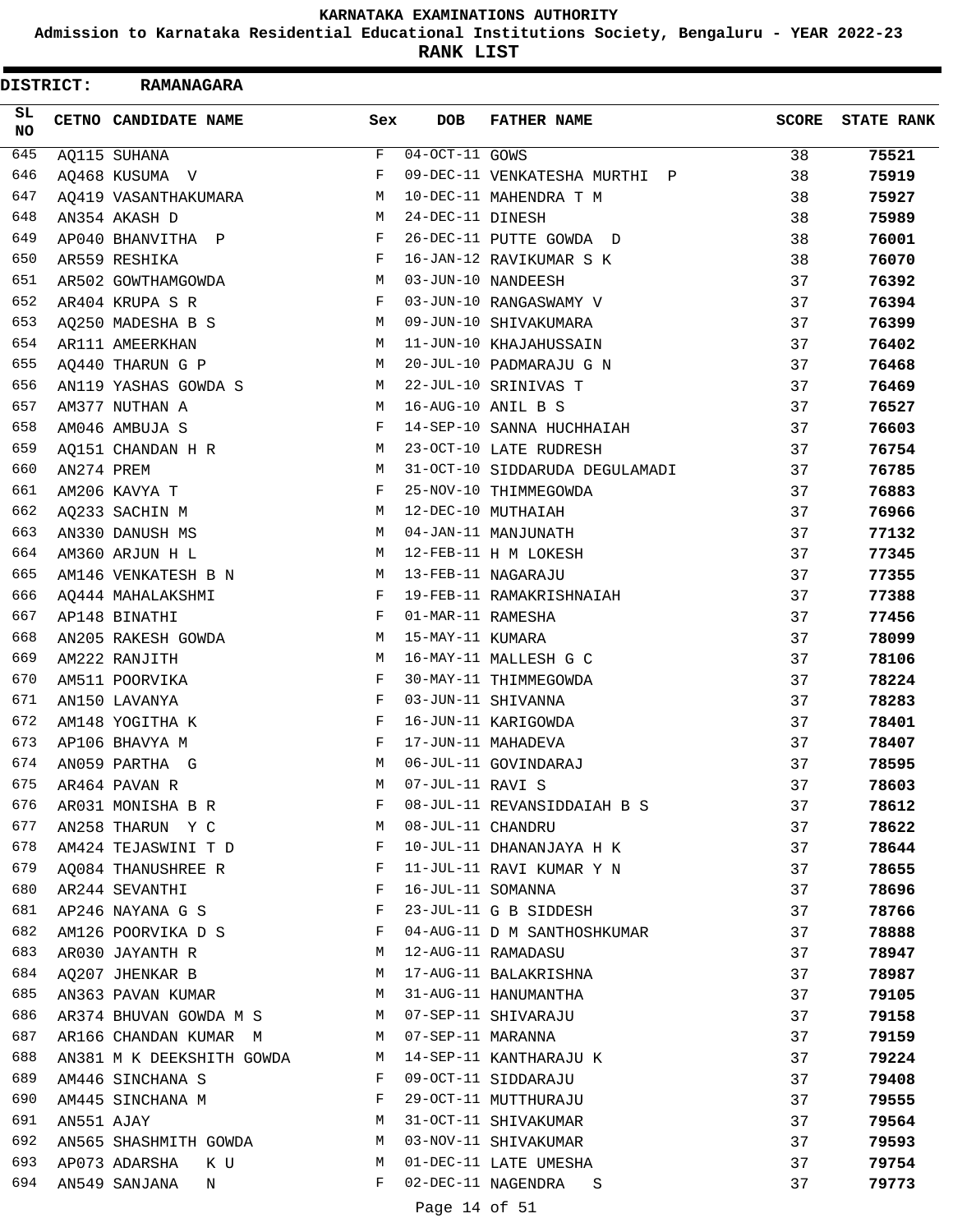**Admission to Karnataka Residential Educational Institutions Society, Bengaluru - YEAR 2022-23**

**RANK LIST**

ı

 $\blacksquare$ 

| <b>DISTRICT:</b> | <b>RAMANAGARA</b>       |     |                               |                            |       |                   |
|------------------|-------------------------|-----|-------------------------------|----------------------------|-------|-------------------|
| SL.<br>NO        | CETNO CANDIDATE NAME    | Sex | <b>DOB</b>                    | <b>FATHER NAME</b>         | SCORE | <b>STATE RANK</b> |
| 695              | AM216 CHETHANA          | F   | $08-\overline{DEC-11}$ SURESH |                            | 37    | 79803             |
| 696              | AM113 REESAL D SOZA     | F   |                               | 10-DEC-11 HARRY D SOZA     | 37    | 79812             |
| 697              | AR434 YASHASWINI K M    | F   |                               | 23-DEC-11 MOHAN KUMAR K S  | 37    | 79861             |
| 698              | AM137 SHARMILA N        | F   |                               | 27-DEC-11 NINGARAJU C N    | 37    | 79873             |
| 699              | AN262 POORNIMA S        | F   |                               | 16-JAN-12 SHIVARUDRAIAH H  | 37    | 79931             |
| 700              | AR290 MOHITH GOWDA M    | M   | 02-MAY-12 MANJU               |                            | 37    | 80011             |
| 701              | AR593 ANKITHA B         | F   |                               | 17-APR-10 BASAVARAJU Y M   | 36    | 80202             |
| 702              | AM365 VISHAL GOWDA      | М   | 11-JUL-10 ANAND               |                            | 36    | 80334             |
| 703              | AM194 HITHAISHREE M N   | F   |                               | 26-NOV-10 NAGARAJU         | 36    | 80801             |
| 704              | AR206 SHREYA M          | F   |                               | 06-JAN-11 MAHADEVAPPA ZZ   | 36    | 81061             |
| 705              | AN106 BASAVARAJGOWDA HB | M   |                               | 09-MAR-11 BOMMEGOWDA HS    | 36    | 81453             |
| 706              | AN215 RACHANA M         | F   |                               | 22-MAR-11 MUNIVENKATAIAH   | 36    | 81563             |
| 707              | AP137 DHANU SRI         | F   | 02-APR-11 DILEEP              |                            | 36    | 81652             |
| 708              | AN189 VANITHA B M       | F   |                               | 08-APR-11 MUNIRAJU         | 36    | 81708             |
| 709              | AR540 THRISHALA         | F   |                               | 19-APR-11 SIDDARAMU        | 36    | 81804             |
| 710              | AR321 MAHADEVAMMA       | F   |                               | 21-APR-11 PARAMASHIVAIAH   | 36    | 81813             |
| 711              | AR387 NAYANA A S        | F   |                               | 21-APR-11 ARUN KUMAR       | 36    | 81814             |
| 712              | AM134 ADITHYA K R       | M   |                               | 28-APR-11 RAJESH K S       | 36    | 81876             |
| 713              | AP143 SANJANA           | F   |                               | 30-APR-11 RAJENDRA         | 36    | 81898             |
| 714              | AM348 AKSHAY R          | M   |                               | 02-MAY-11 RANJITH KUMAR    | 36    | 81912             |
| 715              | AR528 ARUNA A L         | M   |                               | 04-MAY-11 LAKSHMANA        | 36    | 81931             |
| 716              | AM388 SANDYA S          | F   |                               | 14-MAY-11 SIDDARAJU S      | 36    | 82034             |
| 717              | AN530 ISHWARYA          | F   |                               | 15-MAY-11 SIDDARAJU        | 36    | 82043             |
| 718              | AP045 SINCHANA T S      | F   |                               | 19-MAY-11 SIDDARAJU T M    | 36    | 82089             |
| 719              | AP202 DEEKSHITHA B S    | F   |                               | 27-MAY-11 SHIVAKUMAR       | 36    | 82144             |
| 720              | AP067 SMITHA R          | F   | 27-MAY-11 RAMESH              |                            | 36    | 82149             |
| 721              | AR025 PARINITH R U      | M   | 09-JUN-11 UMESH R             |                            | 36    | 82316             |
| 722              | AN562 ADITHYA T N       | M   |                               | 18-JUN-11 NAGARAJU         | 36    | 82405             |
| 723              | AN538 AJITH             | M   |                               | 25-JUN-11 GOVINDARAJU      | 36    | 82495             |
| 724              | A0365 ASHOK G           | M   |                               | 03-JUL-11 GOPINATH         | 36    | 82594             |
| 725              | AP025 PUNEETH KUMAR NC  | M   |                               | 07-JUL-11 CHIKKA THIMMAIAH | 36    | 82641             |
| 726              | AQ026 POOJA K           | F   |                               | 08-JUL-11 KANTHARAJU       | 36    | 82650             |
| 727              | AP192 SHREYASH K L      | M   | 16-JUL-11 LOKESH              |                            | 36    | 82728             |
| 728              | AM495 SINCHANA          | F   |                               | 19-JUL-11 RAJESH K K       | 36    | 82761             |
| 729              | AQ490 MUNIRAJU S        | M   |                               | 25-JUL-11 SRINIVASAIAH     | 36    | 82829             |
| 730              | AM494 VEDAVATHI K       | F   |                               | 26-JUL-11 KUMARASWAMI K C  | 36    | 82846             |
| 731              | AM541 PRARTHANA N       | F   |                               | 03-AUG-11 NAGESH T         | 36    | 82936             |
| 732              | AN533 VEENA BAI P       | F   |                               | 11-AUG-11 PAPA NAIK        | 36    | 83006             |
| 733              | AN127 HARISHNAIK        | M   |                               | 15-AUG-11 MAHADEVANAIK     | 36    | 83024             |
| 734              | AO191 CHAITHANYA M V    | F   |                               | 18-AUG-11 VENUGOPAL M      | 36    | 83053             |
| 735              | AM165 SUJAN S           | M   |                               | 23-AUG-11 SHIVALINGA       | 36    | 83093             |
| 736              | AM204 MANISHGOWDA B N   | M   |                               | 30-AUG-11 NARAYANA B N     | 36    | 83151             |
| 737              | AR509 YASHASWINI H C    | F   |                               | 05-SEP-11 CHINNASWAMY      | 36    | 83199             |
| 738              | AQ315 SREEKANTH GOWDA S | M   |                               | 09-SEP-11 SIDDAPPA         | 36    | 83230             |
| 739              | AR106 KAVANA P          | F   |                               | 21-SEP-11 PURUSHOTHAMA     | 36    | 83317             |
| 740              | AQ204 SNEHA G R         | F   |                               | 21-SEP-11 RAVI G M         | 36    | 83320             |
| 741              | AN103 HARSHA RAO K L    | M   |                               | 22-SEP-11 LAKSHMAN RAO     | 36    | 83321             |
| 742              | AN393 PRIYAMANI R       | F   | 26-SEP-11 RAVI                |                            | 36    | 83356             |
| 743              | AQ438 MAHALAKSHMI       | F   |                               | 22-OCT-11 POOJAMUNIYAPPA   | 36    | 83525             |
| 744              | AM040 GOWTHAMI R        | F   |                               | 01-NOV-11 RAVI H S         | 36    | 83598             |
|                  |                         |     |                               |                            |       |                   |

Page 15 of 51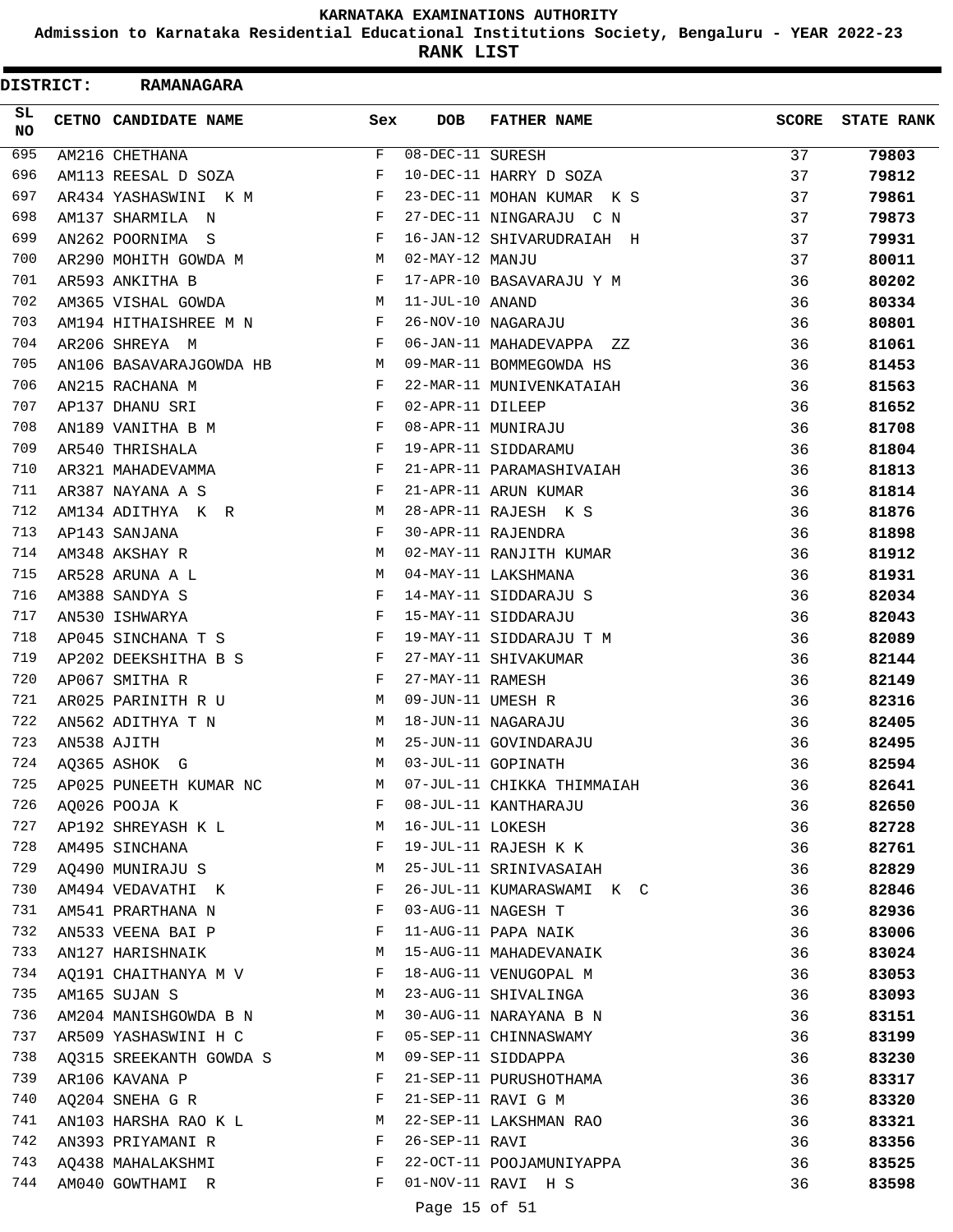**Admission to Karnataka Residential Educational Institutions Society, Bengaluru - YEAR 2022-23**

**RANK LIST**

| <b>DISTRICT:</b> |            | <b>RAMANAGARA</b>              |     |                               |                            |              |                   |
|------------------|------------|--------------------------------|-----|-------------------------------|----------------------------|--------------|-------------------|
| SL<br><b>NO</b>  |            | CETNO CANDIDATE NAME           | Sex | <b>DOB</b>                    | <b>FATHER NAME</b>         | <b>SCORE</b> | <b>STATE RANK</b> |
| 745              |            | AQ159 SINCHANA G M             | F   | $\overline{02-NOV-11}$ MURTHY |                            | 36           | 83611             |
| 746              |            | AP014 DISHANTH GOWDA G S       | M   |                               | 08-NOV-11 SHIVA KUMAR      | 36           | 83643             |
| 747              |            | AM032 JEEVITHA                 | F   |                               | 22-NOV-11 VENKATASWAMY     | 36           | 83746             |
| 748              |            | AN511 DARSHINI D A             | F   | 28-NOV-11 ASHOK               |                            | 36           | 83780             |
| 749              |            | AM135 CHETHAN KUMAR            | M   | 05-DEC-11 KUMAR               |                            | 36           | 83811             |
| 750              |            | AP190 LEKANA A S               | F   |                               | 03-JAN-12 SHIVALINGEGOWDA  | 36           | 83972             |
| 751              |            | AM280 SHREYASGOWDA C M         | М   |                               | 20-JAN-12 MADE GOWDA       | 36           | 83993             |
| 752              |            | AR563 PUSHAN GOWDA G C         | М   |                               | 11-FEB-12 CHENNEGOWDA      | 36           | 84023             |
| 753              |            | AN203 GEETHA                   | F   |                               | 19-MAR-12 CHENNEGOWDA      | 36           | 84053             |
| 754              |            | AR560 GEETHA K                 | F   |                               | 13-MAR-10 KRISHNAMURTHY    | 35           | 84192             |
| 755              |            | AP096 BHAVYA L                 | F   |                               | 28-JUN-10 LOGANATHAN S     | 35           | 84308             |
| 756              |            | AR381 PRATHIKSHA CP            | F   |                               | 02-DEC-10 PUTTAMASTIGOWDA  | 35           | 84818             |
| 757              |            | AN343 DARSHAN<br>М             | М   |                               | 13-DEC-10 MAHALINGAGOWDA N | 35           | 84876             |
| 758              |            | AR079 MONISH G R               | F   | 27-DEC-10 RAJESH              |                            | 35           | 84943             |
| 759              |            | AM462 GAGAN S V                | М   |                               | 07-JAN-11 VENKATESH T      | 35           | 85069             |
| 760              |            | AN160 KRUTHIKA M S             | F   |                               | 18-JAN-11 SRINIVASA        | 35           | 85136             |
| 761              |            | AR429 KOUSHIK S                | М   |                               | 14-FEB-11 SATHISHA         | 35           | 85314             |
| 762              |            | AM024 NAMRATHA S               | F   |                               | 25-FEB-11 SHIVAPPA         | 35           | 85391             |
| 763              |            | AM212 JAHNAVI M R              | F   | 01-MAR-11 RAMESH              |                            | 35           | 85418             |
| 764              |            | AR291 SANJANA                  | F   |                               | 10-APR-11 SHIVAPPA         | 35           | 85785             |
| 765              |            | AQ019 PRABHA                   | F   |                               | 16-APR-11 NAGARAJU G       | 35           | 85848             |
| 766              |            | AM268 SHAMITHA A G             | F   |                               | 25-APR-11 GURU A R         | 35           | 85924             |
| 767              |            | AN234 SINCHANA                 | F   | 26-APR-11 ANDANI              |                            | 35           | 85938             |
| 768              |            | AM020 DIVYASHREE B U           | F   |                               | 01-MAY-11 UMESH B T        | 35           | 85971             |
| 769              |            | AM055 ANUSHA                   | F   |                               | 04-MAY-11 SRINIVASA C      | 35           | 85993             |
| 770              |            | AN392 DIGANTH G                | М   |                               | 05-MAY-11 GANGADHARA       | 35           | 86003             |
| 771              |            | AR352 VISWASH K L              | M   | 05-MAY-11 LOKESH              |                            | 35           | 86014             |
| 772              |            | AM065 MANOJ R                  | M   | 12-MAY-11 RAGHU J             |                            | 35           | 86083             |
| 773              |            | AM289 SHREYA S                 | F   |                               | 12-MAY-11 SHIVARAMU        | 35           | 86089             |
| 774              |            | AP223 ROHITH<br>$\overline{B}$ | М   |                               | 16-MAY-11 BASAVARAJU       | 35           | 86115             |
| 775              |            | AP126 DIVYABAI K               | F   |                               | 21-MAY-11 KUMARNAIK        | 35           | 86154             |
| 776              |            | AM574 GAYATHRI S N             | F   | 24-MAY-11 NAGESH              |                            | 35           | 86183             |
| 777              |            | AP004 N CHINTHANA              | F   |                               | 27-MAY-11 NITHYANANDA N H  | 35           | 86222             |
| 778              |            | AN101 NEELAVATHI               | F   |                               | 30-MAY-11 KEMPEGOWDA       | 35           | 86246             |
| 779              |            | AQ082 VENUGOPAL                | M   |                               | 02-JUN-11 SHIVANNA         | 35           | 86309             |
| 780              |            | AN446 VIDYASRI                 | F   |                               | 02-JUN-11 GURUVABOVI       | 35           | 86310             |
| 781              |            | AM404 PUNYASHREE A G           | F   |                               | 11-JUN-11 GURURAJ S        | 35           | 86412             |
| 782              | AR105 TEJU |                                | M   |                               | 12-JUN-11 SHANTHARAJU      | 35           | 86424             |
| 783              |            | AN108 DARSHAN D N              | М   | 14-JUN-11 NAGAIAH             |                            | 35           | 86434             |
| 784              |            | AR371 SHREYASHGOWDA M          | M   |                               | 19-JUN-11 MUDDEGOWDA       | 35           | 86493             |
| 785              |            | AR088 ULLAS S SHETTY           | M   |                               | 22-JUN-11 SRIDHARA C V     | 35           | 86521             |
| 786              |            | AP193 VARUN GOWDA A            | M   | 29-JUN-11 ASHOK G             |                            | 35           | 86594             |
| 787              |            | AP129 PREETHAM V               | М   |                               | 04-JUL-11 VENKATESH T M    | 35           | 86660             |
| 788              |            | AN050 MANUSHRI M               | F   | 05-JUL-11 MADESH              |                            | 35           | 86670             |
| 789              |            | AR052 PREETHAM P               | М   |                               | 08-JUL-11 PURUSHOTHAMA     | 35           | 86717             |
| 790              |            | AM118 ANUSHA                   | F   |                               | 19-JUL-11 SWAMESHA K       | 35           | 86837             |
| 791              |            | AQ073 DEEKSHITHA G             | F   |                               | 20-JUL-11 GANGADHARAIAH    | 35           | 86856             |
| 792              |            | AN190 THANUSHREE US            | F   |                               | 06-AUG-11 SHIVAKUMAR VD    | 35           | 87012             |
| 793              |            | AP153 BINDUSHREE               | F   |                               | 11-AUG-11 MAHADEVA NAIK    | 35           | 87055             |
| 794              |            | AP117 UDAY KUMAR               | M   |                               | 18-SEP-11 BASAVARJU        | 35           | 87378             |
|                  |            |                                |     |                               |                            |              |                   |
|                  |            |                                |     | Page 16 of 51                 |                            |              |                   |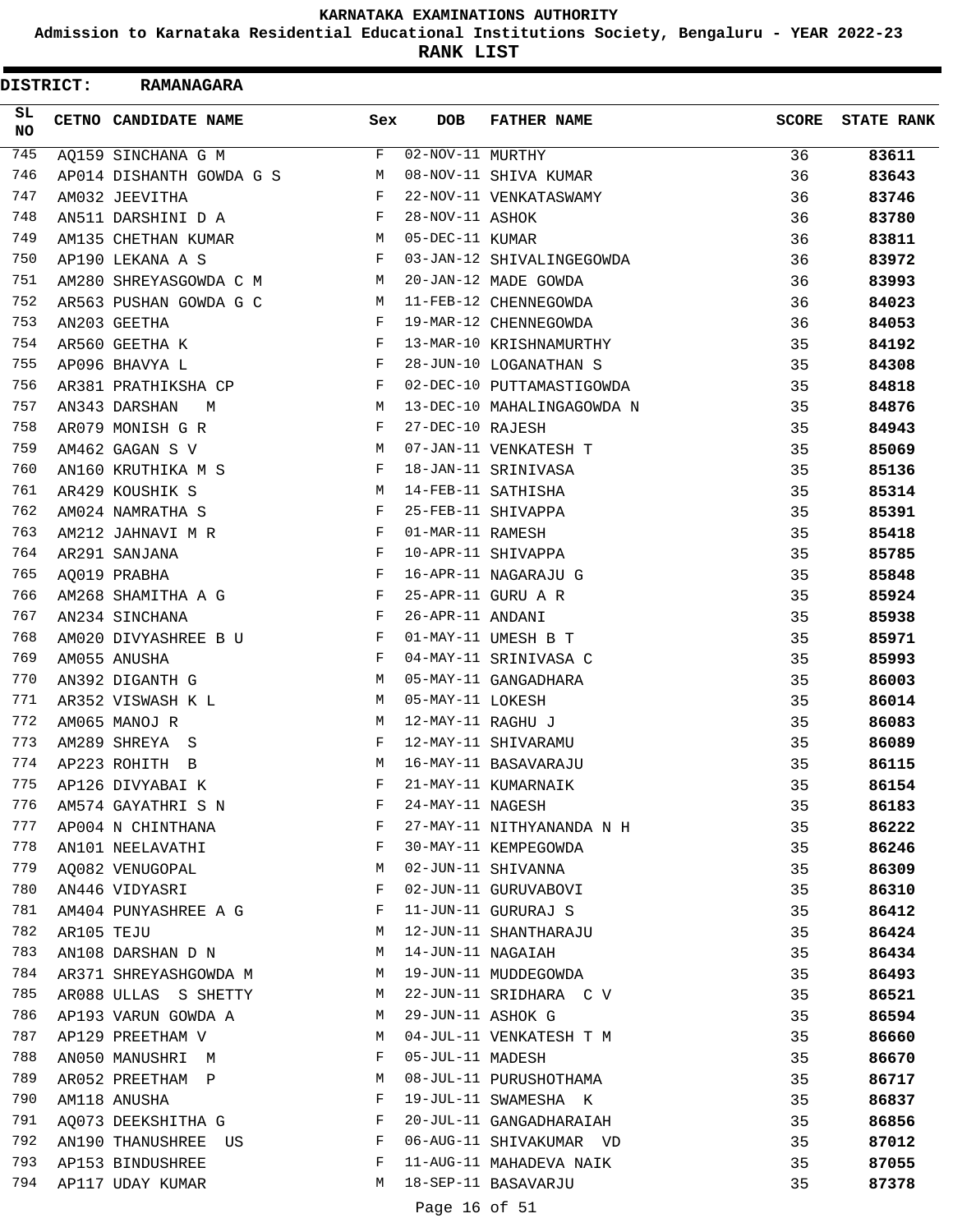**Admission to Karnataka Residential Educational Institutions Society, Bengaluru - YEAR 2022-23**

**RANK LIST**

 $\blacksquare$ 

| <b>DISTRICT:</b> |             | <b>RAMANAGARA</b>         |                                                |                    |                             |              |                   |
|------------------|-------------|---------------------------|------------------------------------------------|--------------------|-----------------------------|--------------|-------------------|
| SL<br>NO         |             | CETNO CANDIDATE NAME      | Sex                                            | <b>DOB</b>         | <b>FATHER NAME</b>          | <b>SCORE</b> | <b>STATE RANK</b> |
| 795              |             | AM544 KARTHIKGOWDA H M    | $M_{\rm H}$                                    |                    | 20-SEP-11 MOHAN KUMAR       | 35           | 87392             |
| 796              |             | AR503 BHAIRAVI G          | F                                              |                    | 30-SEP-11 GANGADHAR         | 35           | 87466             |
| 797              |             | AN356 APSHARA             | F                                              | 07-OCT-11 KUMAR    |                             | 35           | 87504             |
| 798              |             | AN338 GOWTHAMI L          | $\mathbf{F}$ and $\mathbf{F}$ and $\mathbf{F}$ |                    | 07-OCT-11 LINGAIAH J        | 35           | 87506             |
| 799              |             | AR211 CHANDANA R          | $\mathbf{F}$                                   | 12-OCT-11 RAMU     |                             | 35           | 87536             |
| 800              |             | AM236 CHARITHA            | F                                              |                    | 13-OCT-11 JAYARAMU M D      | 35           | 87543             |
| 801              |             | AQ002 MOHAMMAD RAYAN      | M                                              |                    | 24-NOV-11 NIJAMUDDIN        | 35           | 87820             |
| 802              |             | AN117 SUBHASH S           | M                                              |                    | 23-DEC-11 SANTHOSH B G      | 35           | 87996             |
| 803              |             | AR489 BHARATH KUMAR H S   | M                                              |                    | 25-DEC-11 H S SURESHA       | 35           | 88002             |
| 804              |             | AN009 KOWSHIKGOWDA D S    | M                                              | 09-JAN-12 SRINIVAS |                             | 35           | 88068             |
| 805              |             | AQ156 LIKITHA M           | F                                              |                    | 27-FEB-12 MUNIRAJ G         | 35           | 88126             |
| 806              |             | AP035 RAKESH S            | M                                              |                    | 27-JUL-09 SHIVANNA          | 34           | 88203             |
| 807              |             | AR023 RAKSHITHA D         | F                                              |                    | 21-JUN-10 DHANANJAYA        | 34           | 88449             |
| 808              |             | AM235 RAKSHA T K          | F                                              | 05-NOV-10 KUMAR B  |                             | 34           | 88865             |
| 809              |             | AN181 SHUBHAKAR V         | M                                              |                    | 13-NOV-10 VIJAY KUMAR       | 34           | 88915             |
| 810              |             | AM178 HANSIKA C P         | F                                              |                    | 27-NOV-10 PRAKASH S         | 34           | 88985             |
| 811              |             | AN402 BINDU SHREE H J     | F                                              |                    | 09-DEC-10 JAGADEESH         | 34           | 89049             |
| 812              |             | AR089 PRAJWAL GOWDA K S   | M                                              |                    | 20-DEC-10 SRINIVAS K M      | 34           | 89124             |
| 813              |             | AR499 NAGAIAH             | M                                              |                    | 01-JAN-11 BASAIAH MATAPATHI | 34           | 89227             |
| 814              |             | AN240 JEEVAN R            | M                                              | 02-FEB-11 RAVI     |                             | 34           | 89452             |
| 815              | AR504 GAGAN |                           | M                                              | 14-FEB-11 KUMAR    |                             | 34           | 89538             |
| 816              |             | AQ380 ROOPA N             | F                                              |                    | 23-FEB-11 NAGARAJU          | 34           | 89619             |
| 817              |             | AR246 VIJAY KUMAR         | M                                              |                    | 11-MAR-11 NAGARAJU          | 34           | 89757             |
| 818              |             | AR469 THANUSHREE          | F                                              |                    | 16-MAR-11 SHIVANNA          | 34           | 89792             |
| 819              |             | AM067 TARUN K G           | M                                              |                    | 22-MAR-11 GIRISH K L        | 34           | 89853             |
| 820              |             | AR298 NEHASHREE D S       | F                                              |                    | 24-MAR-11 SRINIVASA         | 34           | 89868             |
| 821              |             | AN544 SHASHANK G R        | M                                              | 29-MAR-11 RAVI D   |                             | 34           | 89917             |
| 822              |             | AP118 VENUKUMAR           | M                                              |                    | 11-APR-11 NAGARAJU          | 34           | 90048             |
| 823              |             | AR576 YASHIKA R           | F                                              |                    | 23-APR-11 M Y RAJENDRA      | 34           | 90151             |
| 824              |             | AQ022 JEEVAN GOWDA D      | M                                              |                    | 25-APR-11 DHARMAPAL         | 34           | 90171             |
| 825              |             | AN020 SINCHANA H S        | F                                              |                    | 25-APR-11 SRINIVASA H M     | 34           | 90175             |
| 826              |             | AN100 LIKHITH GOWDA H M M |                                                |                    | 03-MAY-11 MAHADEVAIAH       | 34           | 90254             |
| 827              |             | AN372 RITHESH G           | M                                              |                    | 16-MAY-11 GIREESH KUMAR S   | 34           | 90387             |
| 828              |             | AQ220 SANJAY B            | М                                              |                    | 22-MAY-11 BASAVARAJU        | 34           | 90444             |
| 829              |             | AP257 SHREYAS GOWDA R     | M                                              |                    | 23-MAY-11 RAMAKRISHNA       | 34           | 90457             |
| 830              |             | AP034 DEVARAJ S           | М                                              |                    | 28-MAY-11 C SRIDHARA        | 34           | 90504             |
| 831              |             | AM058 AISHWARIYA          | F                                              |                    | 30-MAY-11 SHRINIVAS         | 34           | 90517             |
| 832              |             | AM389 SANJEEVINIDEVI      | F                                              |                    | 14-JUN-11 SHIVAMADHU        | 34           | 90712             |
| 833              |             | AR569 SWATHI              | F                                              |                    | 17-JUN-11 LAKSHMIKANTH      | 34           | 90740             |
| 834              |             | AM095 SRUJAN J            | M                                              |                    | 22-JUN-11 JAGADEESHA        | 34           | 90798             |
| 835              |             | AM337 THRIVENI            | F                                              |                    | 30-JUN-11 RAVISHANKAR       | 34           | 90876             |
| 836              |             | AN522 HARSHAN GOWDA       | M                                              |                    | 03-JUL-11 BASAVARAJU        | 34           | 90911             |
| 837              |             | AN161 MITHUN L NAIK       | M                                              |                    | 05-JUL-11 LOKESH NAIK       | 34           | 90938             |
| 838              |             | AQ154 THEJESHWARI S R     | F                                              |                    | 07-JUL-11 RENUKAPRASAD      | 34           | 90966             |
| 839              |             | AN242 NIRIKSHA H S        | F                                              |                    | 11-JUL-11 SHIVANNA          | 34           | 91011             |
| 840              |             | AN512 DILIP               | M                                              |                    | 22-JUL-11 SHIVANNA          | 34           | 91153             |
| 841              |             | AN104 LEKHANA TK          | F                                              | 24-JUL-11 KUMARA   |                             | 34           | 91176             |
| 842              |             | AN366 SOUJANYABHAI        | F                                              |                    | 25-JUL-11 SHIVALINGA NAIK   | 34           | 91195             |
| 843              |             | AP119 BRUNDA R NAIK       | F                                              |                    | 31-JUL-11 RAMESH NAIK       | 34           | 91249             |
| 844              |             | AQ173 AKASH T C           | М                                              |                    | 20-AUG-11 CHANDRASHEKHAR    | 34           | 91436             |

Page 17 of 51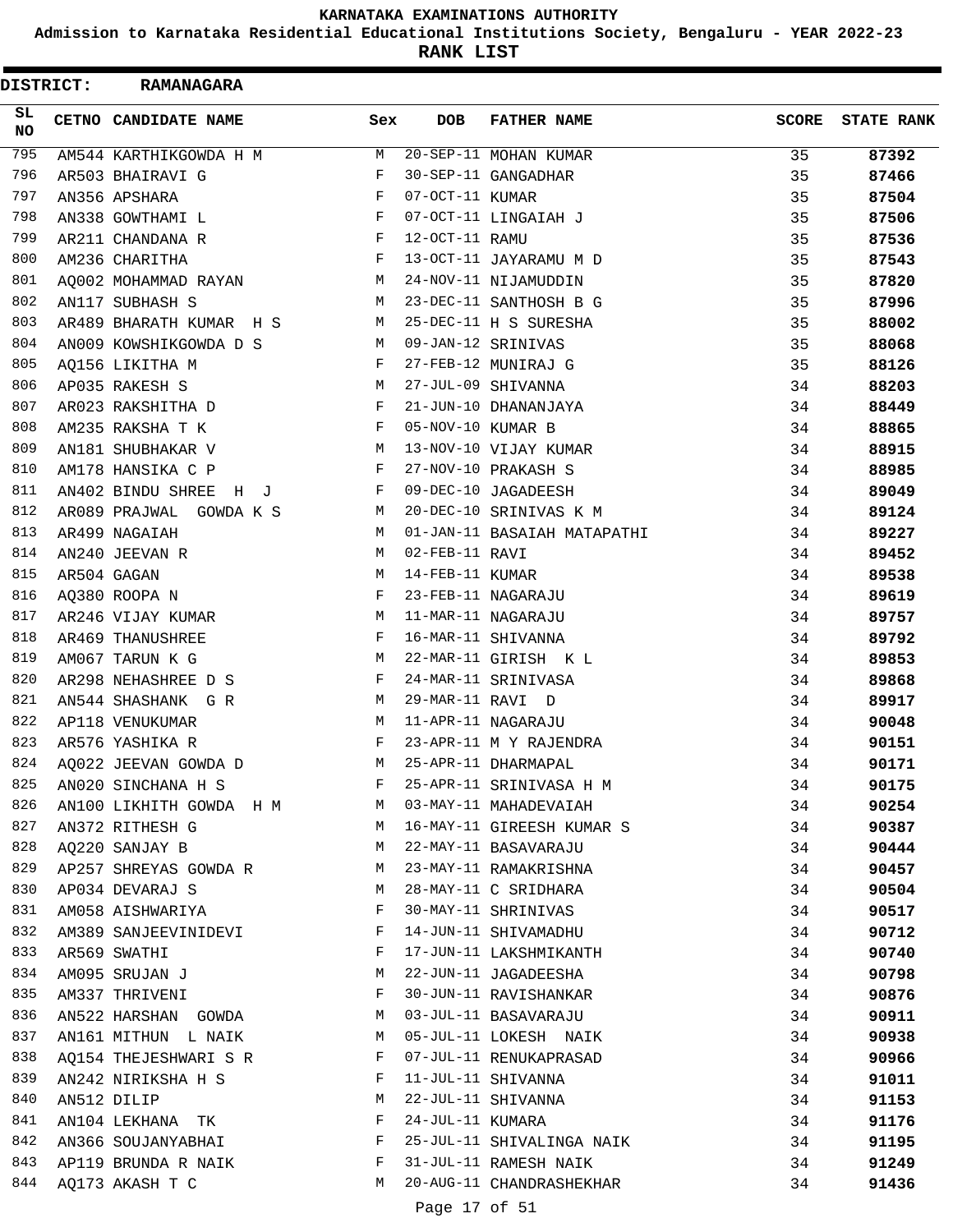**Admission to Karnataka Residential Educational Institutions Society, Bengaluru - YEAR 2022-23**

|                 | <b>DISTRICT:</b> | <b>RAMANAGARA</b>                   |              |                   |                                      |       |                   |
|-----------------|------------------|-------------------------------------|--------------|-------------------|--------------------------------------|-------|-------------------|
| SL<br><b>NO</b> |                  | CETNO CANDIDATE NAME                | Sex          | <b>DOB</b>        | <b>FATHER NAME</b>                   | SCORE | <b>STATE RANK</b> |
| 845             | AN202 ANU        |                                     | F            | 21-AUG-11 MANU    |                                      | 34    | 91447             |
| 846             |                  | AN315 APOORVA K                     | F            | 24-AUG-11 KUMAR   |                                      | 34    | 91465             |
| 847             |                  | AN004 JAYAN R A                     | M            |                   | 09-SEP-11 RAVI CHANDRA               | 34    | 91612             |
| 848             |                  | A0332 GANAVI G                      | F            |                   | 10-SEP-11 GANGARAJU N                | 34    | 91622             |
| 849             |                  | AR487 DANUSH P GOWDA                | M            |                   | 13-SEP-11 PANDURANGA S               | 34    | 91642             |
| 850             |                  | AN380 KAVYASHREE                    | F            | 20-SEP-11 MALLESH |                                      | 34    | 91703             |
| 851             |                  | AN351 NAYANA S                      | F            |                   | 01-OCT-11 SWAMY H N                  | 34    | 91797             |
| 852             |                  | AN066 NIKIL DEV C                   | M            |                   | 02-OCT-11 CHANNAPPA                  | 34    | 91806             |
| 853             |                  | AR409 SUDHAN R                      | M            |                   | 09-OCT-11 RAMACHANDRA                | 34    | 91873             |
| 854             |                  | AR444 LEPAKSHI NARAYAN GOWDA        | F            |                   | 14-OCT-11 SRINIVAS                   | 34    | 91905             |
| 855             |                  | AR490 SINCHANA S                    | F            | 21-OCT-11 SHEKAR  |                                      | 34    | 91968             |
| 856             |                  | AM284 TANUSHREE G S                 | $_{\rm F}$   |                   | 28-OCT-11 SHIVAKUMAR                 | 34    | 92021             |
| 857             |                  | AN444 SONIKA                        | $_{\rm F}$   | 05-NOV-11 KUMAR   |                                      | 34    | 92089             |
| 858             |                  | AM269 SOWMYA V M                    | $_{\rm F}$   | 06-NOV-11 MALLESH |                                      | 34    | 92099             |
| 859             |                  | AR570 VANDANA R                     | F            | 12-NOV-11 RAVI V  |                                      | 34    | 92135             |
| 860             |                  | AR145 PALLAVI BAI N                 | $\mathbf{F}$ |                   | 21-NOV-11 NARASIMHANAIK              | 34    | 92205             |
| 861             |                  | AN293 PREETHI S                     | $\mathbf{F}$ |                   | 07-DEC-11 SRINIVAS                   | 34    | 92311             |
| 862             |                  | AO188 RAMYA R                       | $_{\rm F}$   | 10-DEC-11 RAMESH  |                                      | 34    | 92330             |
| 863             |                  | AM447 VARSHITHA J P                 | F            | 10-DEC-11 PRAVEEN |                                      | 34    | 92331             |
| 864             |                  | AM379 YASHAVANTHGOWDA S M           |              |                   | 23-DEC-11 SWAMY S M                  | 34    | 92420             |
| 865             |                  | AN429 YASHWANTH<br>T R              | M            |                   | 24-DEC-11 RAVIKUMAR<br>T C           | 34    | 92426             |
| 866             |                  | AR506 JEEVITHA                      | F            |                   | 26-DEC-11 VENKATESH                  | 34    | 92431             |
| 867             |                  | AN413 PRETHAM NAIK                  | M            |                   | 30-JAN-12 RAMESH NAIK                |       | 92538             |
| 868             |                  |                                     |              |                   | 12-JAN-10 MALAKAPPA NAGAPPA GANACHAR | 34    |                   |
| 869             |                  | AR594 NAGARAJA MALAKAPPA GANACHAR M | F            |                   | 02-AUG-10 RAMESHA A R                | 33    | 92747             |
| 870             |                  | AN049 LAKSHMI R                     | M            |                   |                                      | 33    | 92991             |
| 871             |                  | AR126 PAVAN S                       |              |                   | 22-NOV-10 SHASHIKUMAR                | 33    | 93461             |
|                 |                  | AR181 BHOOMIKA N                    | F            |                   | 09-DEC-10 NAGESH R                   | 33    | 93554             |
| 872             |                  | AN576 NEELA G R                     | F            | 28-DEC-10 RAJANNA |                                      | 33    | 93663             |
| 873             |                  | AN420 SPOORTHI                      | F            |                   | 07-JAN-11 GAVISIDDAIAH               | 33    | 93816             |
| 874             |                  | AR455 RADHA M A                     | F            | 26-JAN-11 AYYANNA |                                      | 33    | 93946             |
| 875             |                  | AN012 S DARSHAN                     | М            |                   | 06-FEB-11 B D SWAMY                  | 33    | 94030             |
| 876             |                  | AN371 DIVYA A S                     | F            |                   | 07-FEB-11 SURESH A P                 | 33    | 94033             |
| 877             |                  | AP122 MANASA N                      | F            |                   | 08-FEB-11 NAGARAJU                   | 33    | 94048             |
| 878             |                  | AP151 MANUKUMAR B K                 | М            | 19-FEB-11 KUMAR   |                                      | 33    | 94142             |
| 879             |                  | AQ075 REKHA H C                     | F            |                   | 19-FEB-11 CHANDRASHEKHARA            | 33    | 94144             |
| 880             |                  | AQ329 BHARATHI                      | F            |                   | 27-FEB-11 NARASIMHAMURTHY            | 33    | 94193             |
| 881             |                  | AN344 ESWARI R GOWDA                | F            |                   | 10-MAR-11 RANGASWAMI                 | 33    | 94290             |
| 882             |                  | AM411 CHAITRA T                     | F            |                   | 04-APR-11 THAMMAIAH                  | 33    | 94550             |
| 883             |                  | AN310 SRINIVASH                     | M            | 11-APR-11 RAMU    |                                      | 33    | 94641             |
| 884             |                  | AP158 DHANUSH M                     | М            |                   | 23-APR-11 MUDDEERA                   | 33    | 94750             |
| 885             |                  | AM489 SUPRITH H K                   | М            | 27-APR-11 KRISHNA |                                      | 33    | 94802             |
| 886             |                  | AN523 CHAITHANYA B H                | F            |                   | 02-MAY-11 HANUMANTHA MURTHY          | 33    | 94845             |
| 887             |                  | AR348 GOWTHAM R R                   | M            |                   | 20-MAY-11 RAVIKUMAR                  | 33    | 95041             |
| 888             |                  | AM029 JEEVAN H M                    | М            |                   | 22-MAY-11 MUTHTHAIAH                 | 33    | 95069             |
| 889             |                  | AM418 BINDU                         | F            |                   | 24-MAY-11 LOKESH G                   | 33    | 95086             |
| 890             |                  | AP051 SANJANA R                     | F            | 25-MAY-11 RAJU T  |                                      | 33    | 95101             |
| 891             |                  | AN414 CHETHAN K                     | М            |                   | 28-MAY-11 KUMAR NAYAK U M            | 33    | 95132             |
| 892             |                  | AP180 CHANNARAJU                    | М            |                   | 09-JUN-11 BASAVARAJU                 | 33    | 95296             |
| 893             |                  | AR135 CHELUVARAJU H R               | М            |                   | 09-JUN-11 RAMACHANDRA                | 33    | 95297             |
| 894             |                  | AN513 MUTTURAJA                     | М            | 09-JUN-11 NAGESH  |                                      | 33    | 95300             |
|                 |                  |                                     |              | Page 18 of 51     |                                      |       |                   |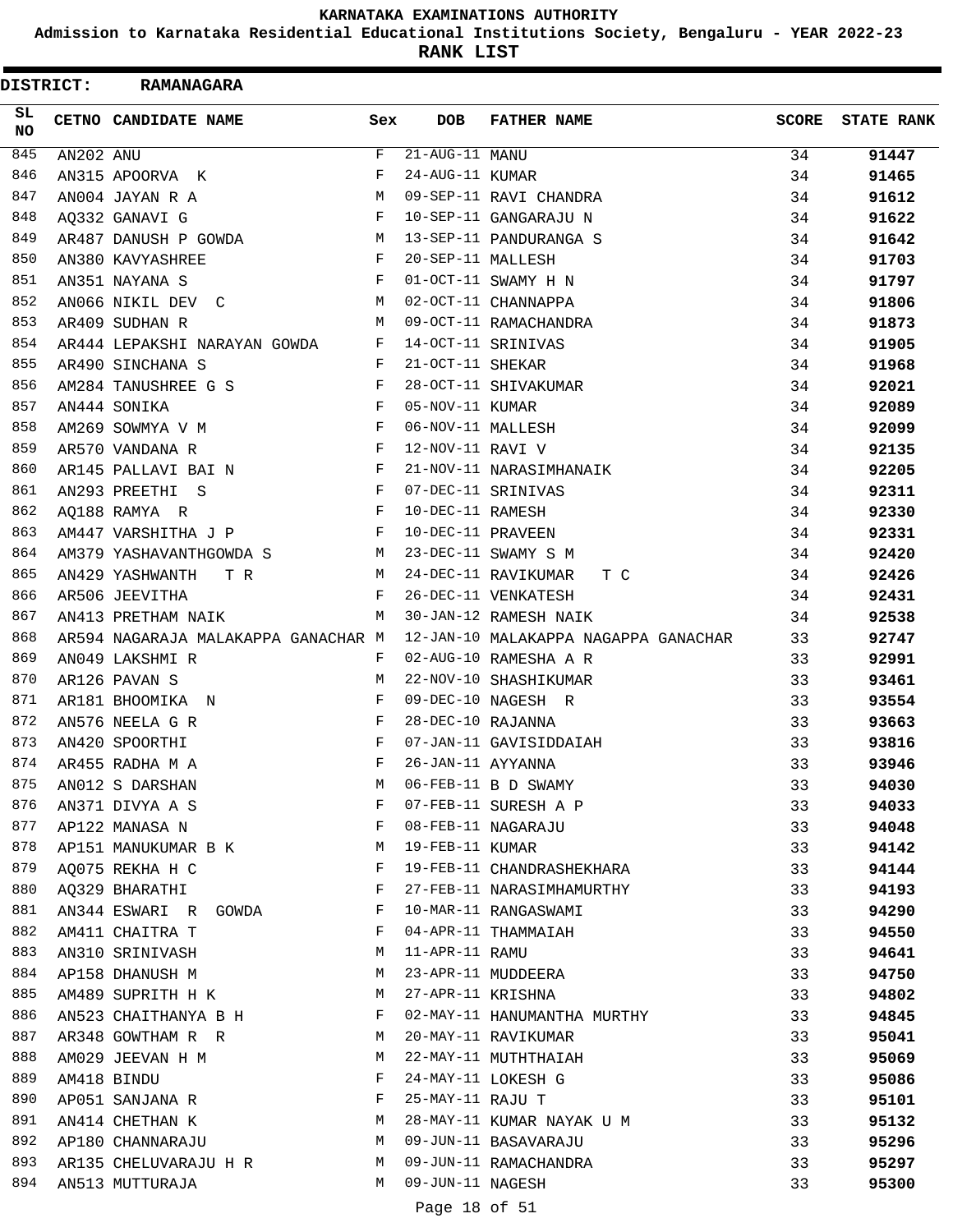**Admission to Karnataka Residential Educational Institutions Society, Bengaluru - YEAR 2022-23**

**RANK LIST**

| <b>DISTRICT:</b> | <b>RAMANAGARA</b>          |     |                   |                            |              |                   |
|------------------|----------------------------|-----|-------------------|----------------------------|--------------|-------------------|
| SL<br><b>NO</b>  | CETNO CANDIDATE NAME       | Sex | <b>DOB</b>        | <b>FATHER NAME</b>         | <b>SCORE</b> | <b>STATE RANK</b> |
| 895              | AR300 SOWPARNIKA           | F   |                   | 09-JUN-11 DEVARAJU         | 33           | 95307             |
| 896              | AN521 DHARANI S            | F   | 17-JUN-11 SHIVU   |                            | 33           | 95397             |
| 897              | AM459 CHANDAN C S          | М   | 24-JUN-11 SURESH  |                            | 33           | 95493             |
| 898              | AR026 HARSHITHA S          | F   |                   | 27-JUN-11 SIDDARAJU        | 33           | 95522             |
| 899              | AQ430 CHAITHRA K           | F   |                   | 30-JUN-11 KULLAIAH         | 33           | 95551             |
| 900              | AM323 KEERTHANA M S        | F   |                   | 30-JUN-11 SATHISH M S      | 33           | 95558             |
| 901              | AN157 VIJAY M R            | М   | 03-JUL-11 RAVI    |                            | 33           | 95608             |
| 902              | AR158 MANOJ C              | М   |                   | 05-JUL-11 CHANNAKESHAVA M  | 33           | 95630             |
| 903              | AP127 RANJITHABAI          | F   |                   | 10-JUL-11 KUMARANAIK       | 33           | 95688             |
| 904              | AM049 DHANUSHREE           | F   | 20-JUL-11 BASAPPA |                            | 33           | 95796             |
| 905              | AP182 AJAY B C             | М   |                   | 23-JUL-11 CHANDRA B M      | 33           | 95827             |
| 906              | AQ482 MONISHA G            | F   |                   | 02-AUG-11 GIRISH B R       | 33           | 95951             |
| 907              | AQ090 SHASHANK B R         | М   |                   | 17-AUG-11 RAMANJANAPPA     | 33           | 96097             |
| 908              | AQ052 KUMUDA G             | F   |                   | 25-AUG-11 GURUMURTHI       | 33           | 96167             |
| 909              | AP052 SRINIVAS             | М   |                   | 29-AUG-11 MUNIRAJU         | 33           | 96203             |
| 910              | AR406 NIDHI G V            | F   |                   | 04-SEP-11 VENKATESH V      | 33           | 96266             |
| 911              | AQ313 BHAGATH S            | М   |                   | 06-SEP-11 SOMASHEKAR C     | 33           | 96281             |
| 912              | AO065 DEVEGOWDA K          | М   |                   | 14-SEP-11 KEMPEGOWDA       | 33           | 96351             |
| 913              | AN219 CHIRANJINI           | F   | 15-SEP-11 RENUKA  |                            | 33           | 96363             |
| 914              | AR123 HARSHITHGOWDA P      | M   | 23-SEP-11 PRAVEEN |                            | 33           | 96420             |
| 915              | AQ463 MADHU T B            | F   |                   | 24-SEP-11 BASAVARAJU       | 33           | 96426             |
| 916              | AP009 KUSHAL GOWDA K S     | М   |                   | 29-SEP-11 SHIVASHANKAR     | 33           | 96460             |
| 917              | AQ015 YAMUNA K N           | F   |                   | 02-OCT-11 NARASHIMAMURTHY  | 33           | 96491             |
| 918              | AR578 CHARITHA A           | F   |                   | 12-OCT-11 ASHOK KUMAR K    | 33           | 96582             |
| 919              | AQ046 ULLAS M K            | М   |                   | 15-OCT-11 KRISHNA MT       | 33           | 96612             |
| 920              | AN171 KEMPARAJU            | М   |                   | 25-OCT-11 BASAVARAJU       | 33           | 96696             |
| 921              | AM150 PRIYA                | F   |                   | 30-OCT-11 SRINIVAS N K     | 33           | 96733             |
| 922              | AN143 YOGESH K             | М   |                   | 30-OCT-11 KEMPARAJU        | 33           | 96738             |
| 923              | AM538 BHARATH              | M   |                   | 01-NOV-11 RAMAKRISHNEGOWDA | 33           | 96747             |
| 924              | AP015 DIVYA SHREE S        | F   |                   | 06-NOV-11 SIDDARAJU A S    | 33           | 96796             |
| 925              | AP138 PRAJWAL H            | М   |                   | 13-NOV-11 HUCHIRAIAH       | 33           | 96864             |
| 926              | AN232 KUSUMA               | F   |                   | 14-NOV-11 PRAKASH M        | 33           | 96876             |
| 927              | AN182 KALAP GOWDA P M      |     |                   | 15-NOV-11 PUTTASWAMY C     | 33           | 96879             |
| 928              | AR272 MANOJKUMAR N S       | M   |                   | 19-NOV-11 SATHISHA         | 33           | 96910             |
| 929              | AM071 NESARA PATEL A PUNYA | F   |                   | 21-NOV-11 A L ANKAPPA      | 33           | 96923             |
| 930              | AN025 ANANYA V             | F   |                   | 06-DEC-11 VENKATESH V      | 33           | 97016             |
| 931              | AP098 NIKIL K V            | М   |                   | 07-DEC-11 VENKATAPPA       | 33           | 97023             |
| 932              | AN029 PRUTHWIK RAJ C S     | M   |                   | 07-DEC-11 SHRINIVASA       | 33           | 97024             |
| 933              | AP010 MADEVA               | M   | 13-DEC-11 LOKESH  |                            | 33           | 97063             |
| 934              | AQ202 PRAJWAL              | М   |                   | 19-DEC-11 GOVINDARAJU      | 33           | 97105             |
| 935              | AM466 YASHWANTH B K        | М   |                   | 30-DEC-11 KANTHARAJU       | 33           | 97180             |
| 936              | AN010 KUSHALGOWDA D S      | M   |                   | 09-JAN-12 SRINIVAS         | 33           | 97234             |
| 937              | AM285 VISHWAS S P          | M   |                   | 01-MAR-12 SUDHAKARA N P    | 33           | 97306             |
| 938              | AN492 DIMPAL J K           | F   |                   | 02-APR-12 JYOTHI KUMAR     | 33           | 97326             |
| 939              | AP249 SIDDARTH A           | M   | 31-MAR-10 APPAJI  |                            | 32           | 97536             |
| 940              | AM557 LAVANYA S B          | F   |                   | 06-JUL-10 BASAVALINGA      | 32           | 97682             |
| 941              | AR239 MAHESHA K            | М   |                   | 11-AUG-10 KARIYAPPA        | 32           | 97751             |
| 942              | AM104 AKUL B S             | М   |                   | 28-AUG-10 SHIVARAJ         | 32           | 97798             |
| 943              | AR380 DIVYA R              | F   |                   | 11-NOV-10 RAMESH KUMARA S  | 32           | 98133             |
| 944              | AP084 AKASH K P            | M   |                   | 15-NOV-10 PUTTEEREGOWDA    | 32           | 98147             |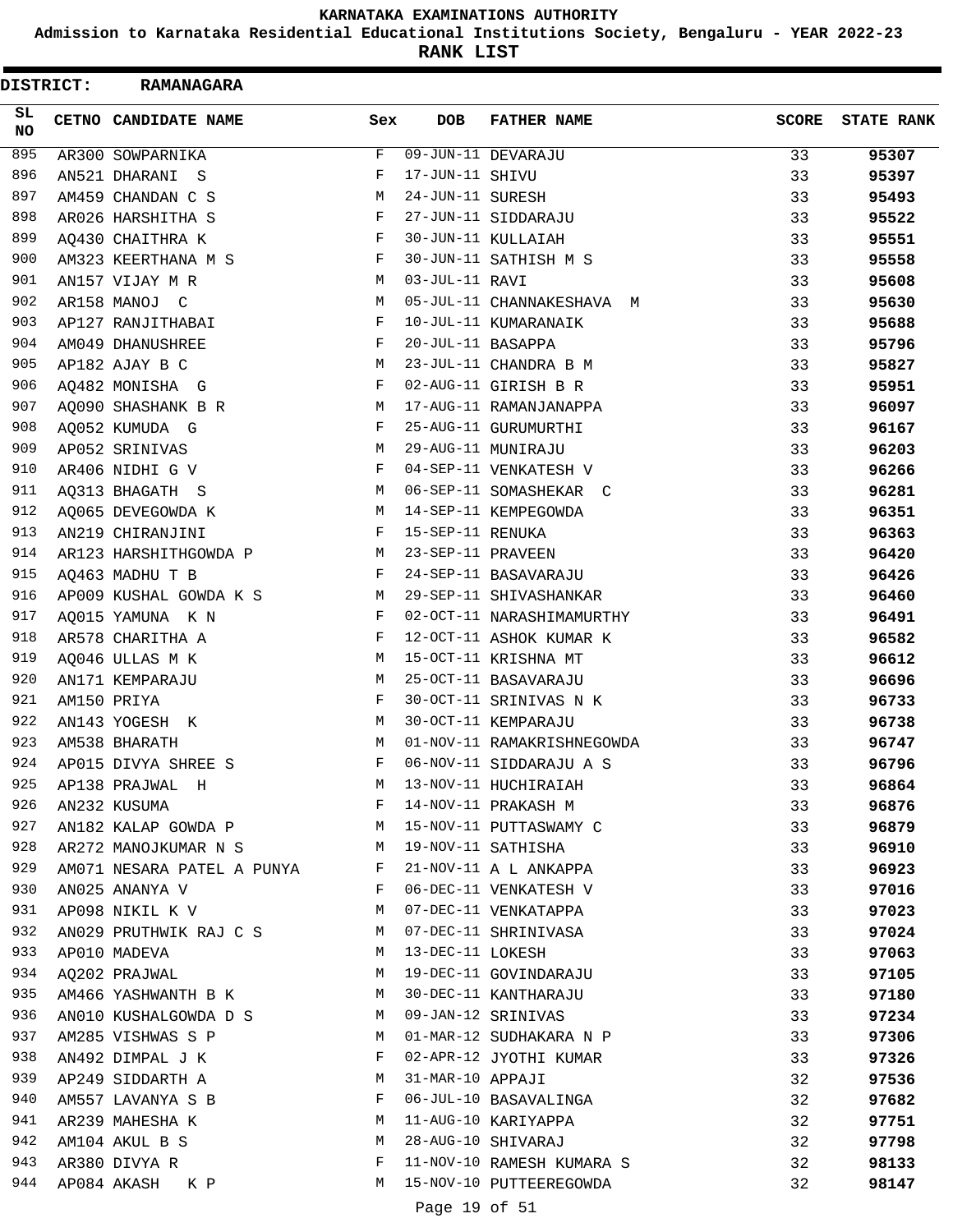**Admission to Karnataka Residential Educational Institutions Society, Bengaluru - YEAR 2022-23**

**RANK LIST**

 $\blacksquare$ 

| DISTRICT:        | <b>RAMANAGARA</b>           |              |                        |                             |              |                   |
|------------------|-----------------------------|--------------|------------------------|-----------------------------|--------------|-------------------|
| SL.<br><b>NO</b> | <b>CETNO CANDIDATE NAME</b> | Sex          | <b>DOB</b>             | <b>FATHER NAME</b>          | <b>SCORE</b> | <b>STATE RANK</b> |
| 945              | AO285 GAGAN                 | M            | $08 - JAN - 11$ GIRISH |                             | 32           | 98581             |
| 946              | AQ416 SAHANA                | F            |                        | 08-JAN-11 VENUGOPAL         | 32           | 98586             |
| 947              | AR556 SUMANTH K S           | М            |                        | 12-JAN-11 SHIVAPRAKASH      | 32           | 98619             |
| 948              | AM351 SANDHYA S             | $\mathbf{F}$ |                        | 30-JAN-11 SIDDARAJU         | 32           | 98751             |
| 949              | AM563 SPOORTHI U V          | $\mathbf{F}$ |                        | 06-FEB-11 UDAYA KUMAR       | 32           | 98798             |
| 950              | AQ080 SHIVAKUMARA P E       | M            | 08-FEB-11 EARANNA      |                             | 32           | 98811             |
| 951              | AQ246 DIVYA                 | F            | 05-MAR-11 RENUKA       |                             | 32           | 99012             |
| 952              | AM025 MAHALAXMI M           | F            |                        | 23-MAR-11 MANJUNATHA        | 32           | 99203             |
| 953              | AN555 NAVEEN NAYAKA         | М            |                        | 24-MAR-11 K R ANANDKUMAR    | 32           | 99222             |
| 954              | AM327 DEEKSHITHA D          | F            |                        | 02-APR-11 DINESH SN         | 32           | 99308             |
| 955              | AR532 HEMANTH KUMAR M       | M            |                        | 03-APR-11 MARIYAPPA         | 32           | 99329             |
| 956              | AN045 AMRUTHA S             | F            |                        | 01-MAY-11 SHIVAMUTHU        | 32           | 99613             |
| 957              | AR471 CHETHANGOWDA H B      | М            |                        | 02-MAY-11 BYRALINGAIAH      | 32           | 99627             |
| 958              | AR394 YASHWANTH GOWDA       | M            |                        | 02-MAY-11 SHIVA KUMAR       | 32           | 99635             |
| 959              | AN201 AMOGHA K              | F            |                        | 04-MAY-11 KANTHARAJU        | 32           | 99647             |
| 960              | AP171 ABHISHEK G C          | М            |                        | 10-MAY-11 CHINNAPPA         | 32           | 99716             |
| 961              | AQ484 PUNEETH P             | M            |                        | 14-MAY-11 PRAKASH N         | 32           | 99767             |
| 962              | AO190 NAVYASHREE L          | F            |                        | 18-MAY-11 LAKSHMIKANTH      | 32           | 99809             |
| 963              | AM369 SHREE DURGA N         | F            |                        | 22-MAY-11 NAGARAJU B M      | 32           | 99854             |
| 964              | AN449 SUDARSHAN T S         | M            |                        | 02-JUN-11 SOMESH TK         | 32           | 100018            |
| 965              | AR370 SHREYANKGOWDA M       | М            |                        | 19-JUN-11 MUDDEGOWDA        | 32           | 100269            |
| 966              | AP097 GAANAVI V N           | F            |                        | 20-JUN-11 NAGENDRA PRASAD   | 32           | 100275            |
| 967              | AN391 LOHITH                | М            |                        | 24-JUN-11 RUDRESHA          | 32           | 100327            |
| 968              | AM151 DARSHITH K S          | М            |                        | 25-JUN-11 SHIVANNA          | 32           | 100340            |
| 969              | AR473 PRAJWAL               | М            |                        | 04-JUL-11 KRISHNAMURTHY     | 32           | 100464            |
| 970              | AN426 MADHU PRIYA           | F            |                        | 07-JUL-11 KUMARASWAMY       | 32           | 100505            |
| 971              | AR466 SWATHI                | F            |                        | 10-JUL-11 SATHISH KUMAR T S | 32           | 100546            |
| 972              | AQ176 GOUTHAM R             | М            |                        | 18-JUL-11 RANGANATHA        | 32           | 100656            |
| 973              | AM413 SHREYA GOWDA M        | F            |                        | 20-JUL-11 MADHU KUMAR S M   | 32           | 100689            |
| 974              | AR248 DEEKSHITH K           | M            |                        | 21-JUL-11 KRISHNA<br>Y      | 32           | 100693            |
| 975              | AM321 SHUBHASHITH M A       | M            | 12-AUG-11 AKASH P      |                             | 32           | 100968            |
| 976              | AN304 NAGESHA C K           | M            | 21-AUG-11 KUMAR        |                             | 32           | 101054            |
| 977              | AM161 SINCHANA              | F            | 03-SEP-11 MOLLE        |                             | 32           | 101185            |
| 978              | AR263 DIKSHITH N            | M            |                        | 07-SEP-11 NAGARAJU          | 32           | 101213            |
| 979              | AP077 SANTHOSH H P          | M            |                        | 12-SEP-11 PUTTARAMU         | 32           | 101260            |
| 980              | AP207 S BHUMIKA             | F            |                        | 14-SEP-11 SIDDESHA T S      | 32           | 101273            |
| 981              | AR252 KUSHAL A H            | M            |                        | 21-SEP-11 HANUMESH          | 32           | 101331            |
| 982              | AR119 GOWTHAM G             | M            | 08-OCT-11 GOPAL A      |                             | 32           | 101491            |
| 983              | AM367 DHANU NAIK            | M            |                        | 11-OCT-11 BALAJI NAIK       | 32           | 101510            |
| 984              | AR001 PUNITH R R            | M            |                        | 25-OCT-11 R RAJESH          | 32           | 101613            |
| 985              | AR222 PRUTHVI               | М            |                        | 26-OCT-11 KRISHNAMURTHY     | 32           | 101619            |
| 986              | AN318 BHOOMIKA M            | F            |                        | 01-DEC-11 B MALLESH         | 32           | 101921            |
| 987              | AR284 GOWTHAM Y S           | M            |                        | 02-DEC-11 SATHISH Y S       | 32           | 101933            |
| 988              | AM041 AKASH P S             | М            |                        | 08-DEC-11 SHIVANNA          | 32           | 101961            |
| 989              | AM073 VIDYASHREE M          | F            |                        | 10-DEC-11 MAHADEVASWAMY     | 32           | 101980            |
| 990              | AR548 DHANUSHREE            | F            |                        | 25-DEC-11 EREGOWDA          | 32           | 102071            |
| 991              | AM230 SAMIKSHA S L          | F            |                        | 30-DEC-11 LINGARAJU S C     | 32           | 102107            |
| 992              | AM228 SANGEETH M M          | F            |                        | 30-DEC-11 MOHAN KUMAR M P   | 32           | 102108            |
| 993              | AR492 LIKHITH H M           | M            | 01-JAN-12 MAHESH       |                             | 32           | 102124            |
| 994              | AN248 R VIDHYA              | F            | 19-JAN-12 RAVI         |                             | 32           | 102178            |
|                  |                             |              |                        |                             |              |                   |

# Page 20 of 51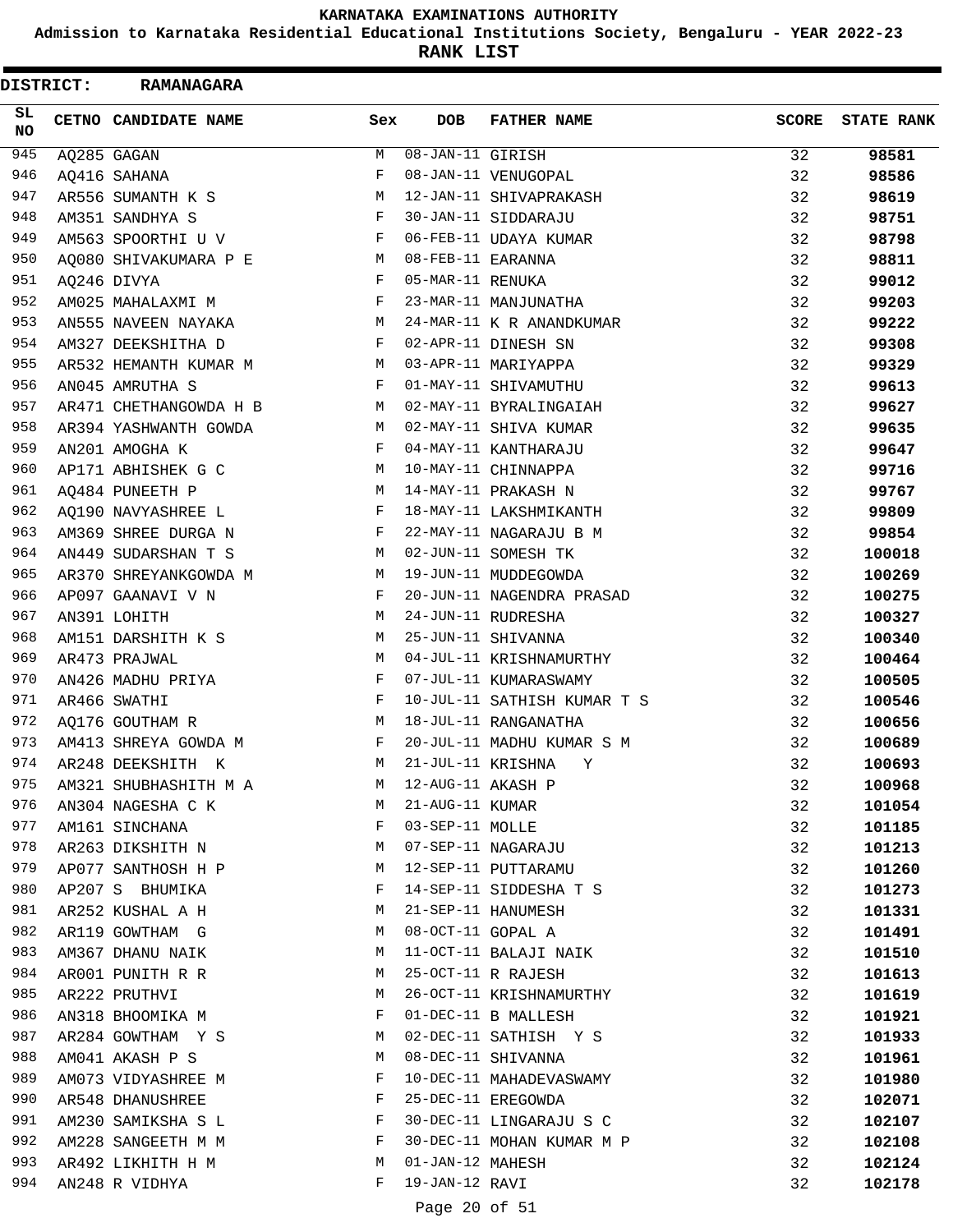**Admission to Karnataka Residential Educational Institutions Society, Bengaluru - YEAR 2022-23**

**RANK LIST**

| DISTRICT:       |            | <b>RAMANAGARA</b>                              |              |                     |                                                                |              |                   |
|-----------------|------------|------------------------------------------------|--------------|---------------------|----------------------------------------------------------------|--------------|-------------------|
| SL<br><b>NO</b> |            | <b>CETNO CANDIDATE NAME</b>                    | Sex          | <b>DOB</b>          | <b>FATHER NAME</b>                                             | <b>SCORE</b> | <b>STATE RANK</b> |
| 995             |            | AR580 TEJASKUMAR K S                           | M            |                     | 11-MAR-12 SHIVAKUMAR B                                         | 32           | 102233            |
| 996             |            | AR199 VARUN J                                  | M            |                     | 24-APR-12 JAYARAMA                                             | 32           | 102254            |
| 997             |            | AP053 JEEVAN S                                 | М            |                     | 26-JUN-12 SHIVALINGA NAIK                                      | 32           | 102267            |
| 998             |            | AM346 TEJAS S GOWDA                            | М            |                     | 31-DEC-12 SIDDARAJU T S                                        | 32           | 102276            |
| 999             |            | AM030 CHIRAG GOWDA                             | M            |                     | 13-JAN-13 PUTTASWAMY D T                                       | 32           | 102277            |
| 1000            |            | AN374 YOGESH ZZ SR                             | M            |                     | 19-AUG-10 RAJU ZZ ZZ                                           | 31           | 102711            |
| 1001            |            | AR478 BINDHUSHREE M R                          | F            | 18-SEP-10 RAAJESH   |                                                                | 31           | 102801            |
| 1002            |            | AR396 CHANDANA C                               | F            |                     | 24-SEP-10 CHINNAGIRI                                           | 31           | 102824            |
| 1003            |            | AQ388 SOWMYA H N                               | F            |                     | 11-NOV-10 NARASIMHAMURTHY N                                    | 31           | 103060            |
| 1004            |            | AR366 JAYANTH S                                | M            | 12-NOV-10 SURESH    |                                                                | 31           | 103064            |
| 1005            |            | AN319 CHANDANA<br>C                            | F            |                     | 19-NOV-10 CHANDRAKUMAR P                                       | 31           | 103097            |
| 1006            |            | AN285 BINDU BAI                                | F            |                     | 20-NOV-10 RAMESH NAIK                                          | 31           | 103103            |
| 1007            |            | AP260 LIKHITHA V L                             | F            |                     | 27-NOV-10 LAKSHMANA                                            | 31           | 103146            |
| 1008            | AR260 ROJA |                                                | F            |                     | 03-DEC-10 CHIKKEGOWDA                                          | 31           | 103170            |
| 1009            |            | AN122 YOGESH N NAIKA                           | М            |                     | 02-JAN-11 NARAYANA<br>NAIKA                                    | 31           | 103448            |
| 1010            |            | AN475 HARSHITH R                               | М            |                     | 19-JAN-11 RAGHAVENDRA                                          | 31           | 103546            |
| 1011            |            | AR109 PRETHAM PRASAD                           | М            |                     | 23-JAN-11 VISHWANATH                                           | 31           | 103576            |
| 1012            |            | AN261 NIKILGOWDA T                             | M            |                     | 28-JAN-11 THIPPARE GOWDA                                       | 31           | 103616            |
| 1013            |            | AN093 SHIVAGIRIJA                              | F            | 01-FEB-11 GIRIYA    |                                                                | 31           | 103642            |
| 1014            |            | AM572 MADHUSHREE M V F                         |              |                     | 18-FEB-11 VIJAY KUMAR M S                                      | 31           | 103777            |
| 1015            |            | AN415 MITHUN GOWDA M                           | M            |                     | 18-FEB-11 MANJUNATH B                                          | 31           | 103779            |
| 1016            |            | AM460 BHAVISH GOWDA                            | M            |                     | 27-FEB-11 SUNIL KUMAR                                          | 31           | 103865            |
| 1017            |            | AN125 BHUVISH GOWDA N                          | M            |                     | 28-FEB-11 NAGESH B R                                           | 31           | 103878            |
| 1018            |            | AM271 GOWTHAMI N                               | F            | 03-MAR-11 NAGESHA   |                                                                | 31           | 103908            |
| 1019            |            | AQ228 DARSHAN GOWDA C K                        | M            |                     | 06-MAR-11 KRISHNA MURTHY G                                     | 31           | 103939            |
| 1020            |            | AN445 VARSHA LC                                | F            |                     | 12-MAR-11 CHNNAKESHAVA                                         | 31           | 103993            |
| 1021            |            | AM263 ACHITH KUMAR M R                         |              | M 15-MAR-11 RAJANNA |                                                                | 31           | 104016            |
| 1022            |            | AP070 VIJAY KUMAR NAIK S<br>$M_{\rm H}$        |              |                     | 25-MAR-11 SHYAMA NAIK                                          | 31           | 104115            |
| 1023            |            | AM421 JAGANMOHAN B                             | M            | 28-MAR-11 BORAIAH   |                                                                | 31           | 104144            |
|                 |            | 1024 AN159 GOVINDARAJU V                       | M            |                     | 30-MAR-11 VITHALA A M                                          | 31           | 104164            |
| 1025            |            | AP208 DEEPTHI                                  | F            |                     | 30-MAR-11 VITHALA A M<br>11-APR-11 RAGHU<br>20-APR-11 RAVI K M | 31           | 104310            |
| 1026            |            | AN206 NISARGA K R F                            |              |                     |                                                                | 31           | 104421            |
|                 |            | 1027 AR299 NISCHITHA L M                       |              | 21-APR-11 MANJU     |                                                                | 31           | 104432            |
|                 |            | 1028 AM096 VIJAYKUMAR                          |              |                     | M 22-APR-11 SHIVALINGAIAH                                      | 31           | 104446            |
| 1029            |            | AQ053 SHASHANK GOWDA Y B M                     |              | 25-APR-11 BYRESH    |                                                                | 31           | 104477            |
| 1030            |            | <b>M</b><br>AM012 YOGESH B R                   |              | 09-MAY-11 RAVI      |                                                                | 31           | 104628            |
|                 |            | 1031 AN365 RANJITHA                            | F            |                     | 10-MAY-11 LATE CHIKKASWAMY                                     | 31           | 104643            |
|                 |            | M <sub>N</sub><br>1032 AQ107 SANJAY            |              | 24-MAY-11 DHARMA    |                                                                | 31           | 104807            |
| 1033            |            | AN273 DHANUSH GOWDA M                          |              |                     | 26-MAY-11 CH PRASHANTH KUMAR                                   | 31           | 104827            |
|                 |            | 1034 AM101 NITHINGOWDA B K M 29-MAY-11 KUMAR B |              |                     |                                                                | 31           | 104861            |
|                 |            | 1035 AM054 KRUTHIK Y K                         |              | M 03-JUN-11 KUMAR   |                                                                | 31           | 104952            |
|                 |            | 1036 AP145 DHANUSH N M                         |              |                     | 23-JUN-11 NAGARAJU                                             | 31           | 105232            |
| 1037            |            | AN207 CHITRA G C                               | F            |                     | 02-JUL-11 CHIKKAMARIGOWDA                                      | 31           | 105355            |
| 1038            |            | $\mathbf{F}$<br>AP002 NISARGA N                |              | 13-JUL-11 NAGESHA   |                                                                | 31           | 105510            |
| 1039            |            | AP105 ASHWINI                                  | F            |                     | 25-JUL-11 SRIDHARA                                             | 31           | 105655            |
| 1040            |            | AR309 LOHITH R                                 | M            | 25-JUL-11 RAJU      |                                                                | 31           | 105660            |
|                 |            | 1041 AQ402 VEERABHADRA SWAMY C S M             |              |                     | 26-JUL-11 SATHISH KUMAR C S                                    | 31           | 105684            |
|                 |            | 1042 AR572 VARSHITHA                           | $\mathbf{F}$ |                     | 27-JUL-11 NAGARAJU                                             | 31           | 105700            |
|                 |            | 1043 AR013 SHREYAS G                           | M            |                     | 13-AUG-11 GIRISWAMY                                            | 31           | 105903            |
|                 |            | 1044 AN297 GANAVI K S                          | F            |                     | 14-AUG-11 SOMASHEKHAR                                          | 31           | 105906            |
|                 |            |                                                |              | Page 21 of 51       |                                                                |              |                   |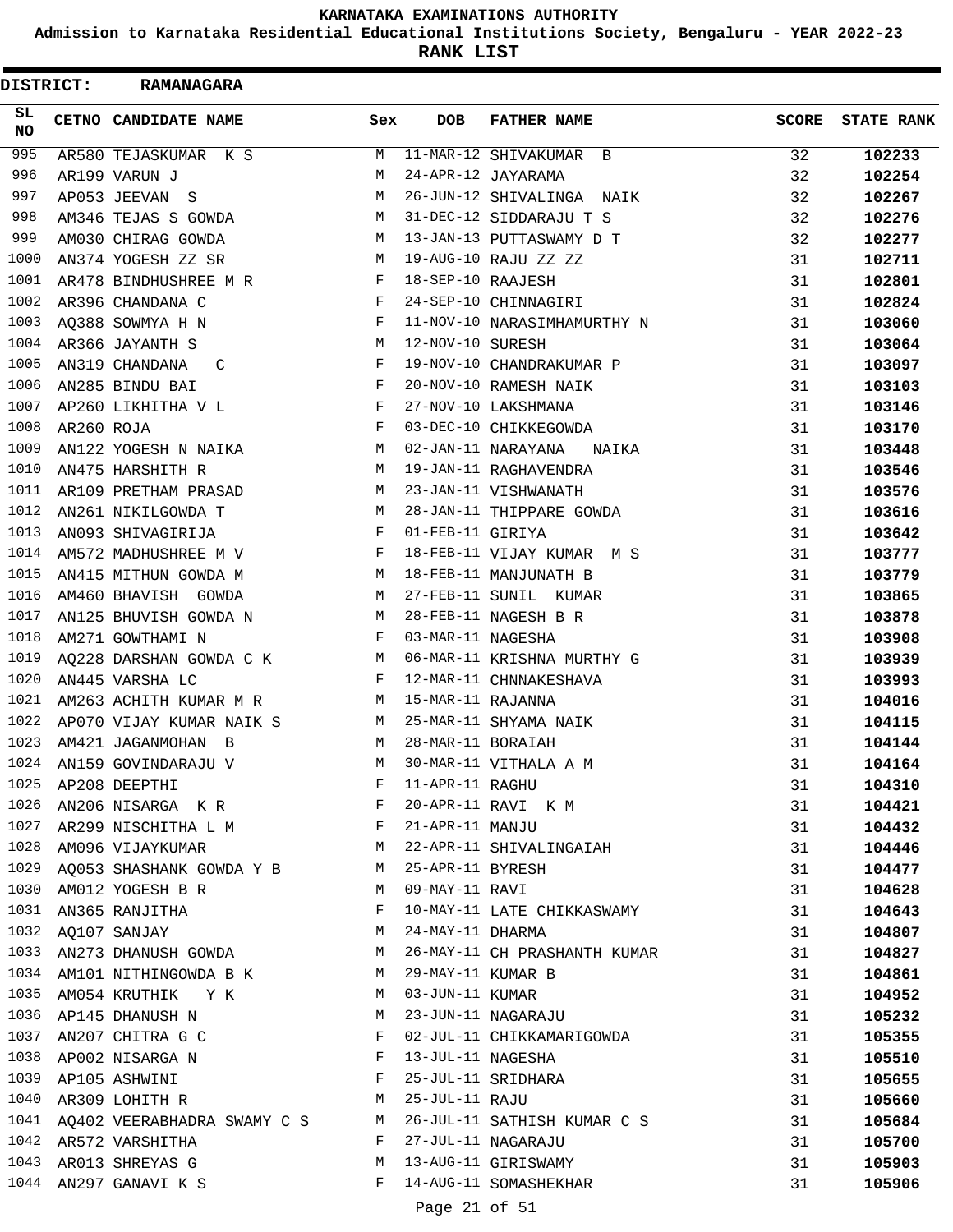**Admission to Karnataka Residential Educational Institutions Society, Bengaluru - YEAR 2022-23**

| <b>DISTRICT:</b> |                  | RAMANAGARA                                                                              |                                          |                  |                             |              |                   |
|------------------|------------------|-----------------------------------------------------------------------------------------|------------------------------------------|------------------|-----------------------------|--------------|-------------------|
| SL<br><b>NO</b>  |                  | CETNO CANDIDATE NAME                                                                    | Sex                                      | <b>DOB</b>       | <b>FATHER NAME</b>          | <b>SCORE</b> | <b>STATE RANK</b> |
| 1045             |                  | AQ054 DILEEP K R                                                                        | М                                        | 17-AUG-11 RAMU   |                             | 31           | 105946            |
| 1046             |                  | AM203 LAVANYA                                                                           | F                                        | 20-AUG-11 KUMAR  |                             | 31           | 105976            |
| 1047             |                  | AQ389 ANUDEEPA M R                                                                      | M                                        |                  | 22-AUG-11 RANGANATHA M R    | 31           | 105986            |
| 1048             |                  | AM098 THARUN KUMAR M S                                                                  | M                                        | 24-AUG-11 SURESH |                             | 31           | 106017            |
| 1049             |                  | AM332 PRATHYUSHA H U                                                                    | F                                        |                  | 01-SEP-11 UMESHA H S        | 31           | 106083            |
| 1050             |                  | AM256 SHIVARAJAKUMAR C G                                                                | M                                        |                  | 01-SEP-11 GANGADHAR C M     | 31           | 106084            |
| 1051             |                  | AN270 LAKSHMINARASHIMHA                                                                 | M                                        |                  | 05-SEP-11 DHANANJAYA        | 31           | 106119            |
| 1052             |                  | AQ230 MAHADESHWARI                                                                      | F                                        |                  | 05-SEP-11 LATE BASAVARAJU   | 31           | 106120            |
| 1053             |                  | AN383 MANGALAGOWRI                                                                      | $\mathbf{F}$                             |                  | 06-SEP-11 VISHVANATHA       | 31           | 106130            |
| 1054             |                  | AP235 LIKHITH K K                                                                       | M                                        | 17-SEP-11 KUMAR  |                             | 31           | 106242            |
| 1055             |                  | AP150 LIKITH U                                                                          | M                                        |                  | 17-SEP-11 UMESH HC          | 31           | 106243            |
| 1056             |                  | AM275 HARSHITHA M                                                                       | F                                        |                  | 22-SEP-11 MAHADEVA          | 31           | 106287            |
| 1057             |                  | AP168 BHOOMIKA N                                                                        | F                                        |                  | 05-OCT-11 NAGESH K          | 31           | 106406            |
| 1058             |                  | AR525 CHARAN R                                                                          | M                                        |                  | 12-OCT-11 RAVINDRA S A      | 31           | 106459            |
| 1059             |                  | AR391 LIKITHA                                                                           | F                                        | 14-OCT-11 ANAND  |                             | 31           | 106475            |
| 1060             |                  | AM397 NANDINI R                                                                         | $_{\rm F}$                               | 22-OCT-11 RAVI   |                             | 31           | 106534            |
| 1061             |                  | AP176 MOHITH M M                                                                        | M                                        |                  | 23-OCT-11 MAREGOWDA         | 31           | 106541            |
| 1062             |                  | AN027 MANASA                                                                            | F                                        |                  | 27-OCT-11 SHIVAKUMARANAYAKA | 31           | 106562            |
| 1063             |                  | AR103 PRAJWAL RAVI KUMAR                                                                | M                                        |                  | 28-OCT-11 RAVI KUMAR        | 31           | 106573            |
| 1064             |                  | AN460 BHARATH M                                                                         | M                                        |                  | 01-NOV-11 MAHADEV NB        | 31           | 106605            |
| 1065             |                  | AQ436 AMRUTHA H                                                                         | $\mathbf{F}$                             |                  | 07-NOV-11 HANUMATHARAJU     | 31           | 106658            |
| 1066             |                  | AQ180 REVANNA HS                                                                        | М                                        |                  | 08-NOV-11 SHIVAKUMAR        | 31           | 106674            |
| 1067             |                  | AN465 ANITHA Y R                                                                        | F                                        |                  | 09-NOV-11 RAMADASU          | 31           | 106681            |
| 1068             |                  | AM237 PALLAVI B S                                                                       | F                                        |                  | 22-NOV-11 SHIVAMADA         | 31           | 106780            |
| 1069             |                  | AQ450 CHAITHANYABAI                                                                     | F                                        |                  | 06-DEC-11 MURTHIRAO         | 31           | 106887            |
| 1070             |                  | AP116 SHASHANK D G                                                                      | M                                        |                  | 08-DEC-11 GOVINDARAJU D V   | 31           | 106902            |
| 1071             |                  | AP201 AMULYA H                                                                          | F                                        |                  | 16-DEC-11 LATE HOMBAIAH     | 31           | 106950            |
| 1072             |                  | AQ433 DHANUSH N R                                                                       | М                                        | 18-DEC-11 RAMESH |                             | 31           | 106967            |
| 1073             |                  | AR187 SNEHA BAI B                                                                       | F                                        |                  | 27-DEC-11 BALU NAYAK        | 31           | 107038            |
|                  |                  | 1074 AQ401 YASHWANTH                                                                    | M                                        |                  | 14-SEP-10 SHIVARAJA M       | 30           | 107778            |
|                  |                  | 1075 AQ392 DHUGGAMMA F 10-DEC-10 HANUMANTI<br>1076 AP030 M GIRISH M M 11-DEC-10 MAHESHA |                                          |                  | 10-DEC-10 HANUMANTHAPPA     | 30           | 108264            |
|                  |                  |                                                                                         |                                          |                  |                             | 30           | 108269            |
|                  |                  | 1077 AR179 PRAVEEN C N M 15-DEC-10 CHANDRASHEKAR                                        |                                          |                  |                             | 30           | 108299            |
|                  |                  | 1078 AP254 MENAKA                                                                       |                                          |                  | F 27-DEC-10 NARASIMHA K N   | 30           | 108375            |
|                  |                  | 1079 AR343 CHANDANA K S $$\rm F$$                                                       |                                          |                  | 01-JAN-11 SRINIVASA         | 30           | 108415            |
|                  |                  | 1080 AR060 RADIKA NAGAPPA F                                                             |                                          |                  | 01-JAN-11 NAGAPPA           | 30           | 108459            |
|                  |                  | 1081 AM197 CHIRANTH GOWDA T S M 03-JAN-11 SUDHAKAR T S                                  |                                          |                  |                             | 30           | 108502            |
|                  |                  | 1082 AR359 BIRESH                                                                       |                                          |                  | M 12-JAN-11 ANDANAPPA       | 30           | 108570            |
|                  | 1083 AN323 PRIYA |                                                                                         | $\mathbf{F}$ and the set of $\mathbf{F}$ |                  | 25-JAN-11 SHIVALINGAIAH     | 30           | 108657            |
|                  |                  | 1084 AM552 VISHWAS N M 25-JAN-11 NAGARAJU S                                             |                                          |                  |                             | 30           | 108662            |
|                  |                  | 1085 AR465 SRINIVASA J M 12-FEB-11 JAVNAYYA                                             |                                          |                  |                             | 30           | 108807            |
|                  |                  | 1086 AM547 CHANDAN GOWDA M B M 07-MAR-11 BASAVARAJU M E                                 |                                          |                  |                             | 30           | 109003            |
|                  |                  | 1087 AQ487 AKSHATA<br>$\mathbf{F}$ and $\mathbf{F}$ and $\mathbf{F}$                    |                                          |                  | 21-MAR-11 HANAMANTRAYA      | 30           | 109143            |
|                  |                  | 1088 AP038 CHARITHYA V S F                                                              |                                          |                  | 05-APR-11 SHIVARAME GOWDA   | 30           | 109295            |
|                  |                  | 1089 AM395 ASKIYA FIRDOS F                                                              |                                          |                  | 06-APR-11 AZHAR AHMED KHAN  | 30           | 109304            |
|                  |                  | 1090 AQ185 KATHYAYINI F                                                                 |                                          |                  | 09-APR-11 HONNEGOWDA        | 30           | 109332            |
|                  | 1091 AR125 MADAN |                                                                                         |                                          |                  | M 18-APR-11 KEMPARAJU       | 30           | 109418            |
|                  |                  | 1092 AM299 TEJASHWINI G S F 20-APR-11 SHIVANNA S                                        |                                          |                  |                             | 30           | 109438            |
|                  |                  | 1093 AN396 NAVEEN G N M 21-APR-11 NAGARAJU                                              |                                          |                  |                             | 30           | 109444            |
|                  |                  | 1094 AN362 NISHANTH R GOWDA M 21-APR-11 RAVI KUMAR S M                                  |                                          |                  |                             | 30           | 109446            |
|                  |                  |                                                                                         |                                          | Page 22 of 51    |                             |              |                   |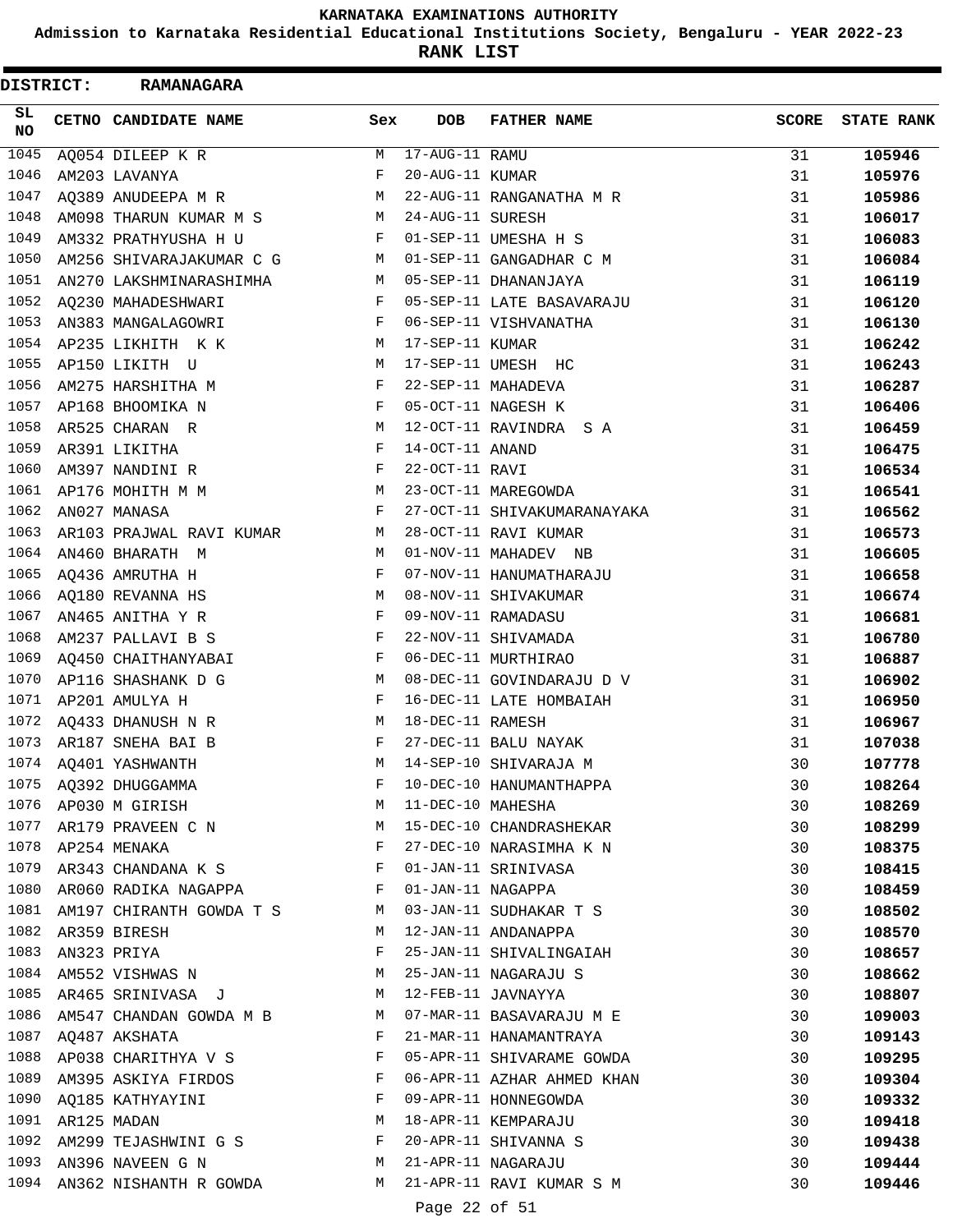**Admission to Karnataka Residential Educational Institutions Society, Bengaluru - YEAR 2022-23**

**RANK LIST**

| DISTRICT:         |             | <b>RAMANAGARA</b>                |                   |                   |                                  |              |                   |
|-------------------|-------------|----------------------------------|-------------------|-------------------|----------------------------------|--------------|-------------------|
| SL.<br>NO         |             | CETNO CANDIDATE NAME             | Sex               | <b>DOB</b>        | <b>FATHER NAME</b>               | <b>SCORE</b> | <b>STATE RANK</b> |
| $\overline{1095}$ |             | AP263 RAIVATH S                  | M                 |                   | 16-MAY-11 SIDDEGOWDA C M         | 30           | 109744            |
| 1096              |             | AM209 DEEPU                      | F                 |                   | 28-MAY-11 MARILINGEGOWDA         | 30           | 109880            |
| 1097              |             | AR164 OM PRAKASH YADAV           | М                 |                   | 01-JUN-11 SHIVARAJKUMAR          | 30           | 109958            |
| 1098              |             | AN054 KUSHANTH GOWDA K           | M                 | 03-JUN-11 KUMAR S |                                  | 30           | 110000            |
| 1099              |             | AQ486 YASHAVANTHA V S            | M                 | 05-JUN-11 SURESHA |                                  | 30           | 110036            |
| 1100              |             | AN210 GOWTHAM R                  | M                 |                   | 07-JUN-11 RAVIKUMAR              | 30           | 110057            |
| 1101              |             | AN166 MANISH R                   | M                 |                   | 07-JUN-11 RANGASWAMY CSR         | 30           | 110060            |
| 1102              |             | AR242 PAVITHRA M                 | F                 |                   | 09-JUN-11 MAHADEVA               | 30           | 110095            |
| 1103              |             | AP221 NIRANJAN GOWDA B P M       |                   |                   | 14-JUN-11 PRAKASH B N            | 30           | 110151            |
| 1104              |             | AP047 CHAITRA                    | F                 |                   | 24-JUN-11 NAGARAJU K             | 30           | 110286            |
| 1105              |             | AP107 CHANDANA SHREE             | F                 |                   | 25-JUN-11 SATHISH A              | 30           | 110300            |
| 1106              |             | $\mathbf{F}$<br>AN280 SINCHANA V |                   |                   | 02-JUL-11 VENKATACHALA           | 30           | 110419            |
| 1107              |             | AP157 SHIVAKUMARNAIK             | М                 |                   | 18-JUL-11 VENKATESHNAIK          | 30           | 110638            |
| 1108              |             | AM063 SRINIVASA                  | M                 |                   | 23-JUL-11 VENKATACHALA C G       | 30           | 110721            |
| 1109              |             | AR356 PREETHAM C                 | M                 | 26-JUL-11 CHANDRU |                                  | 30           | 110753            |
| 1110              |             | AN498 YOGESH S S                 | М                 |                   | 28-JUL-11 SHIVALINGAIAH          | 30           | 110781            |
| 1111              |             | AN385 PRUTHVI C K                | М                 |                   | 29-JUL-11 KARIYAPPA              | 30           | 110786            |
| 1112              |             | AR053 DEEKSHA K                  | F                 |                   | 10-AUG-11 KUMAR K                | 30           | 110915            |
| 1113              |             | AR358 BHUVANESWARI G             | F                 |                   | 11-AUG-11 GANGADAR               | 30           | 110926            |
| 1114              |             | AN135 MENAKA                     | F                 | 29-AUG-11 MAHESH  |                                  | 30           | 111125            |
| 1115              | AN154 GAGAN |                                  | M                 | 01-SEP-11 GOWRISH |                                  | 30           | 111150            |
| 1116              |             | AQ061 KRISHNA REDDI S            | M                 |                   | 02-SEP-11 SHIVA RADDI K SANGALAD | 30           | 111160            |
| 1117              |             | AN269 SUJATHABHAI B R            | F                 |                   | 04-SEP-11 RAVINAIK               | 30           | 111183            |
| 1118              |             | AQ072 AKSHATHA S N               | F                 |                   | 06-SEP-11 VENKATESH              | 30           | 111194            |
| 1119              |             | AQ314 BHARATH S                  | M                 |                   | 06-SEP-11 SOMASHEKAR C           | 30           | 111197            |
| 1120              |             | AN109 GAYITHRI M                 | F                 |                   | 10-SEP-11 MAHADEVA               | 30           | 111236            |
| 1121              |             | AN192 PRARTHANA H P              | F                 |                   | 12-SEP-11 PRAKASH H L            | 30           | 111254            |
| 1122              |             | AR397 DEEPIKA<br>S               | F                 |                   | 14-SEP-11 SRINIVASA              | 30           | 111272            |
| 1123              |             | AN411 SINCHANA R                 | F                 |                   | 24-SEP-11 RAVI KUMAR             | 30           | 111361            |
| 1124              |             | AR215 KARTHIK HOSALLI            | M                 |                   | 26-SEP-11 BHIMAPPA               | 30           | 111372            |
| 1125              |             | AQ087 BINDHU                     | F                 |                   | 03-OCT-11 KUMAR V M              | 30           | 111438            |
|                   |             | 1126 AQ016 DAYANA                | F                 | 22-OCT-11 RAMU    |                                  | 30           | 111614            |
|                   |             | 1127 AM076 JEEVAN                | M                 | 26-OCT-11 SHANKAR |                                  | 30           | 111655            |
|                   |             | 1128 AQ405 SHONU SHREE C         | F                 |                   | 03-NOV-11 CHANDRA SHEKAR M N     | 30           | 111720            |
| 1129              |             | AM005 CHETHAN M C                | M                 |                   | 06-NOV-11 CHANNAPPA              | 30           | 111741            |
| 1130              |             | AN359 HAMSAPRIYA A D             | F                 |                   | 15-NOV-11 DEVARAJU               | 30           | 111840            |
|                   |             | 1131 AR302 PREKSHA M             | F                 |                   | 22-NOV-11 MAHESH J               | 30           | 111902            |
| 1132              |             | AQ193 NITHIN S L                 | M                 |                   | 23-NOV-11 NARASIMHA              | 30           |                   |
| 1133              |             | AQ376 ARPITHA                    | F                 |                   | 25-NOV-11 KEMPARAJU G            | 30           | 111909<br>111917  |
|                   |             | 1134 AQ335 SARASWATHI M          | F                 |                   | 10-DEC-11 MANJUNATHA P           | 30           | 112041            |
|                   |             | 1135 AQ088 RAKESH R              | М                 |                   | 20-DEC-11 RAJKUMAR B R           | 30           | 112105            |
| 1136              |             | AR243 ROHANGOWDA K               | M                 |                   | 20-DEC-11 KEMPAIAH               | 30           |                   |
|                   |             |                                  | F                 |                   |                                  |              | 112106            |
| 1137<br>1138      |             | AN231 KEERTHANA                  | F                 | 26-JAN-12 MADESHA | 21-DEC-11 KRISHNA MURTHY P V     | 30           | 112114            |
| 1139              |             | AP187 ARPITHA                    |                   |                   |                                  | 30           | 112254            |
|                   |             | AM485 SRUJAN                     | М                 |                   | 26-JAN-12 KENCHAIAH              | 30           | 112256            |
| 1140              |             | AM221 KEERTHANA C C              | F                 |                   | 31-JAN-12 CHOWDEGOWDA            | 30           | 112265            |
| 1141              |             | AR353 VANDANA K                  | F<br>$\mathbf{F}$ |                   | 28-MAR-12 KUMAR S V              | 30           | 112315            |
|                   |             | 1142 AQ032 BHAVANA               |                   |                   | 05-JUN-12 RANGEGOWDA N           | 30           | 112340            |
|                   |             | 1143 AM173 THRIBHUVAN K          | M                 |                   | 26-MAY-10 KRISHNEGOWDA G         | 29           | 112652            |
|                   |             | 1144 AM359 AISHWARYA             | $\mathbf{F}$      | 15-JUL-10 APPAJI  |                                  | 29           | 112746            |
|                   |             |                                  |                   | Page 23 of 51     |                                  |              |                   |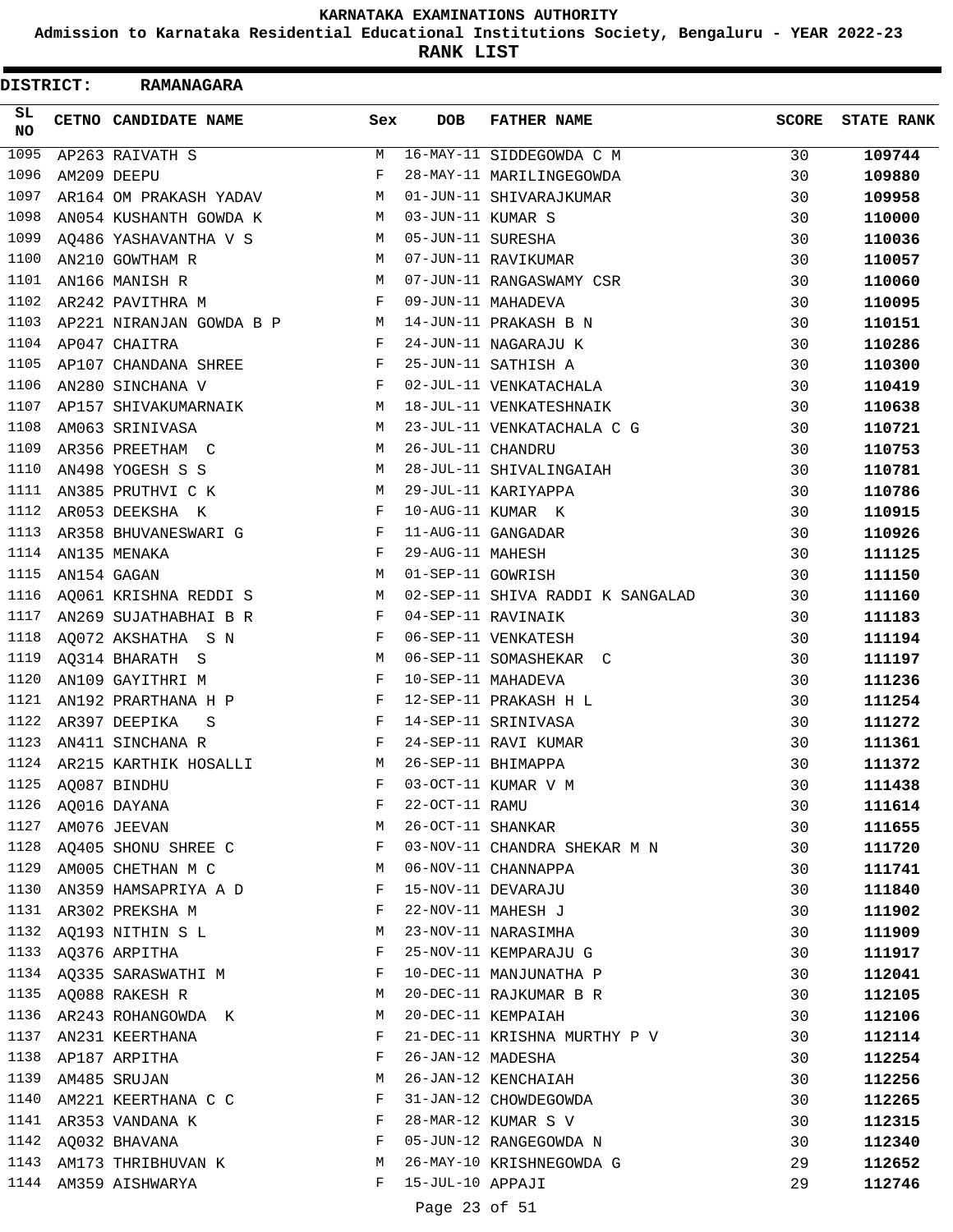**Admission to Karnataka Residential Educational Institutions Society, Bengaluru - YEAR 2022-23**

| DISTRICT: | <b>RAMANAGARA</b>            |              |                   |                              |              |                   |
|-----------|------------------------------|--------------|-------------------|------------------------------|--------------|-------------------|
| SL<br>NO  | CETNO CANDIDATE NAME         | Sex          | <b>DOB</b>        | <b>FATHER NAME</b>           | <b>SCORE</b> | <b>STATE RANK</b> |
| 1145      | AR210 NITHU SHRE Y H         | F            |                   | 08-AUG-10 HANNUMEGOWDA       | 29           | 112801            |
| 1146      | AN277 VASAVI M R             | F            |                   | 19-SEP-10 RAVIKUMAR N        | 29           | 112956            |
| 1147      | AR379 JEEVAN B M             | М            |                   | 12-NOV-10 MANJUNATH B D      | 29           | 113214            |
| 1148      | AM192 SAMPRITHA H B          | F            | 12-DEC-10 BHASKAR |                              | 29           | 113390            |
| 1149      | AQ027 SRINIVASA B C          | М            |                   | 18-DEC-10 CHIKKATHIMMAIAH    | 29           | 113430            |
| 1150      | AP088 MANASA                 | F            | 12-JAN-11 RAVI    |                              | 29           | 113729            |
| 1151      | AQ296 MONISH R               | М            |                   | 22-JAN-11 RAVI KUMAR T R     | 29           | 113809            |
| 1152      | AN091 GIRISHA B              | M            |                   | 04-FEB-11 T BASAVARAJU       | 29           | 113921            |
| 1153      | AQ219 SRIKANTH C K           | М            |                   | 04-FEB-11 KEMPEGOWDA C L     | 29           | 113927            |
| 1154      | AR287 CHAITHANYA B V         | F            |                   | 08-FEB-11 VITHALA B N        | 29           | 113951            |
| 1155      | AR454 VIJAYALAKSHMI          | F            | 27-FEB-11 NAGA    |                              | 29           | 114137            |
| 1156      | AR426 POOJASHREE             | F            |                   | 28-FEB-11 SIDDARAJU          | 29           | 114141            |
| 1157      | AM224 VIKAS K P              | М            | 12-MAR-11 PRAKASH |                              | 29           | 114276            |
| 1158      | AR317 GOWRAV K T             | М            |                   | 13-MAR-11 THIMMAIAH K C      | 29           | 114279            |
| 1159      | AM488 PAVITHRA               | F            |                   | 20-MAR-11 NAGAIAH C          | 29           | 114353            |
| 1160      | AP233 PREKSHA S              | F            |                   | 20-MAR-11 SUNDAR K T         | 29           | 114354            |
| 1161      | AM479 TEJASWINI R            | F            | 23-MAR-11 RAJANNA |                              | 29           | 114390            |
| 1162      | AN168 INDUSHREE G            | F            |                   | 07-APR-11 GOVINDA N S        | 29           | 114541            |
| 1163      | AM053 KARTHIK C D            | М            | 09-APR-11 DINESHA |                              | 29           | 114567            |
| 1164      | AM066 MANYA C M              | F            |                   | 14-APR-11 MAHADEVA P         | 29           | 114639            |
| 1165      | AN570 RAKSHA B K             | F            |                   | 18-APR-11 KUMARASWAMY        | 29           | 114693            |
| 1166      | AP239 BINDU                  | F            |                   | 22-APR-11 VEERABHADREGOWDA   | 29           | 114725            |
| 1167      | AN369 GOUTHAM NAIK S         | M            |                   | 27-APR-11 SURESHA NAIK       | 29           | 114782            |
| 1168      | AN114 PREETHAM M             | М            |                   | 03-MAY-11 MADHU A G          | 29           | 114856            |
| 1169      | AM132 VISHWAS M S            | F            |                   | 05-MAY-11 SHIVA KUMAR        | 29           | 114894            |
| 1170      | AR176 MONISHA M              | F            |                   | 12-MAY-11 MUNIRAJU M         | 29           | 114970            |
| 1171      | AN417 ABHISHEK D S           | М            |                   | 15-MAY-11 SHIVEERA           | 29           | 114999            |
| 1172      | AR168 LEELAVATHI R B         | F            | 25-MAY-11 BYRAIAH |                              | 29           | 115127            |
| 1173      |                              | М            |                   | 28-MAY-11 DINESH B H         |              |                   |
| 1174      | AN483 DHANANJAYA D           |              | 11-JUN-11 RAJA    |                              | 29           | 115155            |
|           | AQ356 CHANDANA R             |              |                   |                              | 29           | 115388            |
| 1175      | AM319 THUNGASHREE            | F            |                   | 13-JUN-11 VENKATESH          | 29           | 115427            |
| 1176      | AR132 VIJAY H S              | М            |                   | 13-JUN-11 SIDDAPPAJI         | 29           | 115428            |
| 1177      | AN451 SUMANTH L              | М            |                   | 22-JUN-11 LOKESH B           | 29           | 115562            |
| 1178      | AP196 VARUN                  | M            | 29-JUN-11 JAYANNA |                              | 29           | 115670            |
| 1179      | AM430 KOUSHIK M              | М            |                   | 02-JUL-11 MUNIYAPPA          | 29           | 115715            |
| 1180      | AM207 MAHIMA                 | F            |                   | 05-JUL-11 DEVARAJU C         | 29           | 115765            |
|           | 1181 AP160 MITHUN            | M            | 06-JUL-11 SURESH  |                              | 29           | 115779            |
| 1182      | AP133 RAVIKIRAN S M          | M            |                   | 09-JUL-11 MUNIRAJU           | 29           | 115817            |
| 1183      | AM490 YASHAS GOWDA S U       | M            | 13-JUL-11 UMESH   |                              | 29           | 115859            |
|           | 1184 AQ441 PRAKRUTHI H R     | F            |                   | 21-JUL-11 RAMESH H P         | 29           | 115959            |
| 1185      | AN575 KAVANA B S             | F            |                   | 27-JUL-11 SUNDARA KUMAR K    | 29           | 116032            |
| 1186      | AP029 TEJAS RAJ URS          | M            |                   | 06-AUG-11 RAMESH RAJ URS H B | 29           | 116172            |
| 1187      | AN514 NEHA H R               | F            | 14-AUG-11 RAMU    |                              | 29           | 116258            |
| 1188      | AR322 NAVYA K                | F            |                   | 19-AUG-11 KRISHNEGOWDA       | 29           | 116313            |
| 1189      | AQ198 AMRUTHA<br>L           | F            |                   | 24-AUG-11 LOKESHA H C        | 29           | 116368            |
| 1190      | AN041 MANOJ A S              | M            |                   | 29-AUG-11 SHIVARAMU          | 29           | 116434            |
| 1191      | AQ424 PRATHAM A              | M            |                   | 01-SEP-11 ANAND KG           | 29           | 116470            |
|           | 1192 AQ095 SONIKA V GOLLA    | $\mathbf{F}$ |                   | 12-SEP-11 VASUDEVA C         | 29           | 116602            |
| 1193      | AN286 VINOD KUMAR NAIK C K M |              |                   | 13-SEP-11 KUMAR NAIK         | 29           | 116614            |
| 1194      | AM195 CHANDANGOWDA H R       |              |                   | M 15-SEP-11 RANGASWAMY       | 29           | 116627            |
|           |                              |              | Page 24 of 51     |                              |              |                   |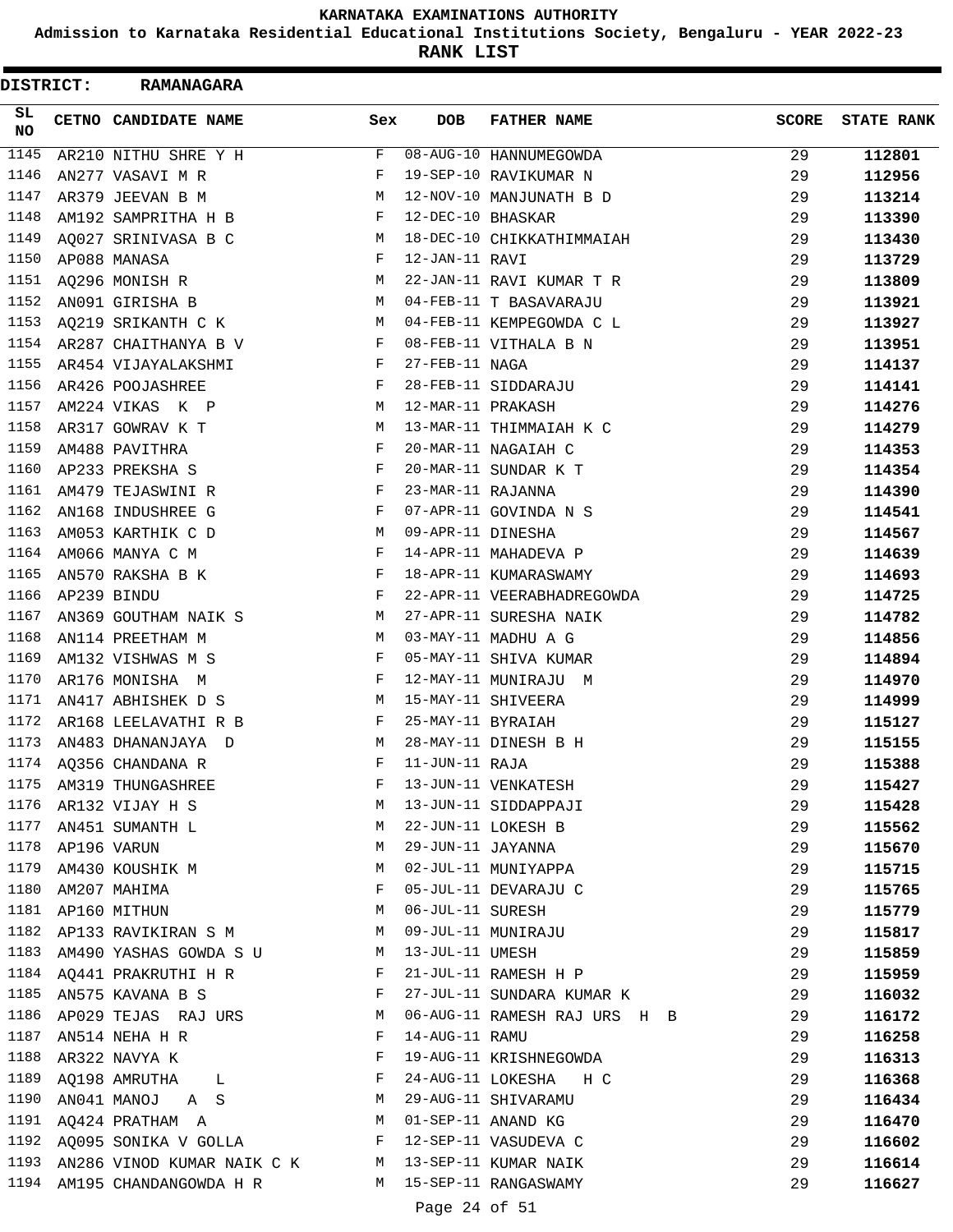**Admission to Karnataka Residential Educational Institutions Society, Bengaluru - YEAR 2022-23**

| DISTRICT: | <b>RAMANAGARA</b>           |     |                   |                                |              |                   |
|-----------|-----------------------------|-----|-------------------|--------------------------------|--------------|-------------------|
| SL<br>NO  | CETNO CANDIDATE NAME        | Sex | DOB               | <b>FATHER NAME</b>             | <b>SCORE</b> | <b>STATE RANK</b> |
| 1195      | AR169 BINDU R               | F   | $16-SEP-11$ RAJU  |                                | 29           | 116633            |
| 1196      | AP031 NIKITHA               | F   | 20-SEP-11 LOKESH  |                                | 29           | 116676            |
| 1197      | AM551 SRUJANKUMAR S         | М   |                   | 20-SEP-11 SHIVANNA             | 29           | 116683            |
| 1198      | AR368 VARUNKUMAR            | М   | 17-OCT-11 KUMAR   |                                | 29           | 116948            |
| 1199      | AR549 PRIYANKA D M          | F   |                   | 24-OCT-11 MAHESHA C            | 29           | 117006            |
| 1200      | AM035 YASHAS H A            | М   |                   | 30-OCT-11 ANAND GOWDA H S      | 29           | 117069            |
| 1201      | AN332 CHETHAN C N           | М   |                   | 09-NOV-11 NANDEESHA            | 29           | 117156            |
| 1202      | AQ286 NIKHIL R              | М   |                   | 25-NOV-11 RAMACHANDRA M        | 29           | 117295            |
| 1203      | AR437 KEERTHANA S           | F   |                   | 13-DEC-11 SHIVARAJU            | 29           | 117417            |
| 1204      | AQ367 KUSUMA K              | F   |                   | 17-DEC-11 KUMARA SWAMY         | 29           | 117445            |
| 1205      | AN209 SHREYA D              | F   |                   | 29-DEC-11 DODDE GOWDA          | 29           | 117542            |
| 1206      | AM543 SUMANTH N A           | М   |                   | 29-DEC-11 ANNAIAH B            | 29           | 117544            |
| 1207      | AQ491 NARAYANASWAMY         | М   |                   | 03-JAN-12 NARASIMHAMURTHY      | 29           | 117593            |
| 1208      | AN529 MANYASHREE            | F   |                   | 12-JAN-12 VEERABHADREGOWDA S V | 29           | 117615            |
| 1209      | AQ412 THARUN H S            | М   |                   | 25-JAN-12 SHIVANNA             | 29           | 117648            |
| 1210      | AR561 PREETHIM              | F   |                   | 02-AUG-09 MANOJ MAHTO          | 28           | 117795            |
| 1211      | AQ404 ABHISHEK N R          | М   |                   | 18-JAN-10 RANGASWAMAIAH N S    | 28           | 117901            |
| 1212      | AR436 DARSHAN G             | М   | 03-MAY-10 GIRISHA |                                | 28           | 118035            |
| 1213      | AN534 REKHA S               | F   | 12-DEC-10 SURESHA |                                | 28           | 118751            |
| 1214      | AN489 KOWSHIK H S           | М   |                   | 22-DEC-10 SHIVARAJU H C        | 28           | 118820            |
| 1215      | AN281 AMULYA G L            | F   | 03-JAN-11 LOKESHA |                                | 28           | 118993            |
| 1216      | AM475 CHANDANA              | F   |                   | 08-JAN-11 KRISHNAMURTHI        | 28           | 119033            |
| 1217      | AR175 MALLESH H             | М   |                   | 25-JAN-11 HUSSENAPPA           | 28           | 119159            |
| 1218      | AN398 DARSHINI              | F   |                   | 27-JAN-11 KEMPEGOWDA           | 28           | 119168            |
| 1219      | AQ291 AKASH YADAV           | M   |                   | 10-MAR-11 LATE GIRISWAMY       | 28           | 119520            |
| 1220      | AN271 SAHANA S              | F   |                   | 20-MAR-11 SHIVARAJU            | 28           | 119621            |
| 1221      | AR162 BALAJI B V            | М   |                   | 22-MAR-11 VENKATESHAIAH B N    | 28           | 119635            |
| 1222      | AQ270 THIRTHESH P           | М   |                   | 23-MAR-11 PUTTASWAMY           | 28           | 119655            |
| 1223      | AN471 ABHI NAIK             | М   |                   | 25-MAR-11 VENKATESH NAIK       | 28           | 119669            |
| 1224      | AQ327 NAGESH                |     |                   | M 02-APR-11 THIMMEGOWDA        | $2\,8$       | 119751            |
| 1225      | AN345 LIKITHA               | F   |                   | 06-APR-11 VIJENDHRA            | 28           | 119805            |
| 1226      | AM334 ANKITH GOWDA Y P      | M   | 08-APR-11 PAPANNA |                                | 28           | 119829            |
| 1227      | AR432 LAKSHMI MS            | F   |                   | 13-APR-11 SIDDEGOWDA           | 28           | 119889            |
| 1228      | AM120 CHIRAG R              | M   |                   | 30-APR-11 RAVIKUMAR            | 28           | 120058            |
| 1229      | AQ432 CHETHANA H            | М   |                   | 02-MAY-11 HARISH KUMAR H S     | 28           | 120076            |
| 1230      | AN060 RAMYA                 | F   |                   | 04-MAY-11 NAGARAJU             | 28           | 120097            |
|           | 1231 AR418 MADHUCHANDRA H A | M   | 11-MAY-11 ARUN    |                                | 28           | 120181            |
| 1232      | AM476 POORVI K              | F   |                   | 14-MAY-11 KRISHNAMURTHY        | 28           | 120208            |
| 1233      | AQ153 JEEVAN R              | M   | 22-MAY-11 RAMU    |                                | 28           | 120301            |
| 1234      | AR146 VISALGOWDA M          | M   |                   | 30-MAY-11 MUNIRAJU M           | 28           | 120391            |
| 1235      | AN463 NAYANA                | F   | 14-JUN-11 RAMAIAH |                                | 28           | 120631            |
| 1236      | AN172 NARASIMHA N           | M   |                   | 19-JUN-11 NARAYANA             | 28           | 120703            |
| 1237      | AQ152 CHIRANTH GOWDA        | M   |                   | 25-JUN-11 SWAMY N H            | 28           | 120779            |
| 1238      | AQ373 THRISHA G M           | F   |                   | 25-JUN-11 MANJUNATHA           | 28           | 120792            |
| 1239      | AP027 NEELAVATHI G          | F   |                   | 27-JUN-11 GURU SWAMY           | 28           | 120815            |
| 1240      | AM516 POORVIKA N GOWDA      | M   |                   | 08-JUL-11 S K NANDEESH         | 28           | 120972            |
| 1241      | AQ360 PRAKASH               | М   |                   | 12-JUL-11 SABAREDDY            | 28           | 121028            |
| 1242      | AQ488 BHARATH B C           | M   |                   | 14-JUL-11 CHANDRASHEKAR        | 28           | 121048            |
| 1243      | AR459 CHARANRAJ G S         | M   | 15-JUL-11 GANGA B |                                | 28           | 121066            |
|           | 1244 AN022 DINESH H M       | M   |                   | 24-JUL-11 MUTHURAJU            | 28           | 121185            |
|           |                             |     | Page 25 of 51     |                                |              |                   |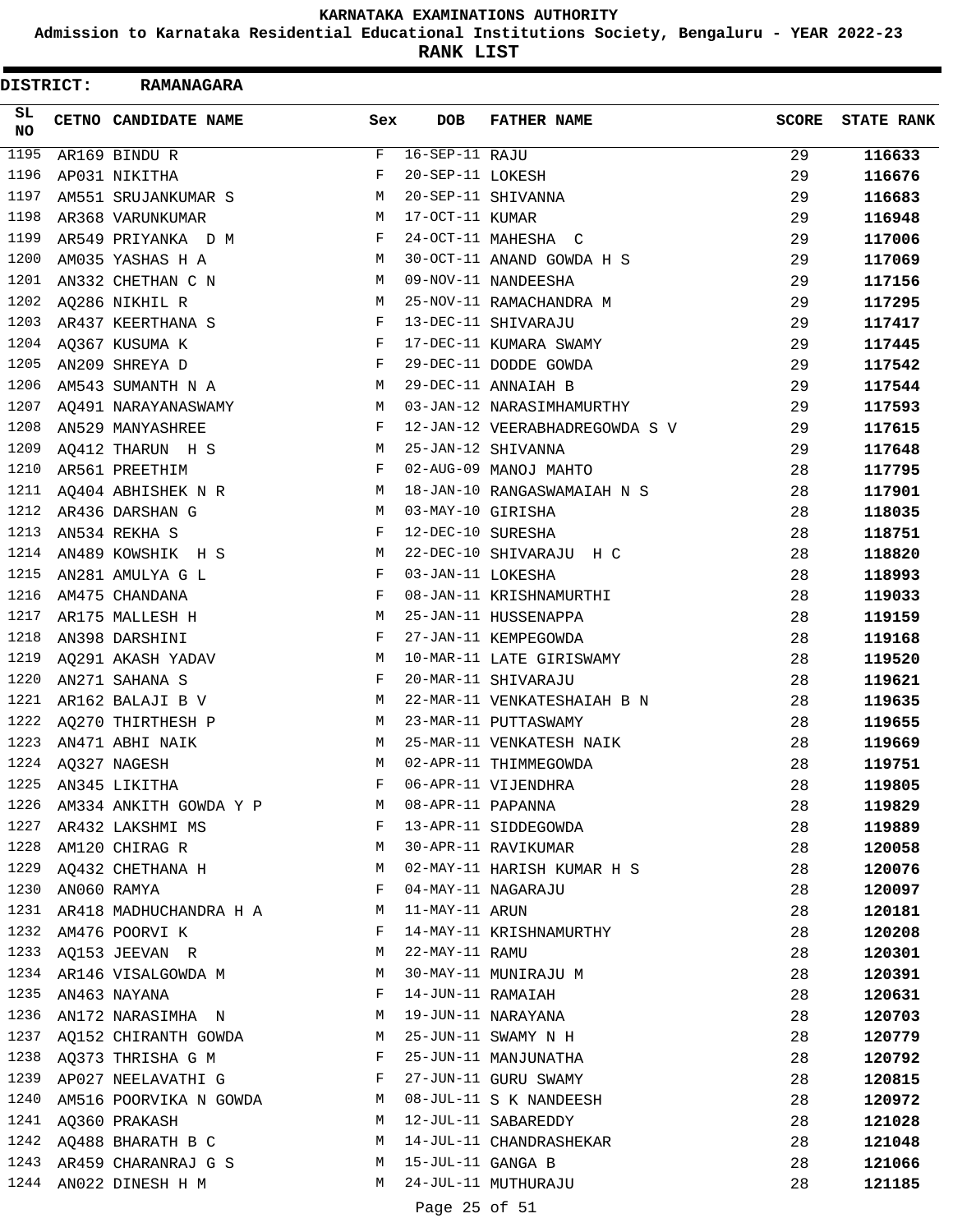**Admission to Karnataka Residential Educational Institutions Society, Bengaluru - YEAR 2022-23**

**RANK LIST**

| <b>DISTRICT:</b> |            | <b>RAMANAGARA</b>            |              |                   |                                 |              |                   |
|------------------|------------|------------------------------|--------------|-------------------|---------------------------------|--------------|-------------------|
| SL.<br>NO        |            | CETNO CANDIDATE NAME         | Sex          | <b>DOB</b>        | <b>FATHER NAME</b>              | <b>SCORE</b> | <b>STATE RANK</b> |
| 1245             |            | AN320 CHIRANJEEVI R          | M            |                   | 28-JUL-11 RAJESH V              | 28           | 121242            |
| 1246             |            | AP081 MAMATHA                | F            |                   | 01-AUG-11 MAHADEVU              | 28           | 121303            |
| 1247             |            | AP066 PUNEETH GOWDA<br>S N   | М            |                   | 03-AUG-11 NINGEGOWDA            | 28           | 121327            |
| 1248             |            | AR398 PAVANA S               | M            |                   | 05-AUG-11 SRINIVASA             | 28           | 121343            |
| 1249             |            | AR422 TANUSHREE C            | F            |                   | 06-AUG-11 CHIKKAVENKATASWAMY    | 28           | 121362            |
| 1250             |            | AR587 SUPRIYA V              | F            |                   | 11-AUG-11 VENKATASWAMY          | 28           | 121428            |
| 1251             | AP175 RAJU |                              | М            | 12-AUG-11 GOPI    |                                 | 28           | 121436            |
| 1252             |            | AM290 SANTHOSHACHARI         | M            |                   | 15-AUG-11 LAKSHMINARAYANACHARI  | 28           | 121473            |
| 1253             |            | AM079 SUVARNA                | F            |                   | 15-AUG-11 THIMMAIAH             | 28           | 121482            |
| 1254             |            | AM567 DHANUSHREE V           | $\mathbf{F}$ |                   | 16-AUG-11 VENKATESH C           | 28           | 121489            |
| 1255             |            | AM498 DIVYA L                | F            | 16-AUG-11 LOKESH  |                                 | 28           | 121491            |
| 1256             |            | AM549 CHETHAN KUMAR G        | M            |                   | 19-AUG-11 GANGARAJU             | 28           | 121529            |
| 1257             |            | AM245 SOMASHEKAR S N         | M            |                   | 19-AUG-11 NAGESH S              | 28           | 121537            |
| 1258             |            | AM248 MADHAN M S             | M            |                   | 30-AUG-11 M S SHAMBHULINGEGOWDA | 28           | 121664            |
| 1259             |            | AM082 SINCHANA A B           | F            |                   | 12-SEP-11 BORALINGAIAH          | 28           | 121802            |
| 1260             |            | AR029 CHIRANTH GOWDA L       | M            |                   | 18-SEP-11 LINGAIAH K            | 28           | 121846            |
| 1261             |            | AN347 MUNIRATHNA C           | F            |                   | 19-SEP-11 MUNISWAMI C           | 28           | 121854            |
| 1262             |            | AN208 HARSHITH               | M            |                   | 22-SEP-11 NAGARAJU              | 28           | 121885            |
| 1263             | AR280 ABHI |                              | F            |                   | 25-SEP-11 MANJAPPA              | 28           | 121918            |
| 1264             |            | AM417 KSHAMIKA N             | F            |                   | 28-SEP-11 NANDISH KUMAR         | 28           | 121945            |
| 1265             |            | AR002 PADMASHREE             | $\mathbf{F}$ | 28-SEP-11 KALAIAH |                                 | 28           | 121947            |
| 1266             |            | AN407 RISHITH GOWDA          | M            |                   | 29-SEP-11 SATHEESHA B           | 28           | 121967            |
| 1267             |            | AR121 BHARATH GOWDA          | M            |                   | 04-OCT-11 SHIVAKUMAR            | 28           | 122008            |
| 1268             |            | AN554 JEEVITHA               | F            |                   | 05-OCT-11 SIDDARAJU             | 28           | 122023            |
| 1269             |            | AN464 DHANUSHRAJ A R         | M            |                   | 19-OCT-11 RAJASHEKARA A R       | 28           | 122157            |
| 1270             |            | AM295 JAANAVI N              | F            |                   | 19-OCT-11 NAGENDRA MP           | 28           | 122160            |
| 1271             |            | AM492 MITHUNCHANNAPPA        | М            |                   | 22-OCT-11 PREMSAGAR C C         | 28           | 122193            |
| 1272             |            | AM169 MONISHA                | F            | 23-OCT-11 MAHESH  |                                 | 28           | 122201            |
| 1273             |            | AQ121 CHINTHANA B S          | F            |                   | 08-NOV-11 SOMASHEKAR C          | 28           | 122358            |
| 1274             |            | AN295 JEEVITHA               | F            | 25-NOV-11 RAJESH  |                                 | 28           | 122499            |
| 1275             |            | AN486 JEEVAN GOWDA           | M            |                   | 29-NOV-11 SAMANDAYYA            | 28           | 122537            |
| 1276             |            | AQ453 PRAJWAL C              | M            |                   | 01-DEC-11 CHANDRAIAH            | 28           | 122561            |
|                  |            | 1277 AM402 JEEVITHA H K      | F            |                   | 12-DEC-11 KEMPARAJU             | 28           | 122635            |
|                  |            | 1278 AN525 PAVANA BAI        | F            |                   | 13-DEC-11 SHIVARUDRA NAIKA      | 28           | 122642            |
| 1279             |            | AN479 KIRAN N                | М            | 18-DEC-11 NAGESHA |                                 | 28           | 122669            |
| 1280             |            | AQ024 RAJU L                 | M            |                   | 21-DEC-11 LAKSHMANA MURTHY      | 28           | 122697            |
| 1281             |            | AM141 TRIVENI S              | F            |                   | 22-DEC-11 SRINIVAS              | 28           | 122706            |
| 1282             |            | AR428 BHARATH H S            | M            | 24-DEC-11 SURESH  |                                 | 28           | 122720            |
|                  |            | 1283 AQ278 SHUBHA SREE R L   | F            |                   | 26-DEC-11 LOKESHA R L           |              |                   |
|                  |            |                              |              |                   | 05-JAN-12 MURTHY NAIK           | 28           | 122738            |
|                  |            | 1284 AP121 SUSHMITHA BAI M   | F            |                   |                                 | 28           | 122828            |
| 1285             |            | AN039 GOWTHAM N G            | M            |                   | 25-JAN-12 NAGARAJU              | 28           | 122879            |
|                  |            | 1286 AN191 SRUJAN GOWDA<br>N | M            |                   | 22-FEB-12 NINGEGOWDA            | 28           | 122916            |
|                  |            | 1287 AR566 DHANUSHREE        | F            |                   | 24-FEB-12 THAMMAIAH             | 28           | 122918            |
| 1288             |            | AN515 PREETHAM M             | M            |                   | 04-FEB-10 MANJUNATHA            | 27           | 123146            |
| 1289             |            | AM308 LOHITH S M             | M            |                   | 24-OCT-10 MAHADEVA              | 27           | 123748            |
| 1290             |            | AQ004 SUBIYA BANU            | F            |                   | 11-NOV-10 RIYAZ PASHA           | 27           | 123861            |
|                  |            | 1291 AM288 KUSHAL S          | M            |                   | 18-JAN-11 SRINIVASA S V         | 27           | 124373            |
|                  |            | 1292 AR336 HITESH GOWDA      | M            |                   | 15-FEB-11 SHIVANNA              | 27           | 124599            |
|                  |            | 1293 AP162 RAJU K P          | M            |                   | 08-MAR-11 PUTTAMADA             | 27           | 124801            |
|                  |            | 1294 AN156 CHETHASH          | M            |                   | 09-MAR-11 SIDDARAJU             | 27           | 124806            |
|                  |            |                              |              | Page 26 of 51     |                                 |              |                   |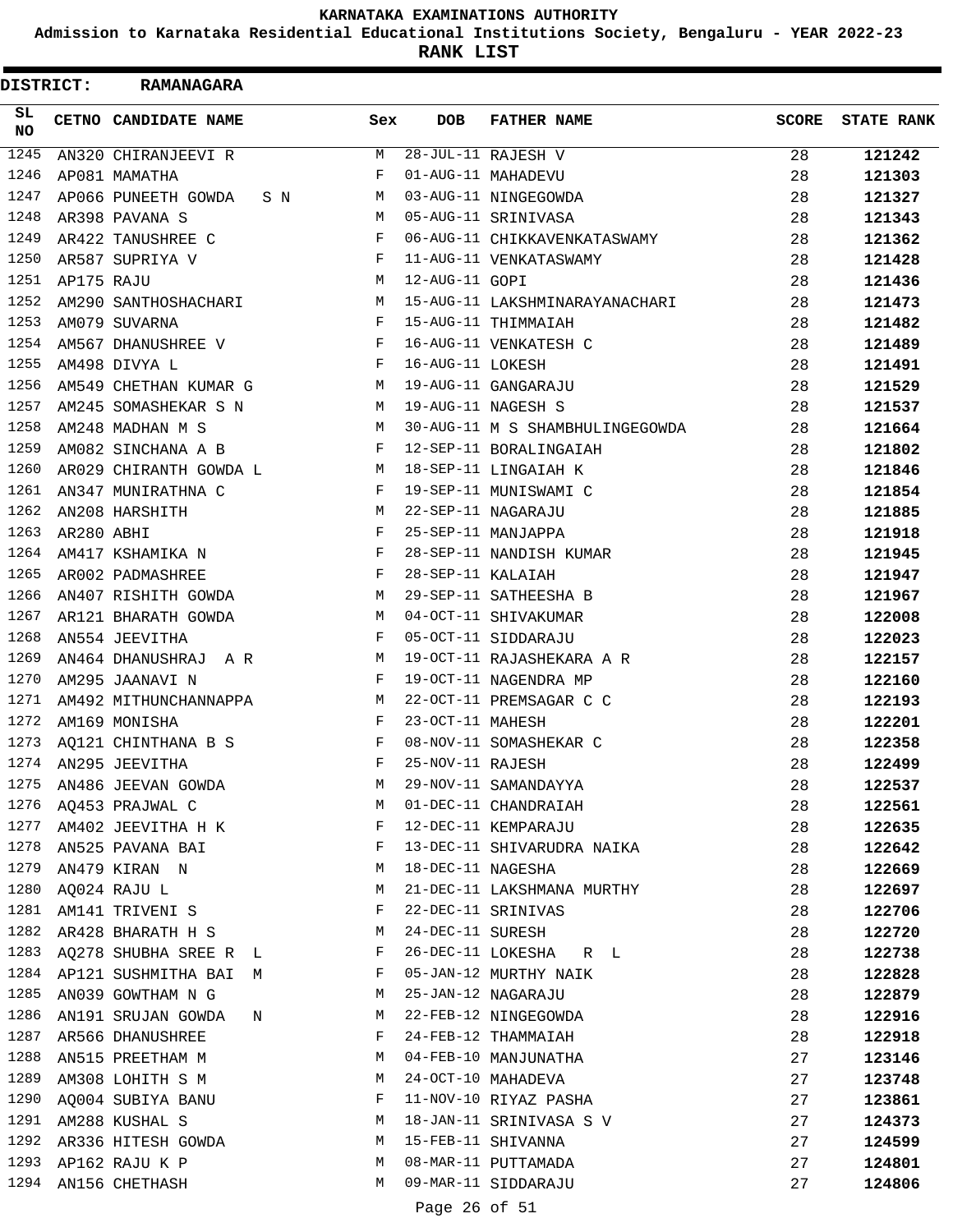**Admission to Karnataka Residential Educational Institutions Society, Bengaluru - YEAR 2022-23**

**RANK LIST**

| DISTRICT: | <b>RAMANAGARA</b>       |              |                   |                                |              |                   |
|-----------|-------------------------|--------------|-------------------|--------------------------------|--------------|-------------------|
| SL.<br>NO | CETNO CANDIDATE NAME    | Sex          | DOB               | <b>FATHER NAME</b>             | <b>SCORE</b> | <b>STATE RANK</b> |
| 1295      | AP063 K VARUN KRISHNA   | М            |                   | 12-MAR-11 S S KRISHNA          | 27           | 124837            |
| 1296      | AR544 JNANAVI L U       | F            | 14-MAR-11 UMESH V |                                | 27           | 124857            |
| 1297      | AR337 SHASHANK GOWDA R  | M            | 29-MAR-11 RAVI J  |                                | 27           | 125004            |
| 1298      | AR333 HARSHAVARDHAN B   | M            |                   | 11-APR-11 BASAVARAJ            | 27           | 125139            |
| 1299      | AN497 SHIVASHAMBU S     | M            |                   | 15-APR-11 SHAMBULINGEGOUDA     | 27           | 125196            |
| 1300      | AP112 NANDINI K         | F            |                   | 21-APR-11 KRISHNA M V          | 27           | 125256            |
| 1301      | AM259 GAGAN GOWDA       | M            |                   | 26-APR-11 MANCHE GOWDA         | 27           | 125311            |
| 1302      | AM454 GOWTHAM GOWDA B A | M            |                   | 27-APR-11 ANIL KUMAR B R       | 27           | 125323            |
| 1303      | AM565 LALITYA V         | $\mathbf{F}$ |                   | 02-MAY-11 VENKATAPPA P M       | 27           | 125383            |
| 1304      | AN151 MANGALA S         | F            |                   | 03-MAY-11 SHIVANNA             | 27           | 125396            |
| 1305      | AM175 KARAIAH           | M            |                   | 04-MAY-11 MARI MADAIAH         | 27           | 125408            |
| 1306      | AM535 ANJALI K N        | F            |                   | 06-MAY-11 NAGARAJU             | 27           | 125431            |
| 1307      | AN067 RAKSHITHA         | F            |                   | 10-MAY-11 THIMMADASU           | 27           | 125488            |
| 1308      | AN265 VIDYASHREE BAI    | F            |                   | 27-MAY-11 KRISHNA NAIKA        | 27           | 125702            |
| 1309      | AP092 ARUN KUMAR        | М            |                   | 03-JUN-11 SIDDARAJU            | 27           | 125815            |
| 1310      | AR113 YOGESH NAIK N     | M            |                   | 03-JUN-11 NARASIMHAMURTHY NAIK | 27           | 125823            |
| 1311      | AM324 MOHITH GOWDA M A  | M            |                   | 08-JUN-11 APPAJI GOWDA M T     | 27           | 125892            |
| 1312      | AN129 NANDEESH          | M            |                   | 14-JUN-11 THIMMAPPA            | 27           | 125970            |
| 1313      | AR383 YATHISH           | M            |                   | 15-JUN-11 DINESH L             | 27           | 125991            |
| 1314      | AQ457 MANASWI B S       | F            |                   | 16-JUN-11 SOMASHEKHARAIAH      | 27           | 125995            |
| 1315      | AP059 RAGHAVA R         | M            |                   | 23-JUN-11 RANGARAJU            | 27           | 126093            |
| 1316      | AM536 HEMANTHKUMAR      | M            |                   | 03-JUL-11 SHIVAKUMAR           | 27           | 126222            |
| 1317      | AR221 PRAJWAL GOWDA D L | М            |                   | 14-JUL-11 LOKESH D K           | 27           | 126403            |
| 1318      | AN227 CHARITHRA J       | F            | 22-JUL-11 JEMS    |                                | 27           | 126500            |
| 1319      | AN573 CHAITRA RAJ D     | F            |                   | 23-JUL-11 DEVARAJ D            | 27           | 126516            |
| 1320      | AR557 KRUTIKA G         | F            | 25-JUL-11 GOPI    |                                | 27           | 126542            |
| 1321      | AN193 DHANUSHGOWDA      | М            |                   | 02-AUG-11 MAHADEVA             | 27           | 126654            |
| 1322      | AR553 SHIVA PRASAD C    | M            |                   | 15-AUG-11 CHIKKA MARI K        | 27           | 126813            |
| 1323      | AQ098 DEEPU             | F            | 17-AUG-11 RAMU    |                                | 27           | 126834            |
|           | 1324 AP226 AMITHGOWDA S | М            |                   | 21-AUG-11 SRIKANTH S           | 27           | 126869            |
| 1325      | AM356 APOORVA T D       | F            | 21-AUG-11 DEEPU   |                                | 27           | 126870            |
| 1326      | AN249 RAVI KUMAR M      | М            |                   | 21-AUG-11 MOODLAIAH            | 27           | 126877            |
| 1327      | AM477 PRATHAP B V       | M            |                   | 25-AUG-11 VYRAMUDI             | 27           | 126915            |
| 1328      | AM155 MANASA A S        | F            |                   | 28-AUG-11 SIDDARAJU            | 27           | 126952            |
| 1329      | AR049 MANOJ             | М            |                   | 28-AUG-11 JAYARAMAIAH G H      | 27           | 126953            |
| 1330      | AP163 SHIVUKUMAR        | М            |                   | 29-AUG-11 MUTTHURAJU           | 27           | 126963            |
| 1331      | AN282 ANUSHA P          | F            | 01-SEP-11 PRABHU  |                                | 27           | 126981            |
| 1332      | AM177 ARJUN GOWDA P     | M            |                   | 01-SEP-11 PRAKASH              | 27           | 126982            |
| 1333      | AR122 BHOOMIKA M        | F            |                   | 06-SEP-11 MAHADEVA             | 27           | 127040            |
| 1334      | AR373 BALAJI GOWDA S V  | M            |                   | 07-SEP-11 S P VENKATAPPA       | 27           | 127047            |
| 1335      | AQ301 NAGARATHNA C      | F            |                   | 21-SEP-11 CHIKKARAJU           | 27           | 127189            |
| 1336      | AP139 SHASHI KUMAR M    | М            |                   | 28-SEP-11 MUNI NAYAK           | 27           | 127264            |
| 1337      | AQ224 NAVYA             | F            |                   | 02-OCT-11 CHIKKA MUTHAIAH      | 27           | 127296            |
| 1338      | AQ221 BINDUSHREE        | F            |                   | 03-OCT-11 GANGARAJU            | 27           | 127305            |
| 1339      | AM364 SHREYAS M         | М            | 21-OCT-11 MUNIYA  |                                | 27           | 127502            |
| 1340      | AR375 DEEKSHITHA        | F            |                   | 22-OCT-11 GANGADHARA           | 27           | 127505            |
| 1341      | AR281 AISHWARYA         | F            |                   | 25-OCT-11 THIPPANNA            | 27           | 127528            |
| 1342      | AR389 GANAVI G V        | F            |                   | 04-NOV-11 VENKATESHAIAH        | 27           | 127624            |
| 1343      | AN327 KAVANA            | F            |                   | 14-NOV-11 NINGARAJU            | 27           | 127719            |
| 1344      | AQ136 HARSHA<br>G       | M            |                   | 17-NOV-11 GANGARAJU            | 27           | 127747            |
|           |                         |              |                   |                                |              |                   |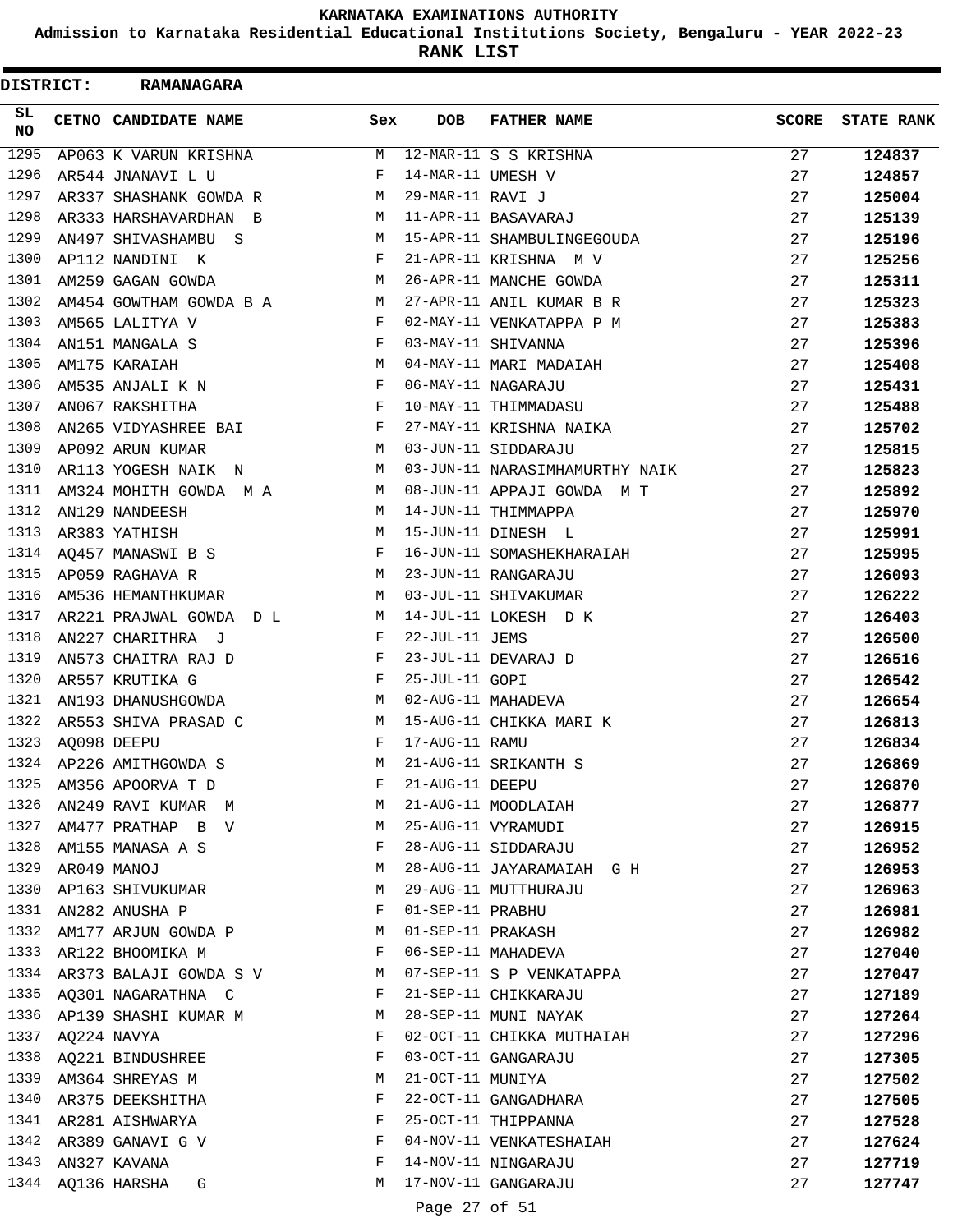**Admission to Karnataka Residential Educational Institutions Society, Bengaluru - YEAR 2022-23**

**RANK LIST**

| <b>DISTRICT:</b> | <b>RAMANAGARA</b>             |              |                               |                             |              |                   |
|------------------|-------------------------------|--------------|-------------------------------|-----------------------------|--------------|-------------------|
| SL<br>NO         | CETNO CANDIDATE NAME          | Sex          | DOB                           | <b>FATHER NAME</b>          | <b>SCORE</b> | <b>STATE RANK</b> |
| 1345             | AR224 RUKMINI                 | F            | $\overline{22-NOV-11}$ RENUKA |                             | 27           | 127786            |
| 1346             | AR072 BHUVAN K Y              | M            |                               | 27-NOV-11 YATHEESH          | 27           | 127821            |
| 1347             | AR163 AKSHAY GOWDA G S        | M            | 08-DEC-11 SURESH              |                             | 27           | 127918            |
| 1348             | AR161 APOORVA H               | $\mathbf{F}$ |                               | 15-DEC-11 HARISH R K        | 27           | 127979            |
| 1349             | AM453 MANOJ B S               | M            |                               | 16-DEC-11 SIDDARAJU B T     | 27           | 127988            |
| 1350             | AM500 MANVITHA H S            | F            |                               | 13-JAN-12 SURESH H C        | 27           | 128146            |
| 1351             | AN537 MANOJ NAIKA             | M            |                               | 25-JAN-12 PUTTASWAMY NAIKA  | 27           | 128173            |
| 1352             | AR204 DAIVIK SHIVARAJU        | M            |                               | 06-MAR-12 SHIVARAJU         | 27           | 128215            |
| 1353             | AQ418 SRILAKSHMI              | F            |                               | 06-MAR-12 RANGASWAMY        | 27           | 128217            |
| 1354             | AM387 RAKSHITHA R             | $\mathbf{F}$ | 02-MAR-10 RAJU                |                             | 26           | 128445            |
| 1355             | $\mathbf{F}$<br>AQ123 AMRUTHA |              |                               | 26-APR-10 N NAGESH          | 26           | 128497            |
| 1356             | $\mathbf M$<br>AM214 MANU K V |              |                               | 11-AUG-10 VENKATESH         | 26           | 128684            |
| 1357             | M<br>AM170 NITHIN A           |              | 15-SEP-10 ANANDA              |                             | 26           | 128788            |
| 1358             | AM341 KUSHAL GOWDA B K        | M            |                               | 25-NOV-10 KRISHNA B N       | 26           | 129147            |
| 1359             | AR010 HARSHITH GOWDA D P      | M            |                               | 26-NOV-10 PADMARAJA         | 26           | 129151            |
| 1360             | AQ209 RAJESH N                | м            |                               | 02-DEC-10 NARAYANA          | 26           | 129180            |
| 1361             | AR367 RANJITHA M              | F            |                               | 03-DEC-10 MAHADEVA          | 26           | 129184            |
| 1362             | AQ320 DIVYASHREE              | $\mathbf{F}$ |                               | 14-DEC-10 MUNIKRISHNA       | 26           | 129259            |
| 1363             | AN056 AMRUTHA C L             | F            | 01-JAN-11 LOKESH              |                             | 26           | 129360            |
| 1364             | AN095 NINITHA S               | F            |                               | 31-JAN-11 SRINIVAS          | 26           | 129685            |
| 1365             | AR435 KESHVA N                | M            |                               | 15-MAR-11 NAGARAJU          | 26           | 130049            |
| 1366             | AR267 BHUVANASHREE            | $\mathbf{F}$ |                               | 27-MAR-11 JAGADEESH         | 26           | 130177            |
| 1367             | AM407 SINCHANA K C            | F            |                               | 30-MAR-11 NAGESHA K C       | 26           | 130208            |
| 1368             | AN266 SUGUNA H T              | F            |                               | 01-APR-11 TAGADEGOWDA H C   | 26           | 130227            |
| 1369             | AM385 NAVYA C P               | F            |                               | 07-APR-11 PUTTARAJU         | 26           | 130283            |
| 1370             | AR240 NANDEESH V              | M            |                               | 09-APR-11 VIRUPAKSHA MURTHY | 26           | 130308            |
| 1371             | AM302 HARISH C                | M            |                               | 11-APR-11 CHANDRU R         | 26           | 130330            |
| 1372             | AR386 PREETHAM R GOWDA        | M            |                               | 13-APR-11 RAMADASEGOWDA     | 26           | 130367            |
| 1373             | AM398 MONISH S                | М            | 14-APR-11 SWAMY               |                             | 26           | 130373            |
| 1374             | AN455 NAVEEN KUMAR            | M            |                               | 20-APR-11 MUTHURAJ A M      | 26           | 130439            |
| 1375             | AM270 THANUSHREE J            | F            |                               | 20-APR-11 JAYAMUDDU         | 26           | 130450            |
| 1376             | AN410 THARUNRAJ V             | M            |                               | 20-APR-11 VENKATESH         | 26           | 130451            |
| 1377             | AN509 BHARATHKUMAR M S        | <b>M</b>     |                               | 22-APR-11 SHIVAKUMAR        | 26           | 130465            |
| 1378             | AQ111 ALIYA                   | $\mathbf{F}$ | 23-APR-11 SHABBIR             |                             | 26           | 130477            |
| 1379             | AN138 KAVYA                   | F            | 25-APR-11 GIREESH             |                             | 26           | 130499            |
| 1380             | AR295 CHETHAN S               | М            | 02-MAY-11 SURESHA             |                             | 26           | 130570            |
| 1381             | AQ068 PRIYANKA                | F            |                               | 03-MAY-11 GANGADHARA        | 26           | 130590            |
|                  | 1382 AR319 DEEKSHITHA B       | F            |                               | 10-MAY-11 BALARAJU          | 26           | 130661            |
| 1383             | AN440 MAHALAKSHMI T K         | F            | 12-MAY-11 KUMAR               |                             | 26           | 130691            |
| 1384             | AN454 MAHESH                  | M            |                               | 15-MAY-11 MANJUNATH         | 26           | 130723            |
| 1385             | AR378 YASHAVANTH N            | M            |                               | 19-MAY-11 NAGARAJU H K      | 26           | 130767            |
| 1386             | AN469 SRINIVAS V              | M            |                               | 23-MAY-11 VENKATA RAMANAPPA | 26           | 130803            |
| 1387             | AR461 GOWTHAM                 | M            |                               | 24-MAY-11 MAHALINGA P       | 26           | 130806            |
| 1388             | AR407 SANJAY R                | M            | 25-MAY-11 RAJESH              |                             | 26           | 130824            |
| 1389             | AR571 JEEVAN C M              | М            |                               | 27-MAY-11 MALLESH           | 26           | 130845            |
| 1390             | AM185 KEERTHANABAI            | F            |                               | 30-MAY-11 MADEVANAIK        | 26           | 130887            |
| 1391             | AM044 VINAY M V               | M            |                               | 01-JUN-11 VIJENDRA KUMAR    | 26           | 130935            |
| 1392             | AN438 ANJALI                  | F            |                               | 02-JUN-11 SRINIVAS          | 26           | 130941            |
| 1393             | AQ012 JAGADEESH H V           | M            |                               | 18-JUN-11 VENKATESH H S     | 26           | 131161            |
|                  | 1394 AM252 SIDDARAJU P        | M            | 22-JUN-11 PRAKASH             |                             | 26           | 131222            |
|                  |                               |              | Page 28 of 51                 |                             |              |                   |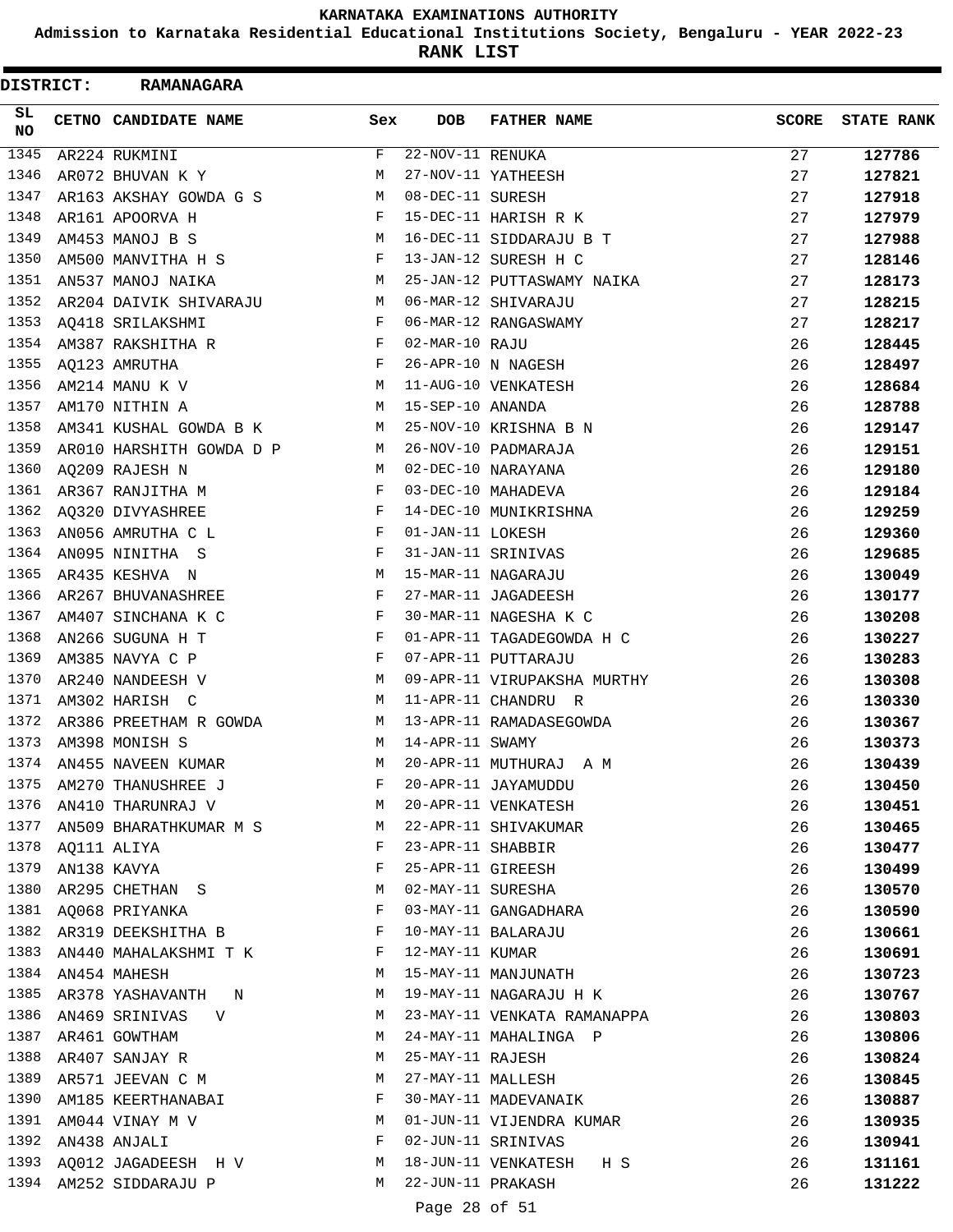**Admission to Karnataka Residential Educational Institutions Society, Bengaluru - YEAR 2022-23**

**RANK LIST**

| DISTRICT: |            | <b>RAMANAGARA</b>                                                               |     |                   |                                                                             |              |                   |
|-----------|------------|---------------------------------------------------------------------------------|-----|-------------------|-----------------------------------------------------------------------------|--------------|-------------------|
| SL<br>NO  |            | CETNO CANDIDATE NAME                                                            | Sex | DOB               | <b>FATHER NAME</b>                                                          | <b>SCORE</b> | <b>STATE RANK</b> |
| 1395      |            | AR377 MONISH B R                                                                | M   |                   | 05-JUL-11 B R RAMESHA                                                       | 26           | 131385            |
| 1396      |            | AN302 MADHU P                                                                   | M   |                   | 08-JUL-11 PUTTAMADEGOUDA                                                    | 26           | 131434            |
| 1397      |            | AP048 KISHOR N K                                                                | М   | 28-JUL-11 KUMAR   |                                                                             | 26           | 131710            |
| 1398      |            | AR392 MAHALAKSHMI S                                                             | F   |                   | 01-AUG-11 SHIVALINGAIAH                                                     | 26           | 131767            |
| 1399      |            | AQ363 PUSHPALATHA                                                               | F   |                   | 04-AUG-11 RANGAIAH                                                          | 26           | 131813            |
| 1400      |            | AR575 THANUSH N                                                                 | M   |                   | 07-AUG-11 NAGARAJU                                                          | 26           | 131851            |
| 1401      |            | AN102 SANJANA                                                                   | F   |                   | 15-AUG-11 PUTTASWAMY                                                        | 26           | 131946            |
| 1402      |            | AN406 PRAJWAL C                                                                 | М   |                   | 18-AUG-11 CHANDRASHEKAR                                                     | 26           | 131981            |
| 1403      |            | AM513 CHIRANJEEVI A B                                                           | М   |                   | 20-AUG-11 BOREGOWDA A S                                                     | 26           | 131992            |
| 1404      |            | AP065 MAMATHA                                                                   | F   | 28-AUG-11 MALLESH |                                                                             | 26           | 132074            |
| 1405      |            | AR393 PREETHI                                                                   | F   | 02-SEP-11 KRISHNA |                                                                             | 26           | 132127            |
| 1406      |            | AM409 PRAJWAL C B                                                               | M   | 04-SEP-11 BORAIAH |                                                                             | 26           | 132150            |
| 1407      |            | AP058 SURYA                                                                     | M   |                   | 06-SEP-11 KUMARA NAIK                                                       | 26           | 132178            |
| 1408      |            | AR405 MANOJ KUMAR L                                                             | M   |                   | 11-SEP-11 LOKESH D                                                          | 26           | 132226            |
| 1409      |            | AM034 VISHWAS GOWDA C V                                                         | M   |                   | 22-SEP-11 VINOD KUMAR C S                                                   | 26           | 132336            |
| 1410      |            | AN276 GEETHA H J                                                                | F   |                   | 23-SEP-11 JADIYAIAH                                                         | 26           | 132337            |
| 1411      |            | AN493 PANKAJKUMAR K V                                                           | M   |                   | 03-OCT-11 VENKATESH                                                         | 26           | 132452            |
| 1412      |            | AO239 DHANUSH A N                                                               | M   |                   | 04-OCT-11 NAGARAJU A R                                                      | 26           | 132457            |
| 1413      |            | AM422 SRUJANGOWDA SN                                                            | M   |                   | 08-OCT-11 NINGARAJU                                                         | 26           | 132499            |
| 1414      |            | AQ171 DEEKSHITH N                                                               | M   |                   | 12-OCT-11 NARASIMHAMURTHI                                                   | 26           | 132532            |
| 1415      |            | AR027 SPOORTHI                                                                  | F   | 19-OCT-11 RAMESHA |                                                                             | 26           | 132585            |
| 1416      |            | AR074 HARSHA G V                                                                | M   |                   | 20-OCT-11 VARADARAJ M                                                       | 26           | 132590            |
| 1417      |            | AQ287 CHANDANA G                                                                | F   |                   | 08-NOV-11 GANGARAJU                                                         | 26           | 132748            |
| 1418      |            | AN148 AKSHAY GOUDA V R                                                          | М   |                   | 11-NOV-11 RAMESH V M                                                        | 26           | 132775            |
| 1419      |            | AN358 BHARATH                                                                   | М   | 20-NOV-11 GANESH  |                                                                             | 26           | 132860            |
| 1420      |            | AQ160 MOHAN M K                                                                 | M   |                   | 20-NOV-11 KRISHNA KUMAR M N                                                 | 26           | 132867            |
| 1421      |            | AQ295 GANASHREE N                                                               | F   |                   | 01-DEC-11 NARAYANA                                                          | 26           | 132968            |
| 1422      |            | AM027 SHREEVARSHA N P                                                           | F   |                   | 12-DEC-11 LATE PRASANNA                                                     | 26           | 133046            |
| 1423      |            | AM415 TRISHA C R                                                                | F   | 15-DEC-11 RAJU    |                                                                             | 26           | 133068            |
| 1424      |            | AP262 PREETHI                                                                   | F   | 18-DEC-11 RAJU    |                                                                             | 26           | 133087            |
| 1425      |            | AQ406 SPOORTHI D H                                                              | F   | 28-DEC-11 HARISHA |                                                                             | 26           | 133157            |
| 1426      |            | AQ147 DARSHAN                                                                   | М   | 01-JAN-12 GOPALA  |                                                                             | 26           | 133193            |
| 1427      |            | AR481 NAMANA                                                                    | F   |                   | 16-FEB-12 JAGADISH V                                                        | 26           | 133317            |
| 1428      |            | AM440 MANISH R                                                                  | М   |                   | 05-APR-12 RAMAKRISHNA                                                       | 26           | 133350            |
| 1429      |            | AN173 KAMALA                                                                    | F   |                   | 31-MAY-10 PARAMESH                                                          | 25           | 133662            |
| 1430      |            | AQ045 HARSHITHA V                                                               | F   |                   | 11-JUL-10 VENKATACHALA                                                      | 25           | 133725            |
| 1431      |            | AQ435 NIKIL NAYAK C H                                                           | M   |                   | 16-AUG-10 CHIKKA HANUMANTHAIAH K                                            | 25           | 133800            |
| 1432      | AN339 AJAY |                                                                                 | М   |                   | 18-NOV-10 MUTHURAJU                                                         | 25           | 134203            |
| 1433      |            | AN341 CHAITHANYA                                                                | F   |                   | 19-NOV-10 NAGENDRA                                                          | 25           | 134212            |
| 1434      |            | AM140 PAVAN K                                                                   | M   | 01-DEC-10 KUMAR   |                                                                             | 25           | 134270            |
| 1435      |            | AR008 DEEKSHITH                                                                 | М   |                   | 29-DEC-10 MUTTURAJU                                                         | 25           | 134415            |
| 1436      |            | AN017 NISCHAL GOWDA                                                             | M   |                   | 01-JAN-11 PRAKASH R                                                         | 25           | 134482            |
| 1437      |            | AM401 BHUVAN KUMAR U                                                            | M   | 04-JAN-11 UMESH   |                                                                             | 25           | 134559            |
| 1438      |            | AR327 MAHALINGAIAH                                                              | M   |                   | 08-JAN-11 RAVIKUMAR                                                         | 25           | 134597            |
| 1439      |            | AR346 KARTHIK GOWDA H K                                                         | M   |                   | 17-JAN-11 KADEGOWDA                                                         | 25           | 134654            |
| 1440      |            | AR212 DHANUSH S                                                                 | M   |                   | 12-FEB-11 SHIVA KUMAR P                                                     | 25           | 134861            |
| 1441      |            | AP055 NITHIN N                                                                  | M   |                   | 16-FEB-11 NAGARAJU UB                                                       | 25           | 134888            |
| 1442      |            | $\mathbf{F}$ . The contract of the contract of $\mathbf{F}$<br>AM372 POORNIMA S |     |                   | 16-FEB-11 SHIVANNA                                                          | 25           | 134889            |
| 1443      |            | HANCHINALA                                                                      |     |                   | AP251 MANJUNATHA MALAKARI MARI MATAFEB-11 MALAKARI CHANDRAPPA<br>HANCHINALA | 25           | 134896            |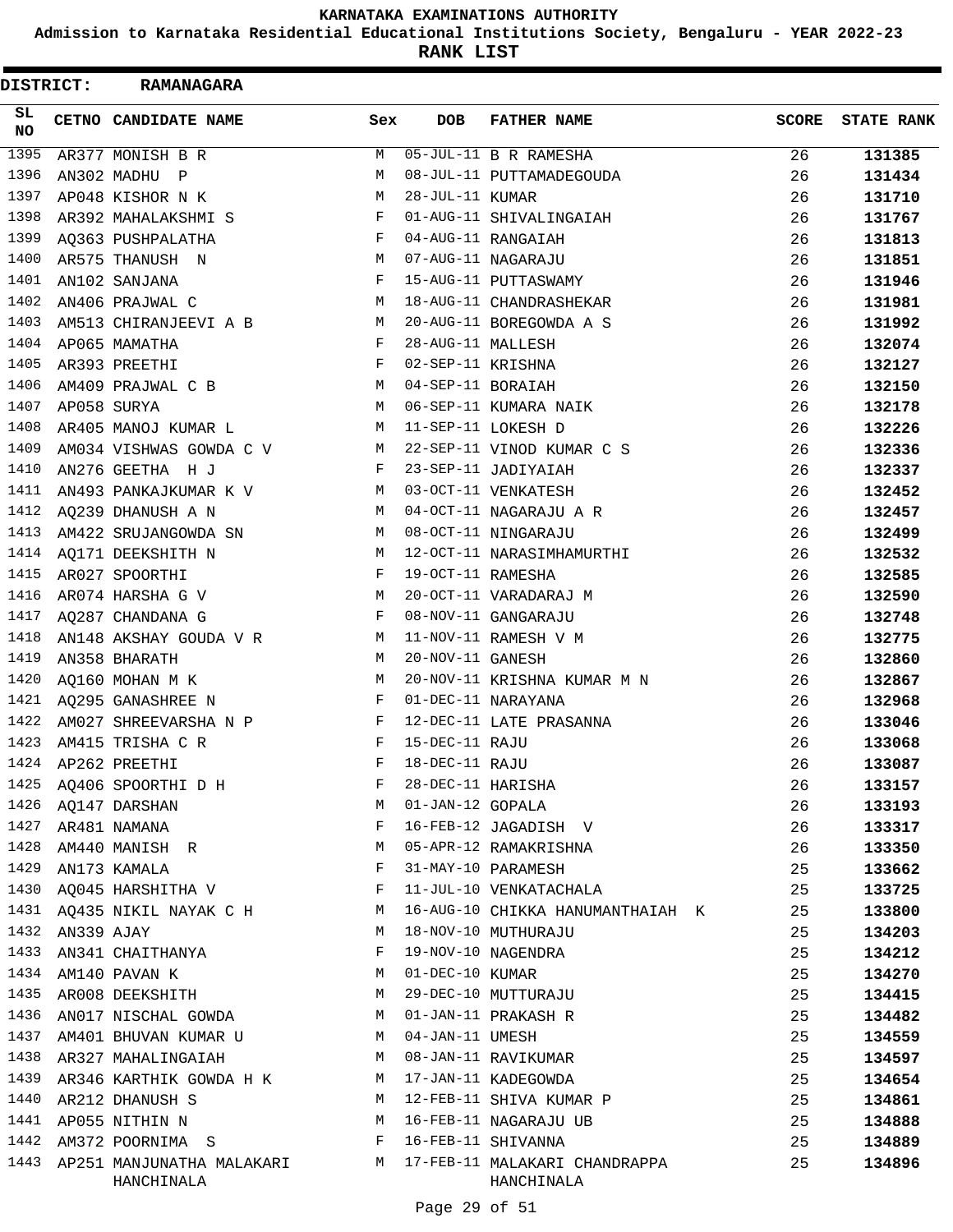**Admission to Karnataka Residential Educational Institutions Society, Bengaluru - YEAR 2022-23**

**RANK LIST**

 $\blacksquare$ 

| DISTRICT: | <b>RAMANAGARA</b>         |              |                   |                             |              |                   |
|-----------|---------------------------|--------------|-------------------|-----------------------------|--------------|-------------------|
| SL<br>NO  | CETNO CANDIDATE NAME      | Sex          | <b>DOB</b>        | <b>FATHER NAME</b>          | <b>SCORE</b> | <b>STATE RANK</b> |
| 1444      | AR154 NIKITHA R           | F            | 24-FEB-11 RAJU    |                             | 25           | 134947            |
| 1445      | AM526 SUBHASH H C         | М            |                   | 04-MAR-11 CHOWDESH          | 25           | 135018            |
| 1446      | AQ434 CHETHAN P           | M            |                   | 07-MAR-11 PUTTASWAMY        | 25           | 135039            |
| 1447      | AM554 CHANDAN A S         | M            |                   | 08-MAR-11 SHIVAMUTTAIAH     | 25           | 135046            |
| 1448      | AM171 VINUTHA M           | $\mathbf{F}$ |                   | 29-MAR-11 MAHADEVU M        | 25           | 135254            |
| 1449      | AM198 KISHORE B R         | М            |                   | 09-APR-11 RAMACHANDRA       | 25           | 135374            |
| 1450      | AP214 PRATHIMA            | F            |                   | 10-APR-11 VENKATESH         | 25           | 135391            |
| 1451      | AP170 RANJITHA B V        | F            |                   | 07-MAY-11 VENKATESH         | 25           | 135671            |
| 1452      | AM314 HAMSIKA A R         | F            | 08-MAY-11 RAMESH  |                             | 25           | 135676            |
| 1453      | AR421 MADHU<br>S          | F            |                   | 11-MAY-11 SADASHIVAIAH      | 25           | 135719            |
| 1454      | AR014 PRAGATHI S          | F            |                   | 13-MAY-11 SHIVASANKAR       | 25           | 135739            |
| 1455      | AM114 BHAGYA              | F            | 05-JUN-11 MURTHY  |                             | 25           | 135980            |
| 1456      | AQ040 HEMANTH G H         | M            |                   | 06-JUN-11 HANUMANTHARAYAPPA | 25           | 136000            |
| 1457      | AQ197 THANUSHA K N        | F            |                   | 13-JUN-11 K B NAGARAJU      | 25           | 136098            |
| 1458      | AM432 SHRUNGA             | F            |                   | 20-JUN-11 MUTTURAJU         | 25           | 136190            |
| 1459      | AN375 DHARMESH H N        | М            |                   | 24-JUN-11 NAGENDRA H N      | 25           | 136232            |
| 1460      | AR137 IMPANA              | F            | 27-JUN-11 UMESH   |                             | 25           | 136276            |
| 1461      | AQ396 LIKHITH             | М            |                   | 27-JUN-11 KRISHNAMURTHY     | 25           | 136278            |
| 1462      | AQ172 PAVANADRI           | M            | 08-JUL-11 MARUTHI |                             | 25           | 136431            |
| 1463      | AN541 PREETHAM            | M            |                   | 08-JUL-11 RAVIKUMAR         | 25           | 136432            |
| 1464      | AN448 SANIKA U            | F            | 13-JUL-11 UMESH   |                             | 25           | 136506            |
| 1465      | AN477 MAHADESH H U        | М            | 15-JUL-11 UMESH   |                             | 25           | 136524            |
| 1466      | AM219 MANIKANTA           | M            |                   | 28-JUL-11 MUNIYAPPA S       | 25           | 136702            |
| 1467      | AN404 MANOJ S             | М            |                   | 01-AUG-11 SURENDRA          | 25           | 136751            |
| 1468      | AR323 ROHAN GOWDA B Y     | M            |                   | 05-AUG-11 YOGANANDA B S     | 25           | 136798            |
| 1469      | A0064 SHRINIVAS           | М            |                   | 21-AUG-11 VENKATESHA        | 25           | 136971            |
| 1470      | AQ347 KEERTHI M           | M            |                   | 24-AUG-11 MUNIRAJU H G      | 25           | 136996            |
| 1471      | AR061 VALLIYAMMA          | F            | 08-SEP-11 RAJU    |                             | 25           | 137160            |
| 1472      | AP218 SHARAN M S          | M            |                   | 09-SEP-11 SHIVAKUMAR        | 25           | 137168            |
| 1473      | AM182 SHASHIDHAR H V      | M            |                   | 11-SEP-11 VENKATESHA        | 25           | 137194            |
| 1474      | AP130 SUMALATHA           | F            |                   | 11-SEP-11 KRISHNA NAIK      | 25           | 137199            |
| 1475      | AM383 KHUSHI L            | F            |                   | 13-SEP-11 LIO KUMAR         | 25           | 137214            |
| 1476      | AN275 CHAITRA             | F            |                   | 15-SEP-11 BALANAGA          | 25           | 137231            |
| 1477      | AQ304 DHANUSH H           | М            |                   | 15-SEP-11 HOBALAIN          | 25           | 137233            |
| 1478      | AR203 LIKITH K            | М            | 16-SEP-11 KUMAR   |                             | 25           | 137248            |
| 1479      | AM371 JEEVAN              | М            |                   | 27-SEP-11 VENKATESH         | 25           | 137328            |
| 1480      | AP185 SINCHANA            | F            |                   | 27-SEP-11 MOHAN KUMAR       | 25           | 137334            |
| 1481      | AM368 POORUIK P           | M            | 30-SEP-11 PRAVEEN |                             | 25           | 137370            |
| 1482      | AR420 JEEVAN M            | M            |                   | 05-OCT-11 MUDALAGIRI        | 25           | 137402            |
| 1483      | AR086 SHREEKANTH          | М            |                   | 14-OCT-11 SHIVAPPA          | 25           | 137495            |
|           | 1484 AR477 KIRANKUMARA DS | M            |                   | 18-OCT-11 SHNKAREGOWDA D K  | 25           | 137524            |
| 1485      | AQ341 THRISHA B S         | F            |                   | 28-OCT-11 SHIVARUDRAIAH     | 25           | 137615            |
| 1486      | AM238 JAYASHEELA S        | F            |                   | 02-NOV-11 SHIVANNA          | 25           | 137646            |
| 1487      | AM251 SHWETHA             | F            |                   | 05-NOV-11 NAGARAJU          | 25           | 137668            |
| 1488      | AR237 BINDUSHREE D        | F            |                   | 20-NOV-11 DHANANJAIAH       | 25           | 137784            |
| 1489      | AN547 SINCHANA            | F            | 21-NOV-11 LOKESH  |                             | 25           | 137794            |
| 1490      | AQ106 PRAJWALGOWDA K      | М            |                   | 09-DEC-11 KANTHARAJU G      | 25           | 137938            |
| 1491      | AN254 BHUVANA             | F            |                   | 12-DEC-11 MANCHEGOWDA       | 25           | 137964            |
| 1492      | AM381 HARSHIKA            | F            | 14-DEC-11 MANJU   |                             | 25           | 137978            |
| 1493      | AN476 HRUTHIK             | M            |                   | 15-DEC-11 LINGEGOWDA        | 25           | 137985            |
|           |                           |              |                   |                             |              |                   |

Page 30 of 51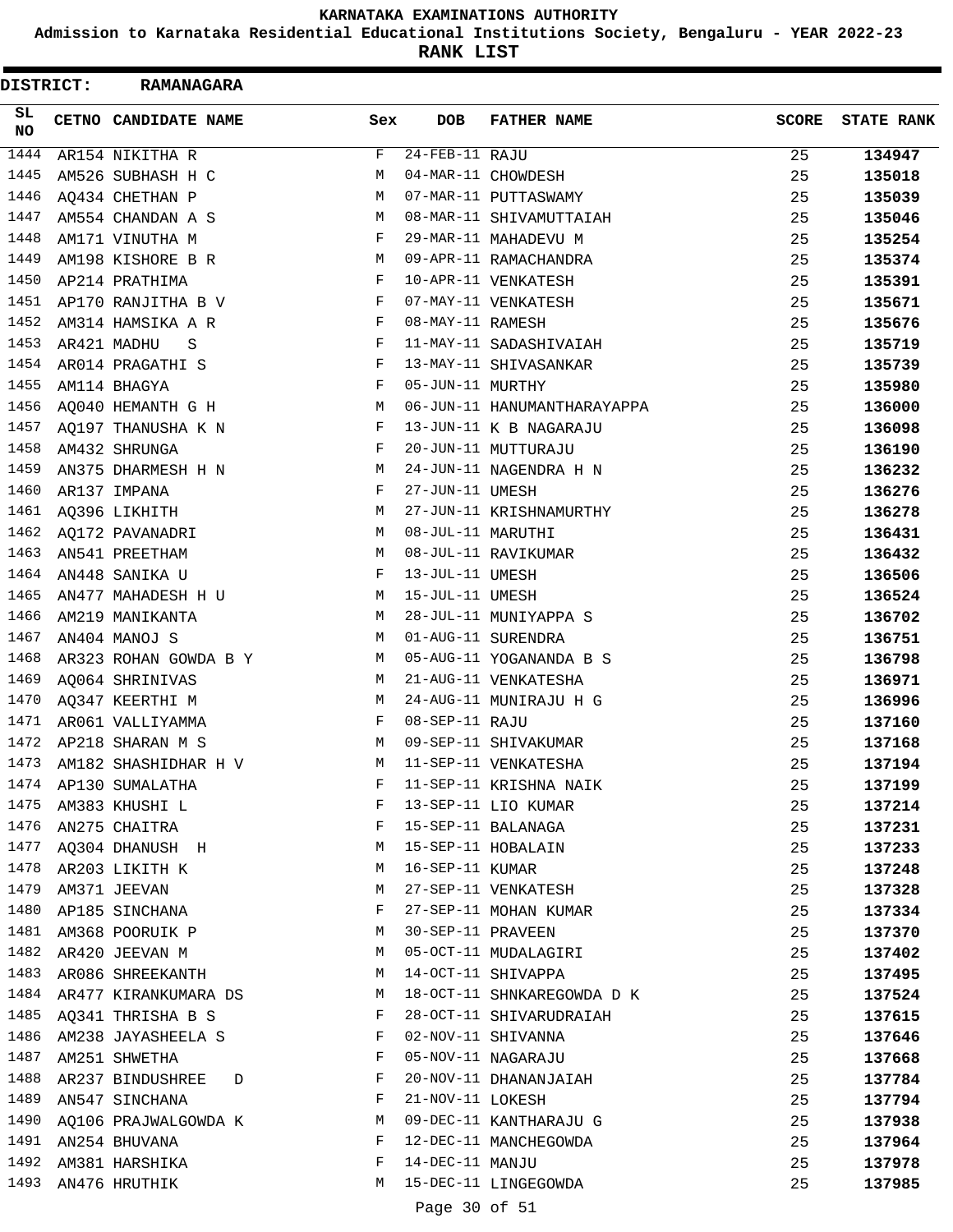**Admission to Karnataka Residential Educational Institutions Society, Bengaluru - YEAR 2022-23**

**RANK LIST**

 $\blacksquare$ 

| <b>DISTRICT:</b> | <b>RAMANAGARA</b>                               |                                 |                   |                             |              |                   |
|------------------|-------------------------------------------------|---------------------------------|-------------------|-----------------------------|--------------|-------------------|
| SL.<br>NO        | <b>CETNO CANDIDATE NAME</b>                     | Sex                             | <b>DOB</b>        | <b>FATHER NAME</b>          | <b>SCORE</b> | <b>STATE RANK</b> |
| 1494             | AP186 MOHITH NAIK K                             | M                               |                   | 17-DEC-11 KRISHNA NAIK A S  | 25           | 137999            |
| 1495             | AM550 NAKUL M S                                 | М                               |                   | 23-DEC-11 SRINIVAS          | 25           | 138033            |
| 1496             | AM416 YOGITHA G N                               | F                               |                   | 24-DEC-11 NAGARAJU          | 25           | 138046            |
| 1497             | AN090 SAMPATH KUMAR B R                         | M                               |                   | 29-DEC-11 RAMESHA NAIK      | 25           | 138080            |
| 1498             | AN229 NIVEDA K R                                | $\mathbf{F}$                    |                   | 19-JAN-12 RAMESH K C        | 25           | 138166            |
| 1499             | AP099 SUPRIYA                                   | F                               |                   | 12-FEB-12 SIDRAM B          | 25           | 138215            |
| 1500             | AR362 MOUNESH                                   | М                               | 22-FEB-09 RAMESH  |                             | 24           | 138319            |
| 1501             | AR402 DIPUKUMAR                                 | M                               |                   | 15-AUG-10 DINESH SHA        | 24           | 138641            |
| 1502             | AQ495 NITHIN S                                  | M                               |                   | 19-AUG-10 SHANTHARAJU       | 24           | 138649            |
| 1503             | AM410 ROHITH M K                                | М                               | 09-OCT-10 KUMAR   |                             | 24           | 138839            |
| 1504             | AN149 CHETHAN C                                 | M                               |                   | 18-NOV-10 CHANDRESH         | 24           | 139049            |
| 1505             | AP046 SANDHYA                                   | F                               | 12-DEC-10 KRISHNA |                             | 24           | 139163            |
| 1506             | AR007 SUNITA RATHOD                             | F                               |                   | 02-JAN-11 CHANDAPPA RATHOD  | 24           | 139344            |
| 1507             | AN245 HARSHITHA                                 | F                               |                   | 08-FEB-11 SHREENIVASA       | 24           | 139559            |
| 1508             | AR220 MAYUR K GOWDA                             | M                               |                   | 18-FEB-11 KRISHNAMURTHY     | 24           | 139613            |
| 1509             | AN461 AVANISH S                                 | М                               |                   | 22-FEB-11 SHIVALINGEGOWDA L | 24           | 139648            |
| 1510             | AM419 SANJAY KUMAR                              | M                               | 03-MAR-11 KUMAR   |                             | 24           | 139720            |
| 1511             | AR545 CHETHAN R                                 | М                               |                   | 08-MAR-11 M V RAMA          | 24           | 139750            |
| 1512             | AM233 KRUTHIKA K L                              | F                               |                   | 15-MAR-11 LINGARAJU H       | 24           | 139814            |
| 1513             | AR523 NIVEDITHA                                 | $\mathbf{F}$ . The $\mathbf{F}$ | 24-MAR-11 KUMAR   |                             | 24           | 139885            |
| 1514             | AR194 MADHAN R                                  | M                               | 14-APR-11 RAVI C  |                             | 24           | 140084            |
| 1515             | AN470 CHANDAN KUMAR A N M                       |                                 |                   | 18-APR-11 NAGARAJU A V      | 24           | 140115            |
| 1516             | AR098 PRAKRUTHI J                               | F                               |                   | 29-APR-11 JAVARAPPA         | 24           | 140221            |
| 1517             | AM061 MANASA M                                  | F                               |                   | 11-MAY-11 MUNIYAPPA         | 24           | 140360            |
| 1518             | AQ010 NUTHAN HK                                 | M                               |                   | 17-MAY-11 KRISHNA SWAMY     | 24           | 140410            |
| 1519             | AM017 YASHASH R                                 | М                               |                   | 19-MAY-11 RAMESH T          | 24           | 140431            |
| 1520             | AR153 CHAITHRA M D                              | F                               |                   | 20-MAY-11 DUGLAHANUMAIAH    | 24           | 140437            |
| 1521             | AP032 LAVANYA T R                               | F                               | 30-MAY-11 RAMESH  |                             | 24           | 140539            |
| 1522             | AM349 HONNASHREE H                              | F                               |                   | 06-JUN-11 HONNA GANGAIAH G  | 24           | 140653            |
| 1523             |                                                 | F                               | 09-JUN-11 RAJU    |                             | 24           | 140709            |
| 1524             | AM325 PUSHPA<br>AR040 YASHWANTH C               | M                               |                   | 15-JUN-11 D CHENNAPPA       | 24           |                   |
| 1525             | AN057 YOGESHKUMAR D K M 16-JUN-11 KUMAR D L     |                                 |                   |                             | 24           | 140783            |
|                  |                                                 |                                 |                   |                             |              | 140799            |
| 1527             | 1526 AR361 JEEVANRAJ V A M 21-JUN-11 ASHOKA     |                                 |                   |                             | 24           | 140837            |
|                  | AR192 DEEKSHITH K R M 23-JUN-11 RAJASHEKAR      |                                 |                   |                             | 24           | 140866            |
| 1528             | AQ146 DIVYASHREE                                | F                               |                   | 24-JUN-11 GOVINDAIAH        | 24           | 140878            |
| 1529             | AR430 MANOJ NARASAPPA CHAVAN                    | M                               |                   | 01-JUL-11 NARASAPPA         | 24           | 140958            |
| 1530             | AP232 GOWTHAM H S                               | М                               |                   | 04-JUL-11 SIDDAIAH S        | 24           | 140990            |
| 1531             | AQ037 PAVAN KUMAR                               | М                               |                   | 07-JUL-11 M G DEVARAJ       | 24           | 141031            |
| 1532             | AR326 DHANUSHREE S                              | F                               |                   | 16-JUL-11 SHIVANANDAIAH C   | 24           | 141141            |
|                  | 1533 AN118 VARADARAJU U S $$\tt{M}$$            |                                 |                   | 21-JUL-11 SHIVADYAVEGOWDA   | 24           | 141191            |
|                  | 1534 AR018 CHANDANA M                           | F                               |                   | 23-JUL-11 MAHESH B          | 24           | 141208            |
| 1535             | AM089 ARKESH                                    | М                               |                   | 26-JUL-11 RAMASHETTY        | 24           | 141245            |
| 1536             | AN335 ANUSHA                                    | F                               |                   | 02-AUG-11 CHIKKARAJU M N    | 24           | 141328            |
| 1537             | AN136 BHARGAV                                   | М                               |                   | 11-AUG-11 KANTHARAJU K M    | 24           | 141427            |
| 1538             | AM001 JEEVAN                                    | М                               |                   | 12-AUG-11 MUTTURAJU         | 24           | 141435            |
| 1539             | AN263 PRUTHVI                                   | M                               |                   | 01-SEP-11 DEVARAJU          | 24           | 141615            |
| 1540             | AM052 GAGANGOWDA G K                            |                                 |                   | M 10-SEP-11 GIRIDHAR K P    | 24           | 141699            |
|                  | 1541 AP008 KISHOR                               |                                 |                   | M 10-SEP-11 SHIVANNA        | 24           | 141702            |
| 1542             | AM486 SAMSKRUTH GOWDA A $M$ 11-SEP-11 ANAND A L |                                 |                   |                             | 24           | 141712            |
| 1543             | AR124 LATHA S                                   | F                               |                   | 15-SEP-11 SHYAMANNA         | 24           | 141747            |

# Page 31 of 51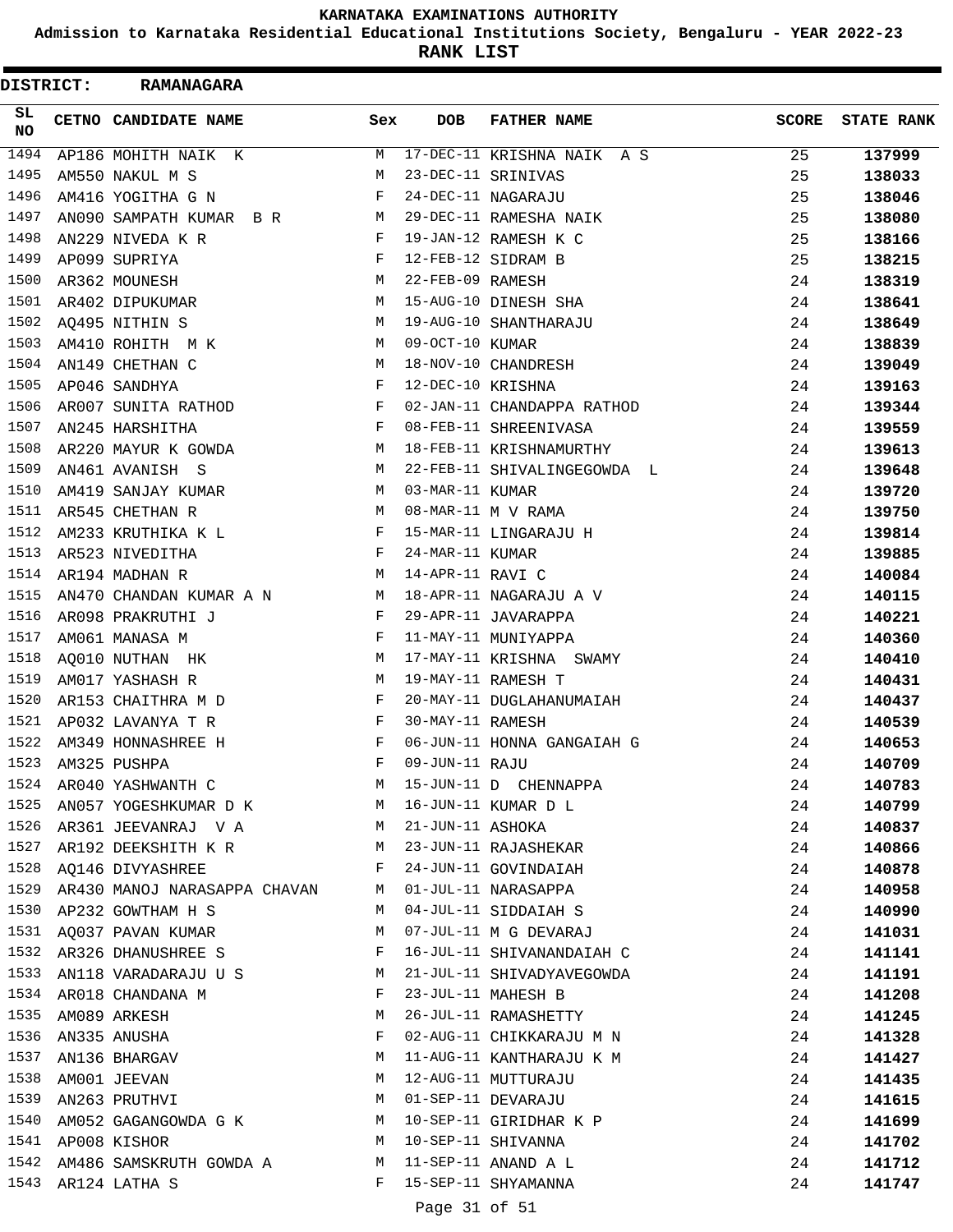**Admission to Karnataka Residential Educational Institutions Society, Bengaluru - YEAR 2022-23**

**RANK LIST**

| DISTRICT: |            | <b>RAMANAGARA</b>          |                                                |                   |                            |              |                   |
|-----------|------------|----------------------------|------------------------------------------------|-------------------|----------------------------|--------------|-------------------|
| SL<br>NO  |            | CETNO CANDIDATE NAME       | Sex                                            | <b>DOB</b>        | <b>FATHER NAME</b>         | <b>SCORE</b> | <b>STATE RANK</b> |
| 1544      |            | AM010 THANYASHREE M P      | F                                              | 29-SEP-11 PAPANNA |                            | 24           | 141874            |
| 1545      |            | AN382 MADALAMBIKE M        | F                                              |                   | 30-SEP-11 MALLESHA         | 24           | 141880            |
| 1546      |            | AM320 RAKSHA C S           | F                                              |                   | 30-SEP-11 SRINIVASA C T    | 24           | 141883            |
| 1547      |            | AN387 VARALAKSHMI S        | F                                              | 08-OCT-11 SURESHA |                            | 24           | 141947            |
| 1548      |            | AM213 LAKSHMIKANTH M       | М                                              |                   | 14-OCT-11 MANJU H S        | 24           | 141991            |
| 1549      |            | AM130 JEEVANGOWDA K G      | M                                              |                   | 01-NOV-11 GURUMURTHY P     | 24           | 142117            |
| 1550      |            | AR039 LALITH               | M                                              |                   | 10-NOV-11 SIDDARAJU        | 24           | 142184            |
| 1551      |            | AP023 NANDISHA             | M                                              |                   | 10-NOV-11 MAHADEVA         | 24           | 142189            |
| 1552      |            | AR127 TEJASHWI B C         | М                                              |                   | 10-NOV-11 CHOWDABHOVI      | 24           | 142198            |
| 1553      |            | AM449 PRATHAM              | M                                              |                   | 20-NOV-11 VISHWANATH G     | 24           | 142279            |
| 1554      |            | AR167 CHANDANA K           | $\mathbf{F}$                                   | 05-DEC-11 KALAPPA |                            | 24           | 142398            |
| 1555      |            | AN388 SHYAM S              | M                                              | 12-DEC-11 SWAMY   |                            | 24           | 142457            |
| 1556      |            | AM452 VINAYGOWDA S M       | M                                              |                   | 23-DEC-11 MANJUNATHA S P   | 24           | 142521            |
| 1557      |            | AR156 DEEKSHITH S          | M                                              |                   | 31-DEC-11 SHIVAKUMR        | 24           | 142568            |
| 1558      |            | AQ001 NOOR AHAMMED BEG     | M                                              |                   | 01-JAN-10 GOUSE BEG        | 23           | 142809            |
| 1559      |            | AP050 PRASHANTH            | M                                              | 15-SEP-10 RAVI    |                            | 23           | 143134            |
| 1560      |            | AR294 SADIQ M K            | M                                              |                   | 06-OCT-10 KARIM SAB        | 23           | 143200            |
| 1561      |            | AR410 THARUNGOWDA SM       | M                                              |                   | 06-NOV-10 MALAVEGOWDA      | 23           | 143299            |
| 1562      |            | AP103 SHIVU V N            | M                                              |                   | 12-NOV-10 NAGARAJU         | 23           | 143316            |
| 1563      |            | AP146 KESHAV D             | M                                              |                   | 25-NOV-10 DODDAIAH         | 23           | 143363            |
| 1564      |            | AR208 SHILPA               | $\mathbf{F}$                                   |                   | 05-DEC-10 SOORYAKANT       | 23           | 143406            |
| 1565      |            | AP203 GOWTHAMI K           | F                                              | 11-DEC-10 KUMAR   |                            | 23           | 143432            |
| 1566      |            | AR543 JEEVAN GOWDA K R     | M                                              |                   | 05-JAN-11 RAJESH P         | 23           | 143636            |
| 1567      |            | AQ178 JEEVAN T A           | М                                              |                   | 05-JAN-11 ASHWATHAIAH R    | 23           | 143637            |
| 1568      |            | AM093 MEGHA                | F                                              |                   | 10-MAR-11 NINGARAJU        | 23           | 144027            |
| 1569      |            | AN260 KISHAN               | M                                              |                   | 09-APR-11 KALIYAPPA        | 23           | 144274            |
| 1570      |            | AQ086 SINCHANA G R         | F                                              |                   | 16-APR-11 RAMAKRISHNA      | 23           | 144326            |
| 1571      |            | AQ431 CHAITRA H            | F                                              |                   | 02-MAY-11 HARISH KUMAR     | 23           | 144442            |
| 1572      |            | AP024 PRASHANTH            | M                                              |                   | 04-MAY-11 SIDDARAJU        | 23           | 144470            |
| 1573      |            | AP056 SRUJAN               | M                                              |                   | 25-MAY-11 DEVARAJU R       | 23           | 144657            |
| 1574      |            | AM111 SAMPREETH GOWDA      | M                                              | 26-MAY-11 ODHESHA |                            | 23           | 144667            |
| 1575      |            | AQ093 VENKATESHGOWDA B M   | M                                              |                   | 02-JUN-11 MUDALAGIRIYAPPA  | 23           | 144757            |
|           |            | 1576 AR554 VIKAS GOWDA G S | <b>M</b>                                       |                   | 02-JUN-11 SHIVARAJU        | 23           | 144758            |
|           |            | 1577 AP209 NITEESH T M     | M                                              |                   | 14-JUN-11 MUTTHU T C       | 23           | 144887            |
| 1578      |            | AM426 YOGANANDAN S R       | M                                              |                   | 16-JUN-11 RAVIKUMAR S      | 23           | 144915            |
| 1579      |            | AN342 DARSHAN              | M                                              |                   | 17-JUN-11 SIDDARAJU        | 23           | 144918            |
| 1580      |            | AN357 ARJUN A              | М                                              | 19-JUN-11 ASHOKA  |                            | 23           | 144934            |
| 1581      |            | AR097 CHIDANANDA S         | M                                              |                   | 25-JUN-11 SHIVAKUMAR       | 23           | 144992            |
| 1582      |            | AN105 ANUSHKA B K          | F                                              | 07-JUL-11 KUMAR   |                            | 23           | 145113            |
| 1583      |            | AN177 PAVITHRA             | F                                              | 12-JUL-11 RAMA    |                            | 23           | 145174            |
|           |            | 1584 AR542 BINDU SHREE M   | $\mathbf{F}$ and $\mathbf{F}$ and $\mathbf{F}$ |                   | 13-JUL-11 MANJUNATHA       | 23           | 145184            |
|           |            | 1585 AM077 JEEVANGOWDA     | M                                              |                   | 15-JUL-11 MUTHURAJU H S    | 23           | 145204            |
| 1586      |            | AQ175 DIGANTH              | M                                              |                   | 19-JUL-11 NARASIMHA MURTHY | 23           | 145235            |
| 1587      |            | AM022 DHRUVA KUMAR B N     | M                                              |                   | 20-JUL-11 NAGARAJU D       | 23           | 145248            |
| 1588      |            | AN313 VEERABHADRA K S      | M                                              | 31-JUL-11 SWAMY   |                            | 23           | 145360            |
| 1589      | AP083 ABHI |                            | M                                              |                   | 14-AUG-11 RAMACHANDRA      | 23           | 145461            |
| 1590      |            | AR304 KRUTHIL GOWDA R      | M                                              |                   | 24-AUG-11 RAJESH K         | 23           | 145547            |
| 1591      |            | AR227 CHANDANGOWDA D       | M                                              |                   | 14-SEP-11 DEVARAJU         | 23           | 145727            |
|           |            | 1592 AR219 KRUTHIKA        | F                                              |                   | 22-SEP-11 NAGARAJU         | 23           | 145791            |
| 1593      |            | AP089 RANGA SWAMY          | M                                              | 27-SEP-11 MANJA   |                            | 23           | 145823            |
|           |            |                            |                                                | Page 32 of 51     |                            |              |                   |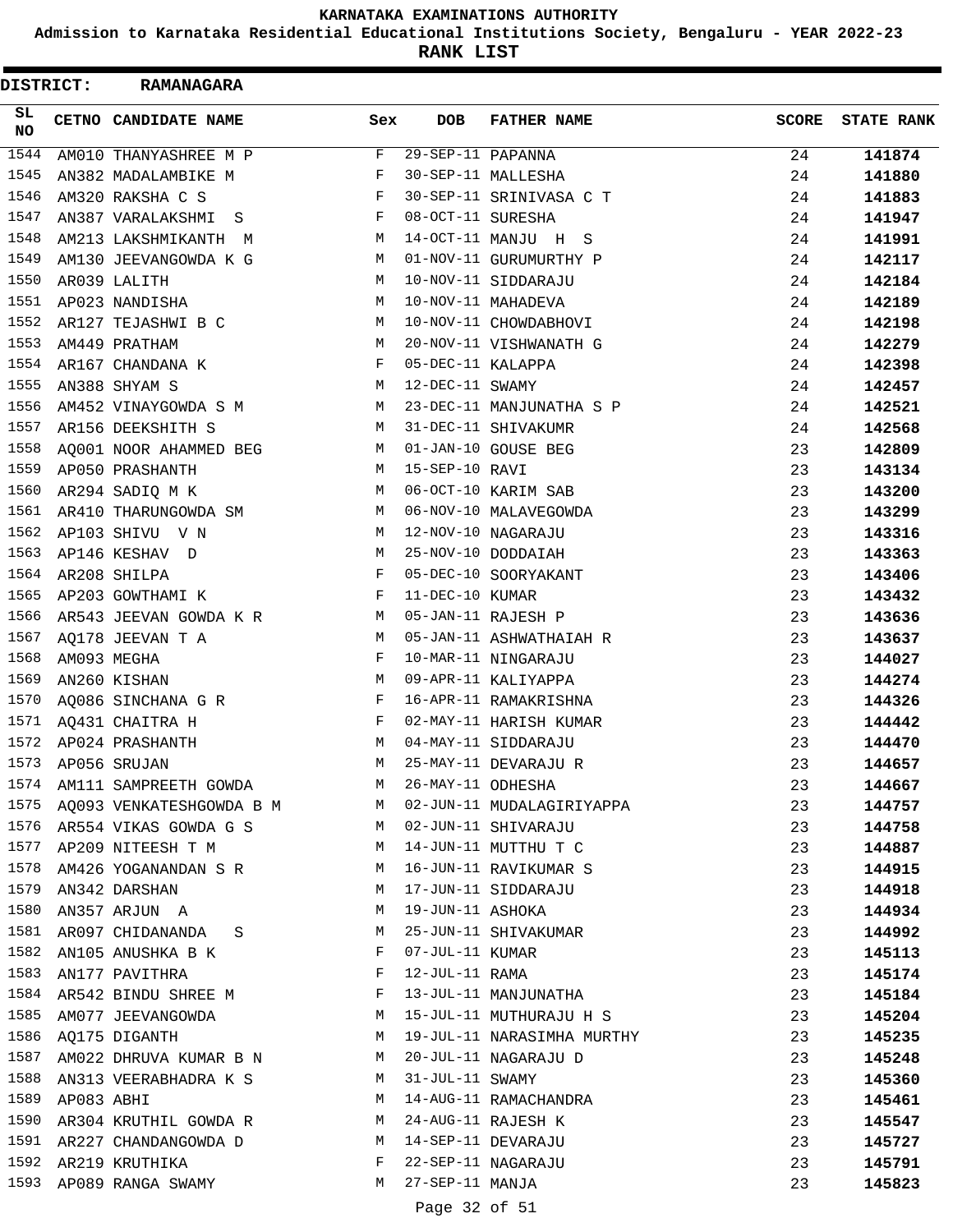**Admission to Karnataka Residential Educational Institutions Society, Bengaluru - YEAR 2022-23**

| <b>DISTRICT:</b> | <b>RAMANAGARA</b>                            |     |                   |                                      |              |                   |
|------------------|----------------------------------------------|-----|-------------------|--------------------------------------|--------------|-------------------|
| SL<br><b>NO</b>  | CETNO CANDIDATE NAME                         | Sex | <b>DOB</b>        | <b>FATHER NAME</b>                   | <b>SCORE</b> | <b>STATE RANK</b> |
| 1594             | AN485 GOWTHAMIBAI                            | F   |                   | 08-OCT-11 SHIVANAIK                  | 23           | 145911            |
| 1595             | AO063 DHANALAKSHMI                           | F   |                   | 01-NOV-11 NARASIMHAIAH               | 23           | 146081            |
| 1596             | AN112 NANDEESH H S                           | M   |                   | 10-NOV-11 SHIVANANDA                 | 23           | 146141            |
| 1597             | AP152 SIDHARATH KUMAR N                      | M   |                   | 10-NOV-11 NAGESH M S                 | 23           | 146144            |
| 1598             | AR589 BHEEMANNA MALAKAPPA<br><b>GANACHAR</b> | М   |                   | 21-NOV-11 MALAKAPPA NAGAPPA GANACHAR | 23           | 146225            |
| 1599             | AM131 CHETHAN S                              | M   |                   | 24-NOV-11 SHIVARAJ                   | 23           | 146244            |
| 1600             | AN130 PUNEETH TP                             | М   | 02-DEC-11 PANDU   |                                      | 23           | 146310            |
| 1601             | AM392 UMA G R                                | F   | 09-DEC-11 RAJU    |                                      | 23           | 146346            |
| 1602             | AR474 SARASWATHI V                           | F   |                   | 22-DEC-11 VEERABADHRA                | 23           | 146423            |
| 1603             | AR004 AKUL M                                 | M   |                   | 05-JAN-12 MAHESH S                   | 23           | 146506            |
| 1604             | AN200 ABHISHEK R                             | M   | 05-FEB-12 RAMESH  |                                      | 23           | 146550            |
| 1605             | AR020 PAVAN                                  | М   |                   | 01-JAN-10 VENKATAPPA                 | 22           | 146686            |
| 1606             | AQ343 MADIAHA BANU                           | F   |                   | 08-FEB-10 SYED AJMAL                 | 22           | 146725            |
| 1607             | AO203 MAHESH G R                             | M   | 28-AUG-10 RAJANNA |                                      | 22           | 146942            |
| 1608             | AR186 SAGARNAYAK                             | M   |                   | 03-NOV-10 VINOD NAYAK                | 22           | 147140            |
| 1609             | AM336 VENKATESHA S                           | M   | 09-DEC-10 SATHISH |                                      | 22           | 147259            |
| 1610             | AM180 S GANASHREE                            | F   |                   | 11-DEC-10 SIDDARAJU R                | 22           | 147267            |
| 1611             | AR131 NANDINI M S                            | F   |                   | 27-DEC-10 SHRINIVASA                 | 22           | 147314            |
| 1612             | AR529 THILAKYADAV K                          | M   |                   | 31-DEC-10 KRISHNAPPA                 | 22           | 147334            |
| 1613             | AN376 PREETHAM BK                            | M   |                   | 26-JAN-11 KARIYAPPA                  | 22           | 147537            |
| 1614             | AR403 GANGOTHRI                              | F   |                   | 04-FEB-11 NATARAJU                   | 22           | 147578            |
| 1615             | AP095 BHAGYA H M                             | F   |                   | 08-MAR-11 MALLESHA                   | 22           | 147764            |
| 1616             | AM188 SHANKAR M                              | M   |                   | 17-MAR-11 MAHADEVA                   | 22           | 147834            |
| 1617             | AR316 MITHUN T K                             | M   |                   | 19-MAR-11 KANTHARAJU                 | 22           | 147844            |
| 1618             | AM382 JANUVIKA R                             | F   |                   | 06-APR-11 RAVIKUMAR                  | 22           | 147967            |
| 1619             | AR265 MAHALAKSHMI C                          | F   |                   | 15-APR-11 CHALUVARAJU                | 22           | 148046            |
| 1620             | AN026 PREETHAM                               | F   |                   | 17-APR-11 SHANTHAPPA                 | 22           | 148063            |
| 1621             | AR178 NANDISH GOWDA                          | М   |                   | 21-APR-11 MADHU GOWDA                | 22           | 148086            |
| 1622             | AR118 BHAVYA SHREE R                         | F   |                   | 20-MAY-11 RAVI PRASAD                | 22           | 148296            |
| 1623             | AR269 DHANUSH S                              | M   |                   | 26-MAY-11 SRINIVASACHARI             | 22           | 148359            |
| 1624             | AN433 LIKHITH GOWDA M                        |     |                   | 30-MAY-11 MAHADEVA                   | 22           | 148387            |
|                  | 1625 AP224 HRUTHIK D S M                     |     |                   | 13-JUN-11 SATHISH D T                | 22           | 148534            |
|                  | 1626 AM075 DANUSH C                          | M   |                   | 24-JUN-11 CHANDRASHEKAR              | 22           | 148636            |
| 1627             | AN216 YASHWANTH A L M                        |     |                   | 24-JUN-11 LINGAPPA A L               | 22           | 148643            |
| 1628             | AN300 HEMANTH                                | M   |                   | 03-JUL-11 DUNDAMADEGOWDA             | 22           | 148731            |
| 1629             | AR057 MAHADEVA                               | M   |                   | 05-JUL-11 NANJEGOWDA                 | 22           | 148747            |
|                  | 1630 AM100 SANDYA                            | F   |                   | 06-JUL-11 GOPAL D T                  | 22           | 148758            |
| 1631             | AN443 RANJITHA K R                           | F   |                   | 09-JUL-11 RAMESH G                   | 22           | 148788            |
| 1632             | AN120 DHARANESH N                            | M   |                   | 20-JUL-11 NAGESHA                    | 22           | 148881            |
|                  | 1633 AQ252 CHIRANJEEVI                       | M   |                   | 22-JUL-11 GANGADHAR                  | 22           | 148899            |
|                  | 1634 AM528 UDAY C                            | М   |                   | 25-JUL-11 CHANDRASHEKHAR             | 22           | 148922            |
| 1635             | AN001 NANDISH HC                             | M   |                   | 09-AUG-11 CHAMUNDAIAH                | 22           | 149048            |
| 1636             | AN224 SURSHTI T L                            | F   |                   | 25-AUG-11 LOKESH T R                 | 22           | 149157            |
| 1637             | AN068 VIJAYALAKSHMI F                        |     | 27-AUG-11 CHANDRA |                                      | 22           | 149181            |
|                  | 1638 AM172 PUNITH M                          | M   |                   | 31-AUG-11 MAHADEVA K                 | 22           | 149214            |
| 1639             | AR143 SOWNDARYA                              | F   | 06-SEP-11 MALLESH |                                      | 22           | 149255            |
| 1640             | AR376 JEEVARAJ M                             | M   |                   | 08-SEP-11 MAHADEVAIAH                | 22           | 149269            |
|                  | 1641 AR479 KEERTHANA                         | F   |                   | 17-OCT-11 CHANDHRA                   | 22           | 149527            |
|                  | 1642 AN064 KAVYASHREE                        | F   |                   | 19-OCT-11 ABHISHEK                   | 22           | 149544            |
|                  |                                              |     |                   |                                      |              |                   |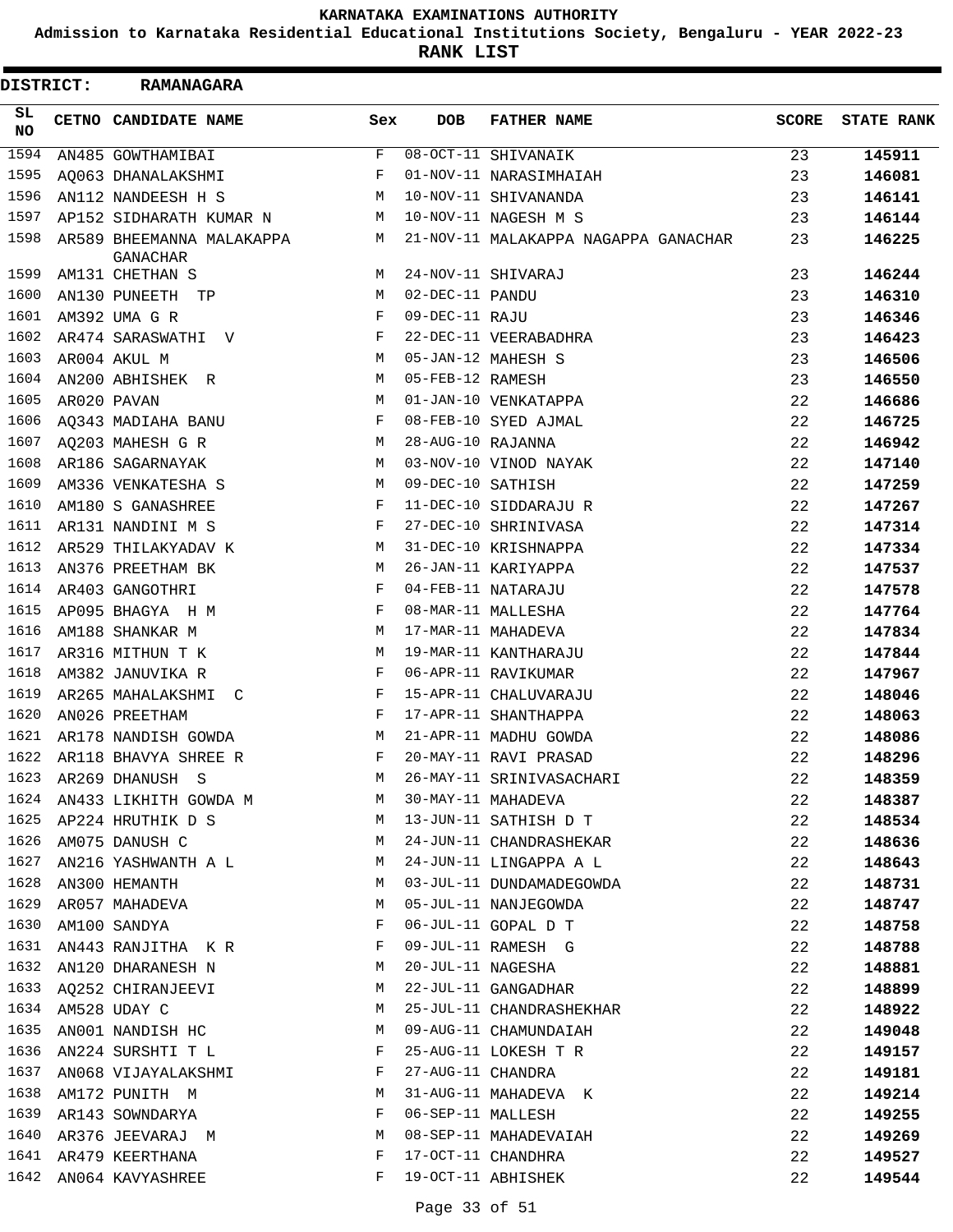**Admission to Karnataka Residential Educational Institutions Society, Bengaluru - YEAR 2022-23**

**RANK LIST**

| DISTRICT: |                 | <b>RAMANAGARA</b>                    |              |                   |                                 |              |                   |
|-----------|-----------------|--------------------------------------|--------------|-------------------|---------------------------------|--------------|-------------------|
| SL.<br>NO |                 | CETNO CANDIDATE NAME                 | Sex          | <b>DOB</b>        | <b>FATHER NAME</b>              | <b>SCORE</b> | <b>STATE RANK</b> |
| 1643      |                 | AP220 TANUSHREE S                    | F            |                   | 24-OCT-11 SHIVARAJU P           | 22           | 149586            |
| 1644      |                 | AM384 MEGHANA G P                    | F            |                   | 19-NOV-11 PUTTASWAMY            | 22           | 149741            |
| 1645      |                 | AQ100 HARSHITHA M K                  | F            | 13-DEC-11 KUMAR   |                                 | 22           | 149883            |
| 1646      |                 | AM218 MONISA                         | F            |                   | 17-DEC-11 VENKATESH             | 22           | 149907            |
| 1647      |                 | AN099 RAKSHA                         | F            |                   | 20-DEC-11 CHINNAGERI            | 22           | 149923            |
| 1648      |                 | AR301 AMULYA B R                     | F            | 03-JAN-12 RAJU    |                                 | 22           | 150010            |
| 1649      |                 | AM461 DHANUSH                        | М            |                   | 16-MAR-12 RAMACHANDRA           | 22           | 150083            |
| 1650      |                 | AQ429 KARTHIK K M                    | M            |                   | 29-MAR-12 MANJUNATH             | 22           | 150090            |
| 1651      |                 | AM514 KUSUMA U                       | F            | 06-AUG-10 UMESH   |                                 | 21           | 150392            |
| 1652      |                 | AM088 JNANAVI P                      | F            |                   | 03-SEP-10 PUTTASWAMY            | 21           | 150436            |
| 1653      |                 | AN311 SURYA A S                      | M            | 12-JAN-11 SHIVAU  |                                 | 21           | 150914            |
| 1654      |                 | AN080 ABHISHEK B H                   | M            |                   | 01-MAR-11 HONNAIAH              | 21           | 151107            |
| 1655      |                 | AP013 DHANUSH C M                    | M            |                   | 05-MAR-11 MANJUNATH C H         | 21           | 151131            |
| 1656      |                 | AN142 RADHIKA S                      | F            |                   | 12-APR-11 SIDDARAJU             | 21           | 151344            |
| 1657      |                 | AN520 YOGITHA K B                    | F            |                   | 21-APR-11 BASAVARAJU            | 21           | 151410            |
| 1658      |                 | AR472 MANOHAR C S                    | M            |                   | 12-MAY-11 SOMASHEKAR            | 21           | 151550            |
| 1659      |                 | AM286 MOHANKUMAR N                   | М            |                   | 12-MAY-11 NAGARAJU              | 21           | 151551            |
| 1660      |                 | AQ091 SOWMYA G R                     | F            | 26-MAY-11 RAJANNA |                                 | 21           | 151653            |
| 1661      |                 | AN566 ANANYA R                       | F            |                   | 29-MAY-11 RAGHU C               | 21           | 151670            |
| 1662      |                 | AM168 MANJULA                        | F            |                   | 08-JUN-11 MUNIRAJU              | 21           | 151771            |
| 1663      |                 | AR395 MOHAN NAIK M                   | M            |                   | 09-JUN-11 MAHADEVANAIK M        | 21           | 151783            |
| 1664      |                 | AN072 MADESH H M                     | M            | 12-JUN-11 MAHESH  |                                 | 21           | 151802            |
| 1665      |                 | AR460 GAGANA S                       | F            |                   | 20-JUN-11 SATHISHA M            | 21           | 151856            |
| 1666      |                 | AR480 LIKITH H R                     | F            | 26-JUN-11 RAJU    |                                 | 21           | 151908            |
| 1667      |                 | AN170 DHANALAKSHMI R                 | F            | 04-JUL-11 RAMESH  |                                 | 21           | 151967            |
| 1668      |                 | AQ271 DHRUTHI                        | F            |                   | 19-JUL-11 CHANDRASHEKHARAIAH    | 21           | 152078            |
| 1669      |                 | AP253 ANUSHREE                       | F            | 23-JUL-11 SURESH  |                                 | 21           | 152103            |
| 1670      |                 | AN307 PREETHI                        | F            |                   | 28-JUL-11 SHIVAIAH              | 21           | 152141            |
| 1671      |                 | AM189 PRATHEEKSHA                    | F            |                   | 03-AUG-11 SIDDARAMU             | 21           | 152181            |
| 1672      |                 | AM420 SANTOSH<br>D                   | M            |                   | 03-AUG-11 DEVARAJU              | 21           | 152185            |
|           |                 | 1673 AR073 HEMANT                    | M            |                   | 14-SEP-11 YAMANAPPA SHEKHARAPPA | 21           | 152438            |
|           |                 | 1674 AM330 SHASHIDHAR S              | M            |                   | 06-OCT-11 SIDDARAJU S B         | 21           | 152551            |
|           |                 | 1675 AN494 KEERTHI P                 | M            |                   | 21-OCT-11 PARAMESH              | 21           | 152632            |
|           | 1676 AM493 SIRI |                                      | M            | 29-OCT-11 KUMAR   |                                 | 21           | 152670            |
|           |                 | 1677 AR482 SHREYA                    | $\mathbf{F}$ |                   | 02-NOV-11 SIDDARAMAIAH          | 21           | 152694            |
|           |                 | 1678 AP229 PUNEETH G S               | М            |                   | 22-NOV-11 SHEKHARA              | 21           | 152810            |
|           |                 | 1679 AQ479 KUSHAL YADAV              | M            |                   | 12-DEC-11 RAJAKUMAR N           | 21           | 152920            |
|           |                 | 1680 AR591 KARTHIK S                 | М            |                   | 17-DEC-11 SANTHOSH              | 21           | 152948            |
|           |                 | 1681 AM250 RAKESH A S                | М            | 17-DEC-11 SURESH  |                                 | 21           | 152953            |
|           |                 | 1682 AR015 LAKSHITH R P              | M            |                   | 02-JAN-12 RAVI CHANDRAN M P     | 21           | 153044            |
| 1683      |                 | AM081 CHANDANA K                     | F            |                   | 09-JUN-10 KRISHNA K             | 20           | 153291            |
|           |                 | 1684 AM002 JEEVAN S                  | М            | 30-NOV-10 SURESH  |                                 | 20           | 153621            |
|           |                 | 1685 AR276 HARSHITH                  | M            |                   | 23-DEC-10 SHIVASHANKARAIAH B S  | 20           | 153669            |
| 1686      |                 | AR205 CHANDRU                        | М            |                   | 01-JAN-11 MUTTHURAJU            | 20           | 153706            |
| 1687      |                 | AN559 SUDHAMA S                      | F            |                   | 02-JAN-11 SUBRAMANYA            | 20           | 153766            |
|           |                 | 1688 AR423 DHANUSH H                 | M            |                   | 10-JAN-11 T A HANUMANTHAIAH     | 20           | 153793            |
|           |                 | 1689 AN496 NITHINGOWDA G S           | M            |                   | 28-JAN-11 SHIVANNA              | 20           | 153850            |
| 1690      |                 | AN572 VINAY   T U                    | M            | 13-FEB-11 UMESH   |                                 | 20           | 153905            |
| 1692      |                 | 1691 AP033 TEJAS B S<br>AM291 DILEEP | M<br>M       | 28-FEB-11 KUMARA  | 22-FEB-11 SHIVANNA              | 20<br>20     | 153941            |
|           |                 |                                      |              |                   |                                 |              | 153957            |
|           |                 |                                      |              | Page 34 of 51     |                                 |              |                   |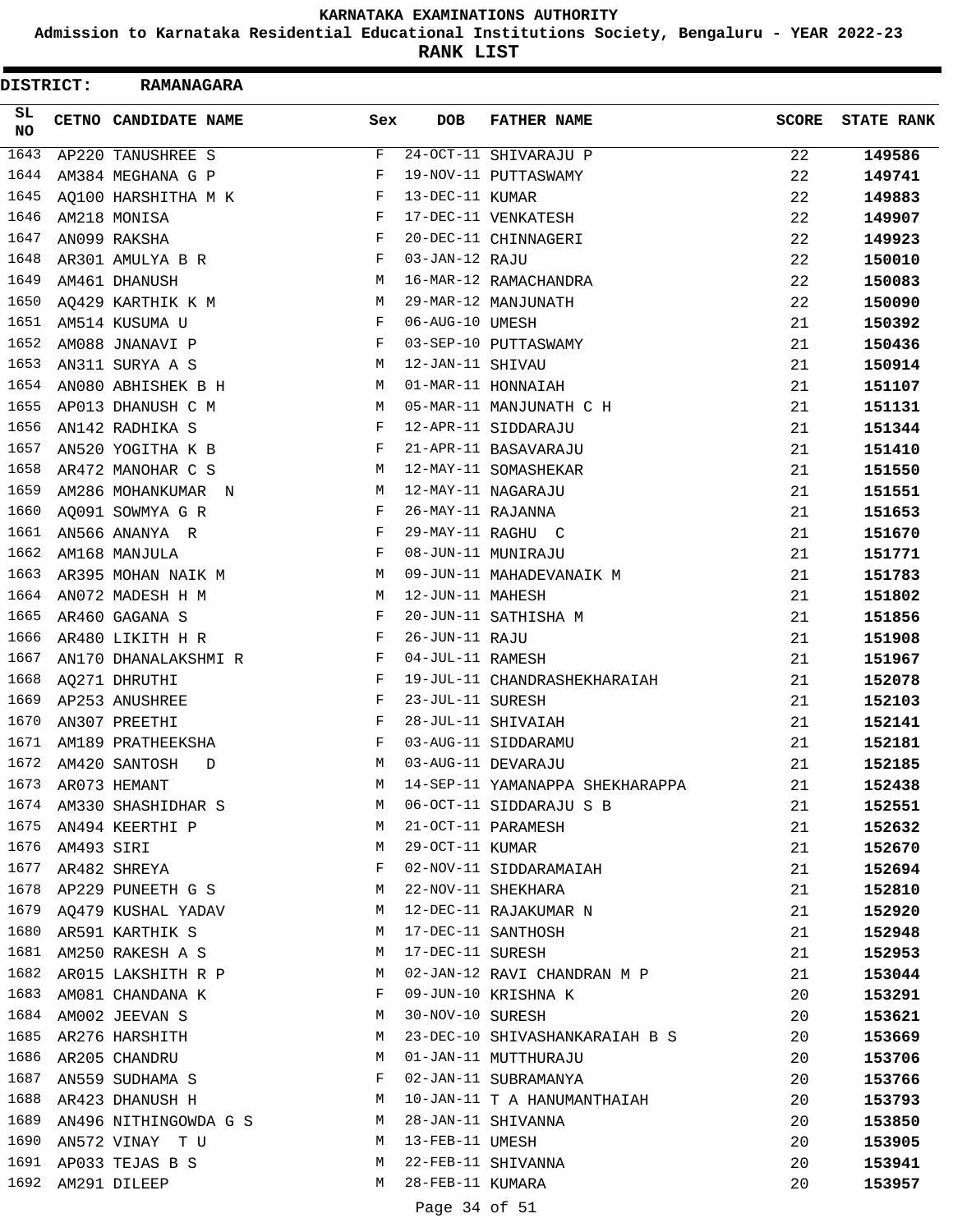**Admission to Karnataka Residential Educational Institutions Society, Bengaluru - YEAR 2022-23**

|          | <b>DISTRICT:</b> | <b>RAMANAGARA</b>             |              |                   |                                 |              |                   |
|----------|------------------|-------------------------------|--------------|-------------------|---------------------------------|--------------|-------------------|
| SL<br>NO |                  | CETNO CANDIDATE NAME          | Sex          | <b>DOB</b>        | <b>FATHER NAME</b>              | <b>SCORE</b> | <b>STATE RANK</b> |
| 1693     |                  | AN247 NITHYA                  | F            | 24-MAR-11 CHANDRU |                                 | 20           | 154052            |
| 1694     |                  | AM414 TANUSH T N              | M            | 05-APR-11 NAGESH  |                                 | 20           | 154114            |
| 1695     |                  | AR278 LALAN GOWDA N           | М            |                   | 30-MAY-11 D NITHYANANDA         | 20           | 154383            |
| 1696     |                  | AP166 PALLAVI BAI             | F            |                   | 10-JUN-11 RAMESH NAIK           | 20           | 154478            |
| 1697     |                  | AM028 SPURTHI P               | F            |                   | 19-JUN-11 PURUSHOTHAMA          | 20           | 154532            |
| 1698     |                  | AO467 GIRISH S HULIYAPPANAVAR | M            |                   | 20-JUN-11 SUBHAS HULIYAPPANAVAR | 20           | 154535            |
| 1699     |                  | AM378 KUSHAL GOWDA R          | М            | 23-JUN-11 RAMESH  |                                 | 20           | 154554            |
| 1700     |                  | AR485 DEEPAK H                | M            |                   | 24-JUN-11 HANUMANTHU            | 20           | 154558            |
| 1701     |                  | AQ342 ASIYAA                  | F            |                   | 28-JUN-11 ABDUL RASID           | 20           | 154587            |
| 1702     |                  | AQ394 AMULYA K R              | F            |                   | 08-JUL-11 RANGASWAMAIAH         | 20           | 154663            |
| 1703     |                  | AR595 SUMANTH GOWDA R         | М            |                   | 15-AUG-11 RAVI KUMAR M C        | 20           | 154870            |
| 1704     |                  | AR011 HARSHITHA R             | F            | 26-AUG-11 RAJESHA |                                 | 20           | 154930            |
| 1705     |                  | AR078 HEMASHREE N             | F            |                   | 28-AUG-11 NANJUNDESH            | 20           | 154938            |
| 1706     |                  | AR116 YASHVANTKUMAR D         | М            |                   | 10-SEP-11 DEVAPPA GUDIGERA      | 20           | 155013            |
| 1707     |                  | AQ148 DHANANJAYA U            | M            |                   | 04-OCT-11 UMESH B S             | 20           | 155127            |
| 1708     |                  | AQ127 HARSHA<br>$\mathbb{P}$  | М            |                   | 19-OCT-11 PRAKASH<br>G          | 20           | 155205            |
| 1709     |                  | AM468 BALAJI A S              | M            | 27-OCT-11 SWAMY   |                                 | 20           | 155240            |
| 1710     |                  | AP200 DODDAMMA P              | F            |                   | 18-NOV-11 PUTTASWAMI            | 20           | 155344            |
| 1711     |                  | AR588 SWAMY M                 | M            | 20-DEC-11 MARAPPA |                                 | 20           | 155482            |
| 1712     |                  | AR349 GOWTHAMI                | F            |                   | 26-DEC-11 PRASANNA              | 20           | 155498            |
| 1713     |                  | AR438 PANKAJ S                | M            |                   | 24-JUL-12 SHIVA KUMAR           | 20           |                   |
| 1714     |                  |                               | M            |                   |                                 |              | 155635            |
| 1715     |                  | AN116 SHASANK GOWDA           | F            |                   | 24-APR-10 HANUMATHA             | 19           | 155740            |
|          |                  | AM400 BHOOMIKA                |              |                   | 26-JUN-10 NINGAPPA              | 19           | 155781            |
| 1716     |                  | AM164 YASHASHVINI             | F            |                   | 06-DEC-10 KUMAR H D             | 19           | 156029            |
| 1717     |                  | AR034 NAVEEN D N              | M            |                   | 06-JAN-11 NARASIMHA MURTHY      | 19           | 156165            |
| 1718     |                  | AN373 DHANUSH GOWDA M         | M            |                   | 31-JAN-11 MANJUNATHA D          | 19           | 156230            |
| 1719     |                  | AM507 MONISHA R               | F            |                   | 18-MAR-11 RAJANNA K P           | 19           | 156377            |
| 1720     |                  | AP164 SWATHI M                | F            |                   | 18-MAR-11 MANTESWAMY            | 19           | 156380            |
|          |                  | 1721 AM548 AMBUJA             | $\mathbf F$  |                   | 23-APR-11 KUMAR M J             | 19           | 156512            |
| 1722     |                  | AM003 PRAJWAL G S             |              |                   | M 14-MAY-11 SIDDARAJU           | 19           | 156609            |
| 1723     |                  | AN569 MADESHA V               | M            |                   | 24-MAY-11 VEDIYAPPA             | 19           | 156650            |
| 1724     |                  | AQ386 KUMARI                  | F            |                   | 03-JUN-11 HONNAIAH              | 19           | 156712            |
|          |                  | 1725 AP173 NIKHITHA           | F            | 11-JUL-11 RAVI    |                                 | 19           | 156910            |
| 1726     |                  | AM457 GAGANRAJU M             | М            |                   | 18-JUL-11 MAHADEVA H N          | 19           | 156936            |
| 1727     |                  | AN139 PRAVEEN KUMAR M         | M            | 02-AUG-11 MADESH  |                                 | 19           | 157021            |
| 1728     |                  | AQ289 PRADEEP IRANNA BANI     | M            |                   | 13-AUG-11 IRANNA NAGAPPA BANI   | 19           | 157069            |
|          |                  | 1729 AQ395 KETHAN M           | M            |                   | 25-AUG-11 MAHESH K              | 19           | 157133            |
| 1730     |                  | AN504 SHIVANANDA              | М            |                   | 20-OCT-11 ANDANAIAH             | 19           | 157348            |
| 1731     |                  | AM246 SPOORTHY                | F            |                   | 16-NOV-11 SHIVALINGA            | 19           | 157451            |
| 1732     |                  | AN334 PREETHI BAI             | $\mathbf{F}$ |                   | 11-DEC-11 RAMESHA NAIK          | 19           | 157547            |
|          |                  | 1733 AP154 KUSHAL GOWDA G S   | M            |                   | 01-FEB-12 SIDDAMALLAIAH         | 19           | 157671            |
|          |                  | 1734 AR399 YASWANTH K S       | М            |                   | 19-OCT-12 SHIVARAJ K H          | 19           | 157717            |
| 1735     |                  | AN158 CHINMAYI                | F            |                   | 07-MAR-11 BHARATH KUMAR         | 18           | 158325            |
| 1736     |                  | AR160 LAKSHMISHA B            | M            |                   | 02-MAY-11 BUJELINGAIAH H M      | 18           | 158523            |
| 1737     |                  | AR046 SRUJAN KR               | M            | 22-MAY-11 RAJESH  |                                 | 18           | 158600            |
| 1738     |                  | AR515 BHARATH                 | М            |                   | 17-JUN-11 BORALINGEGOWDA        | 18           | 158728            |
| 1739     |                  | AP240 YASHWANTH C             | М            |                   | 30-JUL-11 CHIKKARAJU            | 18           | 158925            |
| 1740     |                  | AQ134 PALLAVI B K             | F            | 03-AUG-11 KRISHNA |                                 | 18           | 158948            |
|          |                  | 1741 AM159 SHILPA S           | F            |                   | 08-AUG-11 SRINIVASA             | 18           | 158968            |
| 1742     |                  | AN007 DARSHINI R              | F            |                   | 16-AUG-11 RAJASHEKAR            | 18           | 158996            |
|          |                  |                               |              | Page 35 of 51     |                                 |              |                   |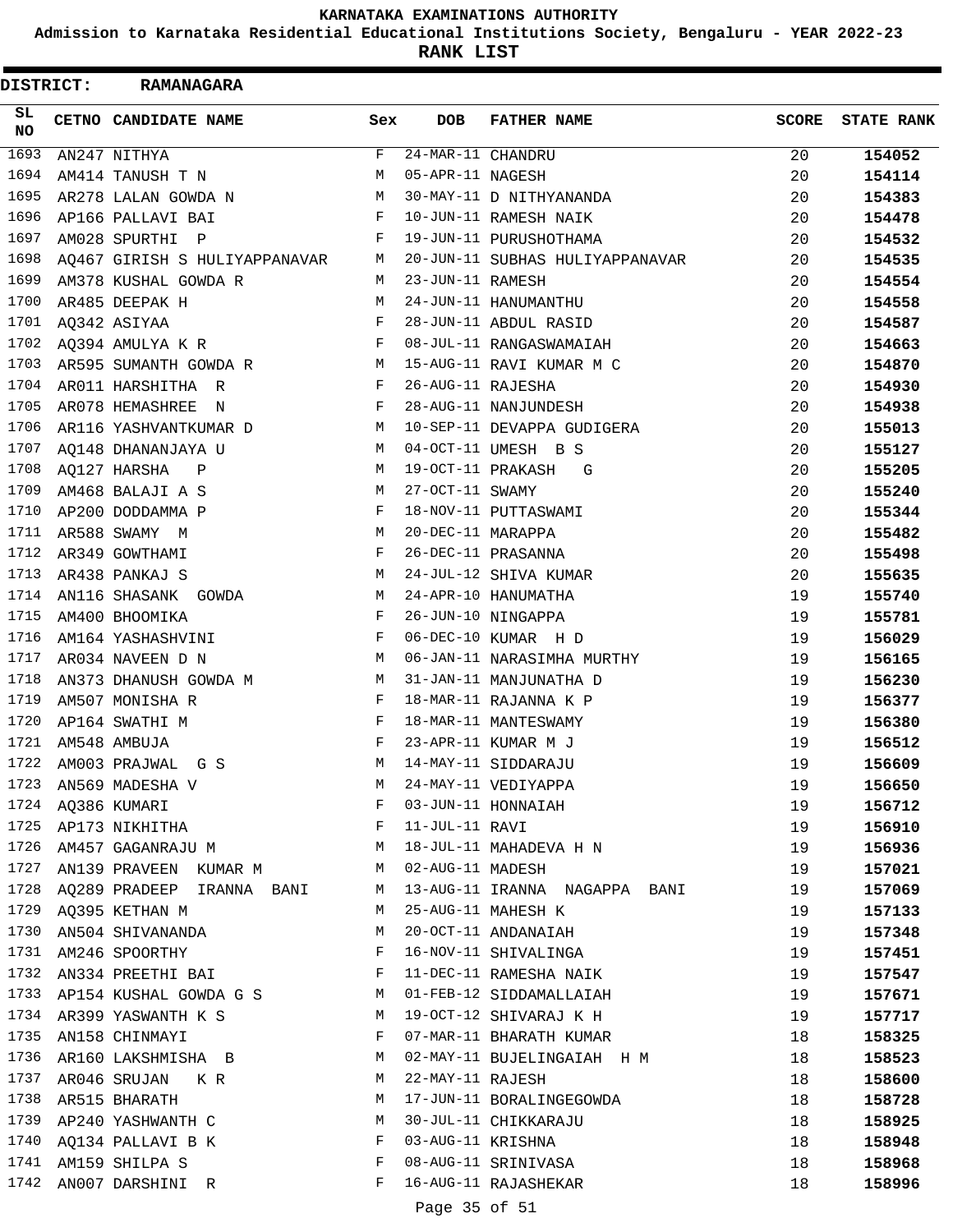**Admission to Karnataka Residential Educational Institutions Society, Bengaluru - YEAR 2022-23**

**RANK LIST**

| <b>DISTRICT:</b> |                 | <b>RAMANAGARA</b>                                                                       |     |                   |                                                                        |              |                   |
|------------------|-----------------|-----------------------------------------------------------------------------------------|-----|-------------------|------------------------------------------------------------------------|--------------|-------------------|
| SL<br><b>NO</b>  |                 | CETNO CANDIDATE NAME                                                                    | Sex | DOB               | <b>FATHER NAME</b>                                                     | <b>SCORE</b> | <b>STATE RANK</b> |
| 1743             |                 | AN088 INCHARA                                                                           | F   | 22-AUG-11 KUMARA  |                                                                        | 18           | 159029            |
| 1744             |                 | AR360 HARSHA                                                                            | М   |                   | 26-AUG-11 HANUMAIAH                                                    | 18           | 159052            |
| 1745             |                 | AP227 HARSHA                                                                            | М   |                   | 27-AUG-11 RAVI CHANDRA                                                 | 18           | 159055            |
| 1746             |                 | AN233 HUZAIN KHAN                                                                       | M   |                   | 11-SEP-11 SAIFULLA KHAN                                                | 18           | 159110            |
| 1747             |                 | AM501 ULLASHITHA K L                                                                    | F   | 23-SEP-11 LOKESH  |                                                                        | 18           | 159152            |
| 1748             |                 | AP259 KEERTHI                                                                           | F   | 19-OCT-11 LOKESHA |                                                                        | 18           | 159238            |
| 1749             |                 | AR562 PRARTHANA                                                                         | F   |                   | 30-OCT-11 SHRINIVAS                                                    | 18           | 159265            |
| 1750             |                 | AN328 KOUSHIK                                                                           | M   |                   | 14-NOV-11 NINGARAJU                                                    | 18           | 159308            |
| 1751             |                 | AR531 KAMALESH R V                                                                      | М   |                   | 15-NOV-11 VENKATESH R C                                                | 18           | 159315            |
| 1752             |                 | AM181 SHARATH M                                                                         | М   |                   | 30-NOV-11 MAHESH D                                                     | 18           | 159365            |
| 1753             |                 | AN006 ULLAS GOWDA                                                                       | M   | 09-DEC-11 RAGU    |                                                                        | 18           | 159397            |
| 1754             |                 | AM156 PUNYASHREE H P                                                                    | F   |                   | 19-DEC-11 PRAKASH H C                                                  | 18           | 159421            |
| 1755             |                 | AR141 PRAJWAL M A                                                                       | M   | 20-DEC-11 ARJUN   |                                                                        | 18           | 159424            |
| 1756             |                 | AN567 DILEEPA H S                                                                       | М   |                   | 25-DEC-11 SHIVAPUTTA                                                   | 18           | 159435            |
| 1757             |                 | AP215 SANJEEV                                                                           | М   |                   | 01-JAN-12 NAGARAJU T P                                                 | 18           | 159470            |
| 1758             |                 | AQ458 THANUSHRI T                                                                       | F   |                   | 18-JAN-12 THIMMAIAH                                                    | 18           | 159487            |
| 1759             |                 | AQ328 ABHIRAMA KJ                                                                       | M   |                   | 23-JAN-12 JAYARAMA                                                     | 18           | 159489            |
| 1760             |                 | AN481 VARSHINI B N                                                                      | F   |                   | 24-JAN-12 NAGARAJU                                                     | 18           | 159493            |
| 1761             |                 | AN267 VISHWASH NAIK                                                                     | M   |                   | 23-AUG-08 SHASHIKUMAR                                                  | 17           | 159531            |
| 1762             |                 | AR255 CHETHAN L                                                                         | M   |                   | 29-AUG-10 LAKSHMINARAYANA B                                            | 17           | 159653            |
| 1763             |                 | AP042 SHIVAPRASAD                                                                       | М   | 10-DEC-10 MALLESH |                                                                        | 17           | 159773            |
| 1764             |                 | AQ318 K KESHAVA                                                                         | М   |                   | 15-MAR-11 LATE KUMARA                                                  | 17           | 159978            |
| 1765             |                 | AM373 SINDHOORA                                                                         | F   |                   | 25-MAY-11 MANGALASWAMY                                                 | 17           | 160197            |
| 1766             |                 | AM227 SANJU R                                                                           | M   | 28-MAY-11 RAMESH  |                                                                        | 17           | 160203            |
| 1767             |                 | AM068 SYED FAIZAN                                                                       | M   |                   | 20-JUN-11 SYED SUHEL                                                   | 17           | 160297            |
| 1768             |                 | AQ238 VENKATESHA S                                                                      | М   |                   | 29-JUN-11 SHARANABASAVA                                                | 17           | 160336            |
| 1769             |                 | AM149 MADESHA M                                                                         | M   |                   | 28-JUL-11 MUTTARAJU                                                    | 17           | 160451            |
| 1770             |                 | AM412 LIKITH                                                                            | М   | 20-AUG-11 RAJU    |                                                                        | 17           | 160532            |
| 1771             |                 | AM121 JAGADESHWARI                                                                      | F   | 07-SEP-11 MALLESH |                                                                        | 17           | 160586            |
| 1772             |                 | AQ206 HEMANTHGOWDA M                                                                    | M   |                   | 20-OCT-11 MANJUNATH M C                                                | 17           | 160712            |
|                  |                 | 1773 AR209 ADARSH K S                                                                   | M   |                   | 06-NOV-11 SURESH K R                                                   | 17           | 160763            |
|                  |                 | 1774 AR099 PUSHPALATHA L                                                                |     |                   | 22-NOV-11 LINGAIAH                                                     | 17           | 160817            |
|                  |                 |                                                                                         |     |                   | 1775 AN165 TANUJ KUMAR N M 02-JAN-12 NARSHIMHAMURTHY R                 | 17           | 160929            |
|                  |                 | 1776 AR590 ABMIKA<br>F 01-JAN-10 BEEMANNA                                               |     |                   |                                                                        | 16           | 161005            |
|                  |                 | 1777 AM481 SHASHANK M M 19-SEP-10 MANJESH D                                             |     |                   |                                                                        | 16           | 161113            |
|                  |                 |                                                                                         |     |                   | 1778 AP144 HEMANTH NAIK M 02-OCT-10 THOLACHII NAIK                     | 16           | 161125            |
|                  |                 | PATIL                                                                                   |     |                   | 1779 AR408 SRISHAILA RAMANNA BIRADAR M 13-DEC-10 RAMANNA BIRADAR PATIL | 16           | 161214            |
|                  | 1780 AN431 SUMA |                                                                                         | F   |                   | 01-JAN-11 SIDDARAJU                                                    | 16           | 161279            |
|                  |                 | 1781 AR350 K LAVANYA                                                                    | F   |                   | 03-MAY-11 KARIYANNA                                                    | 16           | 161599            |
|                  |                 | 1782 AM265 CHAITHRA                                                                     | F   | 30-JUN-11 RAJU    |                                                                        | 16           | 161765            |
|                  |                 | 1783 AP011 PREETHAM G N M                                                               |     |                   | 29-JUL-11 NARASIMHAIAH G N                                             | 16           | 161871            |
|                  |                 | $\mathbb{F}^{\mathbb{Z}}$ . The set of $\mathbb{F}^{\mathbb{Z}}$<br>1784 AR173 DEVIKA L |     |                   | 25-AUG-11 LAKSHMANA                                                    | 16           | 161952            |
|                  |                 | 1785 AN360 KAVYA                                                                        |     |                   | 20-SEP-11 PUTTASWAMY                                                   | 16           | 162035            |
| 1786             |                 | AN360 KAVYA<br>AR288 RANGASWAMY M                                                       |     |                   | 25-SEP-11 CHIKKARANGAIAH                                               | 16           | 162052            |
| 1787             |                 | AR328 RAKESH K                                                                          | M   |                   | 04-OCT-11 KARIYAPPA                                                    | 16           | 162077            |
|                  |                 | 1788 $AQ047$ GOWTHAM M N                                                                |     |                   | 14-NOV-11 NAVEEN KUMAR Y                                               | 16           | 162190            |
|                  |                 | 1789 AN507 MADESHA K                                                                    |     |                   | M 04-DEC-11 KARIYAPPA                                                  | 16           | 162240            |
| 1790             |                 |                                                                                         |     |                   | AN252 MADAN NAIK MARING MARING 23-DEC-11 MAHADEVA NAIK                 | 16           | 162278            |
|                  |                 | 1791 AR286 BHUVAN G                                                                     |     |                   | M 29-MAR-10 GAVIRAJU K                                                 | 15           | 162415            |
|                  |                 |                                                                                         |     |                   |                                                                        |              |                   |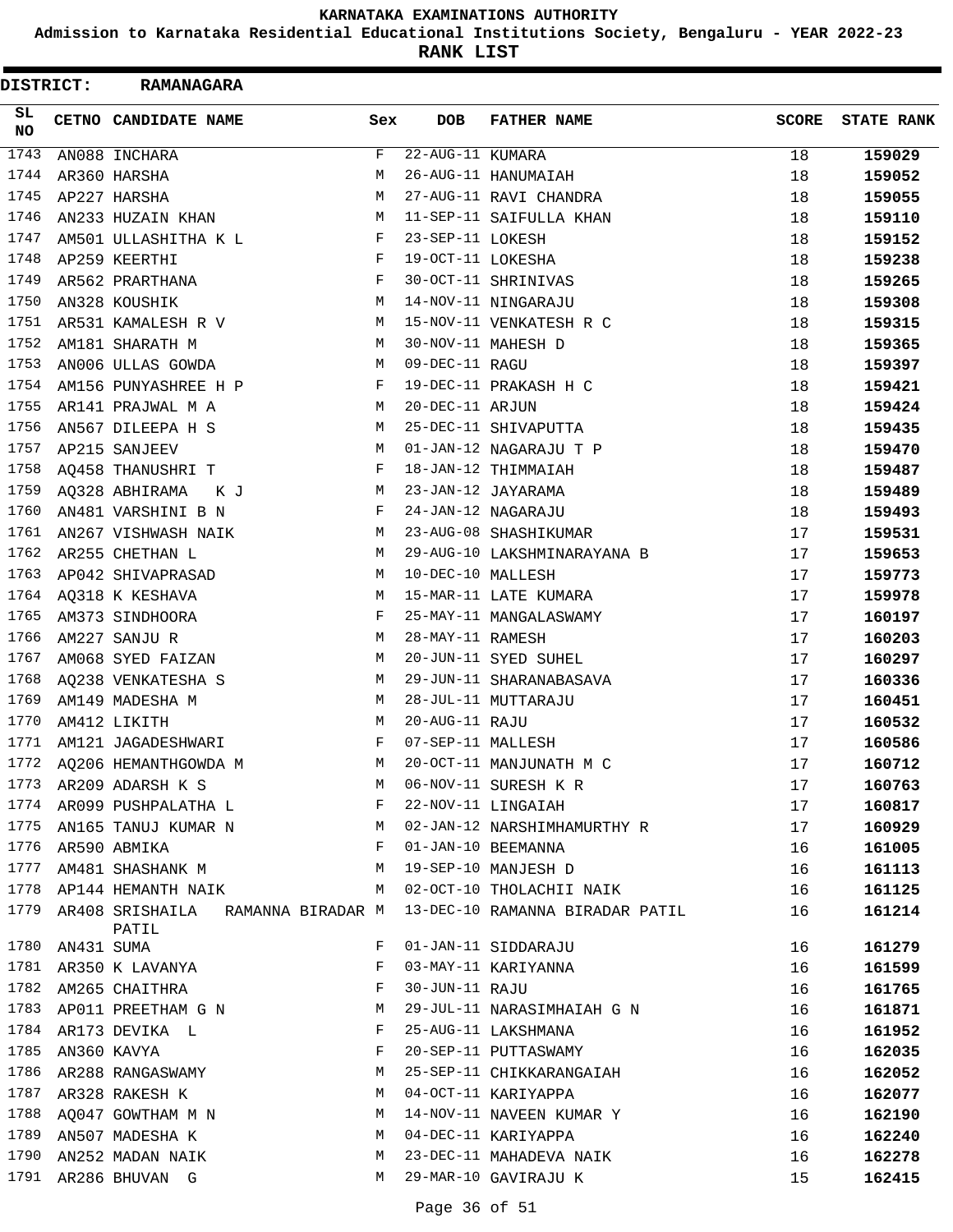**Admission to Karnataka Residential Educational Institutions Society, Bengaluru - YEAR 2022-23**

**RANK LIST**

| DISTRICT: |                  | <b>RAMANAGARA</b>                     |             |                     |                                      |              |                   |
|-----------|------------------|---------------------------------------|-------------|---------------------|--------------------------------------|--------------|-------------------|
| SL<br>NO  |                  | CETNO CANDIDATE NAME                  | Sex         | <b>DOB</b>          | <b>FATHER NAME</b>                   | <b>SCORE</b> | <b>STATE RANK</b> |
| 1792      | AM129 GAJA       |                                       | М           | $10$ -JUL-10 KUMARA |                                      | 15           | 162440            |
| 1793      |                  | AN140 DEELIPGOWDA D                   | M           |                     | 14-DEC-10 DEVARAJU                   | 15           | 162561            |
| 1794      |                  | AR235 SINCHANA N K                    | F           |                     | 07-JAN-11 KUMAR N S                  | 15           | 162626            |
| 1795      |                  | AN500 SOUNDARYA                       | F           |                     | 06-MAR-11 RUDRANAIK                  | 15           | 162725            |
| 1796      |                  | AR256 PUNEETH M                       | M           |                     | 16-MAR-11 MUNIYANNA                  | 15           | 162747            |
| 1797      |                  | AP247 PUNITH                          | M           |                     | 14-MAY-11 SHIVANNA                   | 15           | 162892            |
| 1798      |                  | AR251 KUSHAL GOWDA D                  | М           |                     | 03-JUN-11 DEVARAJ K T                | 15           | 162957            |
| 1799      |                  | AM458 HITESH KUMAR M A                | М           | 04-JUN-11 ANANDA    |                                      | 15           | 162963            |
| 1800      |                  | AR534 ABILASHA                        | М           | 16-JUN-11 BABU      |                                      | 15           | 163002            |
| 1801      |                  | AM163 TEJASWINI                       | F           | 07-AUG-11 DEVAIAH   |                                      | 15           | 163152            |
| 1802      |                  | AN111 K SAGAR                         | М           | 30-SEP-11 KUMARA    |                                      | 15           | 163289            |
| 1803      |                  | AM043 MAHALAKSHMI                     | F           | 14-OCT-11 RAMESH    |                                      | 15           | 163321            |
| 1804      |                  | AQ192 KIRAN S                         | M           |                     | 17-OCT-11 SHIVA LINGAIAH             | 15           | 163331            |
| 1805      |                  | AM241 KIRANGOWDA S B                  | М           |                     | 17-OCT-11 BOREGOWDA                  | 15           | 163332            |
| 1806      |                  | AP108 GAGAN G K                       | M           | 03-NOV-11 KUMAR     |                                      | 15           | 163380            |
| 1807      |                  | AP060 AMULYA                          | F           | 04-NOV-11 KABBALA   |                                      | 15           | 163381            |
| 1808      |                  | AQ135 CHANDRASHEKAR R                 | M           |                     | 06-DEC-11 RAMAKRISHNAIAH             | 15           | 163453            |
| 1809      |                  | AM482 SURESH KUMAR HS                 | M           |                     | 07-DEC-11 SURESH H T                 | 15           | 163457            |
| 1810      |                  | AQ263 GANGAN GOWDA B H                | М           |                     | 28-DEC-11 HANUMESH                   | 15           | 163497            |
| 1811      |                  | AQ089 SAMARTH M                       | M           | 02-DEC-12 MURTHY    |                                      | 15           | 163556            |
| 1812      |                  | AN235 CHARAN GOWDA T R                | M           | 02-JAN-11 RAGHU     |                                      | 14           | 163819            |
| 1813      |                  | AM199 SANJAY                          | M           |                     | 01-APR-11 SIDDARAJU                  | 14           | 163966            |
| 1814      |                  | AM202 SPANDANA                        | F           |                     | 07-APR-11 KADEGOWDA                  | 14           | 163986            |
| 1815      |                  | AR279 REVANT                          | M           | 02-MAY-11 ANAND     |                                      | 14           | 164045            |
| 1816      |                  | AP161 NIKIL H                         | М           |                     | 04-JUN-11 HANUMANTHAIAH              | 14           | 164137            |
| 1817      |                  | AN213 CHALUVARAJU                     | M           |                     | 19-SEP-11 KEMPEGOWDA                 | 14           | 164418            |
| 1818      |                  | AP114 PREETHI S                       | F           | 25-SEP-11 SWAMY K   |                                      | 14           | 164431            |
| 1819      |                  | AP113 PRADEEP                         | М           | 12-DEC-11 RAJA      |                                      | 14           | 164596            |
| 1820      |                  | AN107 BHUVANESH P                     | М           |                     | 25-DEC-11 PUTTAMAADA                 | 14           | 164620            |
| 1821      |                  | AO133 RAMYA R                         | F           |                     | 13-SEP-10 RAMEGOWDA                  | 13           | 164821            |
|           |                  | 1822 AN518 PUNITH K                   | M           |                     | 16-APR-11 KUMAR S E                  | 13           | 165135            |
| 1823      |                  | AM575 AKSHAY T S                      | M           |                     | 06-MAY-11 SHASHIKUMAR T B            | 13           | 165169            |
|           | 1824 AQ393 AJAYA | <b>M</b>                              |             |                     | 05-JUN-11 MALIYAPPA                  | 13           | 165248            |
|           |                  | 1825 AR083 RASHMI H K                 | $$\rm \,F$$ | 12-JUN-11 KALAIAH   |                                      | 13           | 165267            |
|           |                  | 1826 AR411 VIJAY C P M                |             |                     | 16-JUN-11 PUTTASWAMY                 | 13           | 165285            |
| 1827      |                  | AR584 YASWANTHGOWDA M                 |             |                     | 16-JUN-11 RAJGOPAL                   | 13           | 165286            |
| 1828      |                  | $\mathbf{F}$<br>AM153 JANHAVI P R     |             | 18-JUN-11 RAJU      |                                      | 13           | 165291            |
|           |                  | 1829 AN462 RASHMI BAI M               |             |                     | 18-JUN-11 MARIYAPPA NAIK             | 13           | 165292            |
|           |                  | 1830 AR453 SIDDESH<br>M <sub>1</sub>  |             | 24-JUN-11 JOGAIAH   |                                      | 13           | 165306            |
|           |                  | 1831 AN239 LIKITH P                   | M           |                     | 26-JUN-11 PRADEEP R                  | 13           | 165311            |
|           |                  | 1832 AM298 SOUNDARYA CK F             |             | 04-AUG-11 KUMAR     |                                      | 13           | 165416            |
|           |                  | 1833 AR412 LIKHITH N                  |             |                     | M 20-AUG-11 NAGESH                   | 13           | 165451            |
|           |                  | 1834 AQ195 SOWNDARYA S                |             |                     | 22-AUG-11 SHIVANNA                   | 13           | 165457            |
| 1835      |                  | AR198 SANGEETA ANANDAPPA GUJJAL F     |             |                     | 29-AUG-11 ANANDAPPA NINGAPPA GUJJAL  | 13           | 165474            |
| 1836      |                  | AQ499 SHARATH P G<br>$\mathbf{M}$     |             |                     | 09-SEP-11 GANGAIAH R                 | 13           | 165497            |
|           |                  | 1837 AR384 MAHESH LACHAMAPPA GUJJAL M |             |                     | 10-SEP-11 LACHAMAPPA NINGAPPA GUJJAL | 13           | 165500            |
|           |                  | 1838 AM355 DILIP K G                  | M           |                     | 01-DEC-11 GOVINDAIAH                 | 13           | 165657            |
|           |                  | 1839 AQ500 SINDHU H R F               |             | 08-DEC-11 RAJAPPA   |                                      | 13           | 165673            |
|           |                  | 1840 AR364 SHASHIKUMARA M             |             |                     | 05-SEP-10 RUDRAPPA                   | 12           | 165872            |
|           |                  | 1841 AP155 SANJU N R                  | M           | 25-SEP-10 RAJU      |                                      | 12           | 165888            |
|           |                  |                                       |             | Page 37 of 51       |                                      |              |                   |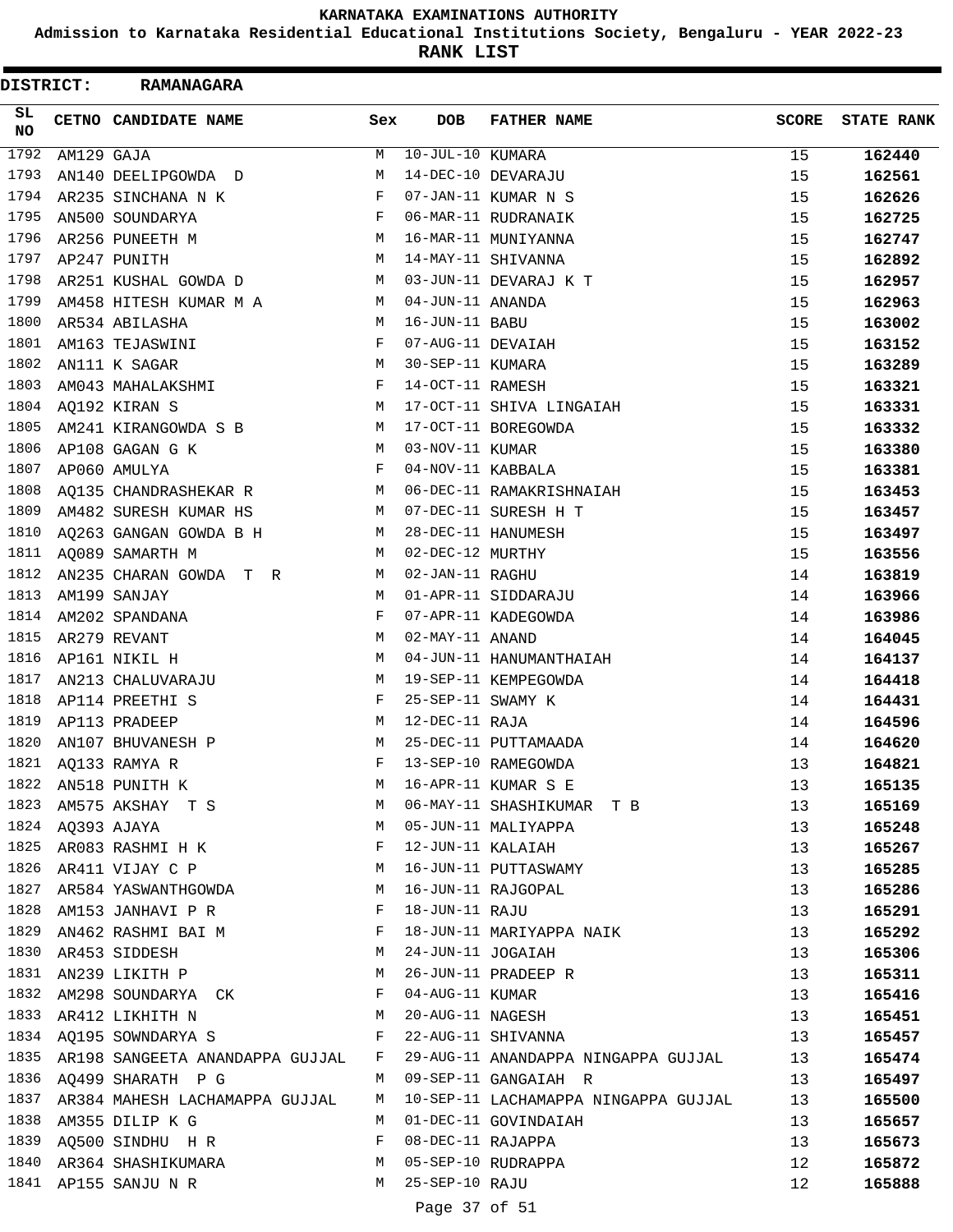**Admission to Karnataka Residential Educational Institutions Society, Bengaluru - YEAR 2022-23**

**RANK LIST**

 $\blacksquare$ 

| DISTRICT:       |            | <b>RAMANAGARA</b>          |     |                   |                                  |              |                   |
|-----------------|------------|----------------------------|-----|-------------------|----------------------------------|--------------|-------------------|
| SL<br><b>NO</b> |            | CETNO CANDIDATE NAME       | Sex | <b>DOB</b>        | <b>FATHER NAME</b>               | <b>SCORE</b> | <b>STATE RANK</b> |
| 1842            |            | AN348 NISHANTH R           | M   |                   | $\overline{01}$ -JAN-11 RACHAPPA | 12           | 166010            |
| 1843            |            | AN316 ABHISHEK NAIK        | М   |                   | 14-JAN-11 MAHADEVA NAIK          | 12           | 166035            |
| 1844            |            | AQ033 MOINUDIN             | М   |                   | 20-JAN-11 SADIQ PASHA            | 12           | 166043            |
| 1845            | AR550 DORE |                            | М   | 28-MAY-11 ASHOK   |                                  | 12           | 166262            |
| 1846            |            | AQ496 KUSUMA               | F   |                   | 04-JUN-11 NARASIMAIAH            | 12           | 166285            |
| 1847            |            | AR138 RAKESH               | M   |                   | 12-JUN-11 SHIVASWAMY             | 12           | 166315            |
| 1848            |            | AR277 NAYANA S             | F   |                   | 25-JUL-11 SHIVANNA               | 12           | 166418            |
| 1849            |            | AM523 HEMANYA              | F   |                   | 30-JUL-11 KRISHNABHOVI           | 12           | 166429            |
| 1850            |            | AN505 SPOORTHI             | F   |                   | 15-SEP-11 MAHADEVA               | 12           | 166520            |
| 1851            |            | AQ261 KUSHAL M S           | М   |                   | 21-SEP-11 SHIVAKUMAR M S         | 12           | 166531            |
| 1852            |            | AM297 MANJULA S            | F   |                   | 26-SEP-11 SHIVASHANKER           | 12           | 166543            |
| 1853            |            | AM242 SUCHITRA             | F   |                   | 21-OCT-11 JAGADEESHACHARI        | 12           | 166589            |
| 1854            |            | AN482 VIVEK K P            | M   |                   | 29-OCT-11 PRABHAKAR              | 12           | 166605            |
| 1855            |            | AR530 NIKHIL               | M   |                   | 02-NOV-11 SIDDARAMAIAH           | 12           | 166609            |
| 1856            |            | AQ359 NAGESH V             | M   |                   | 23-NOV-11 VENKATESH              | 12           | 166647            |
| 1857            |            | AQ215 UMME HABIBA          | F   |                   | 30-NOV-11 DADAPEER               | 12           | 166658            |
| 1858            |            | AN405 NIRANJAN MURTHY D S  | M   |                   | 04-DEC-11 SHIVARAJU T M          | 12           | 166669            |
| 1859            |            | AN495 MADAN KUMAR S        | M   | 13-DEC-11 SURESH  |                                  | 12           | 166679            |
| 1860            |            | AM097 SHARATHKUMAR M V M V | M   |                   | 05-MAR-10 VENKATESH M R          | 11           | 166790            |
| 1861            |            | AM157 SANJU                | F   |                   | 09-FEB-11 LATE SHIVAKUMAR        | 11           | 167000            |
| 1862            |            | AQ196 THANUJA              | F   | 16-MAY-11 RAVI    |                                  | 11           | 167167            |
| 1863            |            | AM184 Sinchana             | F   | 18-MAY-11 RAVI    |                                  | 11           | 167173            |
| 1864            |            | AQ132 RAJESHWARI N         | F   |                   | 12-JUN-11 NARAYANAPPA            | 11           | 167240            |
| 1865            |            | AQ021 JEEVAN RANGA         | М   |                   | 12-AUG-11 RANGAMADAIAH           | 11           | 167389            |
| 1866            |            | AR262 CHAITHRA N           | F   | 17-AUG-11 NAGESHA |                                  | 11           | 167402            |
| 1867            |            | AM200 SINCHANA N           | F   |                   | 22-OCT-11 NINGASHETTY            | 11           | 167528            |
| 1868            |            | AN011 MANJUSHREE           | F   |                   | 25-OCT-11 MUTTURAJU              | 11           | 167539            |
| 1869            |            | AR505 JAGATH K P           | M   |                   | 08-DEC-11 PARASHURAM K R         | 11           | 167605            |
| 1870            |            | AQ104 MANJUNATHA M         | М   |                   | 03-FEB-11 MAHALINGAIAH           | 10           | 167942            |
|                 |            | 1871 AR414 HITESH GOWDA M  | M   |                   | 16-MAR-11 MAHADEVA D M           | 10           | 167988            |
| 1872            |            | AM558 RAHUL J B            | М   |                   | 17-APR-11 BASAVEGOWDA            | 10           | 168036            |
| 1873            |            | AM444 SINCHANA GOWDA K N   | F   |                   | 23-MAY-11 NARAYANA               | 10           | 168110            |
|                 |            | 1874 AR567 MANJUNATHA      | M   |                   | 17-JUL-11 SIDDAIAH               | 10           | 168230            |
| 1875            |            | AR100 CHANDAN S            | M   |                   | 01-AUG-11 SHIVANNA               | 10           | 168256            |
| 1876            |            | AR552 NITHISHRAJ S         | M   |                   | 26-NOV-11 SHIVAKUMAR R           | 10           | 168456            |
| 1877            |            | AM339 CHINTHANA            | F   | 29-NOV-11 SURESH  |                                  | 10           | 168466            |
| 1878            |            | AN062 GANESHA V            | М   |                   | 05-DEC-10 VENKATESHA             | 9            | 168668            |
| 1879            |            | AN412 AMRUTHA L            | F   |                   | 01-JAN-11 LOKESH L L             | 9            | 168685            |
| 1880            |            | AN437 AKASH S N            | М   |                   | 16-APR-11 NINGARAJU              | 9            | 168828            |
| 1881            |            | AQ473 LAKSHMIDEVI          | F   |                   | 02-JUN-11 BASAVARAJU             | 9            | 168895            |
|                 |            | 1882 AM225 HEMAVATHI       | F   |                   | 06-JUN-11 MARISWAMY              | 9            | 168901            |
|                 |            | 1883 AM244 CHANNEGOWDA     | М   |                   | 09-JUL-11 ANKEGOWDA              | 9            | 168956            |
|                 |            | 1884 AN145 PALLAVI BAI     | F   |                   | 14-JUL-11 BALAJI NAIK            | 9            | 168971            |
| 1885            |            | AQ352 LAKSHMI M R          | F   | 18-JUL-11 RAMESH  |                                  | 9            | 168977            |
| 1886            |            | AN317 YASHAVANTH NAIK      | M   |                   | 12-SEP-11 NARASIMHA MURTHY NAIK  | 9            | 169073            |
| 1887            |            | AN399 YASHAVANTH R         | M   | 05-DEC-11 RAVI    |                                  | 9            | 169188            |
| 1888            |            | AM406 SANGEETHA            | F   |                   | 30-DEC-11 GOVINDARAJU            | 9            | 169219            |
| 1889            |            | AQ234 CHIRAG B N           | M   |                   | 14-JAN-12 NAGARAJA               | 9            | 169235            |
| 1890            |            | AR236 BHAVANI              | F   |                   | 22-JUL-12 LATE HARISH            | 9            | 169252            |
|                 |            | 1891 AR095 LAKSHMI M       | F   |                   | 01-DEC-10 MUTTABORAIAH           | 8            | 169345            |
|                 |            |                            |     |                   |                                  |              |                   |

Page 38 of 51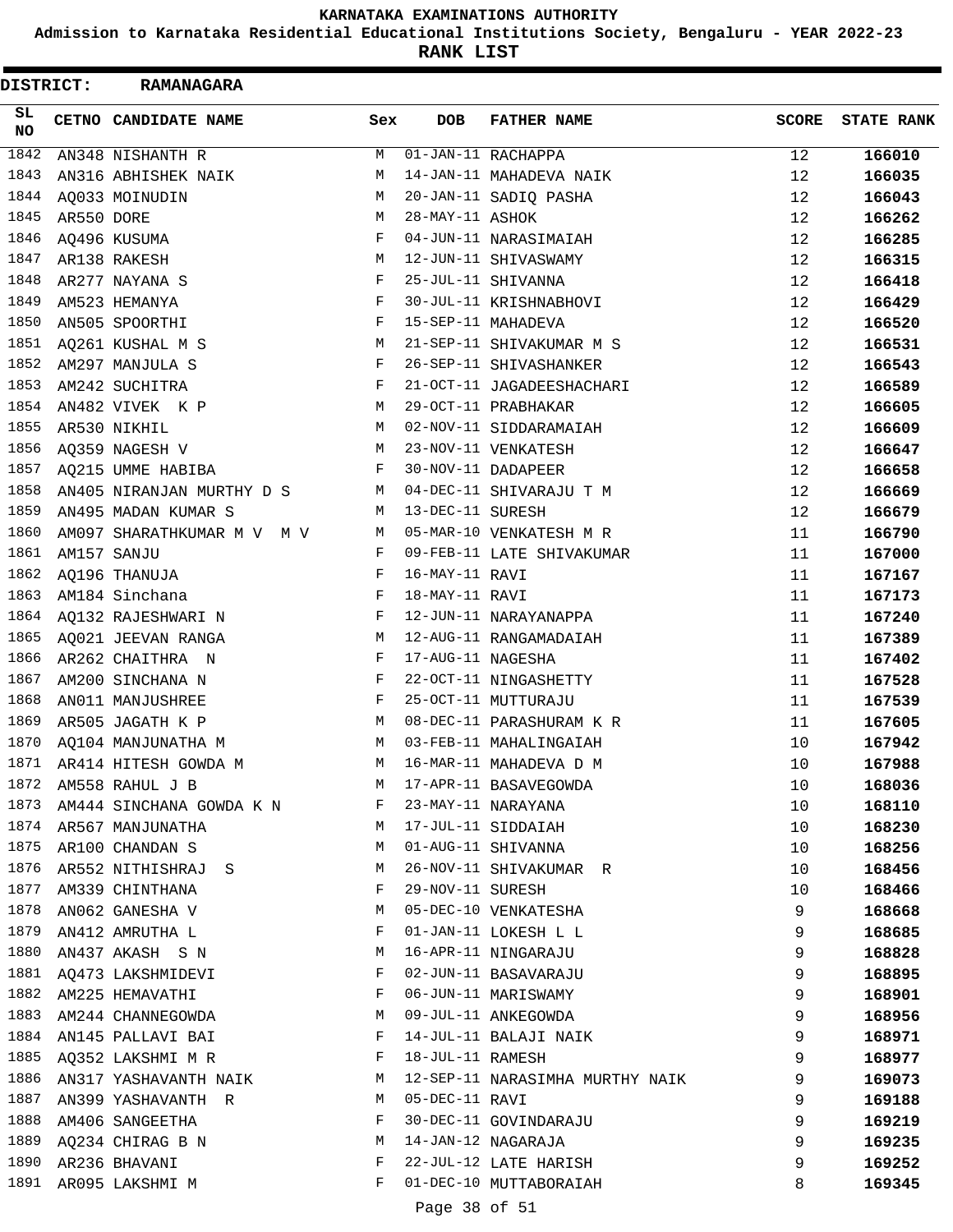**Admission to Karnataka Residential Educational Institutions Society, Bengaluru - YEAR 2022-23**

ı

**RANK LIST**

| <b>DISTRICT:</b> |            | <b>RAMANAGARA</b>                                                          |            |                        |                                                       |                  |                   |
|------------------|------------|----------------------------------------------------------------------------|------------|------------------------|-------------------------------------------------------|------------------|-------------------|
| SL<br><b>NO</b>  |            | CETNO CANDIDATE NAME                                                       | Sex        | <b>DOB</b>             | <b>FATHER NAME</b>                                    | <b>SCORE</b>     | <b>STATE RANK</b> |
| 1892             |            | AN069 PRASHANTH NAIK                                                       | M          | $14 - APR - 11$ MUTTHU | NAIK                                                  | 8                | 169462            |
| 1893             |            | AN557 DHANUSH M                                                            | M          | 01-MAY-11 MAHESH       |                                                       | 8                | 169480            |
| 1894             |            | AR238 KISHOR L                                                             | M          |                        | 02-JUN-11 LAKSHMANA                                   | 8                | 169538            |
| 1895             |            | AQ466 HARIPRASAD H C                                                       | М          |                        | 06-JUN-11 CHANDRAHASA                                 | 8                | 169543            |
| 1896             |            | AR171 CHETHANA                                                             | М          | 04-JUL-11 MOORTHY      |                                                       | 8                | 169590            |
| 1897             |            | AN220 SUPRITHA R                                                           | F          | 05-OCT-11 RAMESHA      | S<br>К                                                | 8                | 169722            |
| 1898             | AM183 SIRI |                                                                            | F          |                        | 04-NOV-11 CHELUVARAJU                                 | 8                | 169753            |
| 1899             |            | AN079 THIRUPATHI NAYAKA                                                    | М          |                        | 26-MAR-11 SWAMY NAYAKA                                | 7                | 170007            |
| 1900             |            | AN321 MANASA                                                               | F          |                        | 14-APR-11 JAYARAMU                                    | 7                | 170027            |
| 1901             |            | AM201 SNEHA N                                                              | $_{\rm F}$ |                        | 21-APR-11 NAGARAJU K N                                | 7                | 170032            |
| 1902             |            | AQ465 RANGANATH S                                                          | М          | 27-MAY-11 SURESH       |                                                       | 7                | 170069            |
| 1903             |            | AN550 LATHA BAI K                                                          | F          |                        | 02-JUN-11 KUMARA NAIK                                 | 7                | 170078            |
| 1904             |            | AQ357 CHANDRASHEKARA V                                                     | M          |                        | 17-SEP-11 VIJAY M                                     | 7                | 170211            |
| 1905             |            | AR257 KAVANA                                                               | F          |                        | 25-SEP-11 JAYARAMU                                    | 7                | 170217            |
| 1906             |            | AR585 DANAVEL                                                              | M          | 14-NOV-11 SEENU        |                                                       | 7                | 170269            |
| 1907             |            | AR313 KOWSALYA R                                                           | F          |                        | 17-NOV-11 RAMACHANDRA                                 | 7                | 170275            |
| 1908             |            | AQ105 PAVAN                                                                | М          |                        | 22-NOV-11 NARASIMHARAJU                               | 7                | 170281            |
| 1909             |            | AN005 MADAN K G                                                            | M          |                        | 15-JAN-11 GANESHA K K                                 | 6                | 170425            |
| 1910             |            | AQ281 JNANESH V                                                            | М          |                        | 04-JUN-11 VENKATESH                                   | 6                | 170525            |
| 1911             |            | AN308 SAMANTH S                                                            | M          |                        | 22-JUN-11 SHIVARAJU                                   | 6                | 170553            |
| 1912             |            | AN086 CHARAN B R                                                           | М          | 22-JUL-11 RAJU         |                                                       | 6                | 170590            |
| 1913             |            | AR275 MANASA A                                                             | $_{\rm F}$ |                        | 23-OCT-11 ANANDKUMAR                                  | 6                | 170672            |
| 1914             |            | AR303 ANKITHA                                                              | F          |                        | 10-DEC-11 PUTTALINGAIAH                               | 6                | 170705            |
| 1915             |            | AN076 ANKITHA BAI                                                          | F          |                        | 24-DEC-11 SHANKARA NAIK                               | 6                | 170715            |
| 1916             |            | AR216 BHOOMIKA                                                             | F          |                        | 10-NOV-10 ANILKUMAR                                   | 5                | 170801            |
| 1917             | AN196 SUMA |                                                                            | $_{\rm F}$ |                        | 08-JAN-11 VENKATARAJU                                 | 5                | 170821            |
| 1918             |            | AQ199 NAVYA H C                                                            | F          |                        | 18-MAY-11 CHIKKARUDRAIAH H E                          | 5                | 170886            |
| 1919             |            | AQ208 LIKHITHA T V                                                         | F          |                        | 20-JUL-11 VIJAY KUMAR                                 | 5                | 170957            |
| 1920             |            | AM570 SHREYAS                                                              | M          |                        | 09-SEP-11 DODDAIAH                                    | 5                | 170988            |
| 1921             |            | AR035 DHANUSH                                                              | M          |                        | 25-SEP-11 HALAGAIAH                                   | 5                | 171002            |
|                  |            | 1922 AN094 SHIVAMMA<br>1923 AN303 MADHU B                                  | F          |                        | 28-OCT-11 VEERESH                                     | 5                | 171024            |
|                  |            |                                                                            | M          |                        | 28-MAY-11 BASAVALINGACHARI                            | $\mathbf{3}$     | 171416            |
|                  |            | 1924 AN268 PRUTHVI P M                                                     |            |                        | 15-APR-11 PRAMODH NAYAKA                              | 1                | 171703            |
|                  |            |                                                                            |            |                        |                                                       | $\mathbf{1}$     | 171749            |
|                  |            |                                                                            |            |                        |                                                       | 0                | 171829            |
| 1927             |            | AQ137 SOWMYA R F                                                           |            |                        | 02-AUG-11 RAMAIAH                                     | ABSENT           |                   |
|                  |            | 1928 $\overline{AQ}$ 140 THEJASH NAIK V S<br>1929 $\overline{AP}$ 179 HEMA |            |                        | 22-DEC-11 SURESH KUMAR NAIK                           | ABSENT           |                   |
|                  |            | 1930 AR112 JEEVITHA U                                                      |            |                        | 27-OCT-11 SIDDARAJU                                   | ABSENT           |                   |
|                  |            |                                                                            |            | 19-FEB-12 UMESH        |                                                       | ABSENT           |                   |
|                  |            | 1932 AM294 HARSHIKA RAJ F                                                  |            |                        | 1931 AQ269 ADIL ULLA KHAN MO6-JUN-11 SAMEER ULLA KHAN | ABSENT           |                   |
|                  |            |                                                                            |            |                        | 22-SEP-11 RAJU M K<br>11-NOV-11 JAYARAMA L P          | ABSENT           |                   |
|                  |            | 1933 AR443 L J AKSHATHA F                                                  |            |                        |                                                       | ABSENT           |                   |
|                  |            | 1934 $AQ182$ BINDU N F                                                     |            |                        | 13-JUL-11 NANJUNDAIAH                                 | ABSENT           |                   |
| 1935             |            | AQ116 HIBA TASKIN                                                          | F          |                        | 25-AUG-10 ANJUM ULLA KHAN                             | ABSENT           |                   |
|                  |            | 1936 AQ351 HALEEMA BANU F<br>1937 AQ222 RAKESH M<br>1938 AQ282 DIGANTH M   |            |                        | 28-AUG-11 MOHAMMED THOHIDH<br>05-SEP-11 GANGANNA      | ABSENT           |                   |
|                  |            |                                                                            |            |                        |                                                       | ABSENT           |                   |
|                  |            | 1939 AN395 CHAITHANYA F                                                    |            |                        | 24-JUN-11 SAVANDAIAH                                  | ABSENT           |                   |
|                  |            |                                                                            |            |                        | 30-JAN-12 MUNIKEMPEGODA                               | ABSENT           |                   |
|                  |            | 1940 AM504 CHETHAN D<br>1941 AQ213 UJWAL C R                               | M          |                        | 09-NOV-11 DEVARAJU C<br>14-OCT-11 RAMALINGAIAH        | ABSENT<br>ABSENT |                   |
|                  |            |                                                                            |            |                        |                                                       |                  |                   |
|                  |            |                                                                            |            | Page 39 of 51          |                                                       |                  |                   |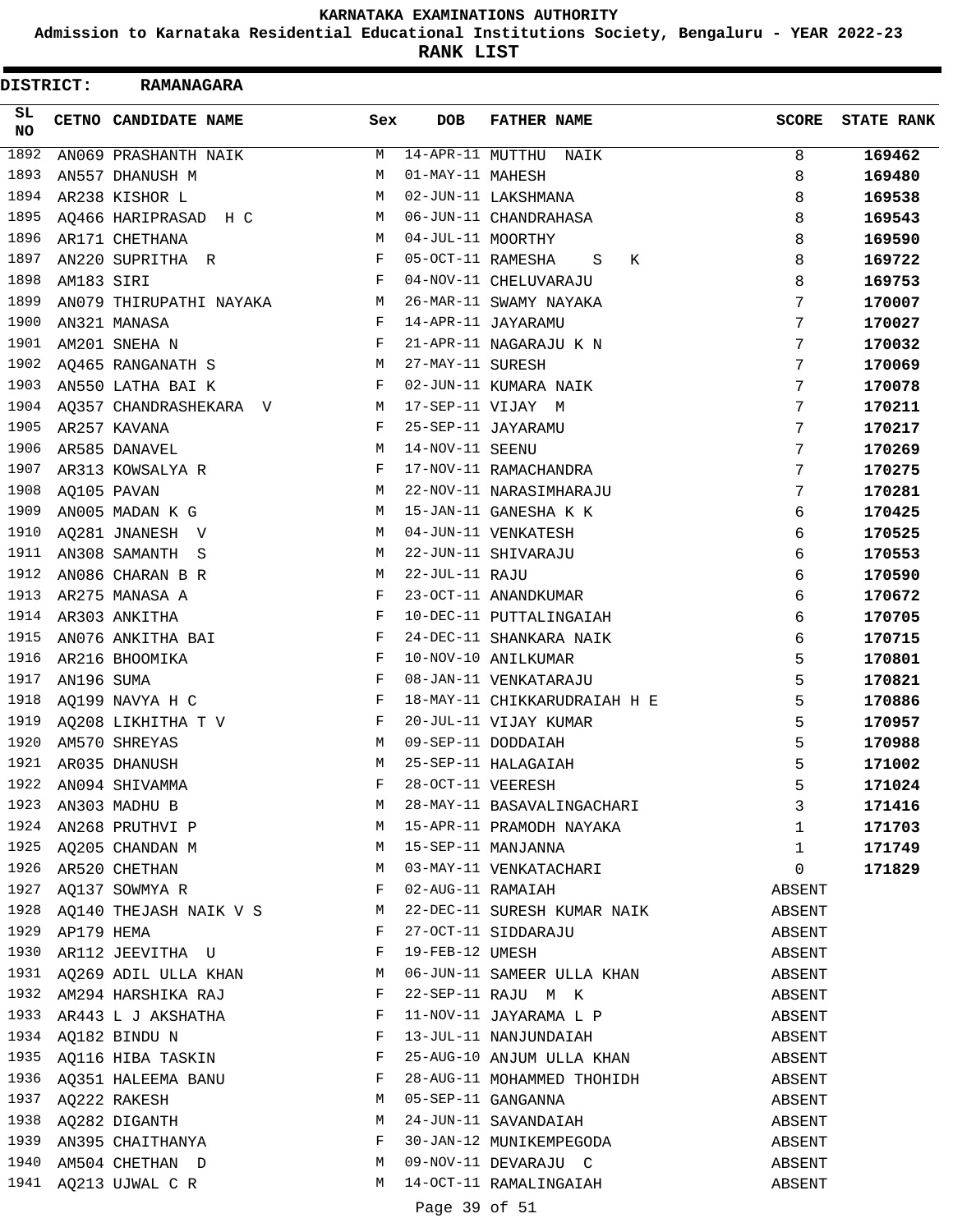**Admission to Karnataka Residential Educational Institutions Society, Bengaluru - YEAR 2022-23**

**RANK LIST**

|          | DISTRICT: RAMANAGARA                                                                                                                                                                                                                                                                                                                                      |              |            |                                             |                  |                   |
|----------|-----------------------------------------------------------------------------------------------------------------------------------------------------------------------------------------------------------------------------------------------------------------------------------------------------------------------------------------------------------|--------------|------------|---------------------------------------------|------------------|-------------------|
| SL<br>NO | CETNO CANDIDATE NAME                                                                                                                                                                                                                                                                                                                                      | Sex          | <b>DOB</b> | FATHER NAME                                 | SCORE            | <b>STATE RANK</b> |
|          | 1942 $AQ288$ DHANUJA C F                                                                                                                                                                                                                                                                                                                                  |              |            | 06-NOV-11 CHANDRASHEKHARA                   | ABSENT           |                   |
|          | 1942 AQ288 DHANUJA C<br>1943 AQ461 MOHAMED MUDASSIR<br>1943 AQ461 MOHAMED MUDASSIR<br>1944 AQ079 SANJAY N S<br>1945 AQ476 RANJITHA B M<br>1946 AQ374 VARAMAHALAKSHMI<br>1946 AQ374 VARAMAHALAKSHMI<br>1946 AQ374 VARAMAHALAKSHMI<br>1947 AQ27                                                                                                             |              |            |                                             | ABSENT           |                   |
|          |                                                                                                                                                                                                                                                                                                                                                           |              |            |                                             | ABSENT           |                   |
|          |                                                                                                                                                                                                                                                                                                                                                           |              |            |                                             | ABSENT           |                   |
|          |                                                                                                                                                                                                                                                                                                                                                           |              |            |                                             | ABSENT           |                   |
|          |                                                                                                                                                                                                                                                                                                                                                           |              |            |                                             | ABSENT           |                   |
|          |                                                                                                                                                                                                                                                                                                                                                           |              |            |                                             | ABSENT           |                   |
|          |                                                                                                                                                                                                                                                                                                                                                           |              |            |                                             | ABSENT           |                   |
|          |                                                                                                                                                                                                                                                                                                                                                           |              |            |                                             | ABSENT           |                   |
|          | 1951 AQ272 DIGANTHA B C M 04-NOV-11 CHANNIGARAYAPPA B C                                                                                                                                                                                                                                                                                                   |              |            |                                             | ABSENT           |                   |
|          | 1951 AQ272 DIGANTHA B C<br>1952 AQ240 AYAN PASHA<br>1953 AQ420 DIVYA<br>1953 AQ420 DIVYA<br>1954 AQ382 IRFAN<br>1955 AQ493 MAYURA<br>1955 AQ493 MAYURA<br>1955 AQ493 MAYURA<br>1955 AQ493 MAYURA<br>1955 AQ493 MAYURA<br>1956 AQ354 MOHAMAD ALAMA                                                                                                         |              |            |                                             | ABSENT           |                   |
|          |                                                                                                                                                                                                                                                                                                                                                           |              |            |                                             | ABSENT           |                   |
|          |                                                                                                                                                                                                                                                                                                                                                           |              |            |                                             | ABSENT           |                   |
|          |                                                                                                                                                                                                                                                                                                                                                           |              |            |                                             | ABSENT           |                   |
|          |                                                                                                                                                                                                                                                                                                                                                           |              |            |                                             | ABSENT           |                   |
|          |                                                                                                                                                                                                                                                                                                                                                           |              |            |                                             | ABSENT           |                   |
|          |                                                                                                                                                                                                                                                                                                                                                           |              |            |                                             | ABSENT           |                   |
|          |                                                                                                                                                                                                                                                                                                                                                           |              |            |                                             | ABSENT           |                   |
|          |                                                                                                                                                                                                                                                                                                                                                           |              |            |                                             | ABSENT           |                   |
|          |                                                                                                                                                                                                                                                                                                                                                           |              |            |                                             | ABSENT           |                   |
|          |                                                                                                                                                                                                                                                                                                                                                           |              |            |                                             | ABSENT           |                   |
|          |                                                                                                                                                                                                                                                                                                                                                           |              |            |                                             | ABSENT           |                   |
|          | 1958 AQ069 MOHAMMAD YOUSUF M 09-AUG-11 RIYAZ<br>1958 AQ069 MOHAMMAD YOUSUF M 09-AUG-11 RIYAZ<br>1960 AQ266 MOHAMMED SHAMASHUDDIN M 30-JUL-10 JAVEED PASHA<br>1961 AQ344 RAYAN M 20-DEC-11 VAZEER<br>1962 AN257 YOGITHA G F 26-FEB-11                                                                                                                      |              |            |                                             | ABSENT           |                   |
| 1965     |                                                                                                                                                                                                                                                                                                                                                           |              |            |                                             | ABSENT           |                   |
| 1966     |                                                                                                                                                                                                                                                                                                                                                           |              |            |                                             | ABSENT           |                   |
|          | ANO13 NANDEESH GOWDA N S<br>AR547 CHIRANTH GOWDA L M 02-JAN-12 LOKESH<br>AM292 PRARTHANA M F 23-NOV-11 MUTHURAJU<br>1967 AM292 PRARTHANA F 23-NOV-11 MUTHURAJU<br>1968 AR519 CHANDRIKA F 25-DEC-11 SHIVAMADE GOWDA<br>1969 AN284 SRIKANTH K M 08-OCT-11 KUMARA<br>1970 AQ060 MANOJ M M 04-JUL-11 MUNIRAJU C<br>1971 AQ293 HARSHA H N M 27-AUG-11 NAGARAJU |              |            |                                             | ABSENT           |                   |
|          |                                                                                                                                                                                                                                                                                                                                                           |              |            |                                             | ABSENT           |                   |
|          |                                                                                                                                                                                                                                                                                                                                                           |              |            |                                             | ABSENT           |                   |
|          |                                                                                                                                                                                                                                                                                                                                                           |              |            |                                             | ABSENT           |                   |
|          |                                                                                                                                                                                                                                                                                                                                                           |              |            |                                             | ABSENT           |                   |
|          |                                                                                                                                                                                                                                                                                                                                                           |              |            |                                             | ABSENT           |                   |
|          | 1972 AQ421 LEELAVATHI F 27 AOS 11 NAGARADU H N<br>1972 AQ421 LEELAVATHI F 27-JUN-11 RAMAIAH<br>1973 AQ437 GIRISH GOWDA S T M 10-SEP-11 THIMMAPPA<br>1974 AQ460 SHARATH R M 08-JUL-11 RANGASWAMY<br>1975 AR094 DIVYASHREE F 16-OCT-11                                                                                                                      |              |            |                                             | ABSENT           |                   |
|          |                                                                                                                                                                                                                                                                                                                                                           |              |            |                                             | ABSENT           |                   |
|          |                                                                                                                                                                                                                                                                                                                                                           |              |            |                                             | ABSENT           |                   |
|          |                                                                                                                                                                                                                                                                                                                                                           |              |            |                                             | ABSENT           |                   |
|          |                                                                                                                                                                                                                                                                                                                                                           |              |            |                                             | ABSENT           |                   |
| 1978     | AR268 CHINTHANA S                                                                                                                                                                                                                                                                                                                                         | $_{\rm F}$   |            | 08-DEC-10 SIDDARAJU                         |                  |                   |
| 1979     | AR433 PRAJWAL S M                                                                                                                                                                                                                                                                                                                                         |              |            | 01-JAN-12 SHIVANNA                          | ABSENT<br>ABSENT |                   |
| 1980     | AR450 CHANDAN                                                                                                                                                                                                                                                                                                                                             | M            |            |                                             |                  |                   |
|          | 1981 AR458 PREM SONTANNAVARA M                                                                                                                                                                                                                                                                                                                            |              |            | 08-FEB-11 SHIVAMURTHY                       | ABSENT<br>ABSENT |                   |
| 1982     | <b>M</b>                                                                                                                                                                                                                                                                                                                                                  |              |            | 05-FEB-11 HANUMANTA<br>18-DEC-10 KUMAR S C  |                  |                   |
| 1983     | AM122 PAVAN GOWDA K                                                                                                                                                                                                                                                                                                                                       | $\mathbf{F}$ |            |                                             | ABSENT           |                   |
|          | AN063 JYOTHI V                                                                                                                                                                                                                                                                                                                                            |              |            | 20-JUL-11 VENKATESHA                        | ABSENT           |                   |
|          |                                                                                                                                                                                                                                                                                                                                                           |              |            | 21-OCT-11 AJAY<br>02-AUG-10 VENKATESH C     | ABSENT           |                   |
|          |                                                                                                                                                                                                                                                                                                                                                           |              |            |                                             | ABSENT           |                   |
| 1986     | AN453 MADHU J M                                                                                                                                                                                                                                                                                                                                           |              |            | 07-APR-11 MAHADEVA<br>28-JUN-11 SURESH H S  | ABSENT           |                   |
| 1987     | AN058 VISHWAS H S M                                                                                                                                                                                                                                                                                                                                       |              |            |                                             | ABSENT           |                   |
| 1988     | AR494 TEJAS GOWDA K R M                                                                                                                                                                                                                                                                                                                                   |              |            | 28-OCT-11 RAMADASAPPA<br>03-MAY-11 SIDARAJU | ABSENT           |                   |
|          | 1989 AM437 LIKITH GOWDA M 03-MAY-11 SIDARAJU                                                                                                                                                                                                                                                                                                              |              |            |                                             | ABSENT           |                   |
| 1990     | AR311 CHETHAN G V M                                                                                                                                                                                                                                                                                                                                       |              |            | 25-JUN-11 VENKATARAJU G V                   | ABSENT           |                   |
|          | 1991 AM191 PAVAN G S                                                                                                                                                                                                                                                                                                                                      | M            |            | 20-FEB-11 SHANKARA                          | ABSENT           |                   |

## Page 40 of 51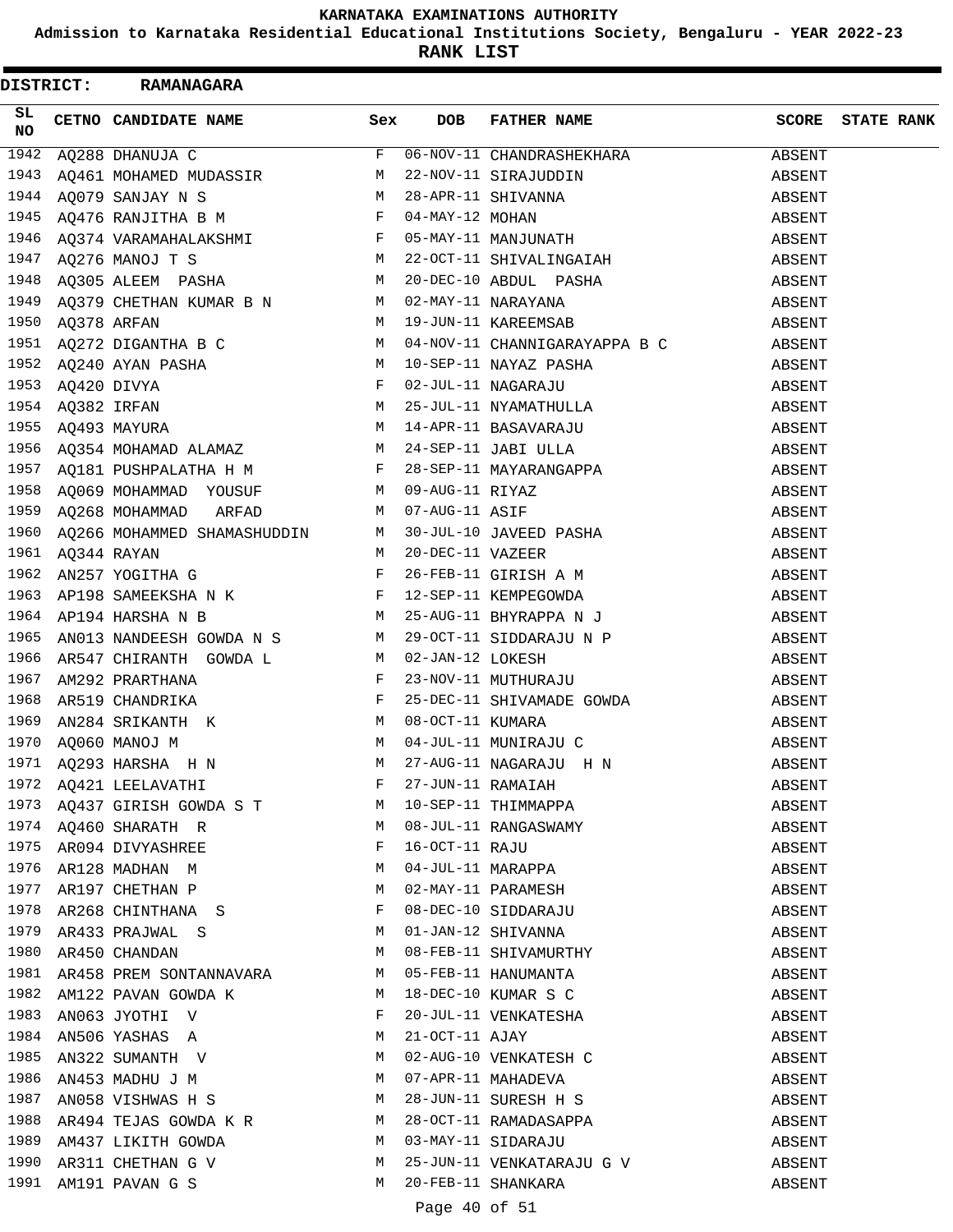**Admission to Karnataka Residential Educational Institutions Society, Bengaluru - YEAR 2022-23**

| <b>DISTRICT:</b> |                  | <b>RAMANAGARA</b>                                                                                                                                                                                                                |              |                  |                                                                                                            |                  |                   |
|------------------|------------------|----------------------------------------------------------------------------------------------------------------------------------------------------------------------------------------------------------------------------------|--------------|------------------|------------------------------------------------------------------------------------------------------------|------------------|-------------------|
| SL.<br>NO.       |                  | CETNO CANDIDATE NAME                                                                                                                                                                                                             | Sex          | <b>DOB</b>       | <b>FATHER NAME</b>                                                                                         | <b>SCORE</b>     | <b>STATE RANK</b> |
| 1992             |                  | AN546 SARASWATI C                                                                                                                                                                                                                | F            |                  | 16-AUG-11 CHETHAN S                                                                                        | ABSENT           |                   |
| 1993             |                  | AR090 KUMAR NAYAK NAMBIR MARARA NAMBARAK NAMBARAK NAMBARAK NAMBIR MARARA NAMBIR MARARA NAMBIR MARARA NAMBIR MA<br>NAMBIR MARARA NAMBIR MARARA NAMBIR MARARA NAMBIR MARARA NAMBIR MARARA NAMBIR MARARA NAMBIR MARARA NAMBIR MARAR |              |                  | 08-DEC-11 NARASIMHA NAIK                                                                                   | ABSENT           |                   |
| 1994             |                  |                                                                                                                                                                                                                                  |              |                  | 26-AUG-11 SYIF ULLA                                                                                        | ABSENT           |                   |
| 1995             |                  | AQ226 PAVITHRA H $F$                                                                                                                                                                                                             |              |                  | 26-AUG-11 HARISH S R                                                                                       | ABSENT           |                   |
|                  |                  |                                                                                                                                                                                                                                  |              |                  |                                                                                                            | ABSENT           |                   |
|                  |                  |                                                                                                                                                                                                                                  |              |                  |                                                                                                            | ABSENT           |                   |
|                  |                  | 1996 AQ036 KIRANA M<br>1997 AN194 DHANUSH N M<br>1998 AN401 BHOOMIKA F<br>1999 AN198 ANJALI K S                                                                                                                                  |              |                  | 27-JUL-11 BASAVARAJU<br>14-SEP-11 NAGARAJU<br>02-OCT-11 DEVARAJU<br>24-DEC-11 SHRINIVASA                   | ABSENT           |                   |
|                  |                  |                                                                                                                                                                                                                                  |              |                  |                                                                                                            | ABSENT           |                   |
| 2000             |                  | AN361 KISHORE                                                                                                                                                                                                                    | M            |                  | 30-JUL-11 BHIMARAJ<br>16-APR-11 MURUGAN<br>10-SEP-11 MUTHURAJU                                             | ABSENT           |                   |
| 2001             |                  | AN075 ABHISHEK M                                                                                                                                                                                                                 |              |                  |                                                                                                            | ABSENT           |                   |
| 2002             |                  | AN378 GOWTHAM M<br>AQ390 SHIVARAJ M                                                                                                                                                                                              |              |                  |                                                                                                            | ABSENT           |                   |
| 2003             |                  |                                                                                                                                                                                                                                  |              |                  | 19-JUN-11 GOVINDARAJU                                                                                      | ABSENT           |                   |
|                  |                  | 2004 $AQ427$ KESHAVGOWDA T R M                                                                                                                                                                                                   |              |                  | 09-MAY-11 RAJU V<br>04-OCT-11 MANJUNATHA<br>12-MAY-11 KRISHNA                                              | ABSENT           |                   |
|                  |                  | AP044 DIVYA M<br>AP021 CHETHAN K M M<br>2005 AP044 DIVYA M                                                                                                                                                                       |              |                  |                                                                                                            | ABSENT           |                   |
| 2006             |                  |                                                                                                                                                                                                                                  |              |                  |                                                                                                            | ABSENT           |                   |
| 2007             |                  | M <sub>1</sub><br>AP062 HEMANTH G                                                                                                                                                                                                |              |                  | 10-JAN-12 GOPALA                                                                                           | ABSENT           |                   |
| 2008             |                  | AN459 CHANDANA S                                                                                                                                                                                                                 |              |                  | 24-JUL-11 SHIVAKUMAR                                                                                       | ABSENT           |                   |
|                  |                  |                                                                                                                                                                                                                                  |              |                  |                                                                                                            | ABSENT           |                   |
|                  |                  |                                                                                                                                                                                                                                  |              |                  | 2009 AQ366 PAVANKUMAR T U $M$ 18-DEC-11 UMESH T S<br>2010 AQ097 CHITHRALINGAIAH S $M$ 22-AUG-11 SHEKARAPPA | ABSENT           |                   |
| 2011             | AQ377 NIJAM      |                                                                                                                                                                                                                                  |              |                  | M 25-MAR-11 KHALANDAR                                                                                      | ABSENT           |                   |
|                  |                  | 2012 AQ358 MUTHURAJ T D M                                                                                                                                                                                                        |              |                  | 19-NOV-11 DHANANJAYA T P                                                                                   | ABSENT           |                   |
|                  |                  |                                                                                                                                                                                                                                  |              |                  |                                                                                                            | ABSENT           |                   |
|                  |                  |                                                                                                                                                                                                                                  |              |                  | 2013 AQ042 RAJESH M 05-AUG-11 HANUMANTHRAJU<br>2014 AQ169 MONISHA C R M 21-OCT-11 RAVINDRA C M             | ABSENT           |                   |
| 2015             |                  | AQ076 VIVEK N B M                                                                                                                                                                                                                |              |                  | 03-FEB-12 BASAVALINGAIAH                                                                                   | ABSENT           |                   |
| 2016             |                  | AQ442 RAGHUSHREE M                                                                                                                                                                                                               |              |                  | 09-JUL-11 RANGANATHA K S                                                                                   | ABSENT           |                   |
|                  |                  |                                                                                                                                                                                                                                  |              |                  | 20-SEP-11 KHALEEL ULLA KHAN                                                                                | ABSENT           |                   |
|                  |                  | 2017 $\overline{AQ118}$ MUSKAAN TAJ F<br>2018 $\overline{AQ070}$ SUHANA F<br>2019 $\overline{AQ336}$ SWATHI F<br>2020 $\overline{AQ103}$ MANASA F                                                                                |              |                  | 22-JUL-09 LATE MUBARAK KHAN                                                                                | ABSENT           |                   |
|                  |                  |                                                                                                                                                                                                                                  |              | 15-APR-11 DINESH |                                                                                                            | ABSENT           |                   |
|                  |                  |                                                                                                                                                                                                                                  |              |                  |                                                                                                            | ABSENT           |                   |
|                  |                  | 2021 AM116 ANNAPOORNA N                                                                                                                                                                                                          | F            |                  | 06-JUL-11 RAVIKUMAR<br>21-NOV-11 NAGARAJU N                                                                | ABSENT           |                   |
| 2022             |                  | AM136 DHANUSH K N                                                                                                                                                                                                                | M            |                  | 16-AUG-11 NAGARAJU                                                                                         | ABSENT           |                   |
| 2023             |                  | AM220 CHANDANA                                                                                                                                                                                                                   | F            |                  | 25-JUN-11 LATE NAGESH                                                                                      | ABSENT           |                   |
|                  |                  | 2024 AM258 VINUTHA M V $F$                                                                                                                                                                                                       |              |                  | 06-JUN-11 VIJAYKUMAR                                                                                       | ABSENT           |                   |
|                  |                  |                                                                                                                                                                                                                                  |              |                  | 01-JUN-11 NANDISH                                                                                          | ABSENT           |                   |
|                  |                  | 2025 AM343 PAVAN KUMAR M                                                                                                                                                                                                         | M            |                  |                                                                                                            |                  |                   |
| 2027             |                  | 2026 AM403 NANDEESH<br>AN128 SINDHU A $$\rm F$$                                                                                                                                                                                  |              |                  | 01-OCT-11 NINGAPPA<br>11-SEP-11 APPAJI                                                                     | ABSENT           |                   |
| 2028             |                  | AN466 KRISHNA MURTHY S M                                                                                                                                                                                                         |              |                  | 09-AUG-11 SRINIVASA                                                                                        | ABSENT<br>ABSENT |                   |
|                  |                  | 2029 AN230 THANUJA G                                                                                                                                                                                                             | $\mathbf{F}$ |                  | 29-JAN-12 GURUVAIAH                                                                                        |                  |                   |
|                  |                  |                                                                                                                                                                                                                                  |              |                  |                                                                                                            | ABSENT           |                   |
|                  |                  | 2030 AN539 YASHAWANTH U M                                                                                                                                                                                                        |              |                  | 16-FEB-12 UMESH K H                                                                                        | ABSENT           |                   |
|                  |                  | 2031 AN568 SPOORTHIR F<br>2032 AN434 NAMITH V M                                                                                                                                                                                  |              | 18-NOV-11 RAVI   |                                                                                                            | ABSENT           |                   |
|                  |                  |                                                                                                                                                                                                                                  |              |                  | 05-SEP-11 VIJAYAKANTH                                                                                      | ABSENT           |                   |
|                  |                  | 2033 AN457 VAISHNAVI R F                                                                                                                                                                                                         |              |                  | 03-JUL-11 RAVI P<br>24-DEC-11 SRINIVAS                                                                     | ABSENT           |                   |
|                  |                  | 2034 AN458 VENKATESH T S                                                                                                                                                                                                         | M            |                  |                                                                                                            | ABSENT           |                   |
| 2035             |                  | AN291 KUSUMA V F                                                                                                                                                                                                                 |              |                  | 17-NOV-09 VENKATESH                                                                                        | ABSENT           |                   |
| 2036             |                  | AN097 BHOOMIKA K M $$\rm F$$                                                                                                                                                                                                     |              |                  | 27-AUG-11 MADHU                                                                                            | ABSENT           |                   |
|                  |                  | 2037 AN133 SPANDANA<br>2038 AN043 GOVINDA                                                                                                                                                                                        | $\mathbf{F}$ |                  | 20-OCT-11 MUNIVENKATHA                                                                                     | ABSENT           |                   |
|                  |                  |                                                                                                                                                                                                                                  | M            |                  | 16-JAN-11 VENKATESH<br>19-AUG-11 RAMESH                                                                    | ABSENT           |                   |
|                  |                  | 2039 AQ399 SATHYA KUMAR M                                                                                                                                                                                                        |              |                  |                                                                                                            | ABSENT           |                   |
|                  |                  | 2040 AQ005 SINDU SHREE M F                                                                                                                                                                                                       |              |                  | 07-JUL-11 MUNISHAMAPPA                                                                                     | ABSENT           |                   |
|                  | 2041 AQ029 VINAY |                                                                                                                                                                                                                                  | M            |                  | 16-MAY-11 RAVI KUMAR P S                                                                                   | ABSENT           |                   |
|                  |                  |                                                                                                                                                                                                                                  |              | Page 41 of 51    |                                                                                                            |                  |                   |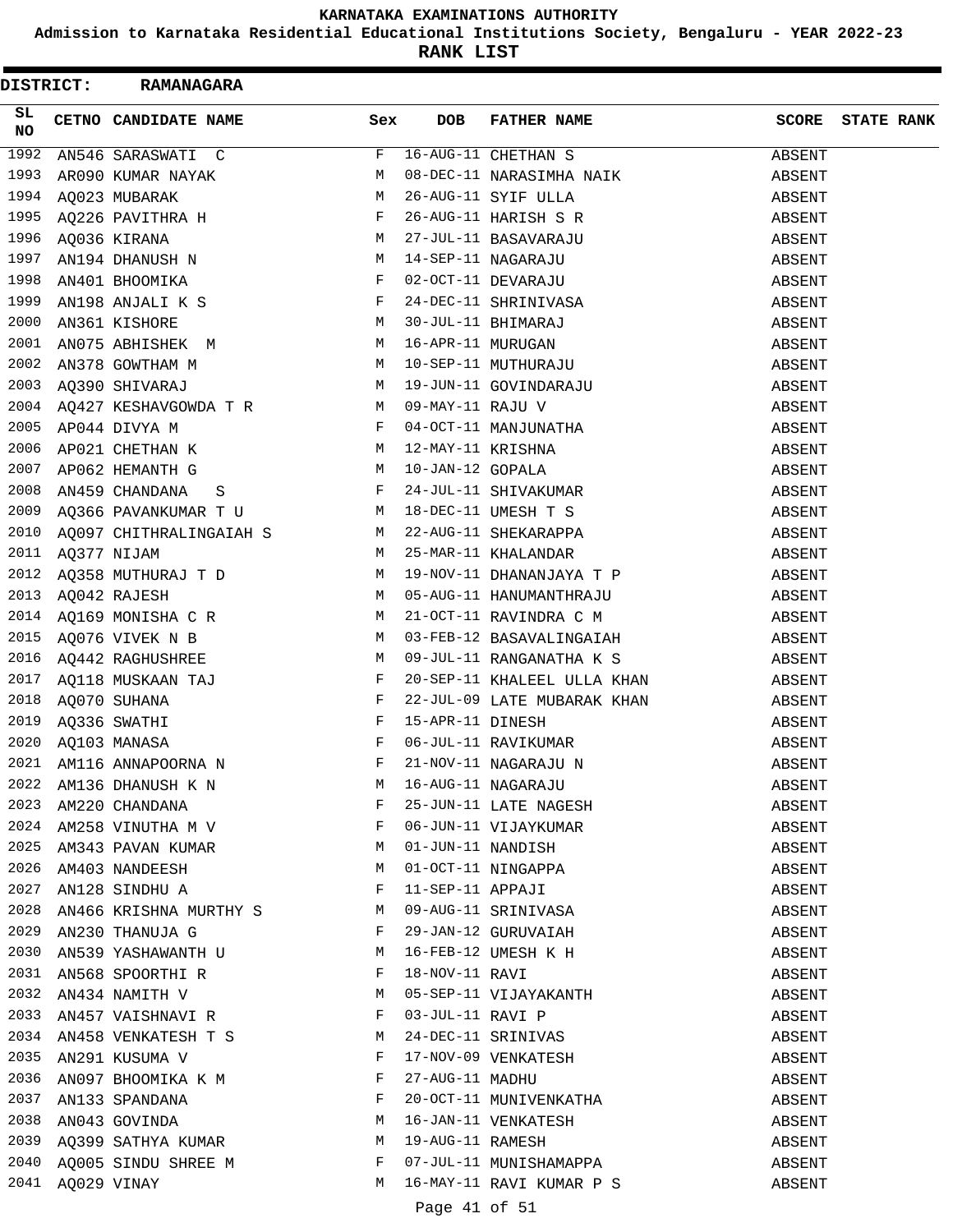**Admission to Karnataka Residential Educational Institutions Society, Bengaluru - YEAR 2022-23**

|            | DISTRICT: RAMANAGARA                                                                                                                                                                                                      |              |            |                                                                                                                                                                                                                                                                                                                                              |        |                         |
|------------|---------------------------------------------------------------------------------------------------------------------------------------------------------------------------------------------------------------------------|--------------|------------|----------------------------------------------------------------------------------------------------------------------------------------------------------------------------------------------------------------------------------------------------------------------------------------------------------------------------------------------|--------|-------------------------|
| SL.<br>NO. | CETNO CANDIDATE NAME                                                                                                                                                                                                      | Sex          | <b>DOB</b> | FATHER NAME                                                                                                                                                                                                                                                                                                                                  |        | <b>SCORE</b> STATE RANK |
| 2042       | AN084 AISHWARYA Y                                                                                                                                                                                                         | F            |            | $\overline{01 - \text{AUG}-11}$ YUVA RAJENDRA                                                                                                                                                                                                                                                                                                | ABSENT |                         |
| 2043       | AP210 VARSHITHA F<br>AN175 PADMA F<br>AN336 PREETHAM M                                                                                                                                                                    |              |            | 30-AUG-10 MUNIGOWDA<br>29-SEP-11 RAMU<br>04-JUN-11 KRISHNA NAYAK                                                                                                                                                                                                                                                                             | ABSENT |                         |
| 2044       |                                                                                                                                                                                                                           |              |            |                                                                                                                                                                                                                                                                                                                                              | ABSENT |                         |
| 2045       |                                                                                                                                                                                                                           |              |            |                                                                                                                                                                                                                                                                                                                                              | ABSENT |                         |
|            | 2046 AQ194 HARSHITH M                                                                                                                                                                                                     |              |            | 22-OCT-11 MANJUNATHA G ABSENT                                                                                                                                                                                                                                                                                                                |        |                         |
|            |                                                                                                                                                                                                                           |              |            | 31-MAY-11 BETTASWAMY H G                                                                                                                                                                                                                                                                                                                     | ABSENT |                         |
|            | 2047 AQ096 AMRUTHA H B $F$<br>2048 AQ415 AISHWRYA F F AQ362 AISHWARYA H G F F F R                                                                                                                                         |              |            | 09-JUN-11 VENKATESH                                                                                                                                                                                                                                                                                                                          | ABSENT |                         |
|            |                                                                                                                                                                                                                           |              |            | 11-JUL-11 GANGADHAR SWAMY                                                                                                                                                                                                                                                                                                                    | ABSENT |                         |
|            |                                                                                                                                                                                                                           |              |            |                                                                                                                                                                                                                                                                                                                                              | ABSENT |                         |
|            |                                                                                                                                                                                                                           |              |            |                                                                                                                                                                                                                                                                                                                                              | ABSENT |                         |
|            |                                                                                                                                                                                                                           |              |            |                                                                                                                                                                                                                                                                                                                                              | ABSENT |                         |
|            |                                                                                                                                                                                                                           |              |            | 2053 AQ043 SURESHA K N M 23-MAR-11 NARASIMHAIAH                                                                                                                                                                                                                                                                                              | ABSENT |                         |
|            | 2054 AQ385 DHANUSHREE F                                                                                                                                                                                                   |              |            | $\begin{array}{cccccccccc} \texttt{AQ385 DHANUSHREE} & & & & \texttt{F} & 28-APPR-11 GURUMURTHY & & & & & \texttt{ABSENT} \\ \texttt{AQ249 BHAVYA} & & & & & \texttt{F} & 17-JUN-11 SURESH & & & & & \texttt{ABSENT} \\ \texttt{AN490 THANUSHA S M} & & & & & \texttt{F} & 01-JAN-12 MUNIBOREGOWDA & & & & & \texttt{ABSENT} \\ \end{array}$ |        |                         |
|            | 2055 AQ249 BHAVYA                                                                                                                                                                                                         |              |            |                                                                                                                                                                                                                                                                                                                                              |        |                         |
| 2056       |                                                                                                                                                                                                                           |              |            |                                                                                                                                                                                                                                                                                                                                              |        |                         |
|            |                                                                                                                                                                                                                           |              |            | 2057 AN501 KALADURGAIAH C B M 01-JAN-11 BHADRAGIRI                                                                                                                                                                                                                                                                                           | ABSENT |                         |
|            | 2058 AP018 VIJAYALAXMI GOVINDGOUDA F<br>APPAJIGOUDRA                                                                                                                                                                      |              |            | 16-JAN-11 GOVINDGOUDA APPAJIGOUDRA ABSENT                                                                                                                                                                                                                                                                                                    |        |                         |
|            |                                                                                                                                                                                                                           |              |            |                                                                                                                                                                                                                                                                                                                                              |        |                         |
|            |                                                                                                                                                                                                                           |              |            |                                                                                                                                                                                                                                                                                                                                              |        |                         |
|            |                                                                                                                                                                                                                           |              |            |                                                                                                                                                                                                                                                                                                                                              |        |                         |
|            |                                                                                                                                                                                                                           |              |            |                                                                                                                                                                                                                                                                                                                                              |        |                         |
| 2063       |                                                                                                                                                                                                                           |              |            | AP172 THEJAS S N M 18-JUN-11 NAGASWAMY                                                                                                                                                                                                                                                                                                       | ABSENT |                         |
|            |                                                                                                                                                                                                                           |              |            |                                                                                                                                                                                                                                                                                                                                              | ABSENT |                         |
|            |                                                                                                                                                                                                                           |              |            | 2064 AP237 RAKESH M 09-SEP-11 GOVINDARAJU<br>2066 AP256 SUNDARESH K M 01-DEC-11 KUMARASWAMI<br>2066 AP261 NITHIN A V M 19-JAN-12 VISHAKANTA<br>2067 AQ008 DHARANESHA T R M 25-DEC-11 RAMESHA                                                                                                                                                 | ABSENT |                         |
|            |                                                                                                                                                                                                                           |              |            |                                                                                                                                                                                                                                                                                                                                              | ABSENT |                         |
|            |                                                                                                                                                                                                                           |              |            |                                                                                                                                                                                                                                                                                                                                              | ABSENT |                         |
| 2068       | AQ170 SHILPASHREE<br>AN516 SUSHMA S<br>AN556 DHRUTHI<br>F                                                                                                                                                                 |              |            | 26-DEC-11 NAGARAJU G B                                                                                                                                                                                                                                                                                                                       | ABSENT |                         |
| 2069       |                                                                                                                                                                                                                           |              |            | 17-JAN-12 SHIVASAMBHU C<br>21 Vid 11                                                                                                                                                                                                                                                                                                         | ABSENT |                         |
|            | 2070 AN556 DHRUTHI                                                                                                                                                                                                        |              |            | 21-MAR-11 KALAIAH GL                                                                                                                                                                                                                                                                                                                         | ABSENT |                         |
|            | $\begin{array}{lllllll} 2071 & \texttt{AM464} & \texttt{PREFHAM} & \texttt{A} & \texttt{R} & \texttt{M} & \texttt{M} \\ 2072 & \texttt{AM556 JAYANTH} & \texttt{S} & \texttt{M} & \texttt{M} & \texttt{M} \\ \end{array}$ |              |            |                                                                                                                                                                                                                                                                                                                                              | ABSENT |                         |
|            |                                                                                                                                                                                                                           |              |            |                                                                                                                                                                                                                                                                                                                                              | ABSENT |                         |
|            | 2073 AM568 PRUTHVIRAJ R<br>2074 AM569 TEJAS M                                                                                                                                                                             |              |            | 25-NOV-10 RAVI<br>14-MAR-11 SHANKAR<br>14-MAY-11 RAJU A<br>08-AUG-11 RAJAPPAJI<br>10-MAY-11 RAMESH                                                                                                                                                                                                                                           | ABSENT |                         |
|            |                                                                                                                                                                                                                           |              |            |                                                                                                                                                                                                                                                                                                                                              | ABSENT |                         |
|            | 2075 AN003 VIDYASHREE                                                                                                                                                                                                     | F            |            |                                                                                                                                                                                                                                                                                                                                              | ABSENT |                         |
|            | 2076 AN115 ROHITH H C                                                                                                                                                                                                     | M            |            | 01-NOV-11 CHELUVEGOWDA                                                                                                                                                                                                                                                                                                                       | ABSENT |                         |
|            | 2077 AN141 LOHITH M<br>2078 AN147 KAVYA S                                                                                                                                                                                 | M            |            |                                                                                                                                                                                                                                                                                                                                              | ABSENT |                         |
|            |                                                                                                                                                                                                                           | F            |            | 31-JAN-12 MADAIAH<br>18-NOV-11 SHEKHAR                                                                                                                                                                                                                                                                                                       | ABSENT |                         |
| 2079       | AN531 KRISHNA K                                                                                                                                                                                                           | M            |            | 24-NOV-11 KUMARA                                                                                                                                                                                                                                                                                                                             | ABSENT |                         |
| 2080       | AP061 GANASHREE M F                                                                                                                                                                                                       |              |            | 07-OCT-11 MAHADEVAIAH T M                                                                                                                                                                                                                                                                                                                    | ABSENT |                         |
|            | 2081 AQ349 ANNAPOORNA                                                                                                                                                                                                     | $\mathbf{F}$ |            | 01-JAN-11 SABANNA                                                                                                                                                                                                                                                                                                                            | ABSENT |                         |
|            | 2082 AQ264 HEMALATHA                                                                                                                                                                                                      | F            |            | 17-APR-11 MARUTHI                                                                                                                                                                                                                                                                                                                            | ABSENT |                         |
| 2083       | AQ114 MANJULA B F                                                                                                                                                                                                         |              |            | 22-DEC-11 BHEEMARAYA                                                                                                                                                                                                                                                                                                                         | ABSENT |                         |
|            | M<br>2084 AQ119 KABEER                                                                                                                                                                                                    |              |            | 01-JUN-11 ALLABAKASH                                                                                                                                                                                                                                                                                                                         | ABSENT |                         |
|            | 2085 AP006 LIKITHASHREE A R F                                                                                                                                                                                             |              |            | 03-MAY-11 RAMESHA                                                                                                                                                                                                                                                                                                                            | ABSENT |                         |
|            | 2086 AN185 BHANUPRAKASH A R                                                                                                                                                                                               |              |            | 30-JUN-11 RAMACHANDRA                                                                                                                                                                                                                                                                                                                        | ABSENT |                         |
| 2087       | AN164 SRINIVASA A V                                                                                                                                                                                                       | M            |            | 09-AUG-11 VEERABHADRA A G                                                                                                                                                                                                                                                                                                                    | ABSENT |                         |
| 2088       | AN346 MANOJ P                                                                                                                                                                                                             | M            |            | 30-AUG-11 PRAKASH                                                                                                                                                                                                                                                                                                                            | ABSENT |                         |
|            | 2089 AN124 YATHISH S                                                                                                                                                                                                      | M            |            | 26-FEB-11 SRINIVAS                                                                                                                                                                                                                                                                                                                           | ABSENT |                         |
|            | 2090 AQ031 SINCHANA B                                                                                                                                                                                                     | F            |            | 10-SEP-11 BASAVARAJA                                                                                                                                                                                                                                                                                                                         | ABSENT |                         |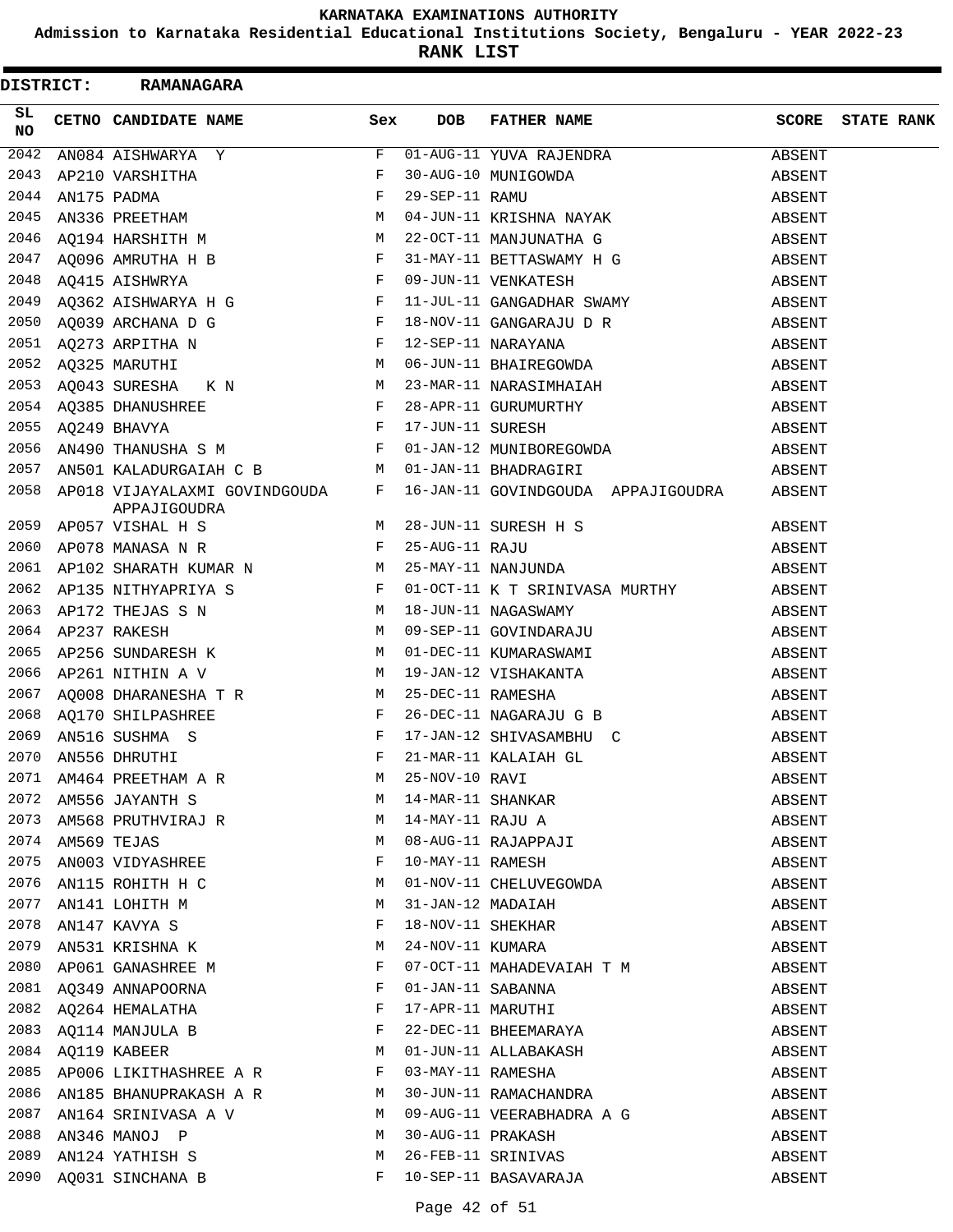**Admission to Karnataka Residential Educational Institutions Society, Bengaluru - YEAR 2022-23**

**RANK LIST**

|                 |  | DISTRICT: RAMANAGARA                                                 |     |     |                                                                                                                                                                                                                                           |        |                         |
|-----------------|--|----------------------------------------------------------------------|-----|-----|-------------------------------------------------------------------------------------------------------------------------------------------------------------------------------------------------------------------------------------------|--------|-------------------------|
| SL<br><b>NO</b> |  | CETNO CANDIDATE NAME                                                 | Sex | DOB | FATHER NAME                                                                                                                                                                                                                               |        | <b>SCORE</b> STATE RANK |
|                 |  |                                                                      |     |     |                                                                                                                                                                                                                                           |        |                         |
|                 |  |                                                                      |     |     |                                                                                                                                                                                                                                           |        |                         |
|                 |  |                                                                      |     |     |                                                                                                                                                                                                                                           |        |                         |
|                 |  |                                                                      |     |     |                                                                                                                                                                                                                                           |        |                         |
|                 |  |                                                                      |     |     |                                                                                                                                                                                                                                           |        |                         |
|                 |  |                                                                      |     |     |                                                                                                                                                                                                                                           |        |                         |
|                 |  |                                                                      |     |     |                                                                                                                                                                                                                                           |        |                         |
|                 |  |                                                                      |     |     |                                                                                                                                                                                                                                           |        |                         |
|                 |  |                                                                      |     |     | 2099 $AQ212$ RAVI TEJAS M $16-MAY-11$ KUMARA H B ABSENT                                                                                                                                                                                   |        |                         |
|                 |  |                                                                      |     |     |                                                                                                                                                                                                                                           |        |                         |
|                 |  |                                                                      |     |     |                                                                                                                                                                                                                                           |        |                         |
|                 |  |                                                                      |     |     |                                                                                                                                                                                                                                           |        |                         |
|                 |  |                                                                      |     |     |                                                                                                                                                                                                                                           |        |                         |
|                 |  |                                                                      |     |     |                                                                                                                                                                                                                                           |        |                         |
|                 |  |                                                                      |     |     |                                                                                                                                                                                                                                           |        |                         |
|                 |  |                                                                      |     |     |                                                                                                                                                                                                                                           |        |                         |
|                 |  |                                                                      |     |     |                                                                                                                                                                                                                                           |        |                         |
|                 |  |                                                                      |     |     |                                                                                                                                                                                                                                           |        |                         |
|                 |  |                                                                      |     |     |                                                                                                                                                                                                                                           |        |                         |
|                 |  |                                                                      |     |     | 2107 AQ422 SAASAL NOWAR L<br>2108 AQ274 KUSHALKUMAR L<br>2109 AQ218 DISHA N K<br>2109 AQ218 DISHA N K<br>2109 AQ340 SHARATH T P M 02-MAR-11 RAKASH<br>2111 AN134 SINCHANA F 04-MAR-11 KUMARA<br>2112 AN409 SPANDANA C S F 14-FEB-11 SIDDE |        |                         |
|                 |  |                                                                      |     |     |                                                                                                                                                                                                                                           |        |                         |
|                 |  |                                                                      |     |     |                                                                                                                                                                                                                                           |        |                         |
|                 |  |                                                                      |     |     |                                                                                                                                                                                                                                           |        |                         |
|                 |  |                                                                      |     |     |                                                                                                                                                                                                                                           |        |                         |
| 2115            |  | AN389 VENKATESH $M$ 26-MAY-10 RAMESH                                 |     |     |                                                                                                                                                                                                                                           | ABSENT |                         |
| 2116            |  | AN397 MOHAN K M                                                      |     |     | M 06-JUL-11 MUNIVENKATAIAH<br>R 28-SEP-11 RAJU<br>R ABSENT                                                                                                                                                                                |        |                         |
| 2117            |  |                                                                      |     |     | AN548 SINCHANA K R                       F   28-SEP-11 RAJU<br>AN218 ANKITH GOWDA V P             M   19-DEC-10 VENKATE GOWDA U M             ABSENT                                                                                      |        |                         |
| 2118            |  |                                                                      |     |     |                                                                                                                                                                                                                                           |        |                         |
| 2119            |  | AN042 PALLAVI R                                                      |     |     |                                                                                                                                                                                                                                           | ABSENT |                         |
|                 |  | 2120 AN047 MEGHANA                                                   |     |     | R<br>F 26-OCT-10 RAMESHA<br>F 14-APR-11 GANESHA T H                                                                                                                                                                                       | ABSENT |                         |
|                 |  | 2121 AN333 ABHI S<br>2122 AN186 SINCHANA F<br>2123 AP128 HARSHITHA F |     |     | M 24-APR-11 SHIVA<br>F 11-JUL-11 RAJU<br>F 01-JAN-11 JAYARAMU                                                                                                                                                                             | ABSENT |                         |
|                 |  |                                                                      |     |     |                                                                                                                                                                                                                                           | ABSENT |                         |
|                 |  |                                                                      |     |     |                                                                                                                                                                                                                                           | ABSENT |                         |
|                 |  | 2124 AQ174 DARSHINI R F                                              |     |     | 24-APR-11 RANGASWAMAIAH                                                                                                                                                                                                                   | ABSENT |                         |
|                 |  |                                                                      |     |     | 2125 AN096 RANJEET NAYAK M M O6-FEB-11 MUTTURAJ NAYAK                                                                                                                                                                                     | ABSENT |                         |
|                 |  |                                                                      |     |     | 2126 AP001 KISHOR Y S M 19-SEP-11 SATHISH Y K                                                                                                                                                                                             | ABSENT |                         |
| 2127            |  | AN418 NITHIN B H GOWDA M                                             |     |     | 11-JAN-12 HANUMANTHEGOWDA                                                                                                                                                                                                                 | ABSENT |                         |
|                 |  | 2128 AN188 NISCHITH R M                                              |     |     | 16-JUN-11 RAJU R GOWDA                                                                                                                                                                                                                    | ABSENT |                         |
|                 |  | 2129 AN532 MAHALAKSHMI F                                             |     |     |                                                                                                                                                                                                                                           | ABSENT |                         |
|                 |  | 2130 AN214 MOUNISHA                                                  |     |     | 18-NOV-11 PRAKASHA<br>26-SEP-11 RAJU<br>01 APP 11 A - - -----                                                                                                                                                                             | ABSENT |                         |
|                 |  | 2131 AN180 A N SURYA PRASAD M                                        |     |     | 01-APR-11 A N NANJAPPA                                                                                                                                                                                                                    | ABSENT |                         |
|                 |  | 2132 AN098 KEERTHI N F                                               |     |     |                                                                                                                                                                                                                                           | ABSENT |                         |
|                 |  | 2133 AN298 HARIPRASAD M                                              |     |     | 30-SEP-11 NAGENDRA<br>05-SEP-11 MANOJ PRASAD                                                                                                                                                                                              | ABSENT |                         |
|                 |  | 2134 APOOS LAKSHMIS<br>2135 ANO82 NIKHITHA RANI F                    |     |     | 01-JUL-11 SATHEESH<br>27-OCT-11 DASEGOWDA<br>22-AUG-11 KUMAR<br>04-MAY-10 CHIKKAMUNIYA<br>04-JUN-11 NATARAJ<br>10-OCT-11 RAMACHANDRA                                                                                                      | ABSENT |                         |
|                 |  |                                                                      |     |     |                                                                                                                                                                                                                                           | ABSENT |                         |
|                 |  | 2136 AP136 VAISHNAVI S K F                                           |     |     |                                                                                                                                                                                                                                           | ABSENT |                         |
|                 |  |                                                                      |     |     |                                                                                                                                                                                                                                           | ABSENT |                         |
|                 |  | 2137 AM539 NAGARATHNA F<br>2138 AM152 HARSHITH N                     |     |     |                                                                                                                                                                                                                                           | ABSENT |                         |
|                 |  | 2139 AM396 SUHAS S R M                                               |     |     |                                                                                                                                                                                                                                           | ABSENT |                         |
|                 |  |                                                                      |     |     | 2140 AM578 RAJE GOWDA S M M 09-JUL-11 MUTHE GOWDA                                                                                                                                                                                         | ABSENT |                         |
|                 |  |                                                                      |     |     |                                                                                                                                                                                                                                           |        |                         |

# Page 43 of 51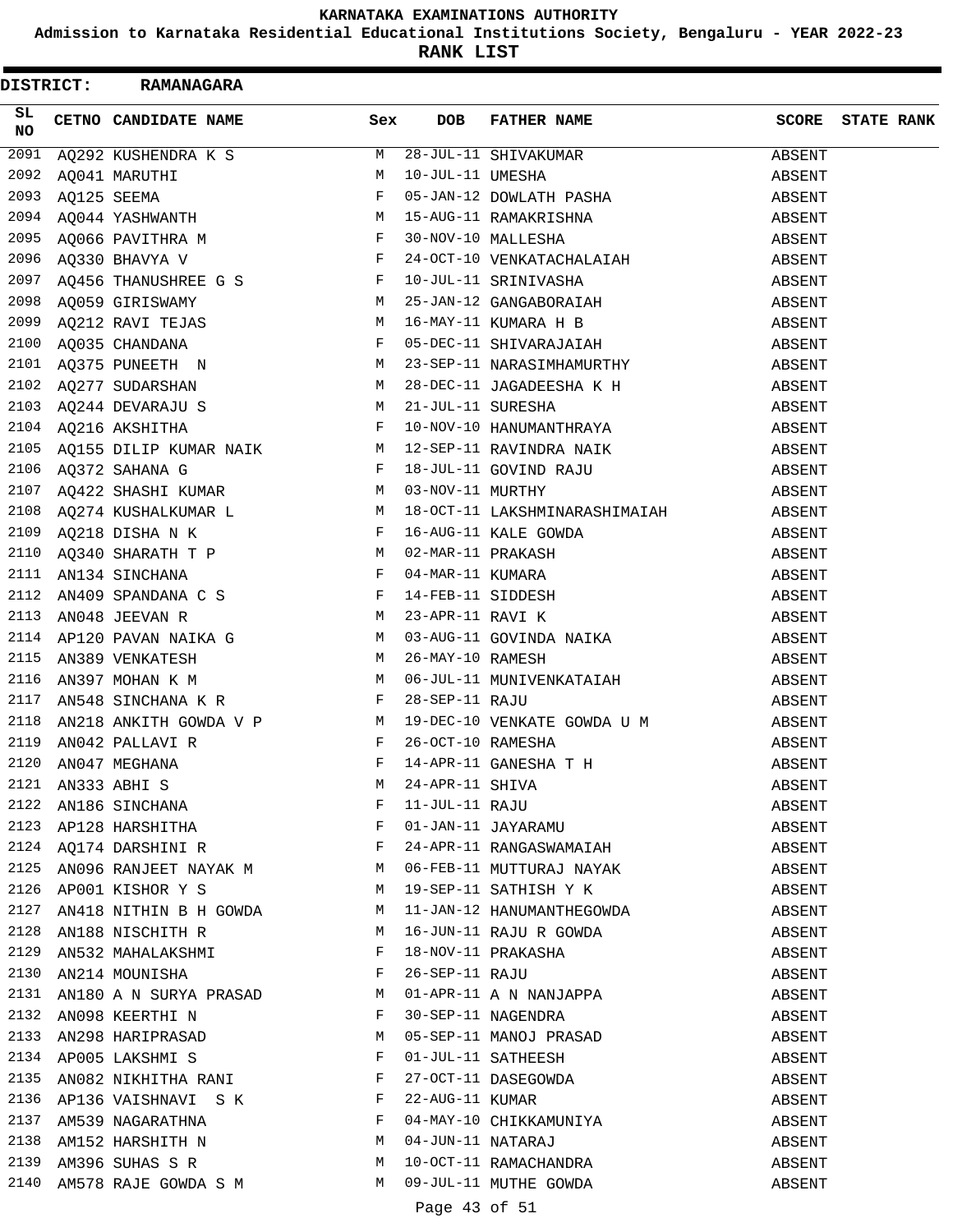**Admission to Karnataka Residential Educational Institutions Society, Bengaluru - YEAR 2022-23**

**RANK LIST**

| <b>DISTRICT:</b> |                  | <b>RAMANAGARA</b>                                       |     |                  |                                                                                                                  |        |                   |
|------------------|------------------|---------------------------------------------------------|-----|------------------|------------------------------------------------------------------------------------------------------------------|--------|-------------------|
| SL<br>NO.        |                  | CETNO CANDIDATE NAME                                    | Sex | <b>DOB</b>       | FATHER NAME                                                                                                      | SCORE  | <b>STATE RANK</b> |
| 2141             |                  |                                                         |     |                  |                                                                                                                  |        |                   |
| 2142             |                  |                                                         |     |                  |                                                                                                                  |        |                   |
| 2143             |                  |                                                         |     |                  |                                                                                                                  |        |                   |
| 2144             |                  |                                                         |     |                  |                                                                                                                  |        |                   |
| 2145             |                  |                                                         |     |                  |                                                                                                                  |        |                   |
| 2146             |                  | AR439 CHARITHA M J<br>PROSE TAX                         |     |                  | 09-DEC-11 NINAN NOTES<br>09-JUL-11 SWAMY ABSENT<br>27-FEB-12 JAYACHANDRA ABSENT<br>13-DEC-11 GANESHA NAIK ABSENT |        |                   |
| 2147             |                  |                                                         |     |                  |                                                                                                                  |        |                   |
|                  |                  |                                                         |     |                  |                                                                                                                  | ABSENT |                   |
|                  |                  | AR385 POOJABAI F<br>AR592 VIVEK J M<br>AR297 HARINI V F |     |                  |                                                                                                                  | ABSENT |                   |
|                  |                  |                                                         |     |                  |                                                                                                                  | ABSENT |                   |
|                  |                  |                                                         |     |                  |                                                                                                                  | ABSENT |                   |
|                  |                  |                                                         |     |                  |                                                                                                                  | ABSENT |                   |
|                  |                  |                                                         |     |                  |                                                                                                                  | ABSENT |                   |
|                  |                  |                                                         |     |                  |                                                                                                                  | ABSENT |                   |
|                  |                  |                                                         |     |                  |                                                                                                                  | ABSENT |                   |
|                  |                  |                                                         |     |                  |                                                                                                                  | ABSENT |                   |
|                  |                  |                                                         |     |                  |                                                                                                                  | ABSENT |                   |
|                  |                  |                                                         |     |                  |                                                                                                                  | ABSENT |                   |
|                  |                  |                                                         |     |                  |                                                                                                                  | ABSENT |                   |
|                  |                  |                                                         |     |                  |                                                                                                                  | ABSENT |                   |
|                  |                  |                                                         |     |                  |                                                                                                                  |        |                   |
|                  |                  |                                                         |     |                  |                                                                                                                  | ABSENT |                   |
|                  |                  |                                                         |     |                  |                                                                                                                  | ABSENT |                   |
|                  |                  |                                                         |     |                  |                                                                                                                  | ABSENT |                   |
|                  |                  |                                                         |     |                  |                                                                                                                  | ABSENT |                   |
|                  |                  |                                                         |     |                  |                                                                                                                  | ABSENT |                   |
|                  |                  |                                                         |     |                  |                                                                                                                  | ABSENT |                   |
|                  |                  |                                                         |     |                  |                                                                                                                  | ABSENT |                   |
|                  |                  |                                                         |     |                  |                                                                                                                  | ABSENT |                   |
|                  |                  |                                                         |     |                  |                                                                                                                  | ABSENT |                   |
|                  |                  |                                                         |     |                  |                                                                                                                  | ABSENT |                   |
|                  |                  | 2171 AN480 MADESHA                                      | M   |                  | 17-MAY-11 MALLEGOWDA                                                                                             | ABSENT |                   |
|                  |                  | 2172 AM050 MAHADEVA                                     | M   |                  | 20-JUN-11 BASAVARAJU                                                                                             | ABSENT |                   |
|                  |                  | 2173 AQ381 HUSSAIN                                      | M   | 04-NOV-11 JAVEED |                                                                                                                  | ABSENT |                   |
|                  | 2174 AN021 BINDU |                                                         | F   |                  | 20-MAY-11 THIMMAPPA                                                                                              | ABSENT |                   |
|                  |                  | 2175 AP250 VENKATARAJU S                                | M   |                  | 15-AUG-11 SOMASHEKHARA                                                                                           | ABSENT |                   |
|                  |                  | 2176 AQ110 VIDYASHRI K A                                | F   |                  | 26-JUL-11 ARUNKUMAR                                                                                              | ABSENT |                   |
|                  |                  | 2177 AQ353 SHAHID                                       | M   |                  | 16-FEB-11 SHAFIULLA                                                                                              | ABSENT |                   |
|                  |                  | 2178 AQ030 KAVANA B V                                   | F   |                  | 09-APR-11 VENKATESHAPPA                                                                                          | ABSENT |                   |
|                  |                  | 2179 AQ407 SUHEL PASHA                                  | M   | 31-JAN-10 RIYAZ  |                                                                                                                  | ABSENT |                   |
|                  |                  | 2180 AQ265 SUJAN B C                                    | M   |                  | 05-FEB-11 CHANDRASHEKAR B R                                                                                      | ABSENT |                   |
|                  |                  | 2181 AQ383 TANZEEM                                      | F   |                  | 04-APR-11 NAYAZ PASHA                                                                                            | ABSENT |                   |
|                  |                  | 2182 AQ009 MOKSHA S<br>$\mathbf{F}$                     |     |                  | 08-DEC-11 SHRIDHAR                                                                                               | ABSENT |                   |
|                  |                  | 2183 AQ267 THAYABA KOUSER                               | F   |                  | 15-NOV-11 JAVEED PASHA                                                                                           | ABSENT |                   |
|                  |                  | 2184 AQ345 ANITHA                                       | F   |                  | 27-DEC-10 NEELAMBARABARGE                                                                                        | ABSENT |                   |
|                  |                  | 2185 AQ260 GAYATRI BAI K                                |     |                  | 14-AUG-11 KUMARA NAYAKA                                                                                          | ABSENT |                   |
|                  |                  | 2186 AQ350 RENUKAMMA                                    | F   |                  | 12-MAY-11 BHIMARAIAH                                                                                             | ABSENT |                   |
|                  |                  | 2187 AQ038 RAJASHEKHAR                                  |     |                  | M 27-APR-11 NAGARAJU                                                                                             | ABSENT |                   |
|                  |                  | 2188 AQ165 VINOD T                                      | M   |                  | 21-MAY-12 TIMMAIAH                                                                                               | ABSENT |                   |
|                  |                  | 2189 AQ364 SANDHYA C                                    | F   |                  | 04-NOV-11 CHANDRAPPA                                                                                             | ABSENT |                   |
|                  |                  | 2190 AP255 PRAJWAL S                                    | M   |                  | 26-SEP-10 SHREENIVAS                                                                                             | ABSENT |                   |

## Page 44 of 51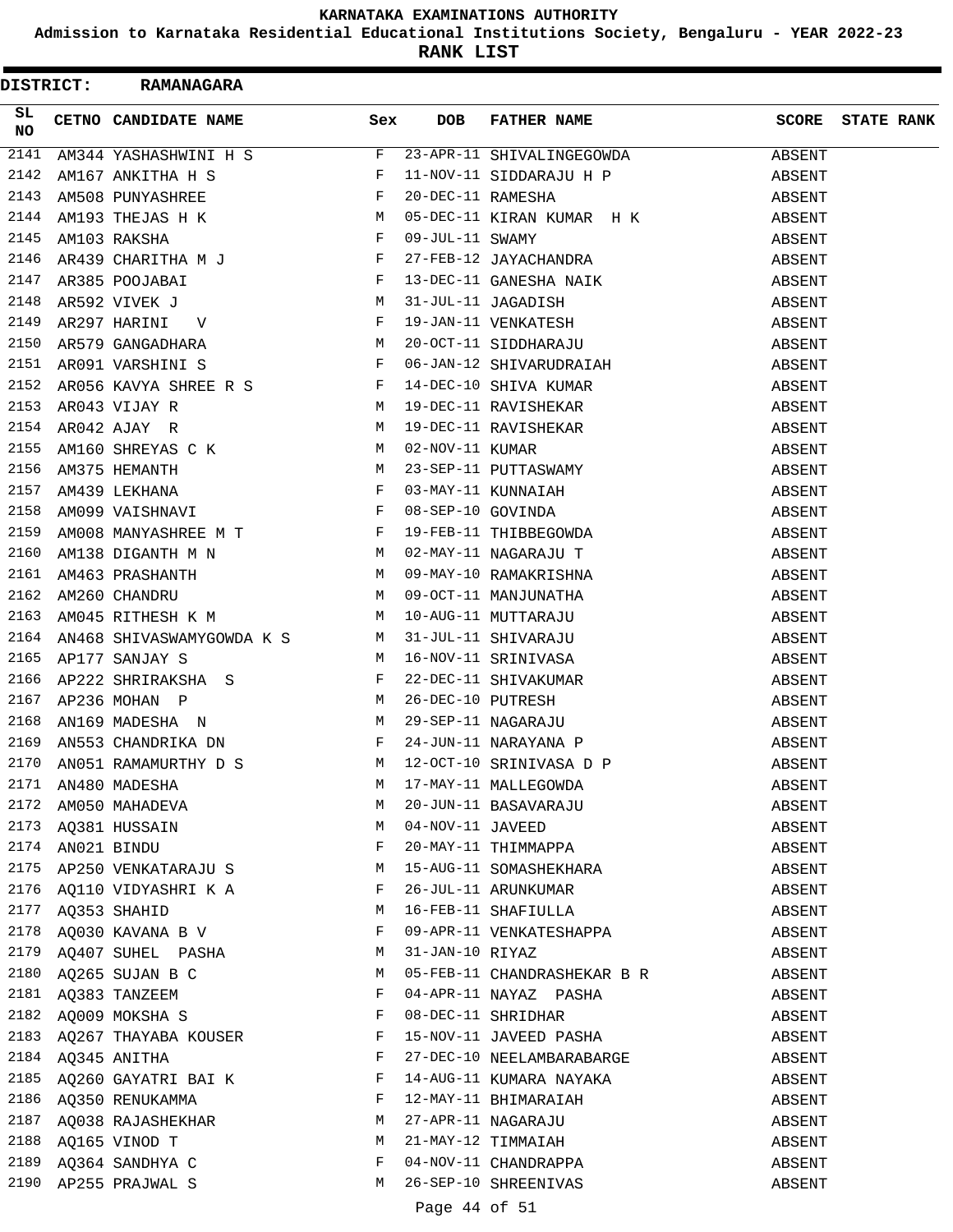**Admission to Karnataka Residential Educational Institutions Society, Bengaluru - YEAR 2022-23**

**RANK LIST**

|            | DISTRICT: RAMANAGARA                                |     |                  |                                                                                                                                                                                                                                                          |        |                         |
|------------|-----------------------------------------------------|-----|------------------|----------------------------------------------------------------------------------------------------------------------------------------------------------------------------------------------------------------------------------------------------------|--------|-------------------------|
| SL.<br>NO. | CETNO CANDIDATE NAME                                | Sex |                  | DOB FATHER NAME                                                                                                                                                                                                                                          |        | <b>SCORE STATE RANK</b> |
|            |                                                     |     |                  | 2191 AN542 MOHITH GOWDA<br>2192 AN236 MEGHANA<br>2193 AN545 PRASANNA HR M 24-MAR-11 RAVI<br>2194 AP037 Sakshat HE M 11-MAR-11 ERAIAH                                                                                                                     | ABSENT |                         |
|            |                                                     |     |                  |                                                                                                                                                                                                                                                          | ABSENT |                         |
|            |                                                     |     |                  |                                                                                                                                                                                                                                                          | ABSENT |                         |
|            |                                                     |     |                  |                                                                                                                                                                                                                                                          | ABSENT |                         |
|            |                                                     |     |                  |                                                                                                                                                                                                                                                          |        |                         |
|            |                                                     |     |                  |                                                                                                                                                                                                                                                          |        |                         |
|            |                                                     |     |                  | 2195 AP074 PREETHAM P<br>2196 AP125 VIDYASHREE F 18-NOV-10 PUTTALINGEGOWDA<br>2197 AQ050 DARSHINI F 24-FEB-11 NAGARAJU<br>2198 AQ164 SANDEEP KUMAR M 30-DEC-11 P SHIVANNA ABSENT<br>2198 AQ164 SANDEEP KUMAR M 30-DEC-11 P SHIVANNA AB                   |        |                         |
|            |                                                     |     |                  |                                                                                                                                                                                                                                                          |        |                         |
|            |                                                     |     |                  |                                                                                                                                                                                                                                                          |        |                         |
|            |                                                     |     |                  |                                                                                                                                                                                                                                                          |        |                         |
|            |                                                     |     |                  |                                                                                                                                                                                                                                                          |        |                         |
|            |                                                     |     |                  |                                                                                                                                                                                                                                                          |        |                         |
|            |                                                     |     |                  |                                                                                                                                                                                                                                                          |        |                         |
|            |                                                     |     |                  |                                                                                                                                                                                                                                                          |        |                         |
|            |                                                     |     |                  |                                                                                                                                                                                                                                                          |        |                         |
|            |                                                     |     |                  | 2206 AQ398 NINGAREDDY SABANNA JALHALLI M 11-JUN-11 SABANNA                                                                                                                                                                                               | ABSENT |                         |
|            |                                                     |     |                  | 2207 AQ124 BHANU PRIYA P V $F$ 28-NOV-11 VASU DEVA P T ABSENT                                                                                                                                                                                            |        |                         |
|            |                                                     |     |                  |                                                                                                                                                                                                                                                          |        |                         |
|            |                                                     |     |                  |                                                                                                                                                                                                                                                          |        |                         |
|            |                                                     |     |                  |                                                                                                                                                                                                                                                          |        |                         |
|            |                                                     |     |                  |                                                                                                                                                                                                                                                          |        |                         |
|            |                                                     |     |                  |                                                                                                                                                                                                                                                          |        |                         |
|            |                                                     |     |                  | 2210 AQUI / HEMANIH AUMARA ARSENT COMPARENT FOR THE MANUSCRIP OF THE SHASHIRAJU B M ABSENT AND ABSENT AND ALLAYER AND ARREST AND A RESENT AND A RESENT AND A RESENT AND A RESENT AND A RESENT AND A RESENT AND A RESENT AND A                            |        |                         |
|            | 2213 AM433 SINCHANA F<br>2214 AM423 SONU K R F      |     |                  | 30-JUN-11 RAMAKRISHNA                                                                                                                                                                                                                                    | ABSENT |                         |
| 2215       |                                                     |     |                  |                                                                                                                                                                                                                                                          | ABSENT |                         |
| 2216       |                                                     |     |                  | AM128 THEJASHWINI K P<br>AM391 ULLAS S<br>AM011 VARSHITHA<br>AM340 JEEVAN J<br>AM428 HARSHA S R<br>AM092 MAHESH S<br>AM092 MAHESH S<br>AM092 MAHESH S<br>AM092 MAHESH S<br>AM092 MAHESH S<br>AM092 MAHESH S<br>AM092 MAHESH S<br>AM092 MAHESH S<br>AM092 | ABSENT |                         |
| 2217       |                                                     |     |                  |                                                                                                                                                                                                                                                          | ABSENT |                         |
| 2218       |                                                     |     |                  |                                                                                                                                                                                                                                                          | ABSENT |                         |
| 2219       |                                                     |     |                  |                                                                                                                                                                                                                                                          | ABSENT |                         |
| 2220       |                                                     |     |                  |                                                                                                                                                                                                                                                          |        |                         |
|            |                                                     | M   |                  |                                                                                                                                                                                                                                                          | ABSENT |                         |
|            | 2221 AQ258 MUNIRAJU HR                              | M   |                  | 19-OCT-11 RAVIKUMAR                                                                                                                                                                                                                                      | ABSENT |                         |
|            | 2222 AQ108 SHIVRAJA<br>2223 AQ400 TEJASH M          |     |                  | 21-OCT-11 KRISHNA                                                                                                                                                                                                                                        | ABSENT |                         |
|            |                                                     |     |                  | 30-SEP-11 RAMESH<br>22-APR-11 SURESH                                                                                                                                                                                                                     | ABSENT |                         |
|            | 2224 AQ428 YOGESHWARI S                             |     |                  |                                                                                                                                                                                                                                                          | ABSENT |                         |
|            | 2225 AQ049 VIKAS G NORTH M 26-JUL-11 GOVINDARAJU    |     |                  |                                                                                                                                                                                                                                                          | ABSENT |                         |
|            | 2226 AQ217 ANNAPURNA F                              |     |                  | 10-NOV-10 HANUMANTRAYA                                                                                                                                                                                                                                   | ABSENT |                         |
|            | 2227 AQ062 PRAKRUTHI R F                            |     |                  | 20-MAR-11 RAJESH                                                                                                                                                                                                                                         | ABSENT |                         |
|            | 2228 AQ149 PRAVEEN KUMAR R M 30-JUL-11 RAJU CHOWVAN |     |                  |                                                                                                                                                                                                                                                          | ABSENT |                         |
|            | 2229 AM546 MONISH N                                 |     |                  | M 17-DEC-11 NARAYANA SWAMY                                                                                                                                                                                                                               | ABSENT |                         |
|            | 2230 AM205 AKSHAYA M                                |     | 02-JUL-11 MANJU  |                                                                                                                                                                                                                                                          | ABSENT |                         |
|            | 2231 AM223 LIKHITHASHREE B F                        |     |                  | 30-MAY-11 BYRAPPA H D                                                                                                                                                                                                                                    | ABSENT |                         |
|            | 2232 AQ316 BHOOMIKA                                 | F   |                  | 06-JUL-11 LOKESHA                                                                                                                                                                                                                                        | ABSENT |                         |
|            | 2233 AQ231 PADMA R                                  | F   |                  | 14-MAY-11 RANGASWAMY                                                                                                                                                                                                                                     | ABSENT |                         |
|            | 2234 AQ481 GNANESHA K                               | M   |                  | 30-JUN-11 KRISHNAMURTHY                                                                                                                                                                                                                                  | ABSENT |                         |
|            | 2235 AQ322 ANJALI C M                               | F   |                  | 22-AUG-11 MANJUNATH                                                                                                                                                                                                                                      | ABSENT |                         |
|            | 2236 AR416 RAHUL H C                                | M   |                  | 16-JUL-11 CHANNAPPAJI                                                                                                                                                                                                                                    | ABSENT |                         |
|            | 2237 AM306 PREETHAM S                               | M   |                  | 19-MAR-11 SATISH R                                                                                                                                                                                                                                       | ABSENT |                         |
|            | 2238 AM322 DEEKSHA Y                                | F   | 13-SEP-11 YOGESH |                                                                                                                                                                                                                                                          | ABSENT |                         |
|            | 2239 AM562 SINCHANA F                               |     |                  | 22-DEC-11 RAVINDRA                                                                                                                                                                                                                                       | ABSENT |                         |
|            | 2240 AM520 THANUSHREE Y                             | F   |                  | 29-SEP-11 YOGESHA                                                                                                                                                                                                                                        | ABSENT |                         |

# Page 45 of 51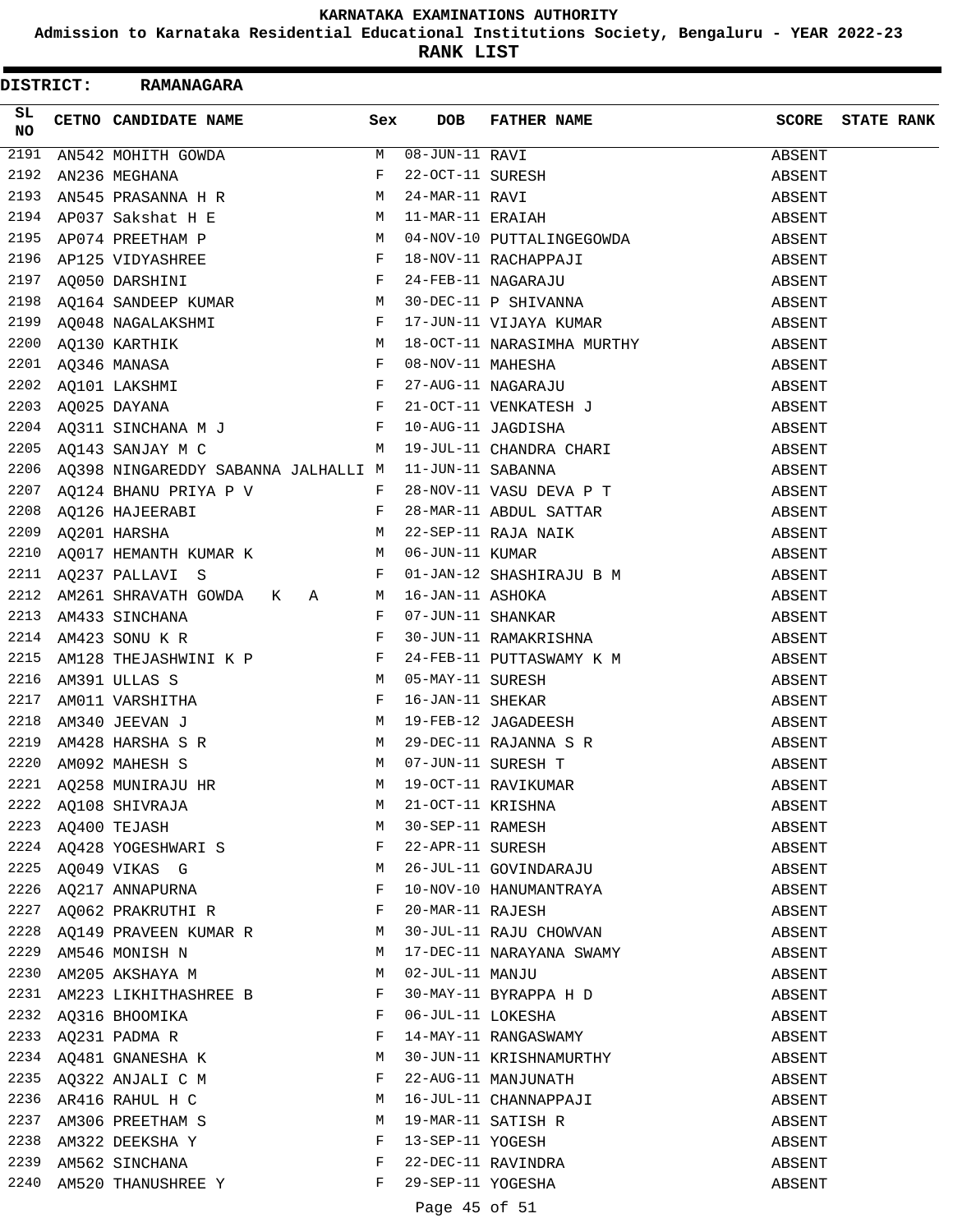**Admission to Karnataka Residential Educational Institutions Society, Bengaluru - YEAR 2022-23**

**RANK LIST**

|           |  | DISTRICT: RAMANAGARA                                                                                                                                                                                                                                                                                                                                                                                                                |              |                 |                                     |        |                         |
|-----------|--|-------------------------------------------------------------------------------------------------------------------------------------------------------------------------------------------------------------------------------------------------------------------------------------------------------------------------------------------------------------------------------------------------------------------------------------|--------------|-----------------|-------------------------------------|--------|-------------------------|
| SL<br>NO. |  | CETNO CANDIDATE NAME Sex                                                                                                                                                                                                                                                                                                                                                                                                            |              | <b>DOB</b>      | FATHER NAME                         |        | <b>SCORE</b> STATE RANK |
| 2241      |  | AP234 SUHAS C $M$ 11-SEP-11 CHANDRABOVI ABSENT AN123 SHAILAJA K S $F$ 06-JUN-11 SHIVNAG ABSENT AN253 JEEVA $M$ 21-JUL-11 BHASARAJU ABSENT ABSENT                                                                                                                                                                                                                                                                                    |              |                 |                                     |        |                         |
| 2242      |  |                                                                                                                                                                                                                                                                                                                                                                                                                                     |              |                 |                                     |        |                         |
| 2243      |  |                                                                                                                                                                                                                                                                                                                                                                                                                                     |              |                 |                                     |        |                         |
| 2244      |  | AN502 HARSHAVARDHANA C B $M$ 26-AUG-11 BASAVARAJU B L ABSENT                                                                                                                                                                                                                                                                                                                                                                        |              |                 |                                     |        |                         |
|           |  |                                                                                                                                                                                                                                                                                                                                                                                                                                     |              |                 |                                     |        |                         |
|           |  |                                                                                                                                                                                                                                                                                                                                                                                                                                     |              |                 |                                     |        |                         |
|           |  |                                                                                                                                                                                                                                                                                                                                                                                                                                     |              |                 |                                     |        |                         |
|           |  |                                                                                                                                                                                                                                                                                                                                                                                                                                     |              |                 |                                     |        |                         |
|           |  |                                                                                                                                                                                                                                                                                                                                                                                                                                     |              |                 |                                     |        |                         |
|           |  |                                                                                                                                                                                                                                                                                                                                                                                                                                     |              |                 |                                     |        |                         |
|           |  |                                                                                                                                                                                                                                                                                                                                                                                                                                     |              |                 |                                     |        |                         |
|           |  |                                                                                                                                                                                                                                                                                                                                                                                                                                     |              |                 |                                     |        |                         |
|           |  |                                                                                                                                                                                                                                                                                                                                                                                                                                     |              |                 |                                     |        |                         |
|           |  |                                                                                                                                                                                                                                                                                                                                                                                                                                     |              |                 |                                     |        |                         |
|           |  |                                                                                                                                                                                                                                                                                                                                                                                                                                     |              |                 |                                     |        |                         |
|           |  |                                                                                                                                                                                                                                                                                                                                                                                                                                     |              |                 |                                     |        |                         |
|           |  |                                                                                                                                                                                                                                                                                                                                                                                                                                     |              |                 |                                     |        |                         |
|           |  |                                                                                                                                                                                                                                                                                                                                                                                                                                     |              |                 |                                     |        |                         |
|           |  |                                                                                                                                                                                                                                                                                                                                                                                                                                     |              |                 |                                     |        |                         |
|           |  | $\begin{array}{lllllllllllll} \text{LTP} & \text{LTP} & \text{LTP} & \text{LTP} & \text{LTP} & \text{LTP} \\ \text{LTP} & \text{LTP} & \text{LTP} & \text{LTP} & \text{LTP} & \text{LTP} & \text{LTP} \\ \text{LTP} & \text{LTP} & \text{LTP} & \text{LTP} & \text{LTP} & \text{LTP} & \text{LTP} \\ \text{LTP} & \text{LTP} & \text{LTP} & \text{LTP} & \text{LTP} & \text{LTP} & \text{LTP} \\ \text{LTP} & \text{LTP} & \text{L$ |              |                 |                                     |        |                         |
|           |  |                                                                                                                                                                                                                                                                                                                                                                                                                                     |              |                 |                                     |        |                         |
|           |  |                                                                                                                                                                                                                                                                                                                                                                                                                                     |              |                 |                                     |        |                         |
|           |  |                                                                                                                                                                                                                                                                                                                                                                                                                                     |              |                 |                                     |        |                         |
|           |  |                                                                                                                                                                                                                                                                                                                                                                                                                                     |              |                 |                                     |        |                         |
|           |  |                                                                                                                                                                                                                                                                                                                                                                                                                                     |              |                 |                                     |        |                         |
|           |  |                                                                                                                                                                                                                                                                                                                                                                                                                                     |              |                 |                                     |        |                         |
|           |  | 2260 AP094 SINCHANA L<br>2260 AP094 SINCHANA L<br>2261 AM335 BHUVANESWARI M C<br>2262 AM253 SANJAY KUMAR N<br>2262 AM253 SANJAY KUMAR N<br>2262 AM253 SANJAY KUMAR N<br>2263 AM179 KAVANA B<br>2263 AM179 KAVANA B<br>2264 AM019 MANYASHREE K                                                                                                                                                                                       |              |                 |                                     |        |                         |
|           |  |                                                                                                                                                                                                                                                                                                                                                                                                                                     |              |                 |                                     |        |                         |
| 2269      |  |                                                                                                                                                                                                                                                                                                                                                                                                                                     |              |                 |                                     |        |                         |
|           |  |                                                                                                                                                                                                                                                                                                                                                                                                                                     |              |                 |                                     |        |                         |
| 2270      |  | AR289 VISHAL B N                                                                                                                                                                                                                                                                                                                                                                                                                    |              |                 |                                     |        |                         |
|           |  | 2271 AR134 ASHITH D                                                                                                                                                                                                                                                                                                                                                                                                                 | M            |                 | 14-JUL-11 DHANAJAIH                 | ABSENT |                         |
|           |  | 2272 AR270 SINCHANA                                                                                                                                                                                                                                                                                                                                                                                                                 | F            |                 | 02-APR-11 NAGENDRA N                | ABSENT |                         |
|           |  | 2273 AR413 HIMABINDU LS F                                                                                                                                                                                                                                                                                                                                                                                                           |              |                 | 17-FEB-11 SHIVAKUMAR M              | ABSENT |                         |
|           |  | 2274 AR445 NITHIN S                                                                                                                                                                                                                                                                                                                                                                                                                 | M            | 12-JUL-11 SHIVA | 14-JUL-11 SHIVA<br>25-OCT-11 NAGESH | ABSENT |                         |
|           |  | 2275 AR157 JEEVAN J N                                                                                                                                                                                                                                                                                                                                                                                                               | M            |                 |                                     | ABSENT |                         |
| 2276      |  | AR180 PRIYA                                                                                                                                                                                                                                                                                                                                                                                                                         | F            |                 | 21-DEC-11 NAGARAJU                  | ABSENT |                         |
| 2277      |  | AQ078 GEETHA $$\rm F$$                                                                                                                                                                                                                                                                                                                                                                                                              |              |                 | 12-JUN-11 VENKTESH                  | ABSENT |                         |
|           |  | 2278 AQ018 KEERTHI R                                                                                                                                                                                                                                                                                                                                                                                                                | $\mathbf{F}$ |                 | 28-JAN-12 RAMESH R                  | ABSENT |                         |
|           |  | 2279 AQ280 PAVAN KUMAR M N M O7-JUL-11 NEELAKANTA                                                                                                                                                                                                                                                                                                                                                                                   |              |                 |                                     | ABSENT |                         |
|           |  | M <sub>1</sub><br>2280 AQ167 GANGADHAR H                                                                                                                                                                                                                                                                                                                                                                                            |              |                 | 06-MAY-11 HONNAPPA M                | ABSENT |                         |
|           |  | 2281 AM451 KEERTHISHREE M K F                                                                                                                                                                                                                                                                                                                                                                                                       |              |                 | 12-DEC-11 KUMAR M N                 | ABSENT |                         |
|           |  | 2282 AR315 SHASHANK B S                                                                                                                                                                                                                                                                                                                                                                                                             | M            |                 | 06-OCT-11 SHIVANANDA                | ABSENT |                         |
|           |  | 2283 AR462 JEEVAN                                                                                                                                                                                                                                                                                                                                                                                                                   | M            |                 | 05-DEC-11 SIDDAIAH                  | ABSENT |                         |
| 2284      |  | AN195 MADHU                                                                                                                                                                                                                                                                                                                                                                                                                         | М            |                 | 24-AUG-11 SRINIVASA                 | ABSENT |                         |
| 2285      |  | AN543 KUSHAL JS                                                                                                                                                                                                                                                                                                                                                                                                                     | M            |                 | 14-MAR-12 NAGARAJU                  | ABSENT |                         |
| 2286      |  | AP219 SANJEEV                                                                                                                                                                                                                                                                                                                                                                                                                       | M            |                 | 21-SEP-10 VENKATESH                 | ABSENT |                         |
|           |  | 2287 AN400 ABHINANDAN                                                                                                                                                                                                                                                                                                                                                                                                               | M            | 25-OCT-10 RAJU  |                                     | ABSENT |                         |
| 2288      |  | AN296 ABHISHEK                                                                                                                                                                                                                                                                                                                                                                                                                      | M            |                 | 04-APR-11 SOMASHEKAR                | ABSENT |                         |
| 2289      |  | AM215 NAYANA K                                                                                                                                                                                                                                                                                                                                                                                                                      | F            | 19-MAY-10 KUMAR |                                     | ABSENT |                         |
|           |  | 2290 AQ319 RANGANATH                                                                                                                                                                                                                                                                                                                                                                                                                | M            |                 | 28-SEP-11 RAVI KUMAR                | ABSENT |                         |
|           |  |                                                                                                                                                                                                                                                                                                                                                                                                                                     |              | Page 46 of 51   |                                     |        |                         |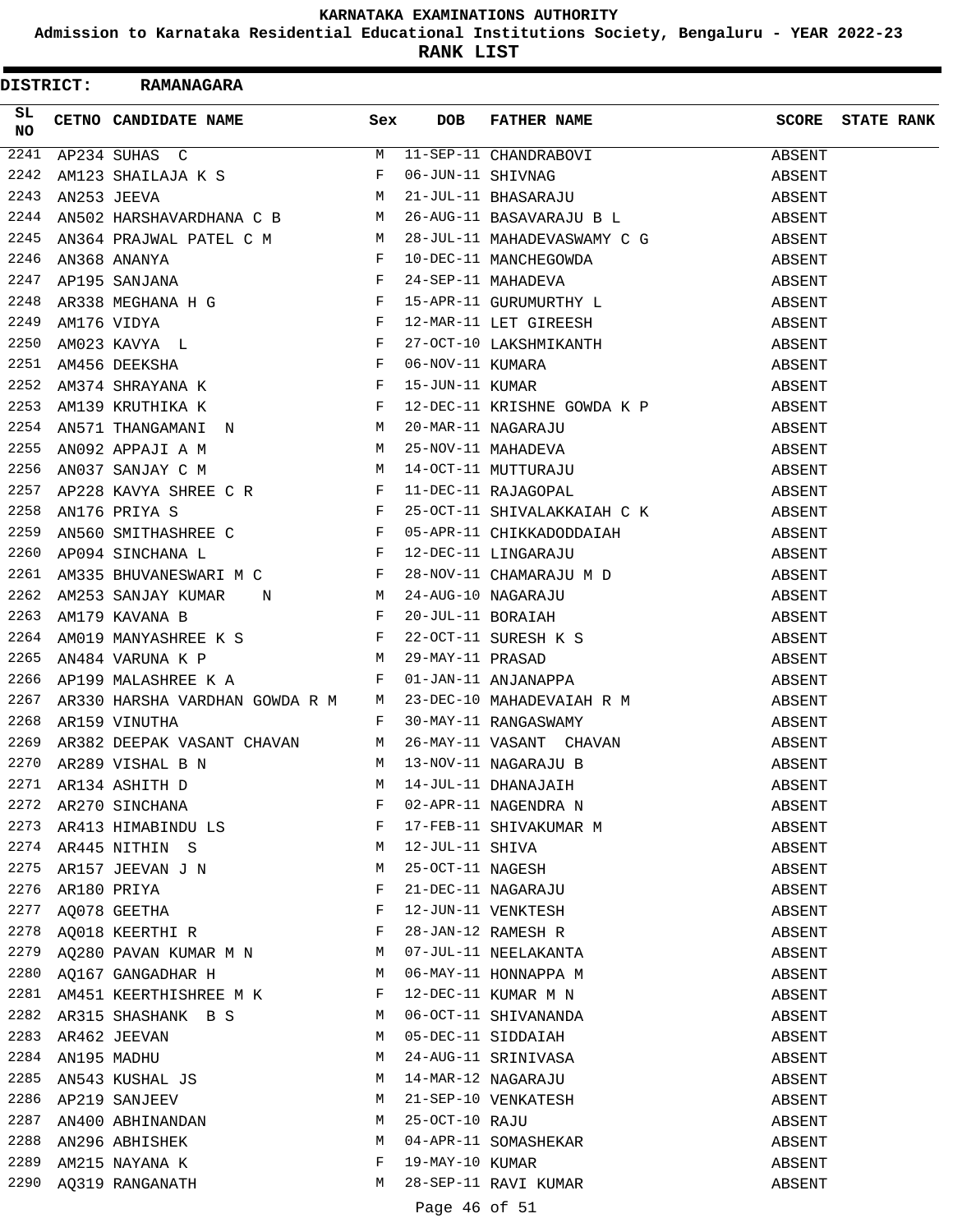**Admission to Karnataka Residential Educational Institutions Society, Bengaluru - YEAR 2022-23**

**RANK LIST**

| <b>DISTRICT:</b> | <b>RAMANAGARA</b>                                                                                                                                                                                                                                     |              |                   |                                                                                                                                                                                                       |                  |                   |
|------------------|-------------------------------------------------------------------------------------------------------------------------------------------------------------------------------------------------------------------------------------------------------|--------------|-------------------|-------------------------------------------------------------------------------------------------------------------------------------------------------------------------------------------------------|------------------|-------------------|
| SL.<br>NO.       | CETNO CANDIDATE NAME                                                                                                                                                                                                                                  | Sex          | <b>DOB</b>        | FATHER NAME                                                                                                                                                                                           | SCORE            | <b>STATE RANK</b> |
| 2291             | AQ057 ULLASA B V<br>AQ183 BINDU SHREE F 25-DEC-11 MARUTHI H G<br>AP147 ADARSH GOWDA A S<br>AP100 MANASA F 14-APR-11 RAJESH<br>AN386 RANJITHA S F 23-MAY-11 SHIVU<br>AN306 PALLAVI K F 18-OCT-11 KENCHAPPA<br>NTES MITHIARITY F 01-IN 09 G             |              |                   |                                                                                                                                                                                                       | ABSENT           |                   |
|                  | 2292 AQ183 BINDU SHREE                                                                                                                                                                                                                                |              |                   |                                                                                                                                                                                                       | ABSENT           |                   |
| 2293             |                                                                                                                                                                                                                                                       |              |                   |                                                                                                                                                                                                       | ABSENT           |                   |
| 2294             |                                                                                                                                                                                                                                                       |              |                   |                                                                                                                                                                                                       | ABSENT           |                   |
| 2295             | AN386 RANJITHA S<br>AN306 PALLAVI K<br>AN306 PALLAVI K<br>AN558 MUTHARAJI F 01-JAN-09 CHIKKAHALAGAIAH<br>AN292 PRAJWAL<br>M 01-NOV-11 GURULINGAIAH                                                                                                    |              |                   |                                                                                                                                                                                                       | ABSENT           |                   |
| 2296             |                                                                                                                                                                                                                                                       |              |                   |                                                                                                                                                                                                       | ABSENT           |                   |
| 2297             |                                                                                                                                                                                                                                                       |              |                   |                                                                                                                                                                                                       | ABSENT           |                   |
| 2298             |                                                                                                                                                                                                                                                       |              |                   |                                                                                                                                                                                                       | ABSENT           |                   |
|                  |                                                                                                                                                                                                                                                       |              |                   |                                                                                                                                                                                                       | ABSENT           |                   |
|                  |                                                                                                                                                                                                                                                       |              |                   |                                                                                                                                                                                                       | ABSENT           |                   |
|                  |                                                                                                                                                                                                                                                       |              |                   |                                                                                                                                                                                                       | ABSENT           |                   |
|                  |                                                                                                                                                                                                                                                       |              |                   |                                                                                                                                                                                                       | ABSENT           |                   |
|                  |                                                                                                                                                                                                                                                       |              |                   |                                                                                                                                                                                                       | ABSENT           |                   |
|                  |                                                                                                                                                                                                                                                       |              |                   |                                                                                                                                                                                                       | ABSENT           |                   |
|                  |                                                                                                                                                                                                                                                       |              |                   |                                                                                                                                                                                                       | ABSENT           |                   |
|                  |                                                                                                                                                                                                                                                       |              |                   |                                                                                                                                                                                                       | ABSENT           |                   |
|                  |                                                                                                                                                                                                                                                       |              |                   |                                                                                                                                                                                                       | ABSENT           |                   |
|                  |                                                                                                                                                                                                                                                       |              |                   |                                                                                                                                                                                                       | ABSENT           |                   |
|                  |                                                                                                                                                                                                                                                       |              |                   |                                                                                                                                                                                                       | ABSENT           |                   |
|                  |                                                                                                                                                                                                                                                       |              |                   |                                                                                                                                                                                                       | ABSENT           |                   |
|                  |                                                                                                                                                                                                                                                       |              |                   |                                                                                                                                                                                                       | ABSENT           |                   |
| 2312             | AM405 RAKSHITHA F                                                                                                                                                                                                                                     |              |                   |                                                                                                                                                                                                       | ABSENT           |                   |
| 2313             | NASA SERIKA SERIKA SERIKA SERIKA SERIKA SERIKA SERIKA SERIKA SERIKA SERIKA SERIKA SERIKA SERIKA SERIKA SERIKA<br>SERIKA SERIKA SERIKA SERIKA SERIKA SERIKA SERIKA SERIKA SERIKA SERIKA SERIKA SERIKA SERIKA SERIKA SERIKA SERI                        |              |                   | 23-DEC-09 SHIVABHAIRAIAH<br>17 AUG 11 Augustus -                                                                                                                                                      | ABSENT           |                   |
| 2314             | AM301 ABHIJITH M                                                                                                                                                                                                                                      |              |                   | 17-AUG-11 SURESH A B<br>11-MAR-11 LINGASHETTI                                                                                                                                                         | ABSENT           |                   |
| 2315             |                                                                                                                                                                                                                                                       |              |                   |                                                                                                                                                                                                       | ABSENT           |                   |
| 2316             |                                                                                                                                                                                                                                                       |              |                   |                                                                                                                                                                                                       | ABSENT           |                   |
| 2317             |                                                                                                                                                                                                                                                       |              |                   |                                                                                                                                                                                                       | ABSENT           |                   |
| 2318             |                                                                                                                                                                                                                                                       |              |                   |                                                                                                                                                                                                       | ABSENT           |                   |
| 2319             |                                                                                                                                                                                                                                                       |              |                   |                                                                                                                                                                                                       |                  |                   |
| 2320             |                                                                                                                                                                                                                                                       |              |                   |                                                                                                                                                                                                       | ABSENT<br>ABSENT |                   |
|                  | en de la provincia de la provincia de la provincia de la provincia de la provincia de la provincia de la provi<br>La provincia de la provincia de la provincia de la provincia de la provincia de la provincia de la provincia d<br>2321 AP245 KIRANA | M            | 28-JUL-11 KRISHNA |                                                                                                                                                                                                       |                  |                   |
|                  |                                                                                                                                                                                                                                                       | M            |                   |                                                                                                                                                                                                       | ABSENT           |                   |
|                  | 2322 AP159 KOMAL GOWDA M S<br>M<br>2323 AN259 KARTHIK A                                                                                                                                                                                               |              |                   | 02-JUL-11 SHIVALINGEGOWDA                                                                                                                                                                             | ABSENT           |                   |
|                  |                                                                                                                                                                                                                                                       | M            |                   |                                                                                                                                                                                                       | ABSENT           |                   |
|                  | 2324 AP212 DILEEP M S<br>2325 AM102 JEEVAN<br>2326 AM532 PAVANI S                                                                                                                                                                                     | M            |                   | 02-000-11 SHIVADING<br>13-DEC-11 ANDANI<br>07-MAR-12 SIDDARAJ<br>10-JUN-11 SHREEDAR                                                                                                                   | ABSENT           |                   |
|                  |                                                                                                                                                                                                                                                       | F            |                   |                                                                                                                                                                                                       | ABSENT           |                   |
| 2327             | AM386 RAKSHITH M M                                                                                                                                                                                                                                    |              |                   | 19-MAR-11 SATHISH KS<br>19-WAR-11 SAIRLISH M J<br>30-DEC-10 MALLESH M J<br>13-OCT-11 RAVI<br>16-JUN-11 RAJESH<br>15-FEB-11 SRIDHAR<br>08-SEP-11 MADESHA<br>30-SEP-11 MANJESH K<br>04-SEP-11 KARIYAPPA | ABSENT           |                   |
| 2328             |                                                                                                                                                                                                                                                       | $\mathbf{F}$ |                   |                                                                                                                                                                                                       | ABSENT           |                   |
|                  | AM062 SUPRITHA M R                                                                                                                                                                                                                                    |              |                   |                                                                                                                                                                                                       | ABSENT           |                   |
|                  | 2329 AM338 BHUMIKA $F$ 2330 AM074 HARSHITHA V S                                                                                                                                                                                                       |              |                   |                                                                                                                                                                                                       | ABSENT           |                   |
|                  |                                                                                                                                                                                                                                                       |              |                   |                                                                                                                                                                                                       | ABSENT           |                   |
|                  | 2331 AM506 JEEVIKA M                                                                                                                                                                                                                                  |              |                   |                                                                                                                                                                                                       | ABSENT           |                   |
|                  | 2332 AM026 RAKSHITHA V M                                                                                                                                                                                                                              |              |                   |                                                                                                                                                                                                       | ABSENT           |                   |
|                  | 2333 AM162 SUMITHRA K F<br>2334 AP184 AKSHATHA Y S F                                                                                                                                                                                                  |              |                   |                                                                                                                                                                                                       | ABSENT           |                   |
|                  |                                                                                                                                                                                                                                                       |              |                   | 12-JUN-11 SIDDAPPAJI                                                                                                                                                                                  | ABSENT           |                   |
| 2335             | ANO 31 MADEVAMMA $F$                                                                                                                                                                                                                                  |              |                   |                                                                                                                                                                                                       | ABSENT           |                   |
| 2336             | AR510 SHOBHITHA K M<br>AR511 DAYANA S                                                                                                                                                                                                                 |              |                   |                                                                                                                                                                                                       | ABSENT           |                   |
|                  | 2337 AR511 DAYANA S                                                                                                                                                                                                                                   |              |                   | 25-APR-11 MALLESH<br>13-AUG-11 MANJANNA<br>04-JUL-11 SHANKARA<br>27-DEC-10 ASHOK B L                                                                                                                  | ABSENT           |                   |
| 2338             | AR019 PARIKSHITH A M                                                                                                                                                                                                                                  |              |                   |                                                                                                                                                                                                       | ABSENT           |                   |
| 2339             | AR190 CHARAN N M                                                                                                                                                                                                                                      | M            | 20-JUL-11 MAHESH  |                                                                                                                                                                                                       | ABSENT           |                   |
|                  | 2340 AR340 UDAYKUMAR V                                                                                                                                                                                                                                | M            |                   | 21-MAR-11 VYRAMUDI                                                                                                                                                                                    | ABSENT           |                   |

Page 47 of 51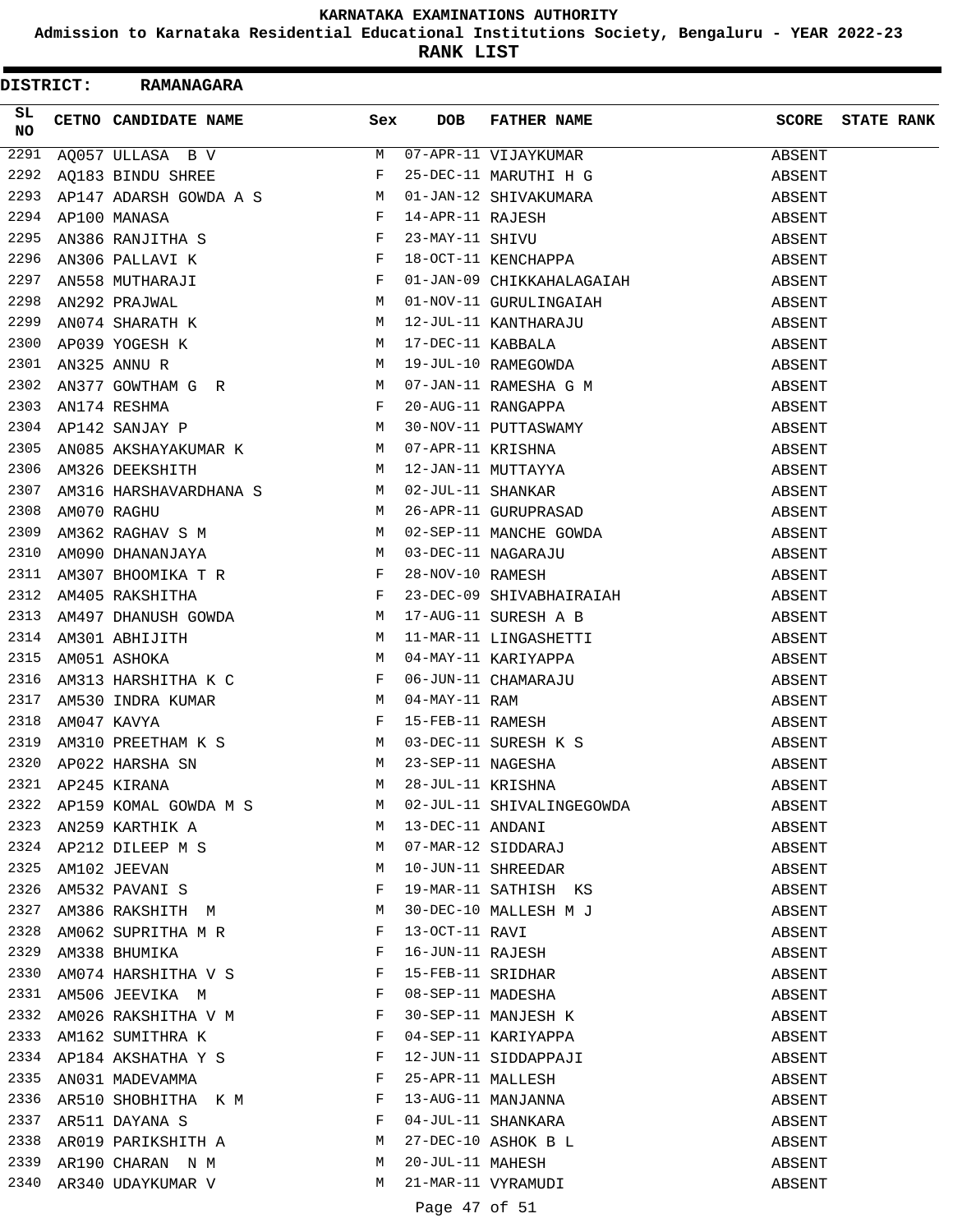**Admission to Karnataka Residential Educational Institutions Society, Bengaluru - YEAR 2022-23**

| <b>DISTRICT:</b> | <b>RAMANAGARA</b>                                                                                 |              |                   |                                                                                                                                                                                                                                                                 |              |                   |
|------------------|---------------------------------------------------------------------------------------------------|--------------|-------------------|-----------------------------------------------------------------------------------------------------------------------------------------------------------------------------------------------------------------------------------------------------------------|--------------|-------------------|
| SL<br><b>NO</b>  | CETNO CANDIDATE NAME                                                                              | Sex          | DOB               | FATHER NAME                                                                                                                                                                                                                                                     | <b>SCORE</b> | <b>STATE RANK</b> |
| 2341             | AM254 TEJAS                                                                                       | M            |                   | 07-AUG-11 SHIVALINGA<br>12-MAY-11 SHIVANNA<br>17-FEB-11 THIMMAIAH<br>01-AUG-11 SURESHA                                                                                                                                                                          | ABSENT       |                   |
| 2342             |                                                                                                   |              |                   |                                                                                                                                                                                                                                                                 | ABSENT       |                   |
| 2343             |                                                                                                   |              |                   |                                                                                                                                                                                                                                                                 | ABSENT       |                   |
| 2344             | AM091 MADHUSUDAN S<br>AM521 VARALAKSHMI F<br>AM540 LAKSHMI F<br>AM434 SRINIVASA K M               |              |                   |                                                                                                                                                                                                                                                                 | ABSENT       |                   |
| 2345             |                                                                                                   |              |                   | 09-JUN-11 KRISHNAPPA K T                                                                                                                                                                                                                                        | ABSENT       |                   |
| 2346             | ARO38 BASAVARAJA M<br>AR148 GAGAN R M<br>AR537 NAGESHA M M                                        |              |                   | 09-JUN-11 KRISHNAPPA K T<br>06-JUN-11 MALLAPPA<br>16-DEC-10 RAVI NAYAK<br>06-JUN-11 MALLAPPA<br>15-JAN-10 RAMANJI<br>01-NOV-09 HANUMANTHA<br>31-MAY-11 SURESH K B<br>12-DEC-11 GIRISH<br>12-FEB-11 SHIVARAJU<br>03-MAY-11 MAHENDRA<br>14-MAY-11 MAHENDRA<br>12- | ABSENT       |                   |
| 2347             |                                                                                                   |              |                   |                                                                                                                                                                                                                                                                 | ABSENT       |                   |
| 2348             |                                                                                                   |              |                   |                                                                                                                                                                                                                                                                 | ABSENT       |                   |
| 2349             | AR189 NARASHIMALU M                                                                               |              |                   |                                                                                                                                                                                                                                                                 | ABSENT       |                   |
| 2350             | AR070 MOUNESH<br>AR048 ARYAN GOWDA M<br>AR582 SIDDARAJU G M                                       |              |                   |                                                                                                                                                                                                                                                                 | ABSENT       |                   |
| 2351             |                                                                                                   |              |                   |                                                                                                                                                                                                                                                                 | ABSENT       |                   |
| 2352             |                                                                                                   |              |                   |                                                                                                                                                                                                                                                                 | ABSENT       |                   |
| 2353             |                                                                                                   |              |                   |                                                                                                                                                                                                                                                                 | ABSENT       |                   |
| 2354             |                                                                                                   |              |                   |                                                                                                                                                                                                                                                                 | ABSENT       |                   |
| 2355             | AM133 KRUTHIKA S<br>AM429 JANAVI F<br>AM342 MAHADEVI F                                            |              |                   |                                                                                                                                                                                                                                                                 | ABSENT       |                   |
| 2356             | AM537 PRUTHVIKA C Y                                                                               |              |                   | 12-JUN-11 YELLEGOWDA C A                                                                                                                                                                                                                                        | ABSENT       |                   |
| 2357             | $\mathbf{F}$ and $\mathbf{F}$ are $\mathbf{F}$ . In the set of $\mathbf{F}$<br>AM577 SINCHANA N   |              |                   | 12-APR-11 NAGEGOWDA P                                                                                                                                                                                                                                           | ABSENT       |                   |
| 2358             | $\mathbb{F}^{\mathbb{Z}}$ . The state of the state $\mathbb{F}^{\mathbb{Z}}$<br>AM525 SPURTHY M S |              |                   |                                                                                                                                                                                                                                                                 | ABSENT       |                   |
| 2359             |                                                                                                   |              |                   |                                                                                                                                                                                                                                                                 | ABSENT       |                   |
| 2360             | AM048 CHANDAN GOWDA H M<br>AM480 THANMAYI R F                                                     |              |                   |                                                                                                                                                                                                                                                                 | ABSENT       |                   |
| 2361             | $\mathbb{F}^{\mathbb{Z}}$ . The state $\mathbb{F}^{\mathbb{Z}}$<br>AM015 DEEKSHA N                |              |                   | 01-DEC-11 SATHISH B<br>13-APR-10 HANUMANTHA<br>19-APR-11 RAMESH<br>30-APR-11 NAGENDRA<br>16-JUL-11 RAJENDRA M N                                                                                                                                                 | ABSENT       |                   |
| 2362             | AM576 JEEVAN R GOWDA M                                                                            |              |                   |                                                                                                                                                                                                                                                                 | ABSENT       |                   |
| 2363             |                                                                                                   |              |                   | 28-FEB-11 MANJUNATHA B G                                                                                                                                                                                                                                        | ABSENT       |                   |
| 2364             | AM007 DHANUSHREE B M<br>AM580 SANGEETHA F                                                         |              |                   | 11-SEP-11 SIDDARAMU                                                                                                                                                                                                                                             | ABSENT       |                   |
| 2365             | AR225 S SUCHITH M                                                                                 |              |                   | 08-JUN-11 SIDDARAJU<br>21-FEB-11 NAGARAJU<br>09-DEC-11 RAVI<br>30-AUG-11 KEMPANNA<br>28-NOV-11 PUTTASWAMY<br>06-FEB-11 VENUGOPAL V                                                                                                                              | ABSENT       |                   |
| 2366             | M<br>AR568 SANDEEPA N                                                                             |              |                   |                                                                                                                                                                                                                                                                 | ABSENT       |                   |
| 2367             | AR581 MANOJ BR<br>AR431 MOHAN KUMAR M                                                             |              |                   |                                                                                                                                                                                                                                                                 | ABSENT       |                   |
| 2368             |                                                                                                   |              |                   |                                                                                                                                                                                                                                                                 | ABSENT       |                   |
| 2369             | M<br>AR507 SHRIHARI                                                                               |              |                   |                                                                                                                                                                                                                                                                 | ABSENT       |                   |
| 2370             | AR150 SUJAN V GOWDA                                                                               | M            |                   |                                                                                                                                                                                                                                                                 | ABSENT       |                   |
|                  |                                                                                                   |              |                   | 13-JUN-11 KRISHNA<br>01-MAY-11 MALIKARJUN S                                                                                                                                                                                                                     | ABSENT       |                   |
|                  |                                                                                                   |              |                   |                                                                                                                                                                                                                                                                 | ABSENT       |                   |
|                  | 2371 AR036 TEJAS K<br>2372 AR539 SHIVAPRIYA M<br>2373 AR149 PRIYA M<br>F                          |              |                   | 24-APR-11 GOVINDARAJU                                                                                                                                                                                                                                           | ABSENT       |                   |
|                  | 2374 AR151 KIRAN B<br>2375 AR108 SHEK RUMAN M                                                     |              |                   | 27-OCT-11 BALARAJU                                                                                                                                                                                                                                              | ABSENT       |                   |
|                  |                                                                                                   |              |                   | 26-JUL-11 KHALEEL PASHA                                                                                                                                                                                                                                         | ABSENT       |                   |
| 2376             | AR451 CHARAN<br>M <sub>N</sub>                                                                    |              |                   | 08-FEB-11 SHIVAMURTHY                                                                                                                                                                                                                                           | ABSENT       |                   |
| 2377             | AM287 RITHESHGOWDA B R M                                                                          |              |                   | 05-AUG-11 RAVI B K                                                                                                                                                                                                                                              | ABSENT       |                   |
|                  | 2378 AR536 GOWTHAMGOWDA G M                                                                       |              |                   | 03-JUN-11 GOVINDARAJU                                                                                                                                                                                                                                           | ABSENT       |                   |
|                  | 2379 AR440 SHAMBHAVI                                                                              |              |                   | 03-FEB-11 SURESHA                                                                                                                                                                                                                                               | ABSENT       |                   |
| 2380             | AR440 SHAMBHAVI F<br>AR259 ROHITH R                                                               |              |                   | 22-MAR-11 RAJESH K                                                                                                                                                                                                                                              | ABSENT       |                   |
|                  | 2381 AR541 YASHAS B V M                                                                           |              |                   | 16-SEP-10 VARADARAJU                                                                                                                                                                                                                                            | ABSENT       |                   |
|                  | 2382 AR347 AMRUTHA                                                                                |              |                   | 15-OCT-11 SINGRAPPA                                                                                                                                                                                                                                             | ABSENT       |                   |
|                  | 2383 AR476 KUSHAL GOWDA Y P M                                                                     |              |                   | 25-AUG-11 PRASAD Y S                                                                                                                                                                                                                                            | ABSENT       |                   |
|                  | 2384 AR512 SRUJAN                                                                                 | M            | 21-JUL-11 ASHOK B |                                                                                                                                                                                                                                                                 | ABSENT       |                   |
| 2385             | AR424 GAYITHRI                                                                                    | $_{\rm F}$   |                   |                                                                                                                                                                                                                                                                 | ABSENT       |                   |
| 2386             | M<br>AR076 AKASH                                                                                  |              |                   | 14-OCT-11 RAJANNA<br>08-DEC-11 APPAJI<br>29-OCT-11 MAHADEVA<br>20-FEB-11 LINGAIAH                                                                                                                                                                               | ABSENT       |                   |
|                  | 2387 AR335 HARSHINI B M                                                                           | $\mathbf{F}$ |                   |                                                                                                                                                                                                                                                                 | ABSENT       |                   |
| 2388             | AR558 PANKAJ D L                                                                                  |              |                   |                                                                                                                                                                                                                                                                 | ABSENT       |                   |
|                  | 2389 AR517 NANDITHA K                                                                             | F            |                   | 19-MAY-11 KUMARA B                                                                                                                                                                                                                                              | ABSENT       |                   |
|                  | 2390 AR022 HARINISHREE V                                                                          | F            |                   | 27-AUG-11 VENKATESH B                                                                                                                                                                                                                                           | ABSENT       |                   |
|                  |                                                                                                   |              |                   |                                                                                                                                                                                                                                                                 |              |                   |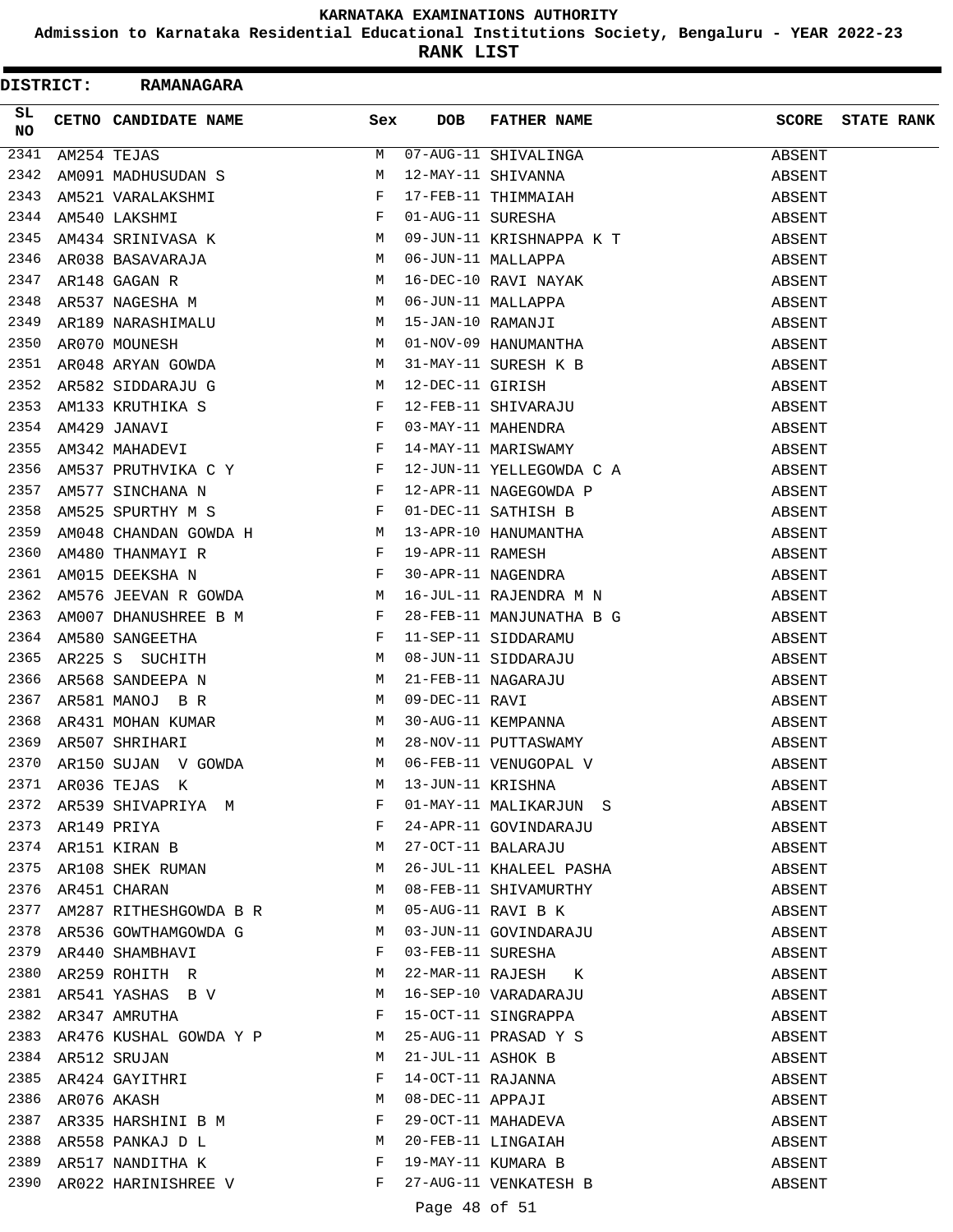**Admission to Karnataka Residential Educational Institutions Society, Bengaluru - YEAR 2022-23**

|           |  | DISTRICT: RAMANAGARA                                                                                                                                                                                                                        |                               |                |                                                                                                                                                                                                                                                                                                                                                                                                                                                                   |        |                         |
|-----------|--|---------------------------------------------------------------------------------------------------------------------------------------------------------------------------------------------------------------------------------------------|-------------------------------|----------------|-------------------------------------------------------------------------------------------------------------------------------------------------------------------------------------------------------------------------------------------------------------------------------------------------------------------------------------------------------------------------------------------------------------------------------------------------------------------|--------|-------------------------|
| SL<br>NO. |  | CETNO CANDIDATE NAME                                                                                                                                                                                                                        | Sex                           | DOB            | FATHER NAME                                                                                                                                                                                                                                                                                                                                                                                                                                                       |        | <b>SCORE</b> STATE RANK |
| 2391      |  |                                                                                                                                                                                                                                             |                               |                | $\begin{tabular}{lllllllllllll} \multicolumn{3}{c}{\textbf{AR005 INCHARA P}} & \multicolumn{3}{c}{\textbf{F}} & 18-NOV-11 PUTTASWAMI} & \multicolumn{3}{c}{\textbf{ABSENT}} & \multicolumn{3}{c}{\textbf{ABSENT}} \\ \multicolumn{3}{c}{\textbf{AR059 DIGANTHI}} & \textbf{J C} & \multicolumn{3}{c}{\textbf{F}} & 16-NOV-11 CHANDRASHEKAR} & \textbf{J R} & \multicolumn{3}{c}{\textbf{ABSENT}} \\ \multicolumn{3}{c}{\textbf{AR292 PARIKSHITHGOWDA G}} & \mult$ |        |                         |
| 2392      |  |                                                                                                                                                                                                                                             |                               |                |                                                                                                                                                                                                                                                                                                                                                                                                                                                                   |        |                         |
| 2393      |  |                                                                                                                                                                                                                                             |                               |                |                                                                                                                                                                                                                                                                                                                                                                                                                                                                   |        |                         |
|           |  |                                                                                                                                                                                                                                             |                               |                | 2394 AR388 SHASHANK GOWDA J C $M$ 02-MAR-11 CHANDRASHEKARA ABSENT                                                                                                                                                                                                                                                                                                                                                                                                 |        |                         |
|           |  |                                                                                                                                                                                                                                             |                               |                |                                                                                                                                                                                                                                                                                                                                                                                                                                                                   |        |                         |
|           |  |                                                                                                                                                                                                                                             |                               |                |                                                                                                                                                                                                                                                                                                                                                                                                                                                                   |        |                         |
|           |  |                                                                                                                                                                                                                                             |                               |                |                                                                                                                                                                                                                                                                                                                                                                                                                                                                   |        |                         |
|           |  |                                                                                                                                                                                                                                             |                               |                |                                                                                                                                                                                                                                                                                                                                                                                                                                                                   |        |                         |
|           |  |                                                                                                                                                                                                                                             |                               |                |                                                                                                                                                                                                                                                                                                                                                                                                                                                                   |        |                         |
|           |  |                                                                                                                                                                                                                                             |                               |                |                                                                                                                                                                                                                                                                                                                                                                                                                                                                   |        |                         |
|           |  |                                                                                                                                                                                                                                             |                               |                |                                                                                                                                                                                                                                                                                                                                                                                                                                                                   |        |                         |
|           |  |                                                                                                                                                                                                                                             |                               |                |                                                                                                                                                                                                                                                                                                                                                                                                                                                                   |        |                         |
|           |  |                                                                                                                                                                                                                                             |                               |                |                                                                                                                                                                                                                                                                                                                                                                                                                                                                   |        |                         |
|           |  |                                                                                                                                                                                                                                             |                               |                |                                                                                                                                                                                                                                                                                                                                                                                                                                                                   |        |                         |
|           |  |                                                                                                                                                                                                                                             |                               |                |                                                                                                                                                                                                                                                                                                                                                                                                                                                                   |        |                         |
|           |  |                                                                                                                                                                                                                                             |                               |                |                                                                                                                                                                                                                                                                                                                                                                                                                                                                   |        |                         |
|           |  |                                                                                                                                                                                                                                             |                               |                |                                                                                                                                                                                                                                                                                                                                                                                                                                                                   |        |                         |
|           |  |                                                                                                                                                                                                                                             |                               |                |                                                                                                                                                                                                                                                                                                                                                                                                                                                                   |        |                         |
|           |  |                                                                                                                                                                                                                                             |                               |                |                                                                                                                                                                                                                                                                                                                                                                                                                                                                   |        |                         |
|           |  |                                                                                                                                                                                                                                             |                               |                |                                                                                                                                                                                                                                                                                                                                                                                                                                                                   |        |                         |
|           |  |                                                                                                                                                                                                                                             |                               |                |                                                                                                                                                                                                                                                                                                                                                                                                                                                                   |        |                         |
|           |  |                                                                                                                                                                                                                                             |                               |                |                                                                                                                                                                                                                                                                                                                                                                                                                                                                   |        |                         |
|           |  |                                                                                                                                                                                                                                             |                               |                |                                                                                                                                                                                                                                                                                                                                                                                                                                                                   |        |                         |
|           |  |                                                                                                                                                                                                                                             |                               |                |                                                                                                                                                                                                                                                                                                                                                                                                                                                                   |        |                         |
| 2415      |  |                                                                                                                                                                                                                                             |                               |                | AR369 RUDRA MURTHY P ABSENT<br>AR369 RUDRA MURTHY P M 30-DEC-11 DILEEP<br>AR586 RESHMA<br>AR554 MANASA G F 23-JUN-11 GOWRISHANKARA MURTHY S ABSENT<br>AR628 BALAJI M M 27-FEB-11 MANJUNATHA<br>AR551 RADHIKA R F 09-SEP-11 RAJU<br>AR551 R                                                                                                                                                                                                                        |        |                         |
| 2416      |  |                                                                                                                                                                                                                                             |                               |                |                                                                                                                                                                                                                                                                                                                                                                                                                                                                   |        |                         |
| 2417      |  |                                                                                                                                                                                                                                             |                               |                |                                                                                                                                                                                                                                                                                                                                                                                                                                                                   |        |                         |
| 2418      |  |                                                                                                                                                                                                                                             |                               |                |                                                                                                                                                                                                                                                                                                                                                                                                                                                                   |        |                         |
| 2419      |  |                                                                                                                                                                                                                                             |                               |                |                                                                                                                                                                                                                                                                                                                                                                                                                                                                   |        |                         |
| 2420      |  |                                                                                                                                                                                                                                             |                               |                |                                                                                                                                                                                                                                                                                                                                                                                                                                                                   |        |                         |
|           |  | <u>and a strong strong the strong</u><br>2421 AR234 PAVITHRA                                                                                                                                                                                | F                             |                | 22-JUN-11 PUTTASWAMI                                                                                                                                                                                                                                                                                                                                                                                                                                              | ABSENT |                         |
|           |  | 2422 AR129 AISHWARYA GUNJALAKARA F                                                                                                                                                                                                          |                               |                | 17-JUN-11 MALLIKARJUNA GUNJALAKARA                                                                                                                                                                                                                                                                                                                                                                                                                                | ABSENT |                         |
|           |  | 2423 AR516 LAKSHMI                                                                                                                                                                                                                          | $\mathbf{F}$ and $\mathbf{F}$ | 19-AUG-11 RAJU |                                                                                                                                                                                                                                                                                                                                                                                                                                                                   | ABSENT |                         |
|           |  | 2424 AR241 NUTHAN B M $F$                                                                                                                                                                                                                   |                               |                | 20-APR-11 MADAIAH                                                                                                                                                                                                                                                                                                                                                                                                                                                 | ABSENT |                         |
|           |  | M<br>2425 AR067 JEEVAN                                                                                                                                                                                                                      |                               |                | 12-AUG-11 KUMAR                                                                                                                                                                                                                                                                                                                                                                                                                                                   | ABSENT |                         |
| 2426      |  | AR522 KANTHARAJU S M                                                                                                                                                                                                                        |                               |                | 23-MAY-12 SIDDALINGAIAH                                                                                                                                                                                                                                                                                                                                                                                                                                           | ABSENT |                         |
|           |  |                                                                                                                                                                                                                                             |                               |                |                                                                                                                                                                                                                                                                                                                                                                                                                                                                   | ABSENT |                         |
|           |  |                                                                                                                                                                                                                                             |                               |                |                                                                                                                                                                                                                                                                                                                                                                                                                                                                   | ABSENT |                         |
|           |  |                                                                                                                                                                                                                                             |                               |                |                                                                                                                                                                                                                                                                                                                                                                                                                                                                   | ABSENT |                         |
|           |  | 2430 AQ186 MANOJ K L                                                                                                                                                                                                                        |                               |                | M 28-FEB-11 LAKSHMAIAH                                                                                                                                                                                                                                                                                                                                                                                                                                            | ABSENT |                         |
|           |  | 2431 AQ368 SNEHA SHRIKANT FAKKATANGERHAL                                                                                                                                                                                                    |                               |                | 27-FEB-11 SHRIKANT AKKATANGERHAL                                                                                                                                                                                                                                                                                                                                                                                                                                  | ABSENT |                         |
|           |  | 2432 AQ117 SIDDIQH PASHA M                                                                                                                                                                                                                  |                               |                | 22-APR-11 YASEEN PASHA                                                                                                                                                                                                                                                                                                                                                                                                                                            | ABSENT |                         |
|           |  |                                                                                                                                                                                                                                             |                               |                | 20-JUN-11 SRINIVASAIAH                                                                                                                                                                                                                                                                                                                                                                                                                                            | ABSENT |                         |
|           |  | 2433 AQ483 SHRAVANTHI S<br>2434 AQ251 ARUN KUMAR S L M 11-NOV-11 LAKSHMANA<br>2435 AQ369 AKSHAY KUMAR N M M M 04-MAY-11 MARAIAH                                                                                                             |                               |                |                                                                                                                                                                                                                                                                                                                                                                                                                                                                   | ABSENT |                         |
|           |  |                                                                                                                                                                                                                                             |                               |                |                                                                                                                                                                                                                                                                                                                                                                                                                                                                   | ABSENT |                         |
|           |  | 2436 AQ245 SHOBARANI F                                                                                                                                                                                                                      |                               |                | 16-DEC-11 RANGASWAMAIAH                                                                                                                                                                                                                                                                                                                                                                                                                                           | ABSENT |                         |
|           |  |                                                                                                                                                                                                                                             |                               |                | 31-JUL-11 SURESH S                                                                                                                                                                                                                                                                                                                                                                                                                                                | ABSENT |                         |
|           |  |                                                                                                                                                                                                                                             |                               |                | 20-FEB-11 NAGARAJAPPA                                                                                                                                                                                                                                                                                                                                                                                                                                             | ABSENT |                         |
|           |  | $\begin{tabular}{lllllll} 2437 & \texttt{AQ439} & \texttt{MONIKA} & & & & & & \texttt{F} \\ 2438 & \texttt{AQ464} & \texttt{KAVYASHREE} & & & & \texttt{F} \\ 2439 & \texttt{AQ055} & \texttt{NANDEESH} & G & & & \texttt{M} \end{tabular}$ |                               |                | M 14-JUN-11 GOPALAKRISHNA                                                                                                                                                                                                                                                                                                                                                                                                                                         | ABSENT |                         |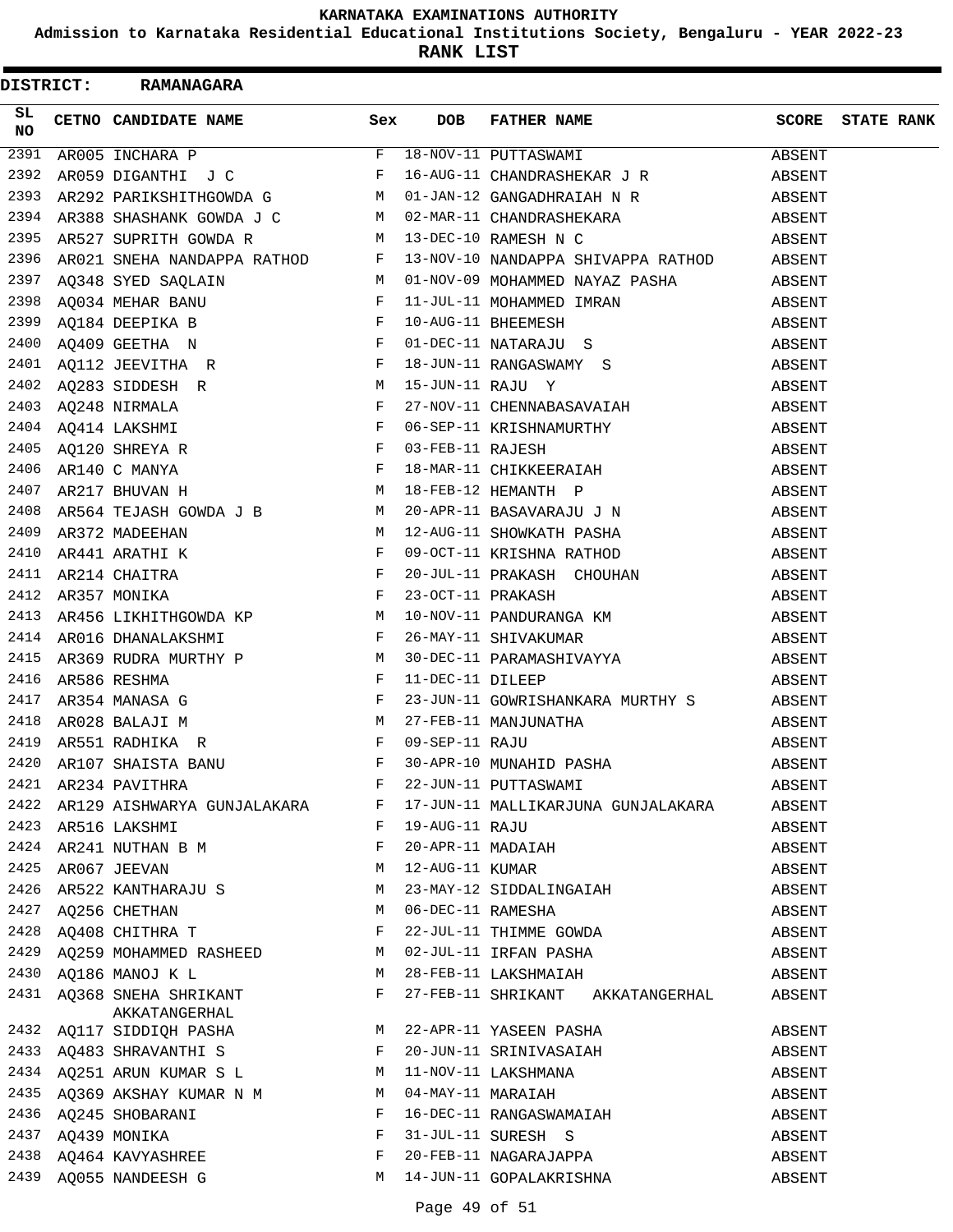**Admission to Karnataka Residential Educational Institutions Society, Bengaluru - YEAR 2022-23**

**RANK LIST**

 $\blacksquare$ 

|            |  | DISTRICT: RAMANAGARA                                                                                                                                                                                                                            |     |                    |                                                                                                                                                                        |        |                         |
|------------|--|-------------------------------------------------------------------------------------------------------------------------------------------------------------------------------------------------------------------------------------------------|-----|--------------------|------------------------------------------------------------------------------------------------------------------------------------------------------------------------|--------|-------------------------|
| SL.<br>NO. |  | CETNO CANDIDATE NAME                                                                                                                                                                                                                            | Sex | <b>DOB</b>         | FATHER NAME                                                                                                                                                            |        | <b>SCORE</b> STATE RANK |
| 2440       |  | AQ081 SHWETHA                                                                                                                                                                                                                                   | F   |                    | 20-MAR-11 LATE RAJANNA                                                                                                                                                 | ABSENT |                         |
|            |  | 2441 AQ014 UNNATHI M<br>2442 AQ099 DINESH M<br>2442 AQ099 DINESH M M M M M M M M M M MANJUNATH                                                                                                                                                  |     |                    |                                                                                                                                                                        | ABSENT |                         |
|            |  |                                                                                                                                                                                                                                                 |     |                    |                                                                                                                                                                        | ABSENT |                         |
| 2443       |  | AQ445 VARALAKSHMI R F                                                                                                                                                                                                                           |     |                    | 08-APR-11 RAMACHANDRA G                                                                                                                                                | ABSENT |                         |
|            |  |                                                                                                                                                                                                                                                 |     |                    |                                                                                                                                                                        | ABSENT |                         |
|            |  |                                                                                                                                                                                                                                                 |     |                    |                                                                                                                                                                        | ABSENT |                         |
|            |  |                                                                                                                                                                                                                                                 |     |                    |                                                                                                                                                                        | ABSENT |                         |
|            |  |                                                                                                                                                                                                                                                 |     |                    |                                                                                                                                                                        | ABSENT |                         |
|            |  |                                                                                                                                                                                                                                                 |     |                    |                                                                                                                                                                        | ABSENT |                         |
|            |  |                                                                                                                                                                                                                                                 |     |                    |                                                                                                                                                                        | ABSENT |                         |
|            |  | 2444 AQ275 DEEPIKA DR<br>2444 AQ275 DEEPIKA DR<br>2445 AQ397 MEGHANA M F 09-JAN-12 MALLESHA<br>2446 AQ225 RAMYASHREE F 24-JAN-11 SANTOSH<br>2447 AQ411 MAMATHA R F 17-NOV-11 RAMAIAH<br>2448 AQ177 BHARATH GOWDA M 03-JUL-11 SANJEEVA           |     |                    |                                                                                                                                                                        | ABSENT |                         |
|            |  |                                                                                                                                                                                                                                                 |     |                    |                                                                                                                                                                        | ABSENT |                         |
|            |  | 2452 AN290 ARUNKUMAR P<br>2453 AM143 DHANALAKSHMI J K F 10-AUG-11 KANTHARAJU<br>2454 AM350 KIRAN K M 01-JUL-11 KALAPPA<br>2455 AM106 MANU M 19-SEP-11 CHIKKARAJU                                                                                |     |                    |                                                                                                                                                                        | ABSENT |                         |
|            |  |                                                                                                                                                                                                                                                 |     |                    |                                                                                                                                                                        | ABSENT |                         |
|            |  |                                                                                                                                                                                                                                                 |     |                    |                                                                                                                                                                        | ABSENT |                         |
|            |  |                                                                                                                                                                                                                                                 |     |                    |                                                                                                                                                                        | ABSENT |                         |
| 2456       |  |                                                                                                                                                                                                                                                 |     |                    |                                                                                                                                                                        | ABSENT |                         |
|            |  | AM142 KEERTHANA F 13-NOV-11 SHIVAKUMARA<br>AM266 PREETHI F 06-SEP-11 RAMESHA<br>AN288 KAVYASHREE F 18-OCT-11 NAGARAJU<br>2457 AM266 PREETHI                                                                                                     |     |                    |                                                                                                                                                                        | ABSENT |                         |
| 2458       |  |                                                                                                                                                                                                                                                 |     |                    |                                                                                                                                                                        | ABSENT |                         |
| 2459       |  | AN040 NANDAN KUMAR C M 24-FEB-11 CHANDRAKANTH                                                                                                                                                                                                   |     |                    |                                                                                                                                                                        | ABSENT |                         |
|            |  | 2460 AR092 HEMANTH M                                                                                                                                                                                                                            |     |                    | M 12-APR-11 MAHADEVAIAH                                                                                                                                                | ABSENT |                         |
|            |  |                                                                                                                                                                                                                                                 |     |                    |                                                                                                                                                                        |        |                         |
|            |  |                                                                                                                                                                                                                                                 |     |                    |                                                                                                                                                                        | ABSENT |                         |
|            |  |                                                                                                                                                                                                                                                 |     |                    |                                                                                                                                                                        | ABSENT |                         |
|            |  |                                                                                                                                                                                                                                                 |     |                    |                                                                                                                                                                        | ABSENT |                         |
|            |  | 2460 AR092 HEMANTH M<br>2461 AN272 SHASHANK S<br>2461 AN272 SHASHANK S<br>2462 AN132 HAMSA<br>2463 AN163 SANJAY KUMAR<br>2463 AN163 SANJAY KUMAR<br>2464 AP248 RAJU H M<br>2464 AP248 RAJU H M<br>2465 AN070 VENKATALAKSHMINK K<br>2465 AN022 M |     |                    |                                                                                                                                                                        | ABSENT |                         |
|            |  |                                                                                                                                                                                                                                                 |     |                    |                                                                                                                                                                        | ABSENT |                         |
|            |  |                                                                                                                                                                                                                                                 |     |                    |                                                                                                                                                                        | ABSENT |                         |
|            |  |                                                                                                                                                                                                                                                 |     |                    |                                                                                                                                                                        | ABSENT |                         |
|            |  |                                                                                                                                                                                                                                                 |     |                    |                                                                                                                                                                        | ABSENT |                         |
|            |  |                                                                                                                                                                                                                                                 |     |                    |                                                                                                                                                                        | ABSENT |                         |
|            |  | 2470 AN329 SHIVASHANKARA M 09-OCT-11 RAMESHA<br>2471 AP188 SHREENIVAS G R M 28-JAN-12 RAMAIAH<br>2472 AN424 BINDU SHREE C F 06-SEP-11 CHIKKSWAMY V                                                                                              |     |                    |                                                                                                                                                                        | ABSENT |                         |
|            |  |                                                                                                                                                                                                                                                 |     |                    |                                                                                                                                                                        | ABSENT |                         |
|            |  |                                                                                                                                                                                                                                                 |     |                    |                                                                                                                                                                        | ABSENT |                         |
|            |  |                                                                                                                                                                                                                                                 |     |                    |                                                                                                                                                                        | ABSENT |                         |
|            |  | 2473 AN178 SRUJAN N S<br>2474 AN071 ALFIYA BANU RAMBURA E 13-SEP-10 SHER ALI<br>2475 AN450 BABITHA RAMBURA RAMBURA E 26-MAR-11 RAGHU                                                                                                            |     |                    |                                                                                                                                                                        | ABSENT |                         |
|            |  |                                                                                                                                                                                                                                                 |     |                    |                                                                                                                                                                        | ABSENT |                         |
|            |  | 2476 AP019 ZAID ALIKHAN M                                                                                                                                                                                                                       |     |                    | 06-APR-11 SADAKATH ALIKHAN                                                                                                                                             | ABSENT |                         |
|            |  | 2477 AN126 DHANUSH NAIK V U M                                                                                                                                                                                                                   |     |                    | 22-JUL-11 UMESH NAIK V L                                                                                                                                               | ABSENT |                         |
|            |  | 2478 AN384 NITHIN                                                                                                                                                                                                                               |     | M 13-DEC-11 SURESH |                                                                                                                                                                        | ABSENT |                         |
|            |  | 2479 AN251 karthik U M                                                                                                                                                                                                                          |     | 30-MAR-12 umesh    |                                                                                                                                                                        | ABSENT |                         |
|            |  | $\begin{tabular}{lllllll} 2480 & AN305 & NANDANA & & & & & & & & \textbf{F} \\ 2481 & AN403 & DRUVAN & GOWDA & & & & & \textbf{M} \end{tabular}$                                                                                                |     |                    |                                                                                                                                                                        | ABSENT |                         |
|            |  |                                                                                                                                                                                                                                                 |     |                    |                                                                                                                                                                        | ABSENT |                         |
|            |  | 2482 AN053 SUNITHA                                                                                                                                                                                                                              | F   |                    |                                                                                                                                                                        | ABSENT |                         |
| 2483       |  | AN179 KARTHIK KK                                                                                                                                                                                                                                |     |                    | 30-MAR-12 UMBSH<br>06-MAR-11 CHANDRAPPA<br>01-DEC-11 SHIVA<br>11-JUL-10 MAHADEVA<br>21-SEP-11 KUMARA<br>11-SEP-11 SHIVARAJU<br>11-NOV-11 ERAIAH<br>14-OCT-11 RAJANNA R | ABSENT |                         |
|            |  | $\begin{array}{lllllll} 2484 & \texttt{AP068} & \texttt{MANASA} & \texttt{F}\\ 2485 & \texttt{AP244} & \texttt{GEETHA} & \texttt{G} & \texttt{E} & \texttt{F} & \texttt{F} \end{array}$                                                         |     |                    |                                                                                                                                                                        | ABSENT |                         |
|            |  |                                                                                                                                                                                                                                                 |     |                    |                                                                                                                                                                        | ABSENT |                         |
|            |  | 2486 AN408 SANJANA C R<br>2487 AN221 PUNEETH M                                                                                                                                                                                                  |     |                    |                                                                                                                                                                        | ABSENT |                         |
|            |  |                                                                                                                                                                                                                                                 |     |                    | 07-JUL-11 VIJAYKUMAR                                                                                                                                                   | ABSENT |                         |
|            |  | 2488 AP075 SANJANA BAI                                                                                                                                                                                                                          |     |                    | 15-SEP-11 GOVINDA NAIK                                                                                                                                                 | ABSENT |                         |
|            |  | 2489 AP252 MUTTURAJU S K M 05-JUN-08 KRISHNA Z Z                                                                                                                                                                                                |     |                    |                                                                                                                                                                        | ABSENT |                         |

Page 50 of 51